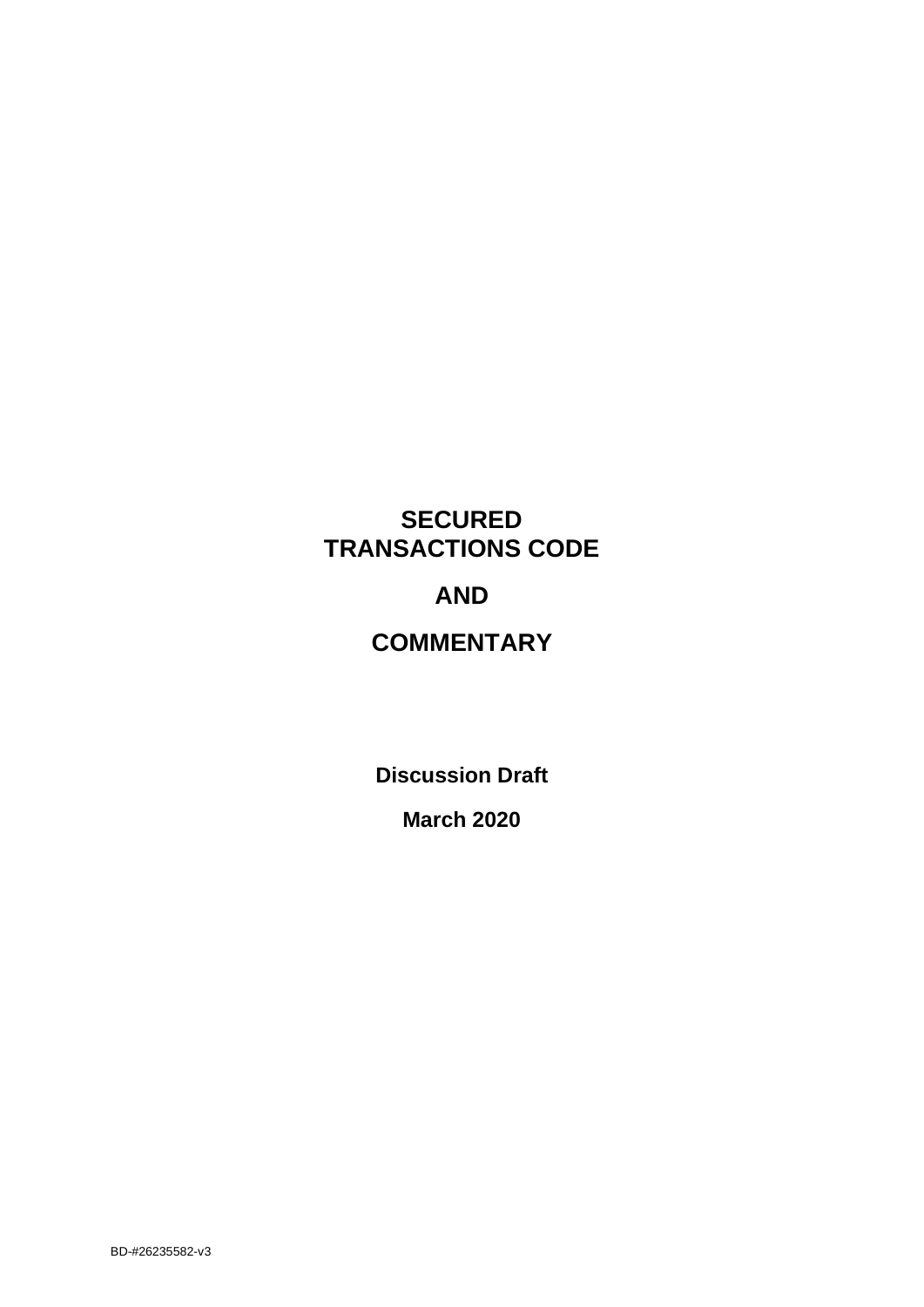## **CONTENTS**

## Page

| 1  |  |  |  |
|----|--|--|--|
| 2  |  |  |  |
| 3  |  |  |  |
| 4  |  |  |  |
| 5  |  |  |  |
| 6  |  |  |  |
| 7  |  |  |  |
| 8  |  |  |  |
|    |  |  |  |
| 9  |  |  |  |
| 10 |  |  |  |
| 11 |  |  |  |
|    |  |  |  |
| 12 |  |  |  |
| 13 |  |  |  |
| 14 |  |  |  |
| 15 |  |  |  |
| 16 |  |  |  |
| 17 |  |  |  |
| 18 |  |  |  |
| 19 |  |  |  |
| 20 |  |  |  |
|    |  |  |  |
| 21 |  |  |  |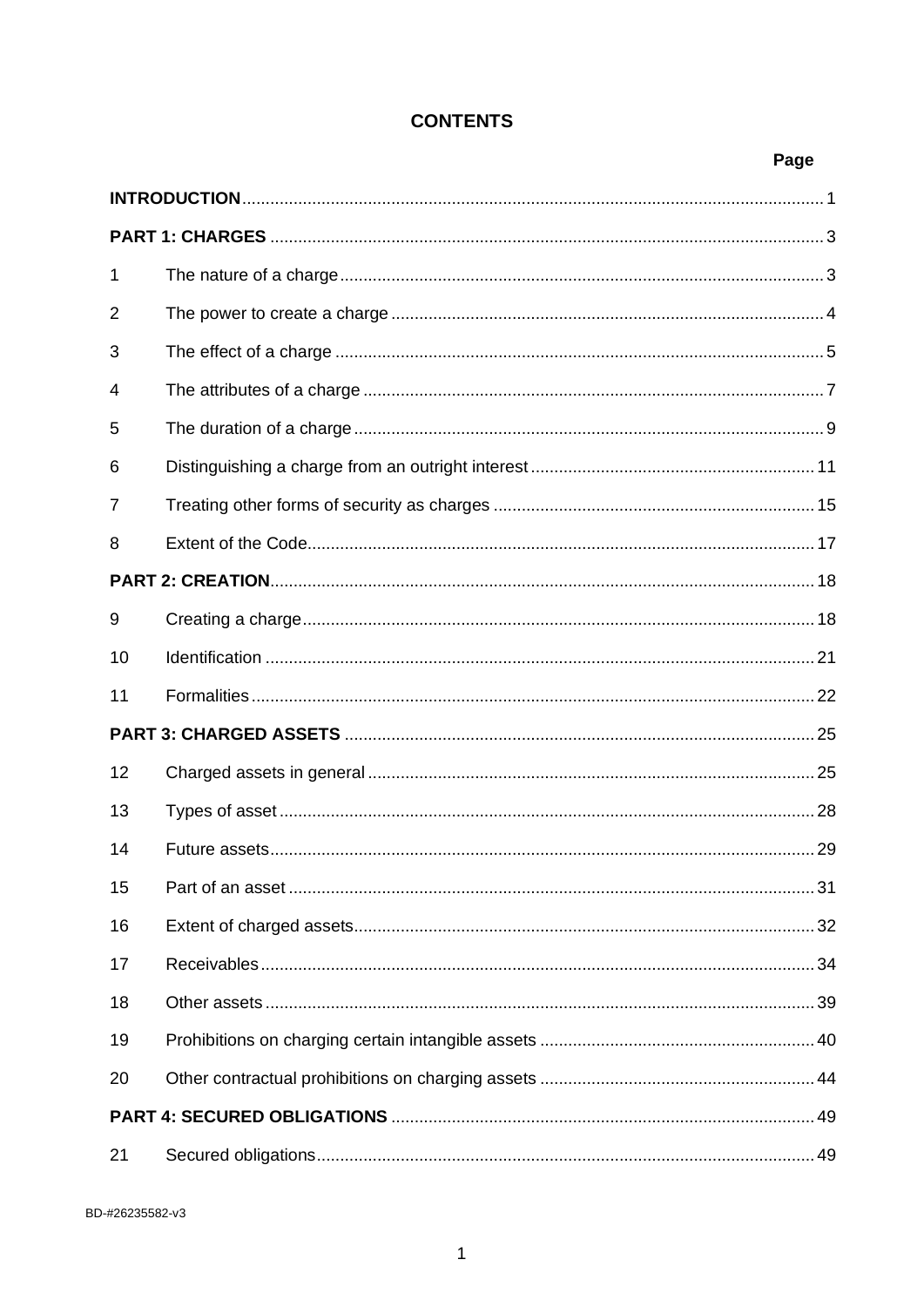| 22 |  |
|----|--|
| 23 |  |
|    |  |
| 24 |  |
|    |  |
| 25 |  |
| 26 |  |
| 27 |  |
| 28 |  |
| 29 |  |
| 30 |  |
| 31 |  |
| 32 |  |
| 33 |  |
| 34 |  |
| 35 |  |
|    |  |
| 36 |  |
| 37 |  |
| 38 |  |
| 39 |  |
| 40 |  |
| 41 |  |
| 42 |  |
| 43 |  |
| 44 |  |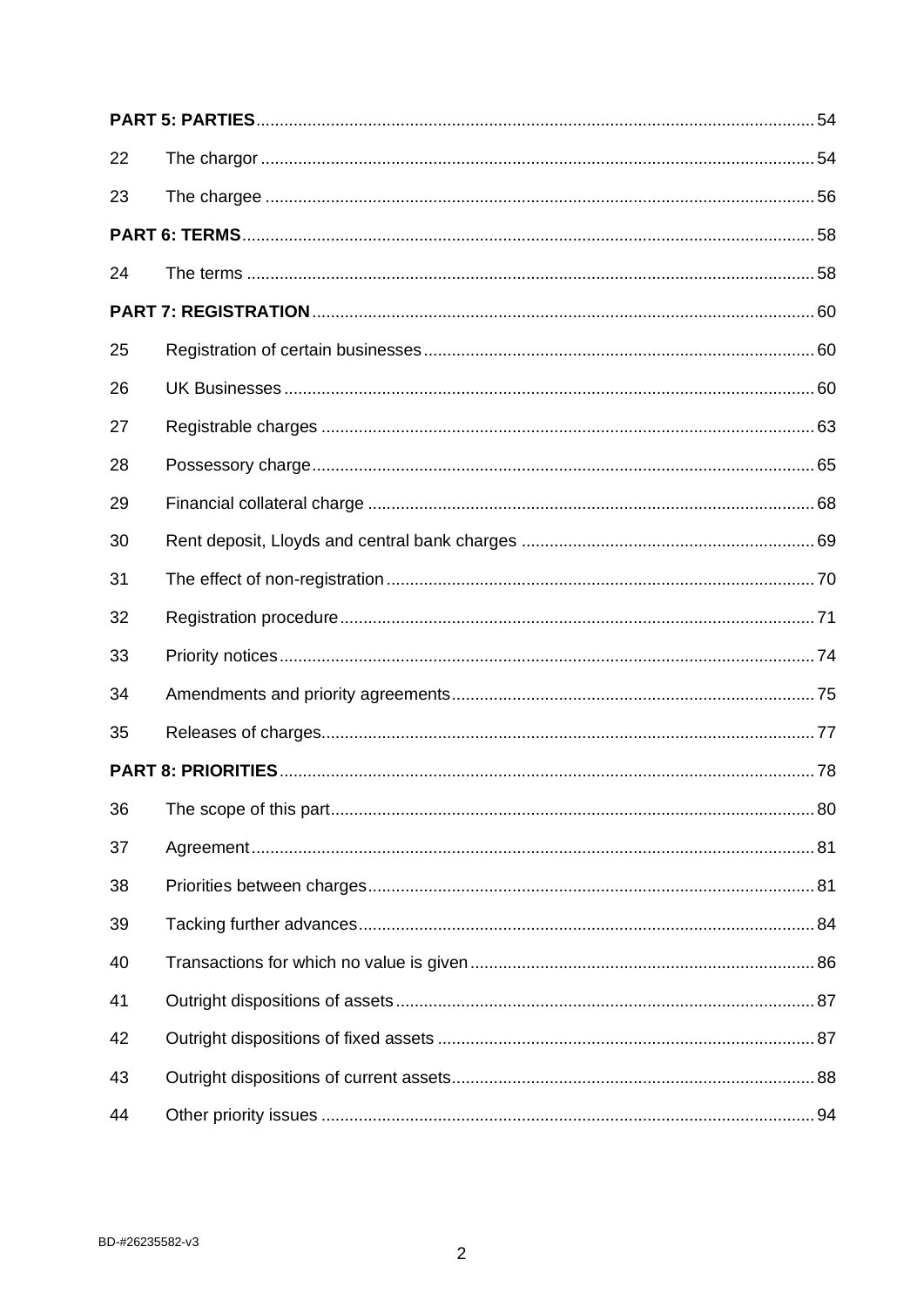| 45 |  |
|----|--|
| 46 |  |
| 47 |  |
| 48 |  |
| 49 |  |
| 50 |  |
| 51 |  |
|    |  |
| 52 |  |
| 53 |  |
| 54 |  |
| 55 |  |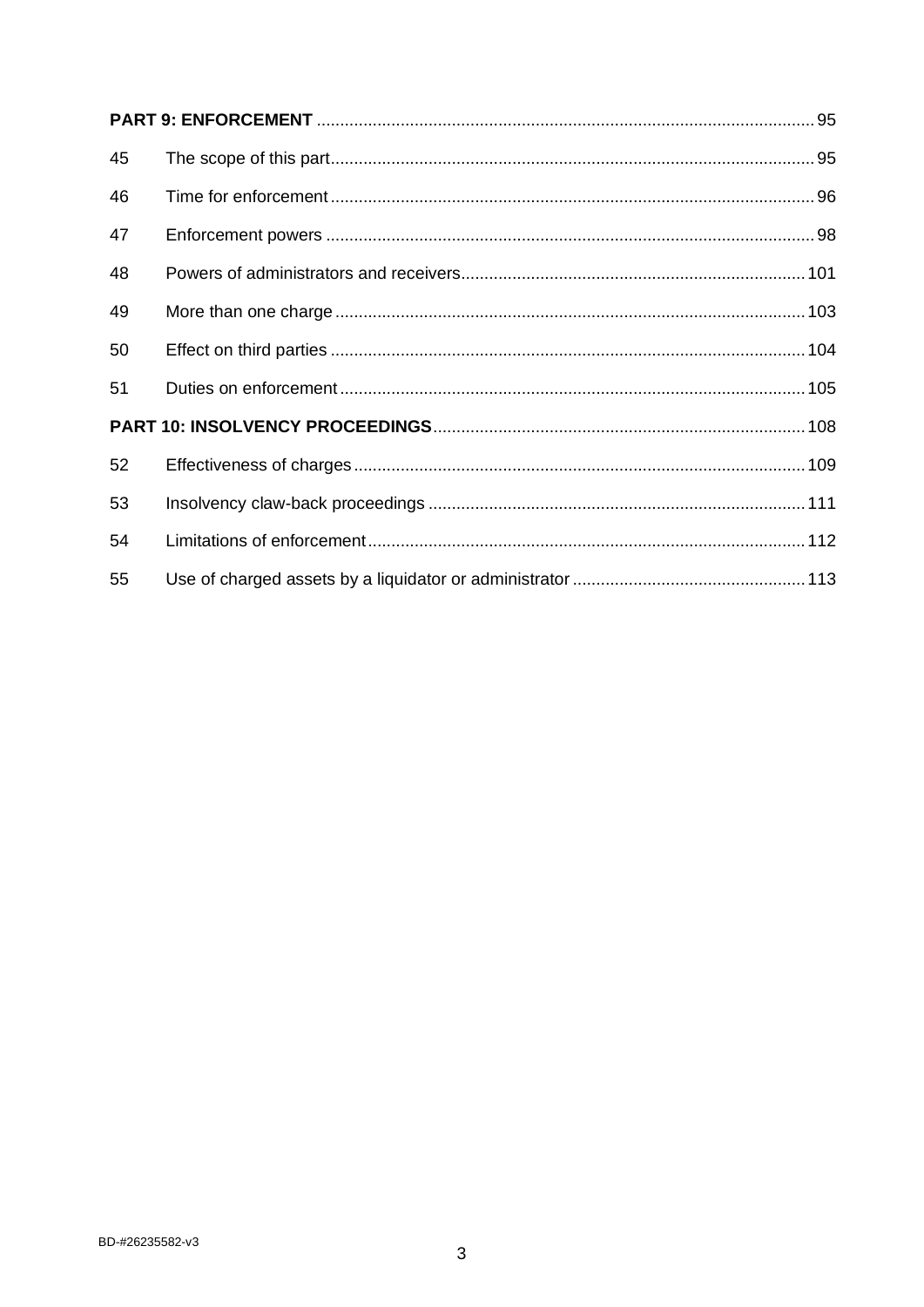## **DEFINITIONS**

## of terms used in the Code

#### term

## defined in section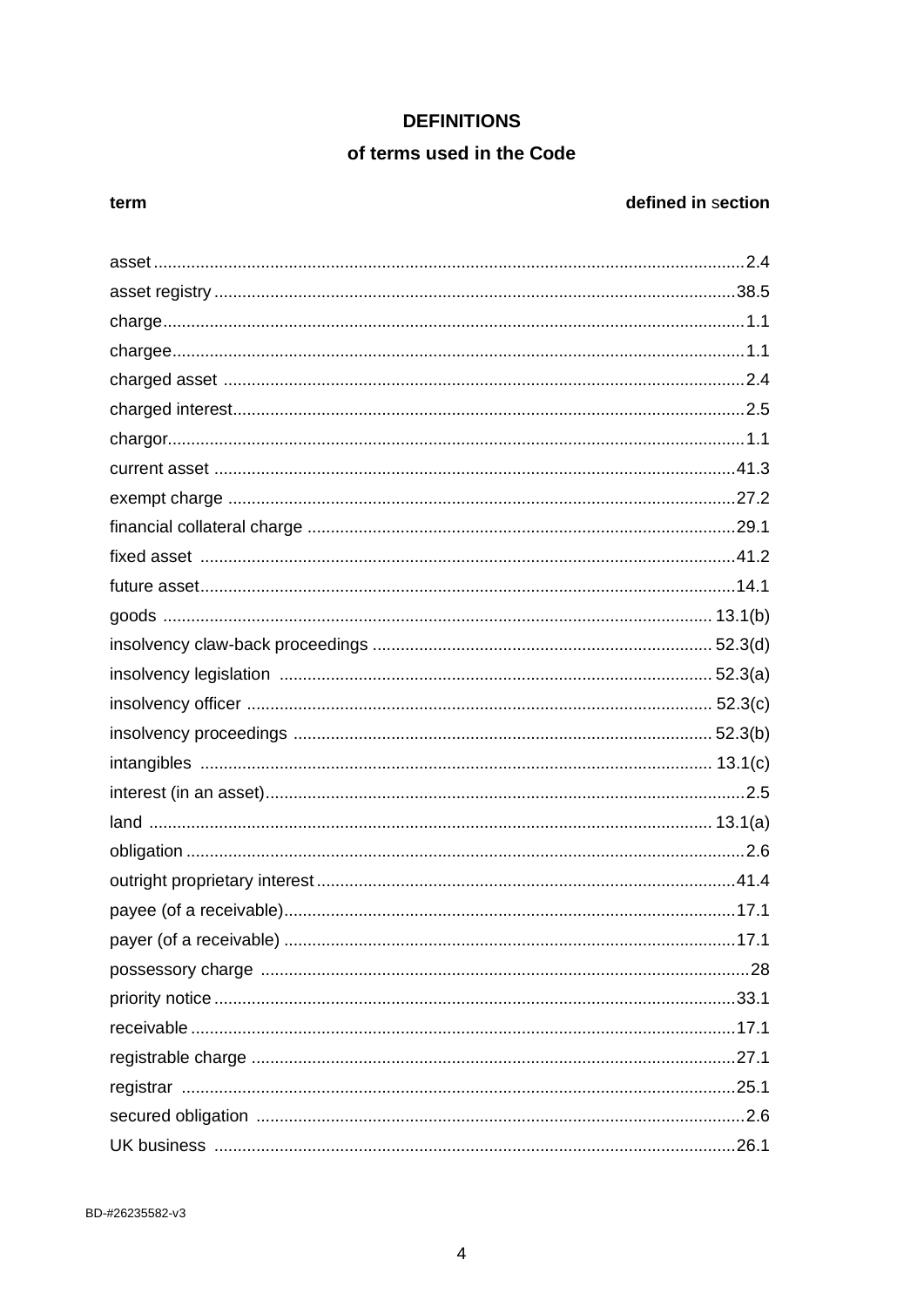## <span id="page-5-0"></span>**INTRODUCTION**

- 1 The purpose of the Code is to create a new law of secured transactions, based on the existing law but simplifying and modernising it.
- 2 The purpose of this Commentary is to give some context to the Code.
- 3 The reason we start with the existing law is that, as a general rule, it works well in practice. In particular, the principles upon which the current law is based are well suited to commercial practice, and what we have attempted to do in the Code is to state them as clearly and simply as we can.
- 4 But, because the law has developed over 400 years, the underlying principles have become encrusted with detailed rules which are much more complicated than they need to be and which often do not reflect current practices. What we have attempted to do here is to remove the barnacles and to create a system which is simpler and clearer than the current law and which reflects more closely what parties actually need in practice.
- 5 A word about the drafting. Our intention, when drafting the Code, was to make it as understandable as possible to anyone who wants to know how secured transactions work. We have therefore quite deliberately not drafted it in the form of a normal statute. The Code is not doing what most statutes do. Most statutes change the law, and their purpose is therefore to state what those changes are. The Code has a different purpose. It is intended to codify the law, as well as to change it, and we have looked as guides to the great nineteenth century codifications as examples of attempts to systematise the law in as clear and straightforward a way as possible. The intention is to make it as readable as possible not just to lawyers but also to others who want to understand how the law of secured transactions works.
- 6 One of the most important aspects of the current law is its flexibility. It enables the law to adapt to changing commercial practices. The intention behind the way the Code is drafted is to preserve that flexibility. As far as possible, the Code is drafted at a level of principle which should enable it to give effect to changing ways of doing business.
- 7 The purpose of this Commentary is to put the Code in context. By doing this, we hope to make it more readily understandable to those who read it. The Commentary puts the new law in the context of the existing law, explains why the Code says what it does and gives examples of how the law should be applied in practice.

BD-#26235582-v3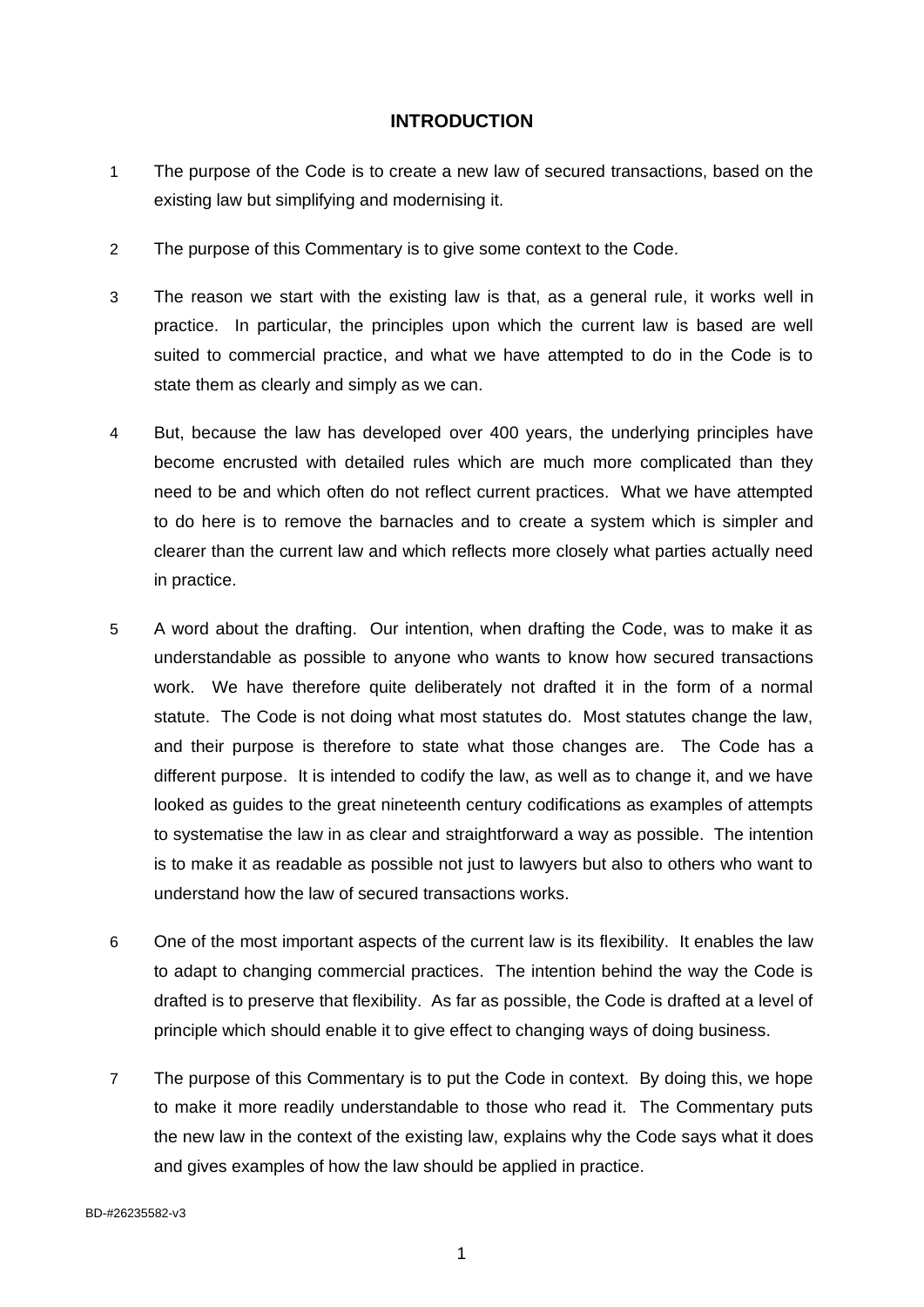8 Our intention is that the Code is brought into law by enabling legislation. The legislation could give the Commentary official standing as a guide to interpretation of the Code. The implementing legislation would also deal with important issues such as transitional rules, which are not dealt with in the Code itself; and it could contain a power to amend the Code by secondary legislation.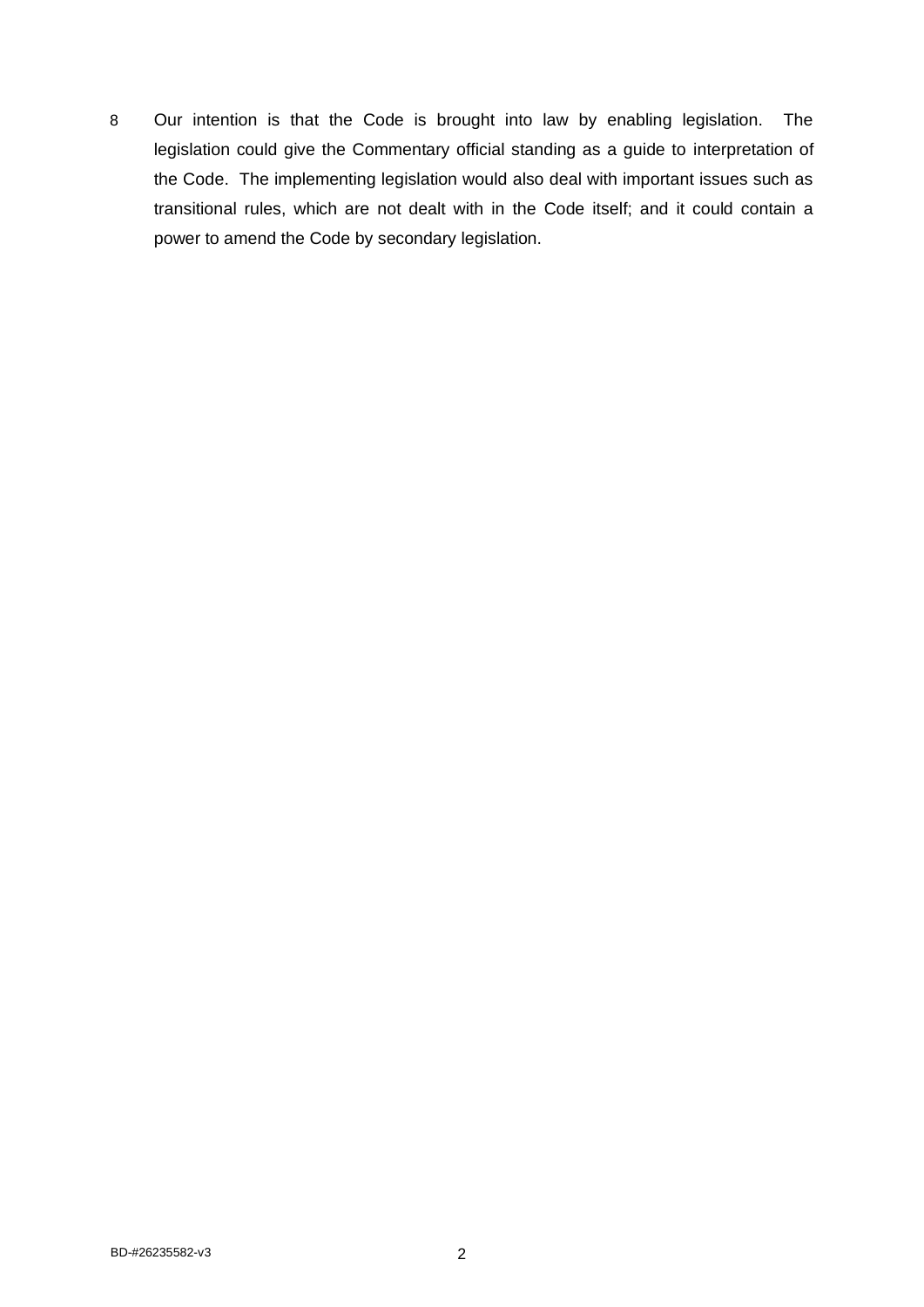## <span id="page-7-0"></span>**PART 1: CHARGES**

#### <span id="page-7-1"></span>**1 The nature of a charge**

**1.1 A charge is a proprietary interest in an asset which secures the performance of an obligation and which is granted by a person (known as the chargor) over its interest in that asset in favour of another person (known as the chargee).**

- 1 Section 1.1 describes what a charge is. There are three key aspects of a charge:
	- (a) it is a proprietary interest in an asset;
	- (b) that proprietary interest secures the performance of an obligation; and
	- (c) the proprietary interest is granted by the chargor to the chargee.
- 2 The first aspect of a charge is that it is a proprietary interest. That means that it is effective not just against the person who created the charge, but also against third parties unless they can take free of the charge under the priority rules. Crucially, it also means that a charge is effective even if the chargor goes into insolvency proceedings, subject to the terms of the insolvency legislation. This aspect of a charge is considered in more detail in s**ection 3**.
- 3 The second aspect of a charge is that it is security interest. It secures the performance of an obligation. The chargee does not have an outright interest in the asset. Its interest is there to secure the performance of an obligation. Once the secured obligation has been performed, the charge falls away. What distinguishes a charge from an outright proprietary interest is considered in more detail in **section 6**.
- 4 The third aspect of a charge is that it is granted by a person over its own interest in the asset concerned. A charge is not created if a person simply retains an interest in an asset.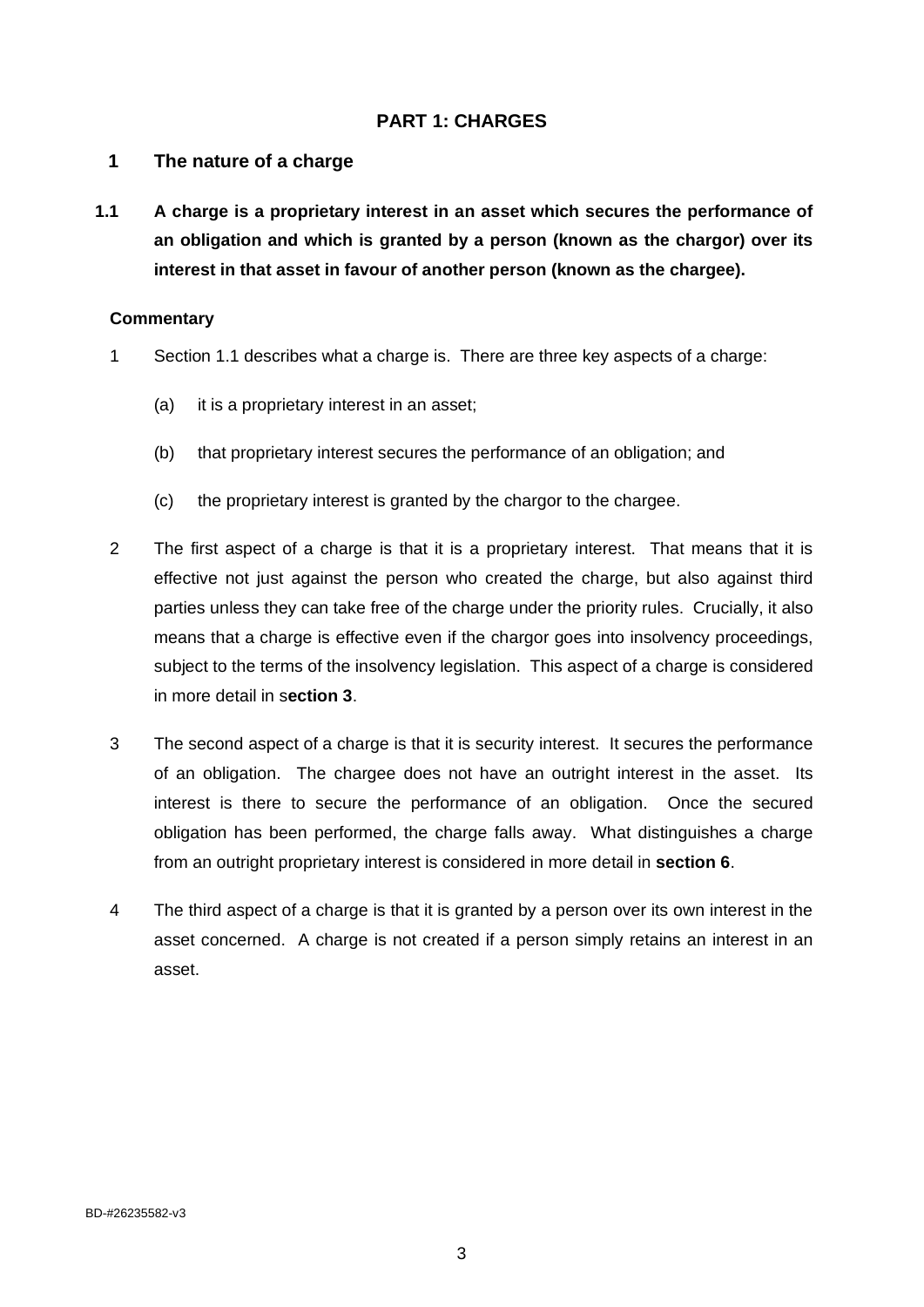- <span id="page-8-0"></span>**2 The power to create a charge**
- **2.1 A chargor can create a charge over its interest in an asset in favour of a chargee to secure the performance of an obligation.**
- **2.2 The chargor can be any person, subject to the limitations described in part 5.**
- **2.3 The chargee can be the creditor or creditors to whom the obligation secured by the charge is owed or it may be another person (such as a trustee) for the benefit of those creditors (see part 5).**
- **2.4 The asset can be existing or future property of any kind (see part 3). When the charge is created, the asset is referred to as a charged asset.**
- **2.5 The chargor's interest in the asset can be any existing or future proprietary interest of any kind (see part 3). When the charge is created, the interest is referred to as a charged interest.**
- **2.6 The obligation can be any existing or future obligation or liability of any kind (see part 4). When the charge is created, the obligation is referred to as a secured obligation.**

- 1 **Section 2.1** contains the power to create a charge. A chargor can create a charge over its interest in an asset in favour of a chargee to secure the performance of an obligation.
- 2 **Sections 2.2 to 2.6** elaborate on this provision. They briefly describe what is meant by "chargor", "chargee", "charged asset", "charged interest" and "secured obligation". Each of these concepts is discussed in more detail in later parts of the Code:
	- (a) charged assets and charged interests in **part 3**;
	- (b) secured obligations in **part 4**; and
	- (c) chargors and chargees in **part 5**.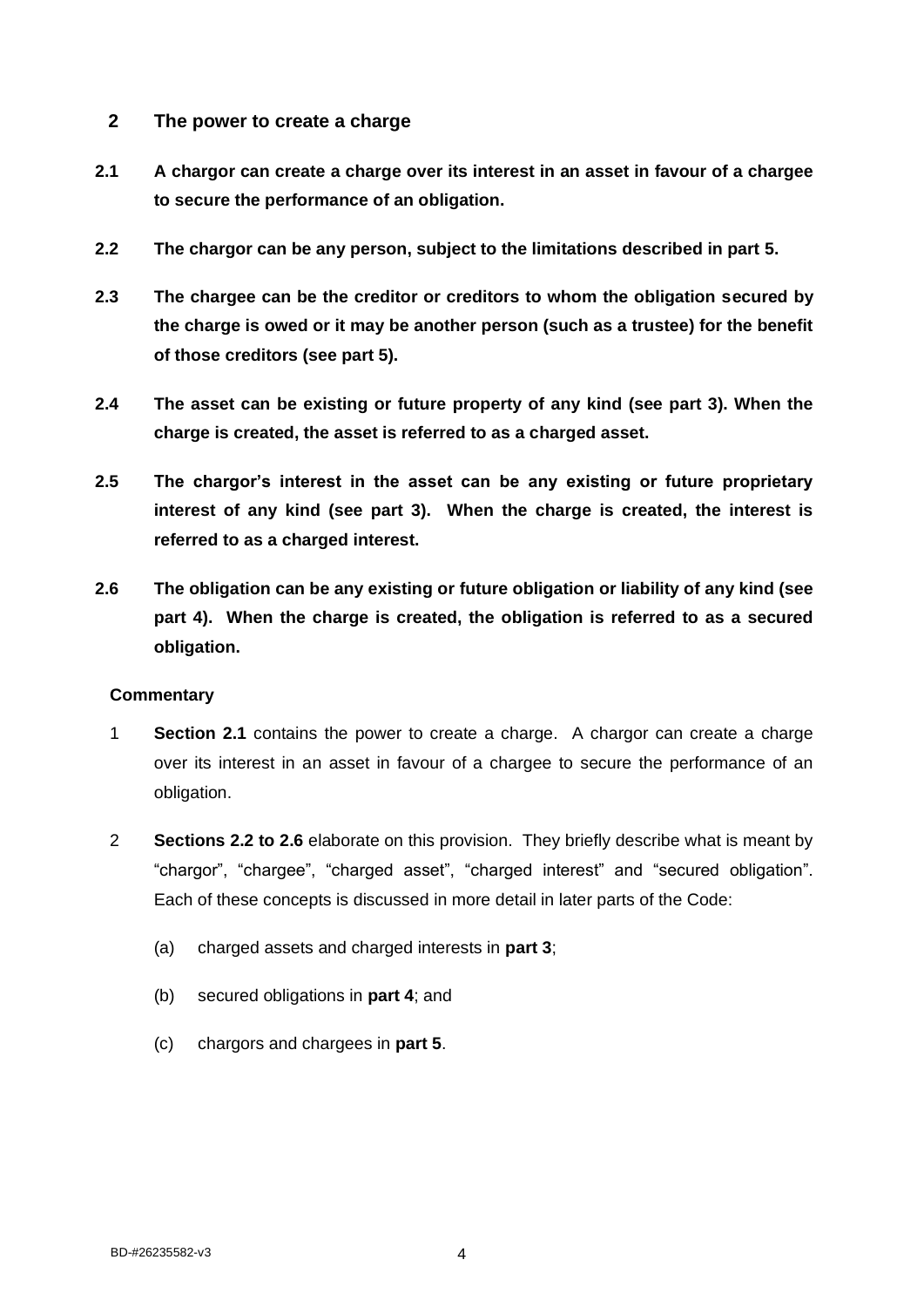- <span id="page-9-0"></span>**3 The effect of a charge**
- **3.1 Once it has been created (see part 2), a charge is effective between the chargor and the chargee.**
- **3.2 Once it has been created, a charge other than a registrable charge (see part 7) is effective against:**
	- **(a) an insolvency officer of the chargor, subject to the insolvency legislation (see part 10); and**
	- **(b) any other person who obtains an interest in the charged asset unless that person takes free of the charge under the priority rules (see part 8).**
- **3.3 Once it has been created and registered under part 7, a registrable charge is effective against:**
	- **(a) an insolvency officer of the chargor, subject to the insolvency legislation; and**
	- **(b) any other person who obtains an interest of any kind in the charged asset unless that person takes free of the charge under the priority rules.**

- 1 **Section 3** describes the effect of a charge. It has been seen from **section 1** that a charge creates a proprietary interest in an asset. **Section 3** explains what this means in practice. As a proprietary interest, a charge is effective not just against the chargor, but also against an insolvency officer of the chargor (subject to the insolvency legislation) and against any other person who obtains an interest in the charged asset unless that person takes free of the charge under the priority rules which are described in **part 8**.
- 2 But this is subject to one important limitation. Most charges created by UK businesses require to be registered under **part 7**. If a charge is required to be registered under **part 7**, it is not effective in an insolvency of the chargor, nor is it effective against third parties, until it has been registered. It is effective between the parties once it has been created, but it is not effective in an insolvency or against third parties until it has been registered.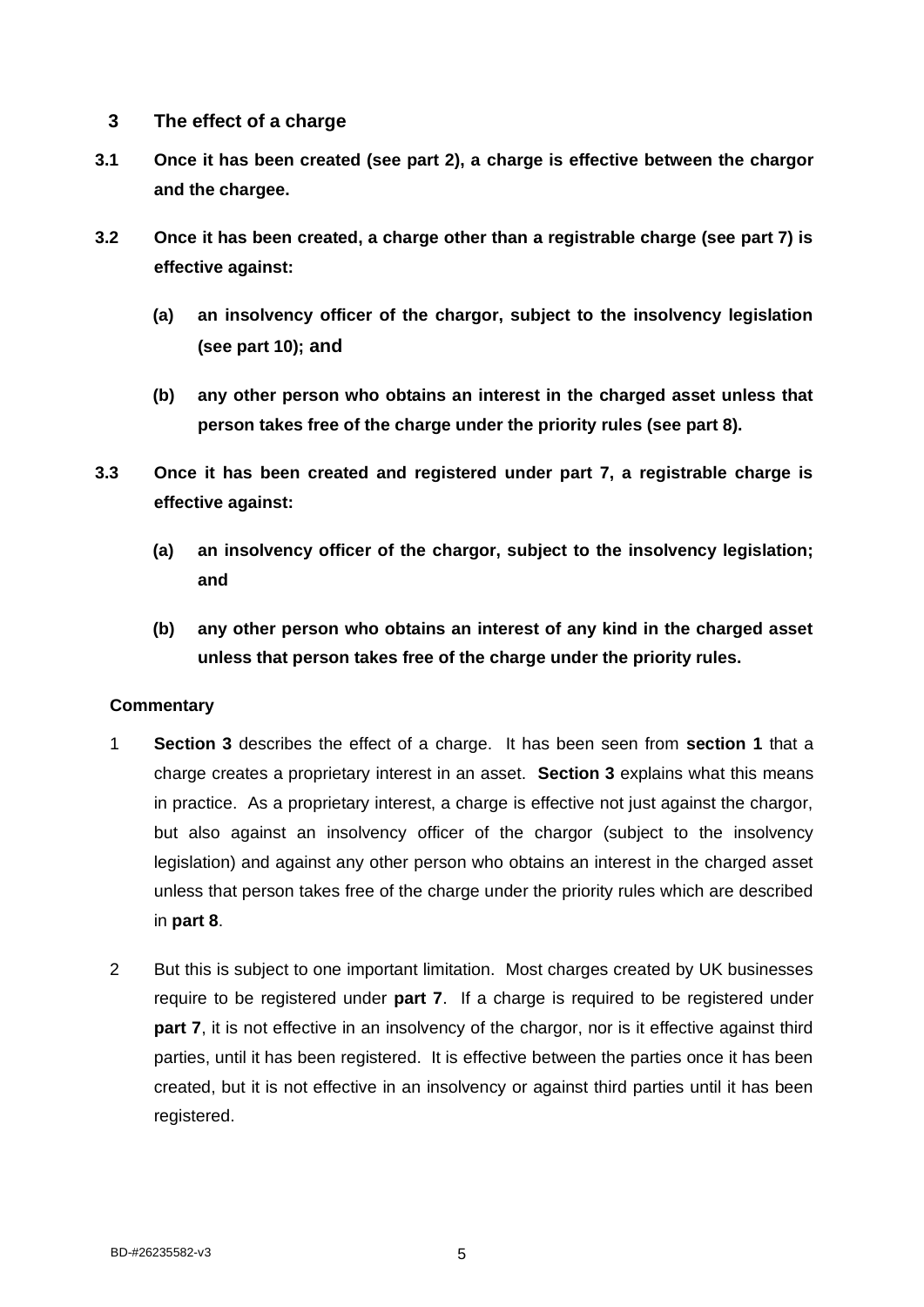- 3 The Code therefore draws an important distinction between two types of charge those which require registration, and those which do not:
	- (a) If the charge is a registrable charge, it is effective between the chargor and the chargee once it has been created, but it is only effective in an insolvency and against third parties once it has been registered.
	- (b) If the charge is not a registrable charge, it is fully effective as soon as it has been created.
- 4 The reasons for this distinction are discussed in the Commentary to **part 7**. **Part 7** also explains which types of charge are registrable charges. In essence:
	- (a) a charge created by a UK business is a registrable charge unless it is excluded from the requirement to register under **part 7**; and
	- (b) a charge created by anyone else (for instance an individual or a foreign corporation) is not registrable under part 7, and is therefore effective as soon as it has been created.
- 5 This is the rule of English substantive law. The law which governs a foreign person may require registration under that other law.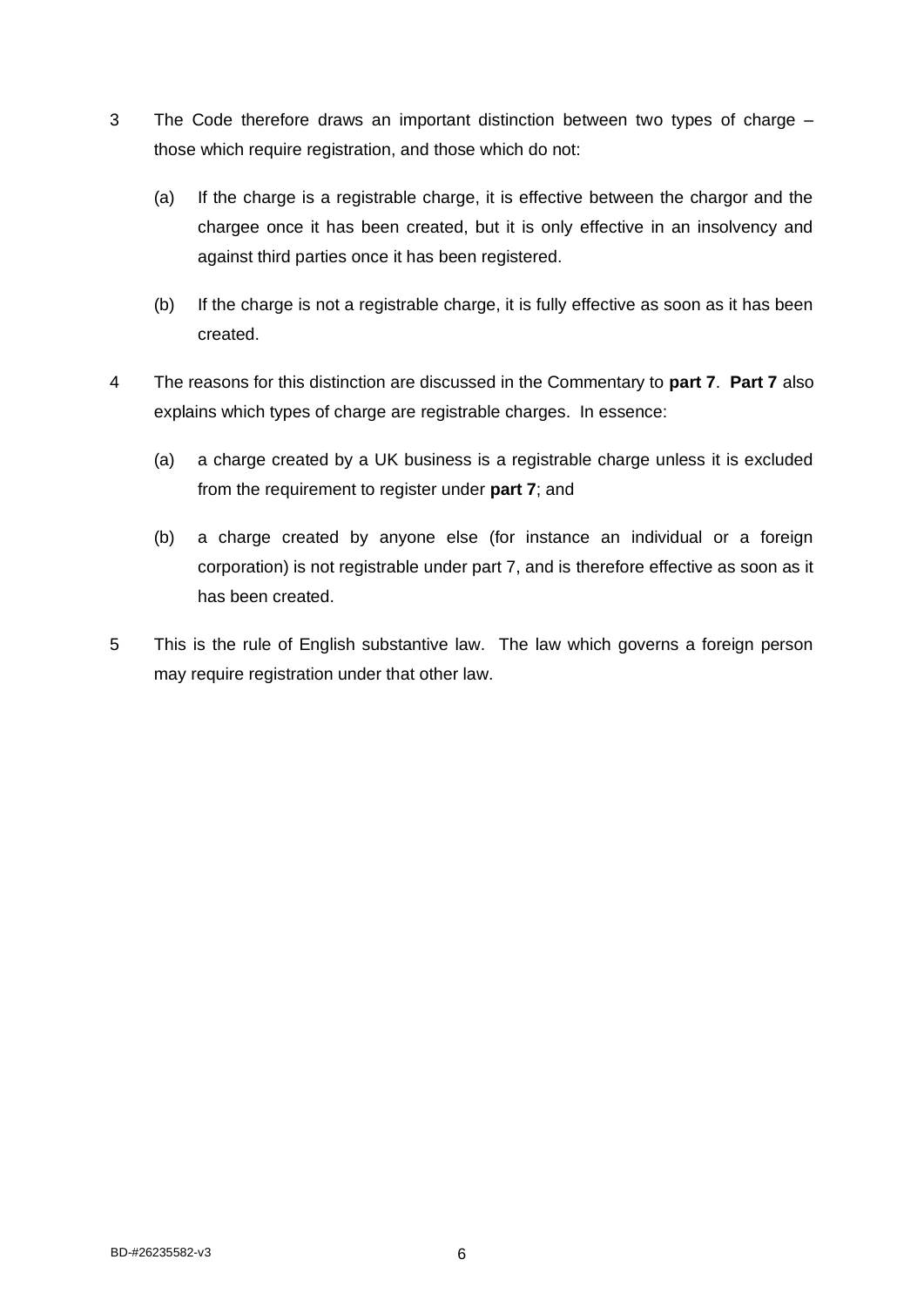## <span id="page-11-0"></span>**4 The attributes of a charge**

- **4.1 An asset may be subject to more than one charge.**
- **4.2 It is not necessary for the chargee to obtain possession of the charged asset.**
- **4.3 A charge can be created over an asset even if the chargor has the authority to dispose of the asset concerned free from the charge or to deal with it in any other way.**

- 1 As under the current law, there is no limit to the number of charges which can exist concurrently over the same charged asset (**section 4.1**). It might have been thought that, once a chargor has charged an asset in favour of A, all that it can charge in favour of B is its remaining interest in the asset, and therefore that B necessarily ranks behind A. But that is not always true under the current law. Nor is it true under Code. The question is one of priorities, which is dealt with in part 8 of the Code.
- 2 Under the existing law, most types of security can be created without the secured creditor taking possession of the assets concerned. This is also the case under the Code (**section 4.2**). The exception to this under the existing law is the pledge, which is only effective whilst the creditor has possession of the pledged goods. Under the Code, the equivalent of a pledge is a possessory charge. The main practical distinction between pledges and other types of security is that pledges do not require to be registered at Companies House. This distinction is recognised in the registration provisions of the Code (see **part 7**). If the chargee has possession of the charged asset, there is no necessity to register the charge under **part 7**.
- 3 **Section 4.3** reflects one of the most important principles of English security law that it is possible to create security over an asset even if the chargor is given the authority to deal with it free from the charge. This principle was established in the 1860s in England<sup>1</sup> although it took much longer in the United States<sup>2</sup>.
- 4 Charges of this kind soon became known as floating charges<sup>3</sup>. The Code recognises the ability to create a charge of this kind. It would be described as a floating charge under the existing law, but the Code does not distinguish between fixed and floating charges.

<sup>1</sup>*Re Marine Mansions Company* (1867) LR 4 Eq 601*; Re Panama, New Zealand and Australian Royal Mail Company* (1869-70) LR5 Ch App 318.

<sup>2</sup> As a result of *Benedict v Ratner* 268 US 353.

<sup>3</sup>*Re Colonial Trusts Corporation, ex parte Bradshaw* (1879) LR 15 ChD 465 at 472*.*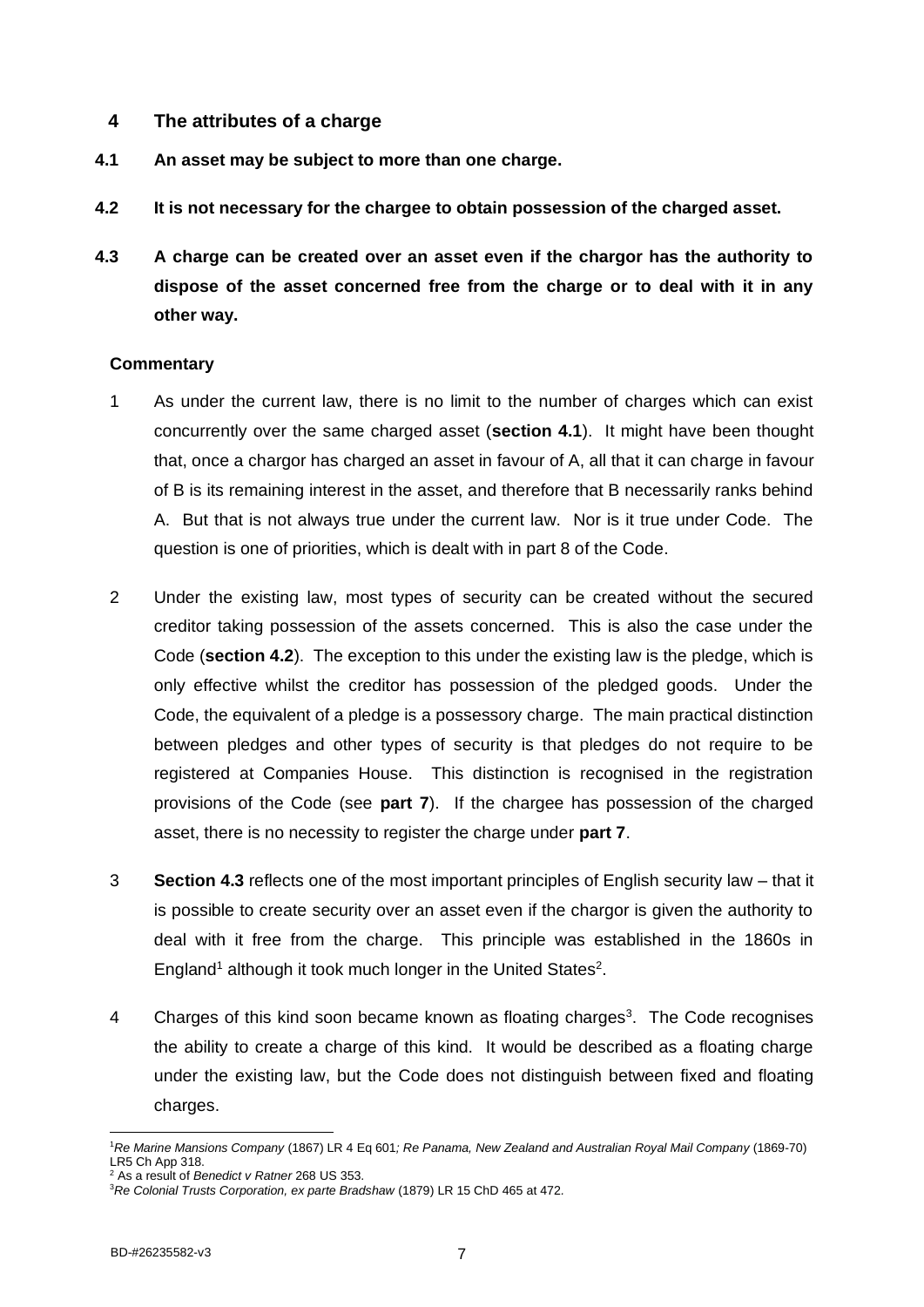- 5 The distinction is important under the current law for two main reasons. In the first place, the priority rules are different depending on whether the charge is fixed or floating. And, secondly, recoveries under a floating charge are subject to certain imposts in an insolvency to which fixed charges are not subject.
- 6 The Code deals with priorities in a different way. Rather than distinguishing between the nature of the charge, the Code looks to the nature of the asset concerned (see **part 8**). The position on insolvency is discussed in the Commentary to **part 10**.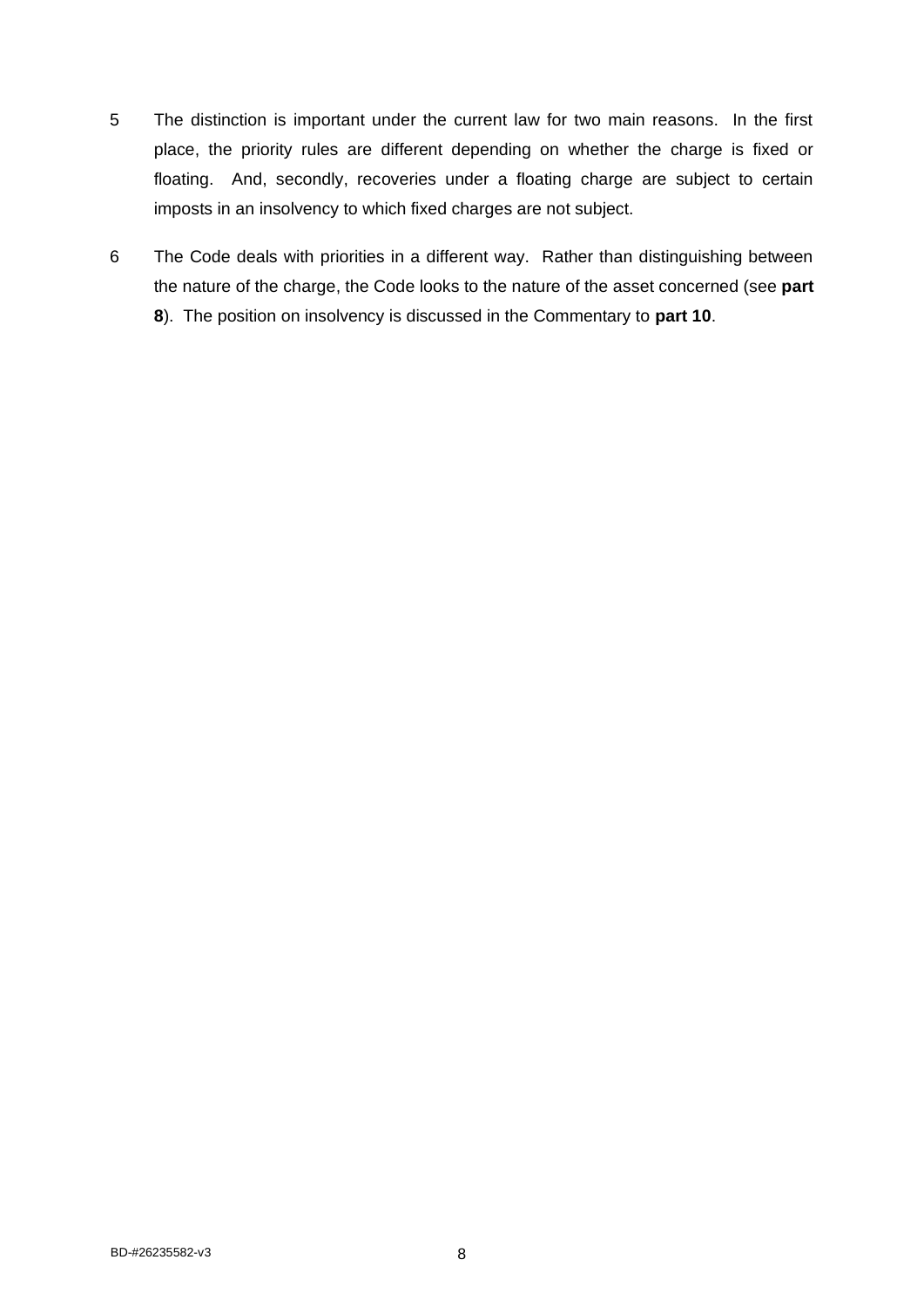## <span id="page-13-0"></span>**5 The duration of a charge**

- **5.1 Once the secured obligation has been paid or satisfied in full, the charge is automatically extinguished.**
- **5.2 The secured obligation may consist of liabilities which are not yet in existence (see part 4). Accordingly, in the case of a running account, the charge is not extinguished just because the balance on the account is zero or the account enters into credit.**
- **5.3 If requested to do so by the chargor after the charge has been extinguished, the chargee must execute a deed of release of the charge and assist with anything which is necessary to release the charged asset from the charge. The chargee must do these things as soon as reasonably practicable. The chargor must pay the reasonable costs of doing them unless the parties agree otherwise.**

- 1 A charge secures the performance of an obligation (**section 1.1**). The chargor retains its proprietary interest in the charged asset, but it is now subject to the charge. It follows that once the secured obligation has been discharged, the charge is extinguished. **Section 5** explains how this works in practice.
- 2 **Section 21** provides that the secured obligation can be either an existing liability or a liability which is not yet in existence.
- 3 A charge can secure, for instance, all amounts which may from time to time be owing under a particular facility agreement. Here, the charge is securing an existing liability – the liability from time to time under the agreement. That existing liability may be present, future or contingent. It is present to the extent that it secures an amount which is now payable under the existing agreement. It is future to the extent that it secures a drawing which has been made but which is not yet repayable. And it will be contingent to the extent that it secures an amount which can be, but has not yet been, drawn down under the agreement.
- 4 But **section 21** goes further than this. It also enables the secured obligation to be a liability which is not yet in existence. For instance, a charge can secure all monies from time to time owing to a particular person. In this way, the charge will secure not only existing arrangements, but also new arrangements which are entered into in the future. They may never be entered into, but if they are, they will be secured. This is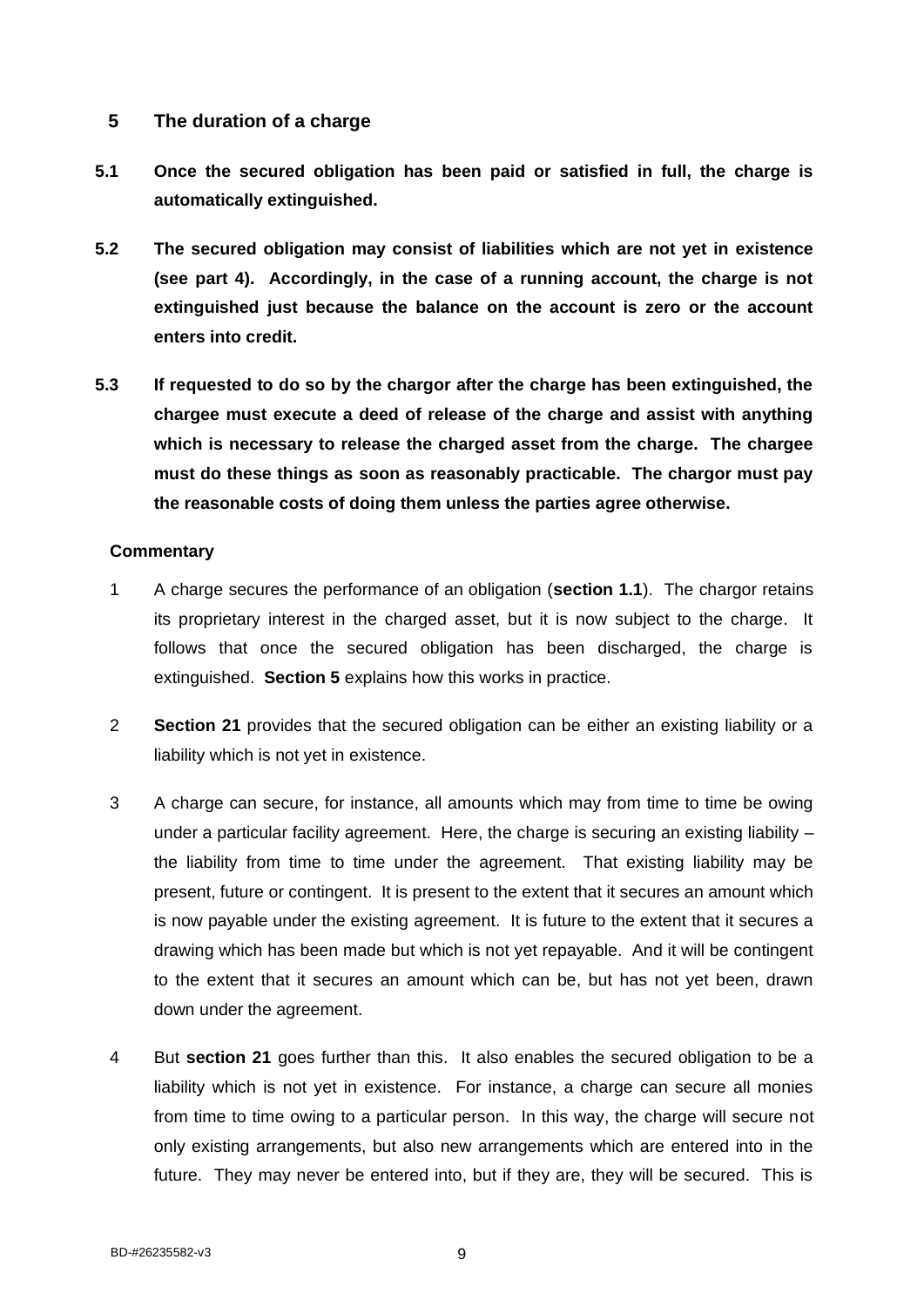elaborated on in **section 5.2**. If, for instance, the charge secures an overdraft, it is not discharged merely because the account goes into credit.

5 Although a charge is automatically extinguished once the secured obligation has been paid or satisfied in full, in practice it is often useful for a deed of release to be executed in order to make the position clear. **Section 5.3** provides for this.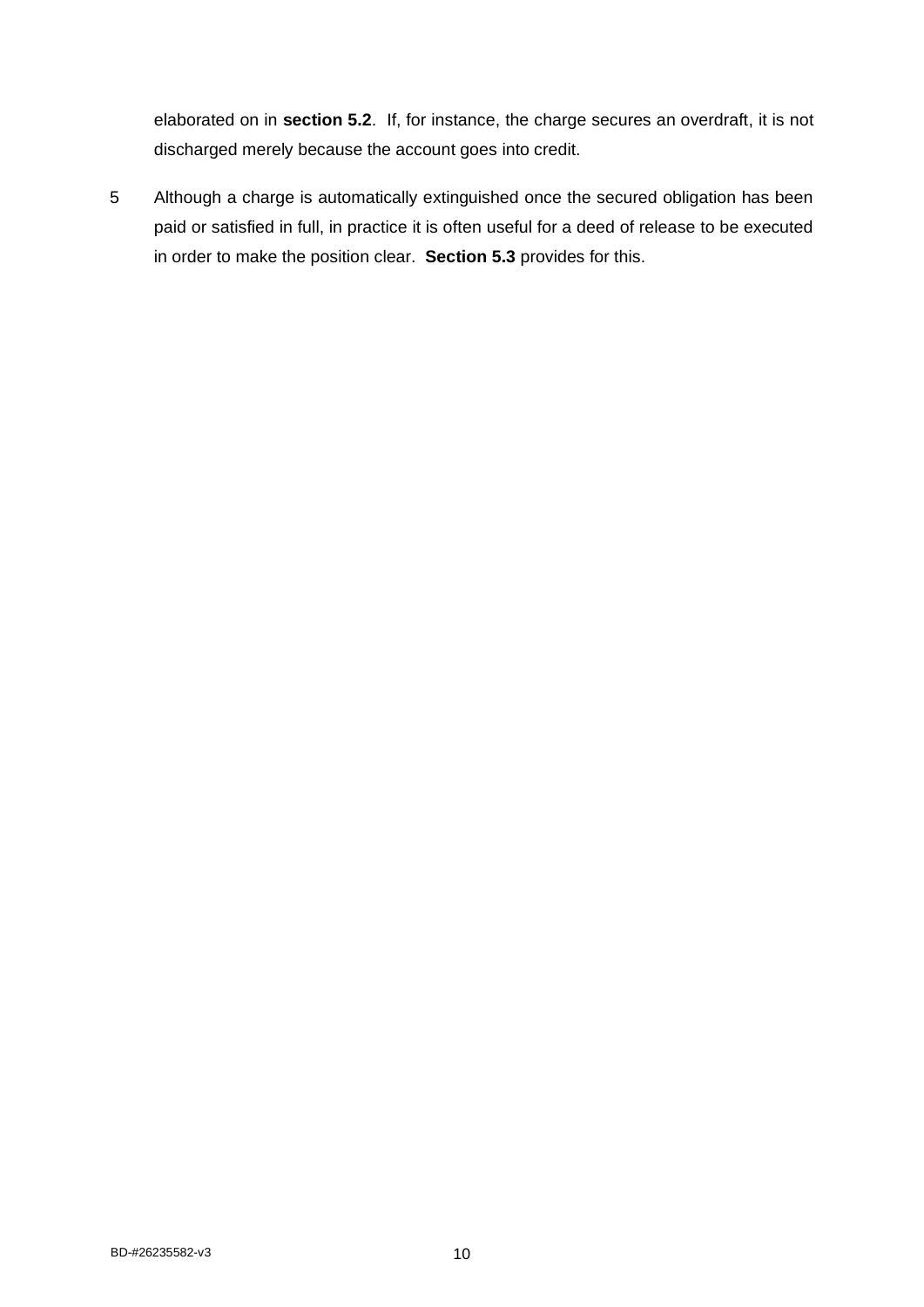- <span id="page-15-0"></span>**6 Distinguishing a charge from an outright interest**
- **6.1 What distinguishes a charge from an outright proprietary interest is that the chargee's proprietary interest in the asset concerned secures the performance of an obligation.**
- **6.2 Whether or not a proprietary interest in an asset does secure the performance of an obligation depends on the legal rights, liberties, powers and immunities of the parties to the transaction, not on the economic or functional effect of the transaction.**
- **6.3 The determination of those legal rights, liberties, powers and immunities depends on the terms of the transaction concerned.**
- **6.4 A proprietary interest in an asset secures the performance of an obligation if the proprietary interest is granted by a person over its interest in that asset in favour of another person (the beneficiary) and, under the terms of the transaction concerned:**
	- **(a) a person is owed an obligation;**
	- **(b) the proprietary interest is an independent interest, separate from the obligation;**
	- **(c) the beneficiary is entitled to obtain payment of the obligation from the proprietary interest; and**
	- **(d) the beneficiary cannot recover more from the proprietary interest than the amount of the obligation.**

- 1 It has been seen from **section 1.1** that a charge is a proprietary interest in a charged asset which secures the performance of a secured obligation. The purpose of **section 6** is to explain how to distinguish a proprietary interest which secures the performance of a secured obligation from an outright proprietary interest.
- 2 **Section 6.1** states the principle. It derives from **section 1.1**.
- 3 **Section 6.2** establishes that the test of whether a proprietary interest is outright or by way of security is a legal test, not an economic one. This might be thought to be self-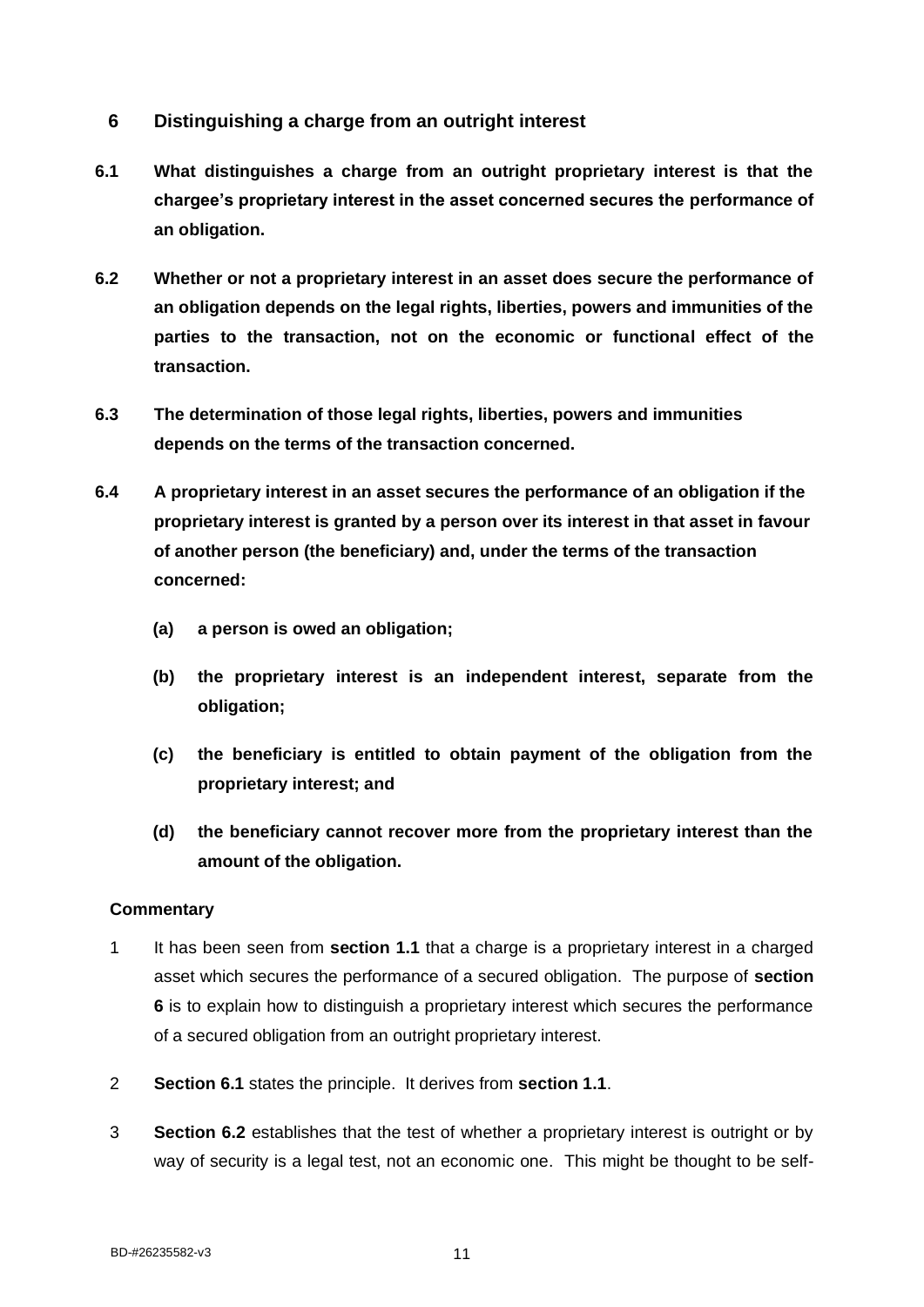evident, but for the fact that, under the influence of jurisprudence from the United States, a number of (mainly common law) jurisdictions have adopted a functional economic test of whether a proprietary interest is outright or by way of security.<sup>4</sup>

- 4 The pros and cons of that approach are discussed elsewhere. The Code does not go down this functional route. It continues the approach of the existing law, which is that whether or not a proprietary interest is an outright interest or a charge depends on the legal rights and powers of the parties to the transaction $5$ .
- 5 **Section 6.3** establishes the principle that the determination of the parties' legal rights depends on the terms of the transaction concerned. This is consistent with the basic approach of English law.
- 6 **Section 6.4** explains when a proprietary interest does secure the performance of an obligation. There must be two interests – a proprietary interest in an asset and an obligation. They must be separate interests, but the owner of the beneficial interest must be entitled to payment of the obligation from that interest, and it can only recover from the interest an amount equal to the obligation.
- 7 Security is a means, not an end. It is a means of ensuring payment of as an obligation. In order to be effective, a charge needs to be enforced, and thereby turned into money. This will normally be by sale of the charged asset, although it can be by set-off or by payment in appropriate cases. The key point is that the proprietary interest in the asset is separate from the obligation, but the payment under one will reduce the other. If the charged asset is sold and the proceeds are used to defray the obligation, that will reduce the amount of the obligation. Equally, payment in full of the secured obligation will release the charge over the asset.
- 8 This can be clarified by a simple example. A owes a debt to B. A transfers an asset to B. It is the terms of the transaction - which will determine whether the interest which has been created in favour of B is an outright interest or a security interest. If the objective common intention is that the asset is to secure the payment of the debt, then it will be a charge, however it is described. But, if it is an entirely separate transaction, which is not intended to secure the debt, then it will be an outright transfer.
- 9 The most important criterion in practice is the nature of the consideration for the transfer. If B pays for the asset, then it is likely to be an outright sale, unconnected with

<sup>4</sup> This is the effect of Personal Property Security Acts in jurisdictions such as Canada, New Zealand and Australia.

<sup>5</sup> *Lloyds and Scottish Finance v Cyril Lord Carpets Sales* [1992] BCLC 609*; Welsh Development Agency v Export Finance Company* [1992] BCLC 148*.*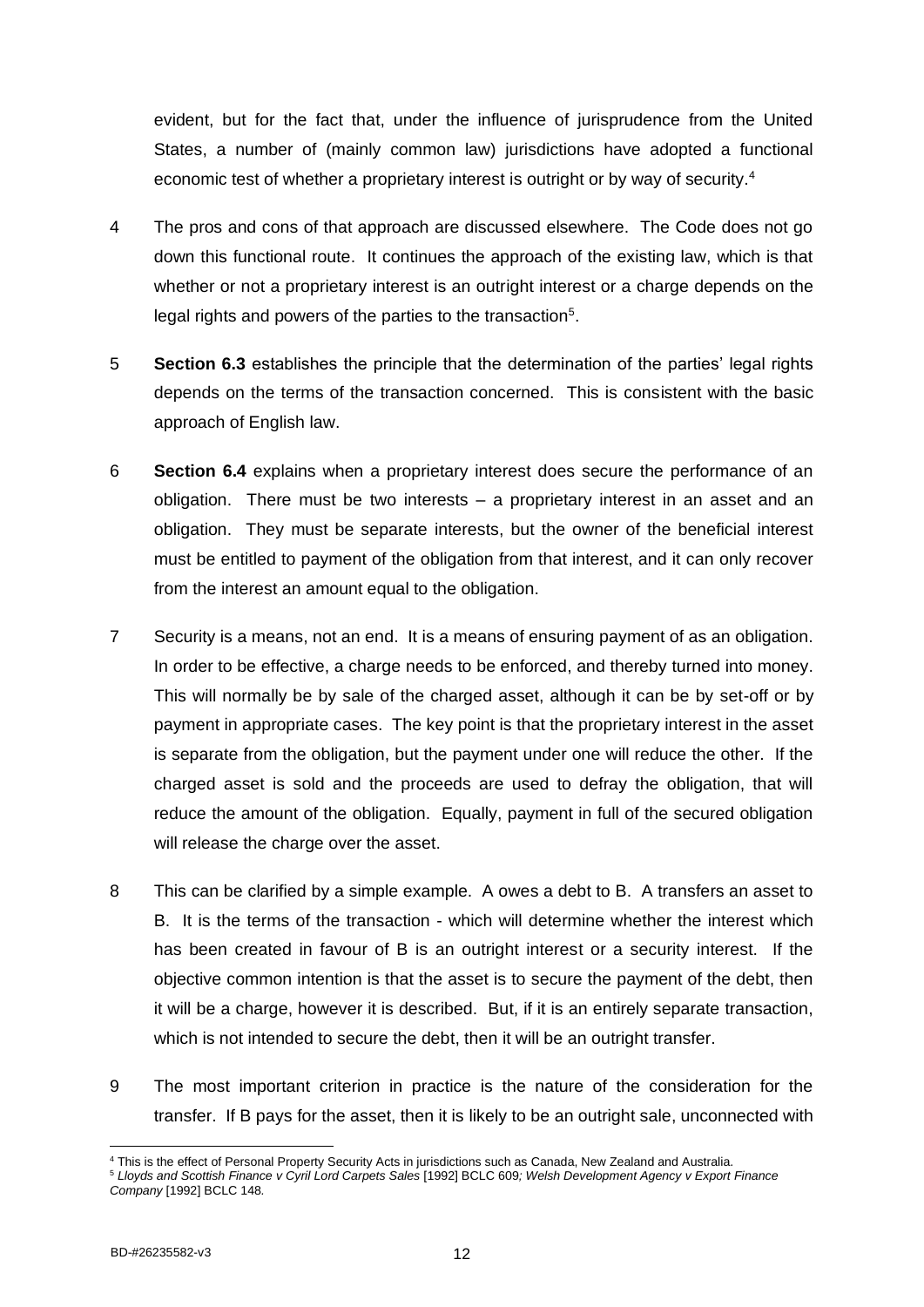the underlying debt. If B does not pay any consideration, then it is much more likely to be a charge. In a commercial setting, it is unlikely to be a gift.

- 10 There is another possibility, which is that the consideration for the transfer is the discharge of the debt owed to B. If that is the case, the transaction is outright, not by way of security. It is of the essence of a secured transaction that B has two rights  $$ first, a right to payment or performance and, secondly, a proprietary interest in an asset which secures that payment or performance. If the consideration for the transfer is the discharge of the debt, then there can be no secured liability, B has only one right, and the transaction must be outright.
- 11 It is also important to distinguish between the creation and the retention of an interest. If A creates an interest over an asset in favour of B to secure an obligation, then a charge has been created. But if B owns an asset and creates a limited interest in favour of A (such as a leasehold interest) or if B sells an asset to A on reservation of title terms, A never obtains anything other than a limited interest in the asset and therefore cannot create a charge over it. B's rights in the asset are retained by it, not created by A. So there is no question of a charge being created by A even if, in the case of a reservation of title clause, the purpose of B retaining title is to secure the payment of the purchase price. A has not created an interest in an asset in favour of B, and so no charge has been created. This is the case under the existing law $6$ , and it is also true under the Code.
- 12 The following examples illustrate the application of **section 6**.
- 13 Example 1:

B leases an asset to A for the period of its useful life in consideration for the payment of rent, the amount of which approximates to the price of the asset and the cost of financing it over the period of the lease. If the terms of the transaction create a lease, then the transaction is not a charge, even if it has a similar economic effect. B has created an outright limited proprietary interest in favour of A. B has retained a residual proprietary interest. A has not created any interest.

14 Example 2:

B sells goods to A on the basis that B reserves title to the goods until their price has been paid. If the terms of the transaction are that the goods are sold on reservation of

<sup>6</sup> *Clough Mill v Martin* [1985] 1 WLR 111; *Armour v Thyssen Edelstahlwerke* [1991] 2 AC 339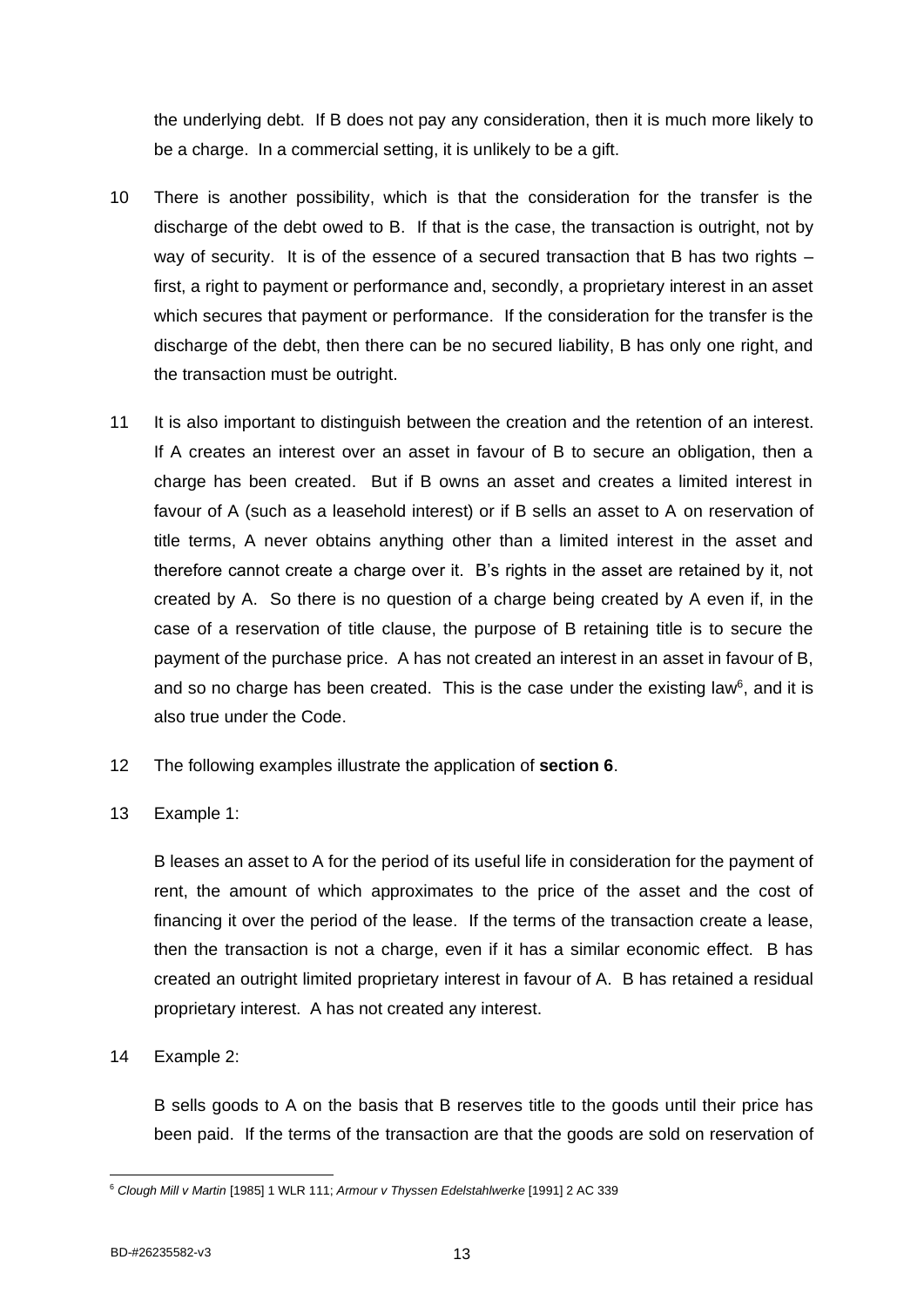title, the transaction is not a charge even if it has a similar economic effect. This is also the case if B transfers legal title to A, but retains beneficial title (and, to the extent that there is any existing rule to the contrary<sup>7</sup>, it is abolished). B has created an outright limited proprietary interest in favour of A. B has retained a residual proprietary interest. A has not created any interest.

#### 15 Example 3:

B sells its receivables to A on the basis that A has recourse to B for bad debts. If the terms of the transaction are that B has sold the receivables to A, the transaction is not a charge even if it has a similar economic effect. B has transferred a proprietary interest in the receivables to A, but the interest which it has transferred is outright, not by way of security.

#### 16 Example 4:

A sells goods to B on the basis that B will lease them back to A. If the terms of the transaction are that B will acquire the goods and then lease them to A, the transaction is not a charge even if A remains in possession of the goods and the transaction has a similar economic effect to a charge. The transactions are outright, not by way of security.

#### 17 Example 5:

B sells goods to A on the basis that the payment of the price is deferred, that B reserves title to the goods until they are sold and that, on sale, A holds the proceeds of sale on trust for B. The proceeds of sale belong to A, and accordingly the proprietary interest which B obtains in them is created by A; it is not retained by B. The trust over the proceeds of sale is a charge if the terms of the arrangement are that the trust secures the payment of the price.

18 *Other examples can be added to clarify the application of this section in practice, including title transfer of financial collateral, such as repos.*

<sup>7</sup> See *Re Bond Worth* [1980] Ch 228.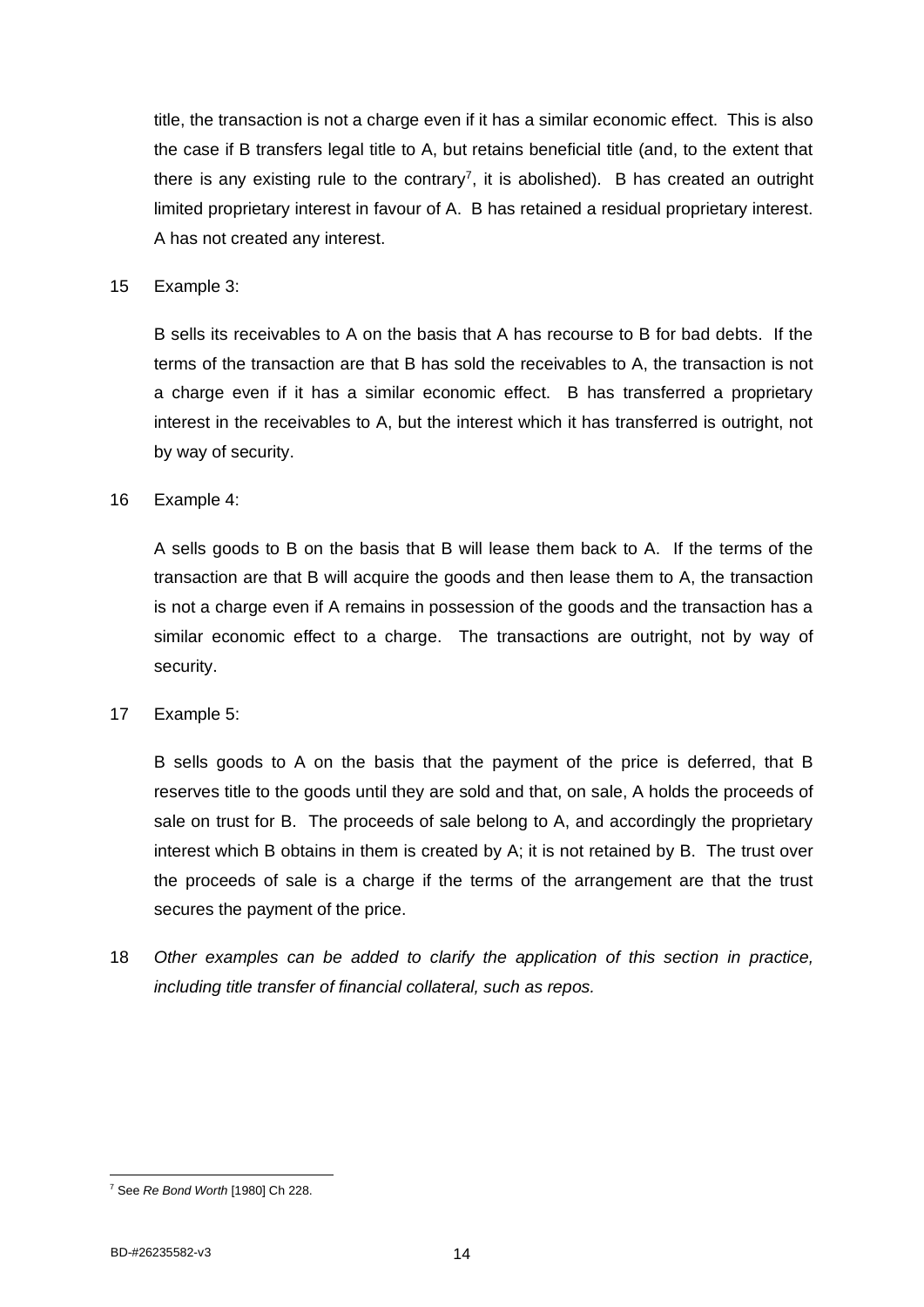- <span id="page-19-0"></span>**7 Treating other forms of security as charges**
- **7.1 If:**
	- **(a) a person transfers a proprietary interest in an asset to another person or creates a proprietary interest over an asset in favour of that other person; and**
	- **(b) that proprietary interest secures the performance of an obligation,**

**then it is a charge, regardless of its characterisation by the parties.**

**7.2 Accordingly mortgages, security assignments, pledges and contractual liens will be treated as charges.**

- 1 The purpose of the Code is to simplify the law. One of the problems with the current law is that there are three main types of security interest available – mortgages, charges and pledges; and mortgages can be either equitable or legal. There is therefore a multiplicity of types of security.
- 2 This can be seen as an advantage a multiplicity of types of security enables parties to exercise choice. But, in practical reality, there is little difference between the various types of security interest except in one respect – which is whether they are legal or equitable. And that is more relevant to priority issues than to anything else.
- 3 So the reality of the current law is that there are a variety of different ways of doing the same thing. That seems unnecessarily complicated.
- 4 The intention behind the Code is to take the best parts of the current law and turn them into a single form of security interest – the charge.
- 5 There would be no point in creating a new form of charge and then allowing the existing forms of security to continue. That would create complication, not resolve it. The intention of the Code is therefore that the charge will replace the existing forms of security.
- 6 As a result, if a person purports to create any other form of security interest, it will be treated as a charge, and be subject to the provisions of the Code. This is the effect of **section 7**.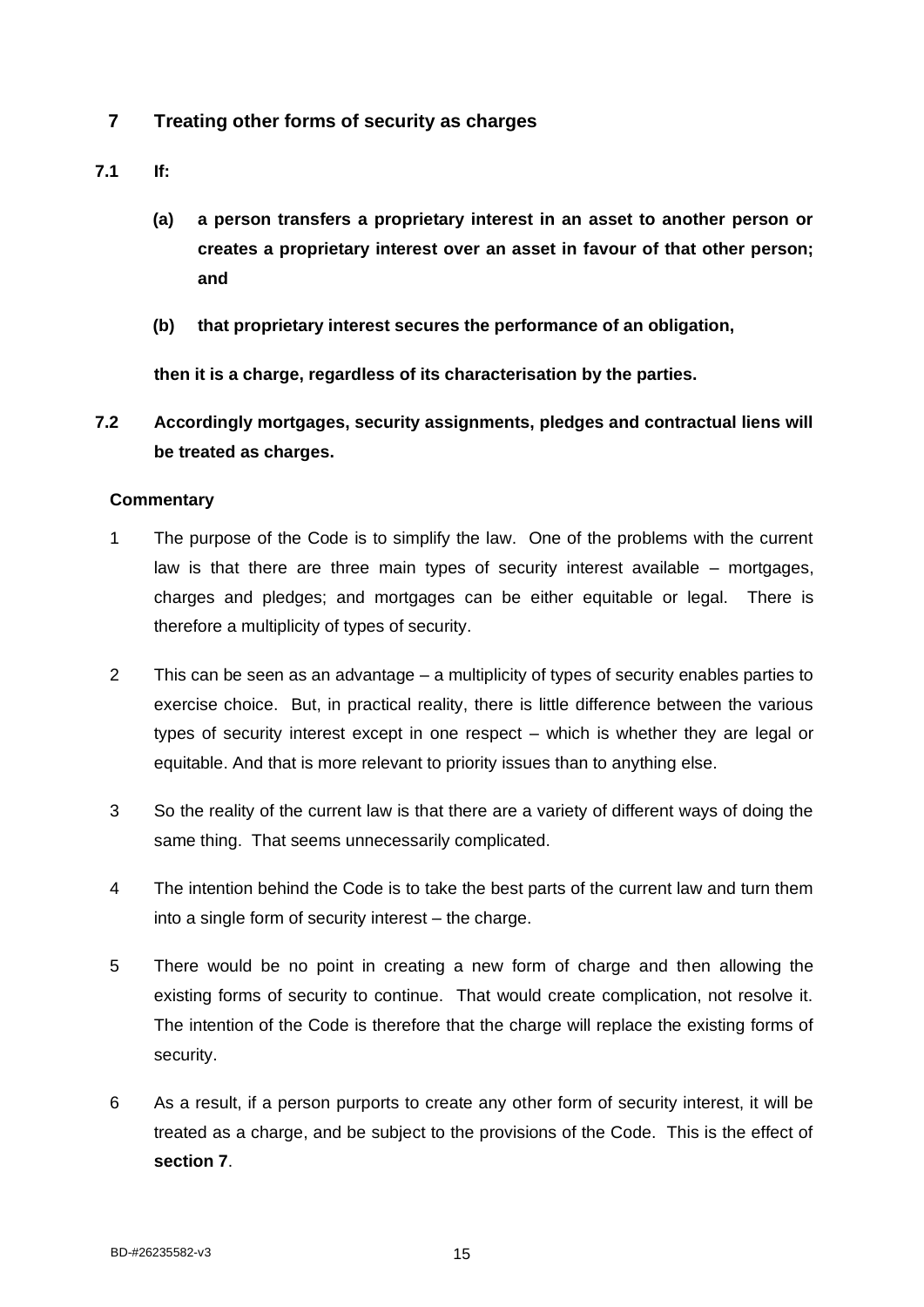7 The following examples illustrate the application of this principle.

## 8 Example 1:

If A purports to pledge goods to B (or to create a contractual lien over them in favour of B), B's interest will be a charge, and not a pledge (or lien).

9 Example 2:

If A purports to mortgage an asset to B, B's interest in the asset will be a charge, not a mortgage.

10 Example 3:

If A purports to assign an intangible to B in order to secure the payment of a secured obligation, B's interest in the intangible will be a charge, not an assignment.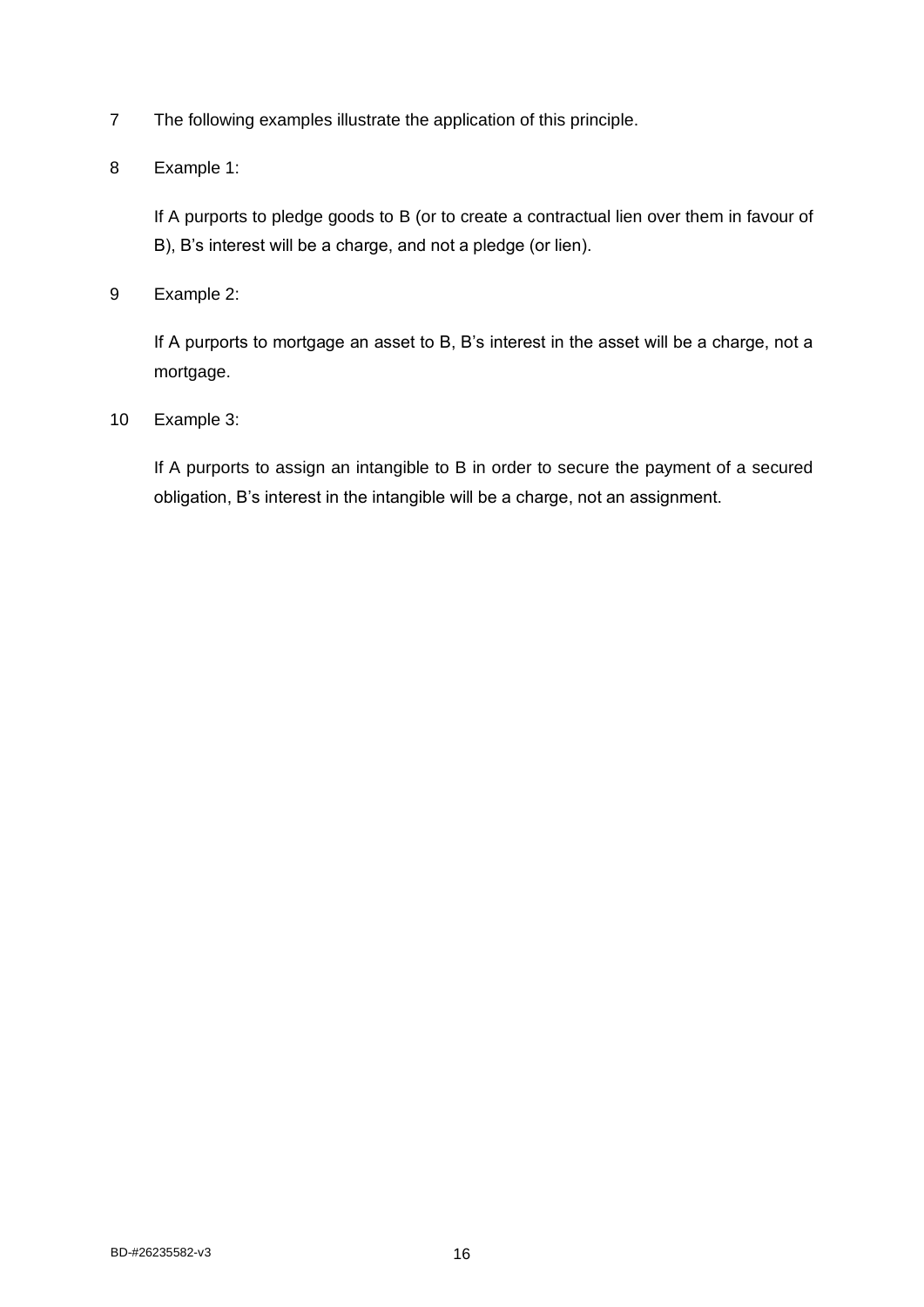## <span id="page-21-0"></span>**8 Extent of the Code**

- **8.1 Part 7 of this this Code applies throughout the United Kingdom. The rest of the Code applies in England and Wales.**
- **8.2 This Code does not apply to:**
	- **(a) international interests under the International Interests in Aircraft Equipment (Cape Town Convention) Regulations 2015 (SI 2015/912); or**
	- **(b) security which arises by operation of law; or**
	- **(c) security created before the Code came into force.**

- 1 The rules for the registration of charges apply throughout the United Kingdom, and it is envisaged that part 7 of the Code will do likewise – replacing the relevant provisions of the Companies Act 2006. The rest of the Code is restricted to England and Wales, though it could easily be adopted in Northern Ireland if that was thought appropriate.
- 2 The Code does not attempt to alter the Cape Town Convention.
- 3 The Code is concerned with consensual security interests, not with security which arises by operation of law. The old law will continue to govern the law concerning security which is created by operation of law (**section 8.1(a)**). The new law in the Code does, however, apply to a contractual lien.
- 4 It is envisaged that the Code will be brought into law by a statute which contains transitional provisions. The existing law will continue to apply to security created before the Code comes into force. **Section 8.1(b)** establishes that the Code only applies to security created after the Code has come into force.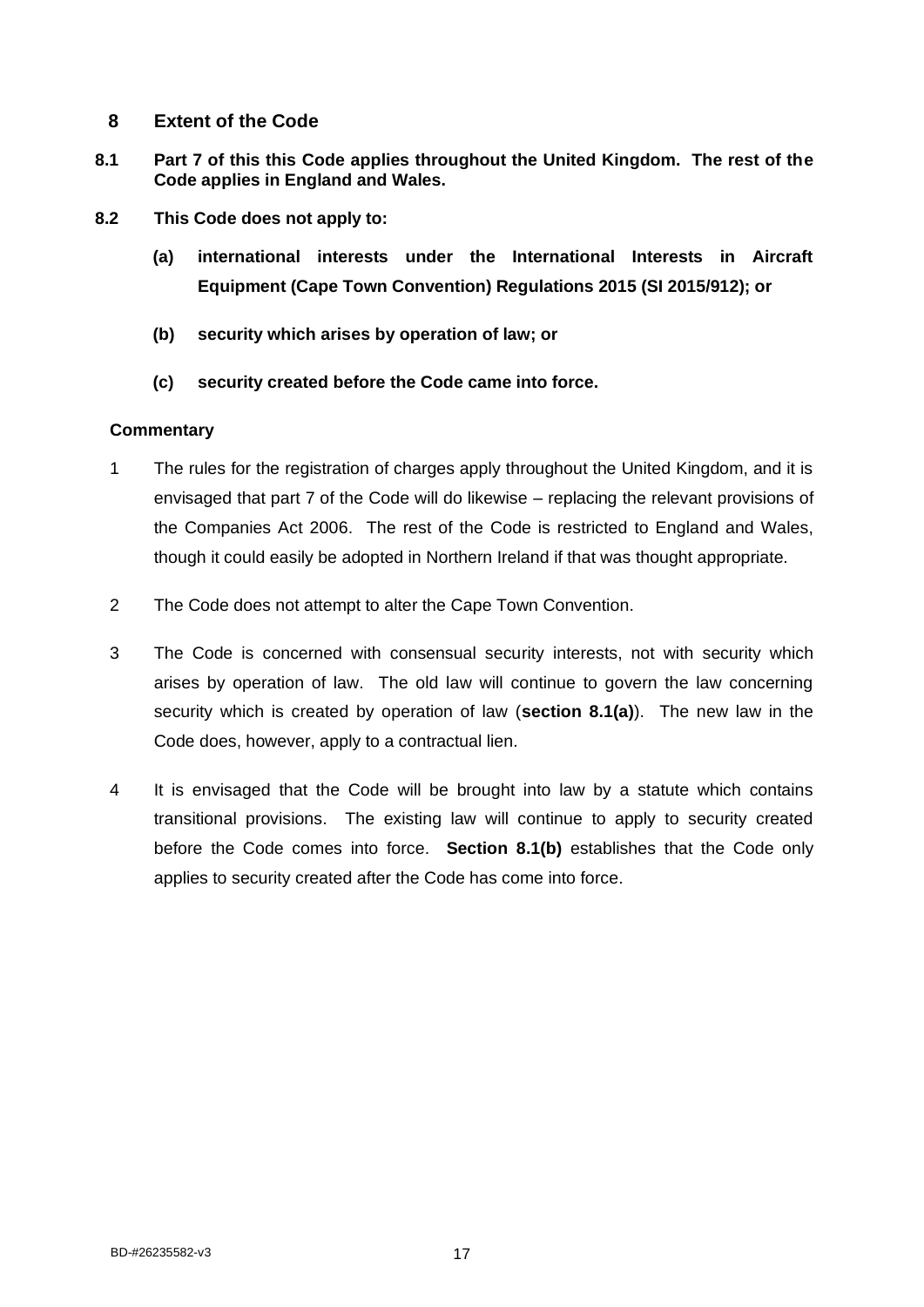## <span id="page-22-0"></span>**PART 2: CREATION**

## <span id="page-22-1"></span>**9 Creating a charge**

- **9.1 A charge is created if a chargor intends to create a charge over its interests in an asset in favour of a chargee to secure the performance of an obligation.**
- **9.2 A charge is created when the chargor intends it to be created.**
- **9.3 The intention of the chargor is established objectively, based on the terms of the transaction concerned.**

- 1 **Section 9** establishes that a charge is created if and when a chargor intends to create a charge over its interest in an asset in favour of a chargee to secure the performance of an obligation. The intention of a chargor is established objectively, based on the terms of the transaction concerned.
- 2 Under the existing law, there are three main types of security mortgage, pledge and charge. Mortgages can be either legal or equitable, and the choice in practice is therefore between a legal interest (under a legal mortgage or a pledge) or an equitable interest (under an equitable mortgage or a charge)
- 3 The advantage of an equitable interest over a legal interest is that it is easier to create, in the sense that there are fewer formalities. This is particularly true of a charge. The essence of a charge is the intention of the chargor to create the charge. That is a matter of substance, not of form. Mortgages and pledges require other formalities. A mortgage requires a transfer of legal or equitable title in the mortgaged asset. A pledge requires delivery of possession of the pledged asset.
- 4 The approach taken in the Code is to replace the existing forms of security interest with a new one which is based on the existing jurisprudence concerning charges and which is therefore described as a charge.
- 5 There are two main reasons why the charge was chosen, rather than the mortgage or the pledge. The first is that a charge can be taken over almost every type of asset of any description, including future assets $8$ . That is also true of an equitable mortgage, but a pledge can only be taken over existing tangible movable assets<sup>9</sup> and a legal mortgage can only be taken over existing assets over which legal title can be

<sup>8</sup> *Holroyd v Marshall* (1861-62) 10 HLC 191.

<sup>9</sup> *Coggs v Bernard* (1703) 2 Ld Raym 909.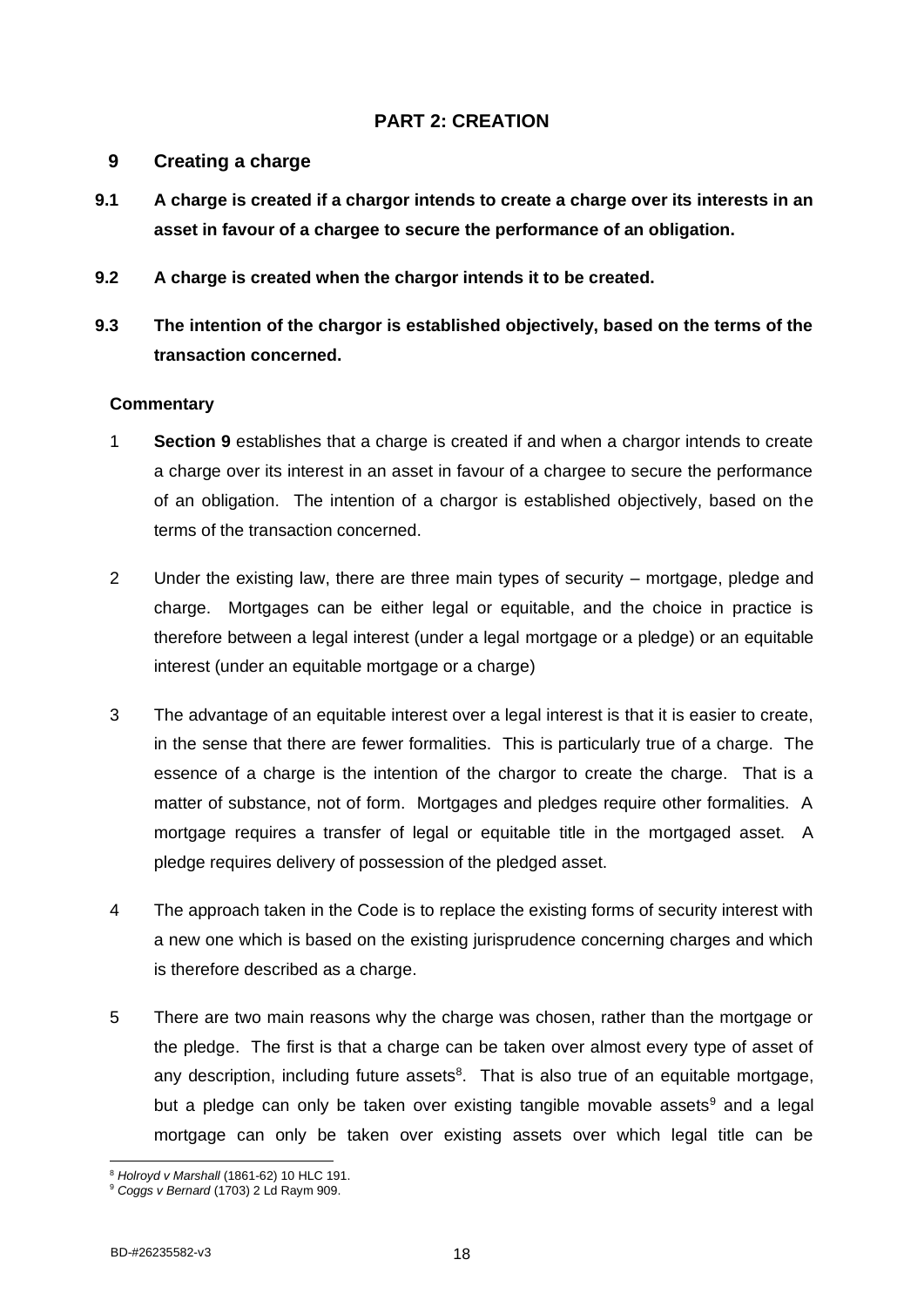transferred<sup>10</sup>. The charge is therefore more all-embracing than a legal mortgage or a pledge.

- 6 The second reason for preferring the charge is that the key requirement for the creation of a charge is that the chargor intends to do so, and therefore that there are few formalities required.<sup>11</sup> (Even an equitable mortgage requires the transfer of beneficial title to the asset.) The reason why formalities are eschewed as far as possible in the Code is discussed in the Commentary to **section 11**.
- 7 The ease of creation of a charge does mean that it can be created without third parties necessarily being aware that it has been created. It is for this reason that most types of charge created in a corporate context require registration against the chargor under the current law.<sup>12</sup> The Code adopts a similar approach. The registration requirements of the Code are contained in **part 7**. A registrable charge is only effective against third parties once it has been registered (**section 31**).
- 8 Whether or not a charge has been created is a question of the intention of the chargor (**section 9.1**). This is part of a broader principle of equity that the creation of an equitable proprietary interest is determined by the intention of the person creating the interest. This is true of trusts (where the principle is that there must be certainty of intention to create a trust<sup>13</sup>), equitable assignments<sup>14</sup> and charges<sup>15</sup>.
- 9 It is often important to know when a charge has been created, and that also depends on the intention of the chargor (**section 9.2**).
- 10 **Section 9** refers to the intention of the chargor, not to the intention of the parties. In practice, a charge will be created as part of a transaction entered into between the chargor and chargee and, quite possibly, others. Why does the Code not refer to the intention of parties, rather than to the intention of the chargor?
- 11 The reason why the Code refers to the intention of the chargor is that it reflects the basic principle that the creation of an equitable proprietary interest depends on the intention of the putative creator of that interest. A charge is invariably created in a transaction between parties other than the chargor. The chargee will be involved. In a syndicated facility, so may the lenders. And the charge document is almost invariably

<sup>10</sup> Land, goods and limited classes of intangible. *Lunn v Thornton* (1845) 1 CB 379.

<sup>11</sup> *Tailby v Official Receiver* (1888) 13 App Cas 523; *Re Kent & Sussex Sawmills* [1947] Ch 177.

 $12$  Companies Act 2006, s 859A. This applies to companies. Equivalent provisions apply to LLPs.

<sup>13</sup> *Mills v Sportsdirect* [2010] EWHC 1072 (Ch) at [52] to [55].

<sup>14</sup> *Tailby v Official Receiver* (1888) 13 App Cas 523 at 543.

<sup>15</sup> *Re Kent & Sussex Sawmills* [1947] Ch 177; *Swiss Bank v Lloyds Bank* [1982] AC 584.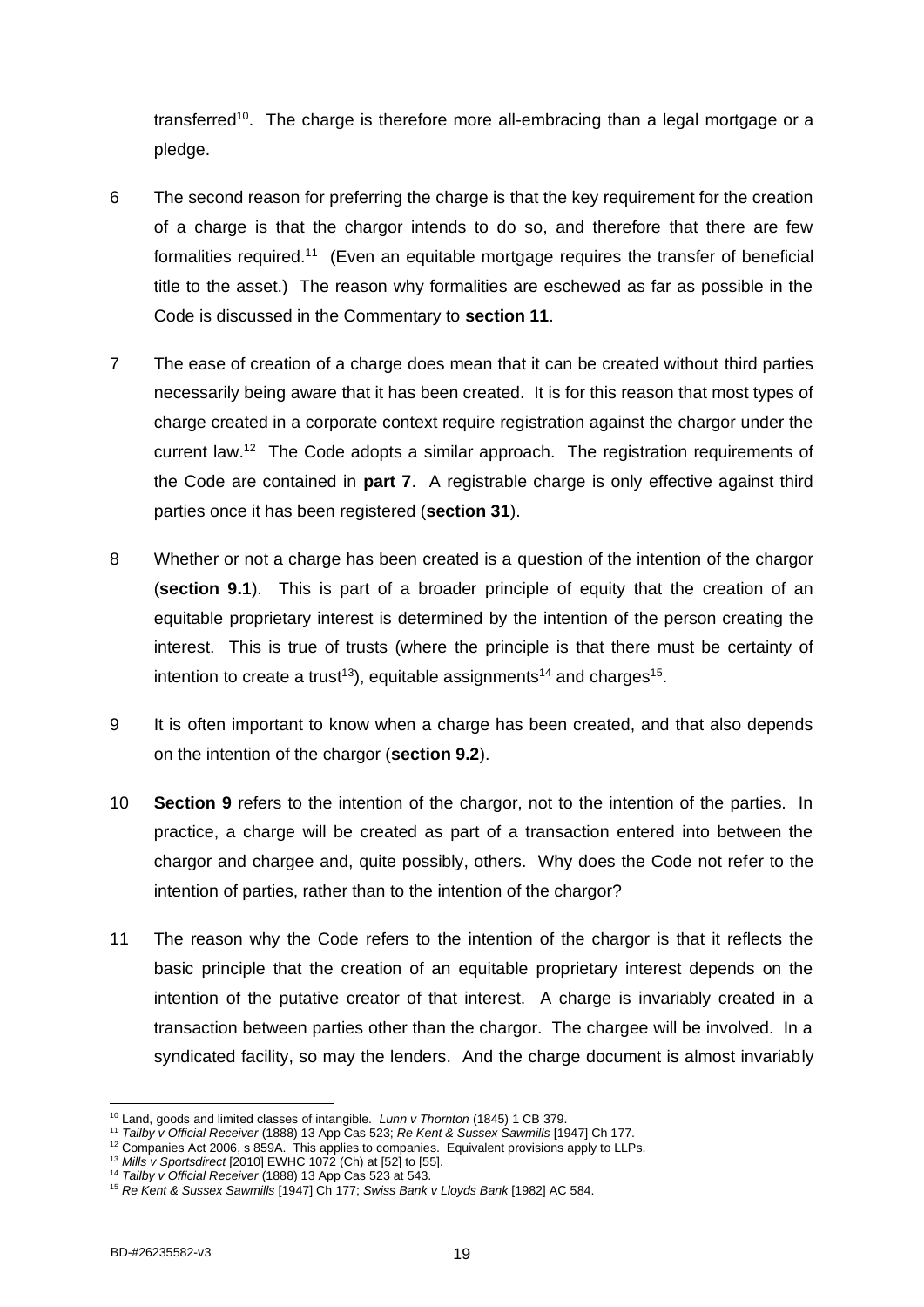drafted by the chargee's lawyers. But the question to be determined is whether, and on what basis, a person has created a proprietary interest over its asset.

- 12 That person's intention will reflect the commercial transaction and the agreement reached between the parties. But it is the act of the chargor which creates the charge, and it is the chargor's intention which is the ultimate requirement.
- 13 Intention plays a central part in English commercial law. It is the basis of contractual liability, and it is also the reason why equitable proprietary interests are created. But, in both types of case, the word "intention" has a very particular meaning. In neither case is the law generally concerned with the subjective intention of the parties to the contract or of the person purporting to create the equitable proprietary interest. There are limited circumstances in which subjective intention is relevant but, in the vast majority of cases, the law is concerned with the objective intention of the persons concerned. For the purpose of the Code, it is always the objective intention which is relevant.
- 14 The law looks at what the person concerned has written, said and done and, where there is more than one person concerned, at what has passed between the parties. Based on that objective evidence, the law then establishes how a reasonable person would understand the intention of the people concerned. The actual, subjective, intention of the parties is irrelevant. What is important is how a reasonable person would understand their intention based on its objective manifestations. This is as true of the creation of equitable proprietary interests<sup>16</sup> as it is true of the creation and interpretation of contracts<sup>17</sup>. It is reflected in **section 9.3**.

<sup>16</sup>*Re Lehman Brothers International (Europe)* [2010] EWHC 2914 (Ch) at [225(v)]*.*

<sup>17</sup> *Reardon Smith Line v Yngvar Hansen-Tangen* [1976] 1 WLR 989 at 996*.*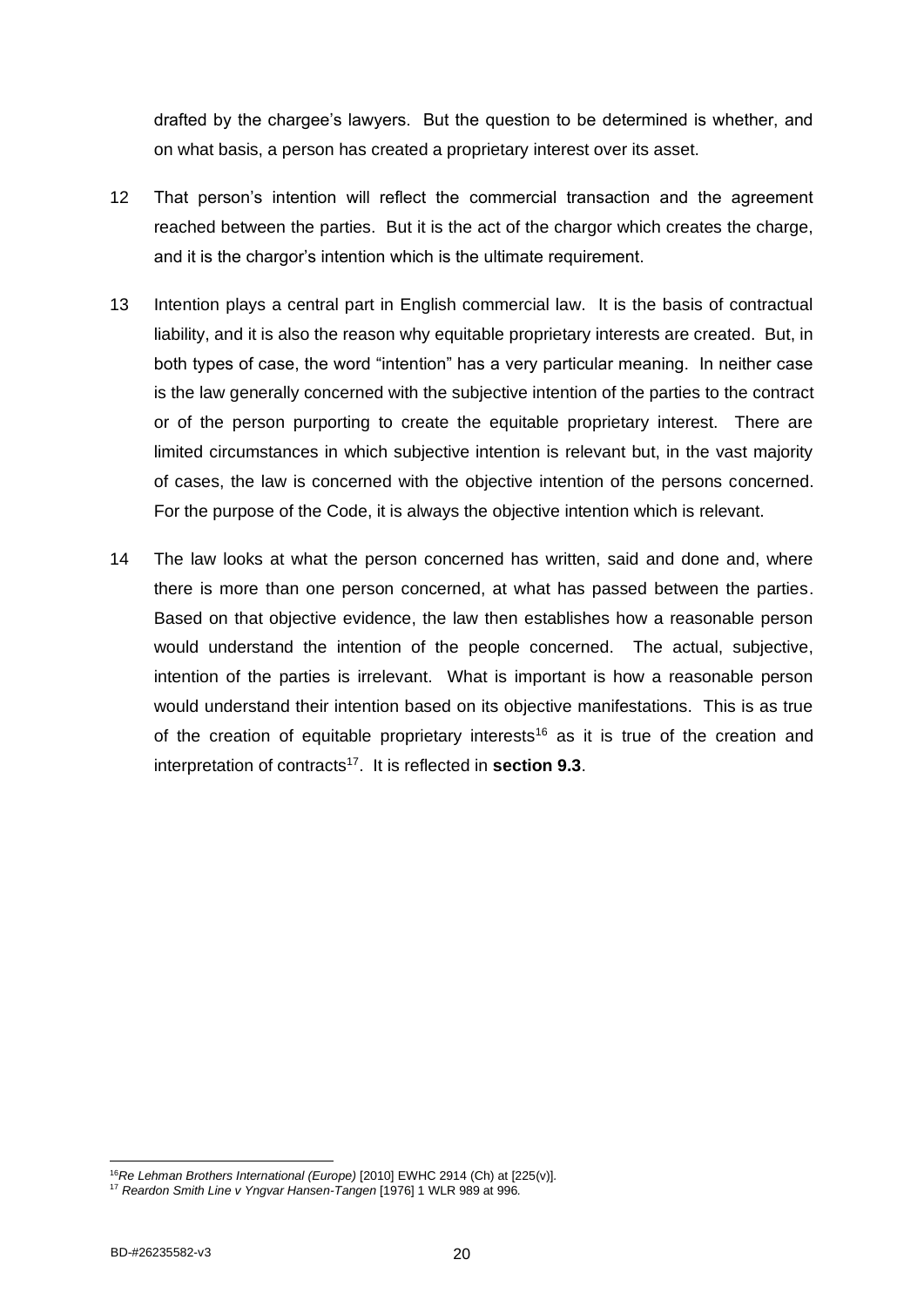## <span id="page-25-0"></span>**10 Identification**

- **10.1 The terms of the charge must identify the charged asset and the secured obligation.**
- **10.2 This requirement is satisfied if, when the charge comes to be enforced, it is possible to establish whether or not:**
	- **(a) a particular asset falls within the scope of the assets which are charged by the terms of the charge; and**
	- **(b) a particular obligation falls within the scope of the obligations which are secured by the terms of the charge.**

- 1 One of the advantages of a charge is that the parties have a great deal of flexibility in identifying the charged asset and the secured obligation. Under the current law, all that is required is that, when the charge comes to be enforced, it is possible to establish whether or not a particular asset falls within the scope of the charged assets as defined and whether a particular obligation falls within the scope of the secured obligations as defined<sup>18</sup>.
- 2 This approach is reflected in **section 10**.

<sup>18</sup> *Tailby v Official Receiver* (1888) 13 App Cas 523.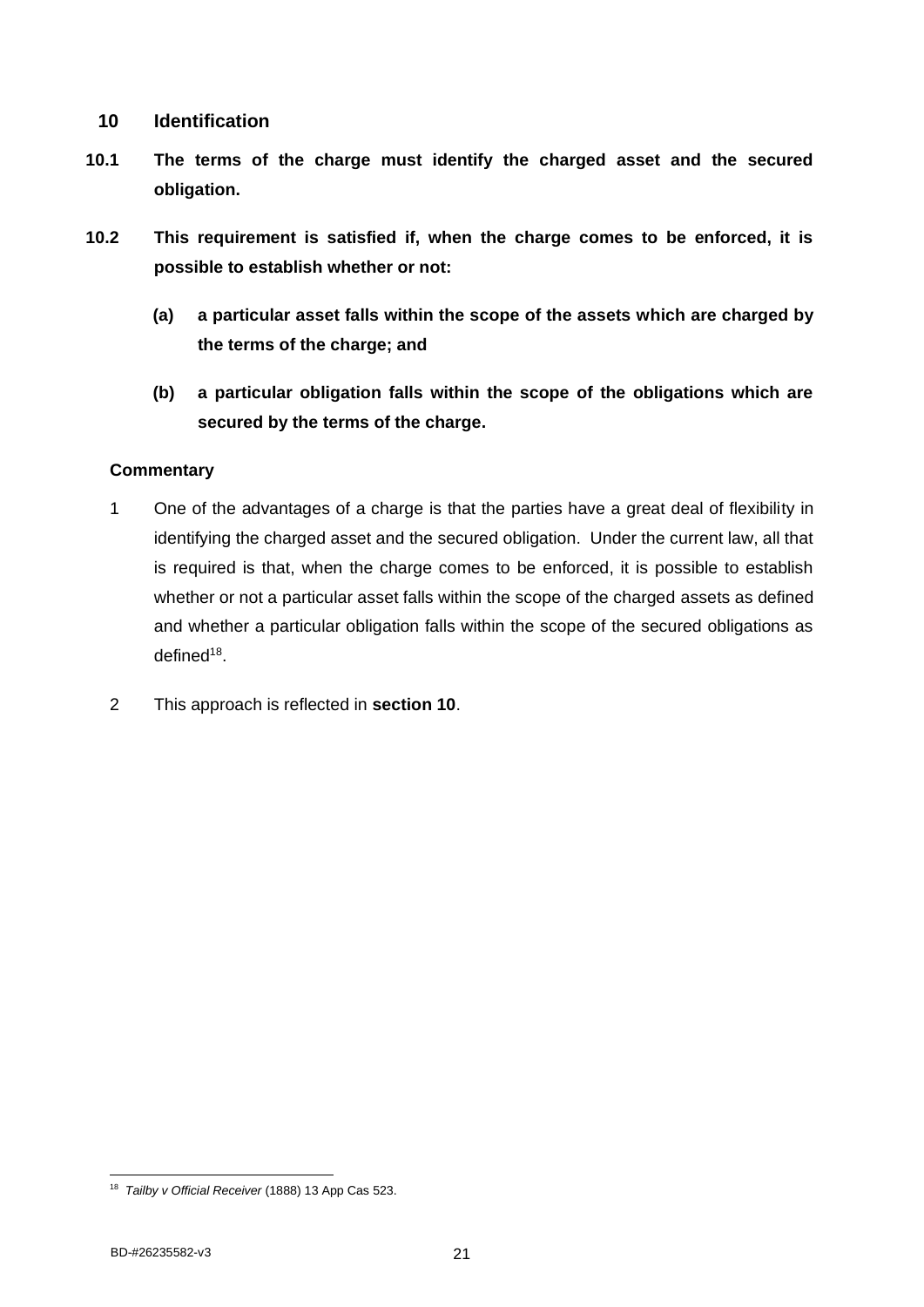## <span id="page-26-0"></span>**11 Formalities**

- **11.1 If the charged interest consists of or includes an interest in land, the charge must be created or evidenced by a document executed by the chargor.**
- **11.2 If a charge is created by a consumer, all formal requirements imposed by consumer protection laws must be complied with.**
- **11.3 If a charge is to be registered in an asset registry (see part 8), it must comply with the requirements of the asset registry concerned.**
- **11.4 It is not necessary for any other charge to be created or evidenced in writing.**
- **11.5 It is not necessary for the chargee to execute any document creating or evidencing a charge. Section 2 of the Law of Property (Miscellaneous Provisions) Act 1989 is amended accordingly.**
- **11.6 It is not necessary for any document creating or evidencing a charge to be executed as a deed. Any legislation which requires a deed is amended accordingly.**
- **11.7 Any power of attorney contained in a document which creates or evidences a charge will be effective if the document concerned is executed by the chargor. It does not have to be executed as a deed, and the Powers of Attorney Act 1971 is amended accordingly.**
- **11.8 A document creating or evidencing a charge can be executed electronically.**

- 1 We have had a lot of discussion about whether there should be a requirement for writing. On one side is the view that a requirement for writing would add certainty to the law and, in any event reflects best practice. Attractive though this argument is, the approach of the Code is to eschew formalities. The reason for this is that, however well-intentioned the quest for the greater certainty which formalities provide, experience suggests that the effect of formalities is the refusal to give effect to something which the parties have agreed simply because they have not complied with a technicality.
- 2 An example in the related area of guarantees is the Statute of Frauds of 1677. This requires a guarantee to be in writing and signed by the guarantor. It still can cause problems in practice, as the decision of the House of Lords in *Actionstrength v*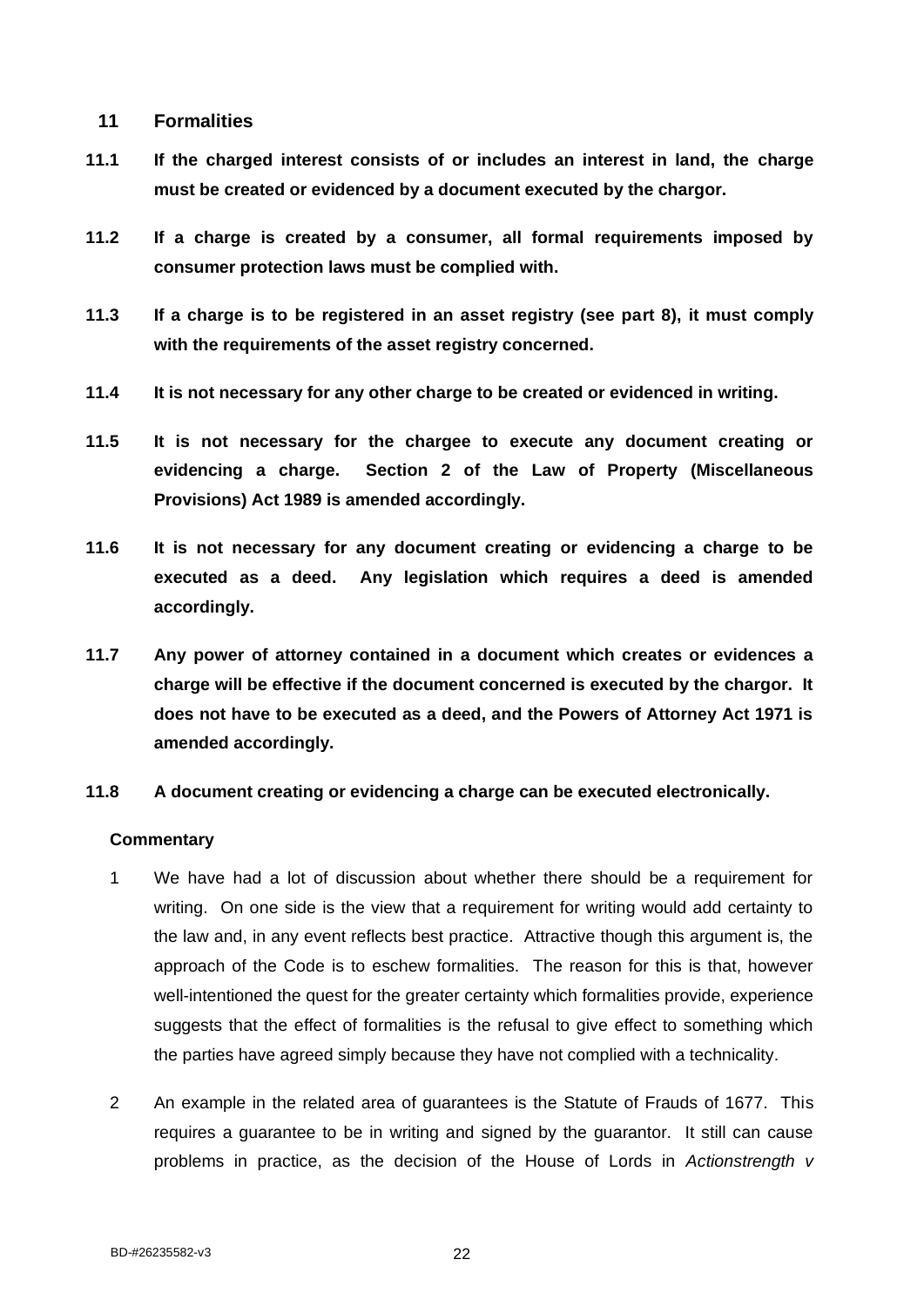*International Glass Engineering*<sup>19</sup> shows. In that case, a person entered into an oral guarantee as part of an agreement. But, because it did not comply with section 4 of the Statute of Frauds, the House of Lords held that it was not binding. The parties had reached an agreement, but it was not enforced.

- 3 The problem with formalities of this kind is that they have the tendency to defeat the legitimate commercial expectations of the parties. There has been a long history of the courts finding ways around formalities of this kind<sup>20</sup>. It is therefore considered that the best approach is not to require formalities.
- 4 Of course, in practice, it is expected that parties will continue to do what they have always done, which is to create charges in writing and have them signed. That is clearly the best practice.
- 5 The Code also does away with the necessity for some of the formalities which are required under the current law.
- 6 Under section 2 of the law of Property (Miscellaneous Provisions) Act 1989, it is necessary for a charge over future land to be executed by the chargor and the chargee. **Section 11.5** dispenses with the requirement for the chargee to execute the document.
- 7 Security over land also needs to be executed as a deed under the current law. The effect of **section 11.6** is to dispense with this requirement. Where the charged asset consists of or includes an interest in land, the charge must be created or evidenced by a document executed by the chargor (**section 11.1**), but there is no necessity for it to be a deed.
- 8 This section does not override the formal requirements required by consumer law where the chargor is a consumer. The existing requirements will continue to apply.
- 9 Similarly, where a charge is to be registered in an asset registry, the charge must comply with the requirements of the asset registry concerned. So, for instance, where the charge is to be registered at the ship registry, then the requirements of the relevant legislation will have to be complied with.
- 10 Under the Powers of Attorney Act 1971, a power of attorney must be created by deed. The requirement for a deed is dispensed with in the case of a charge by **section 11.7**.

<sup>19</sup> [2003] 2 AC 541.

<sup>20</sup> *Rochefoucauld v Boustead* [1897] 1 Ch 196; *Bannister v Bannister* [1948] 2 All ER 133; *Yaxley v Gotts* [2000] Ch 162.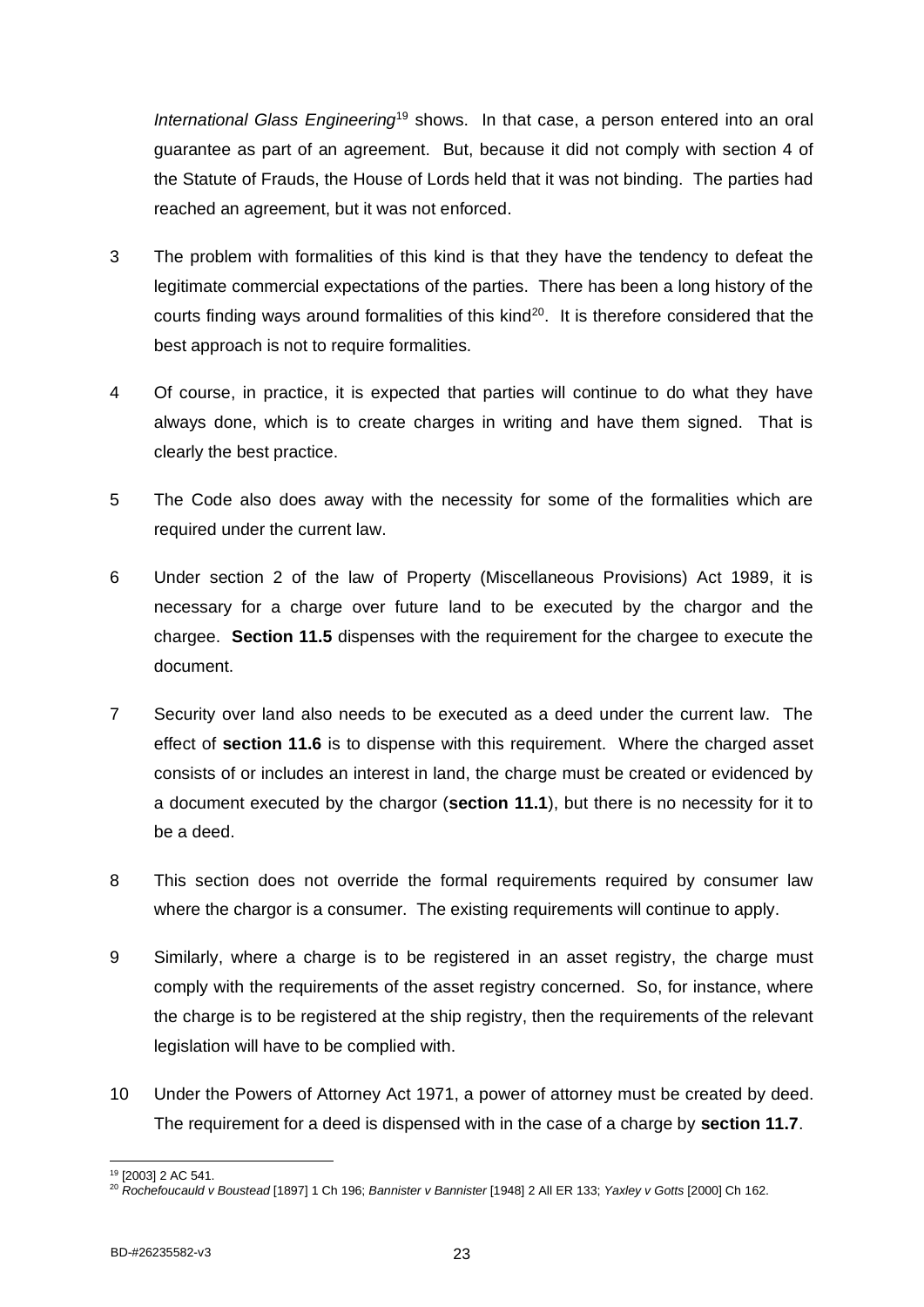11 **Section 11.8** enables a document creating or evidencing a charge to be executed electronically.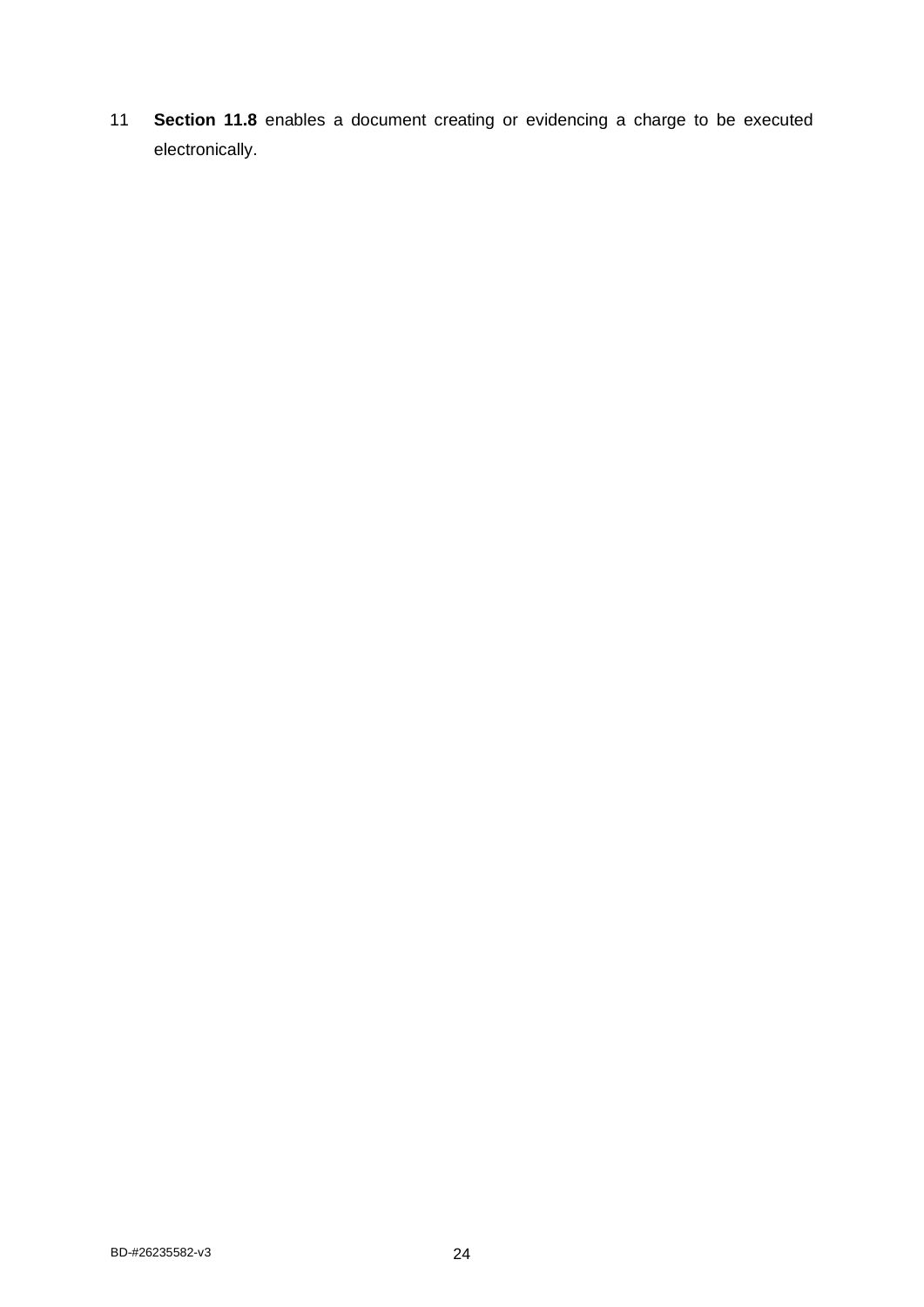## <span id="page-29-0"></span>**PART 3: CHARGED ASSETS**

#### <span id="page-29-1"></span>**12 Charged assets in general**

- **12.1 The charged asset can be property of any kind. It does not have to be located in England and Wales or governed by the laws of England and Wales. It does not have to be in existence at the time the charge is created.**
- **12.2 The charged interest can be any proprietary interest of any kind. It does not have to amount to ownership. It can be legal or equitable. It can be outright or by way of security. It does not have to be in existence at the time the charge is created.**
- **12.3 A chargee can create a charge over the benefit of a charge (in other words, a sub-charge).**
- **12.4 A chargor can create a charge in favour of a chargee over a receivable (see section 17) owing by the chargee to the chargor.**
- **12.5 A company's uncalled capital is property of the company and the company's interest in it can be charged by the company.**

- 1 The Code applies to property of all kinds land as well as goods and intangibles.
- 2 This is because, in practice, one charge is frequently taken over a number of different types of asset. A common form of security interest is the debenture by which a chargor charges all of its present and future assets.
- 3 It is also because the basic issues of security law are the same whatever type of asset is charged – who can create the charge and how, who can be the chargee, what are the charged assets, what are the secured liabilities, how is the security to be enforced?
- 4 There are of course differences between land and other assets, but there are also very material differences between goods and intangibles. In neither case do they affect the basic principles of taking security. It was therefore considered that no useful purpose would be served by confining the scope of the Code to assets other than land<sup>21</sup>.

<sup>&</sup>lt;sup>21</sup> Which is what has been done in the United States and the PPSA jurisdictions which follow it.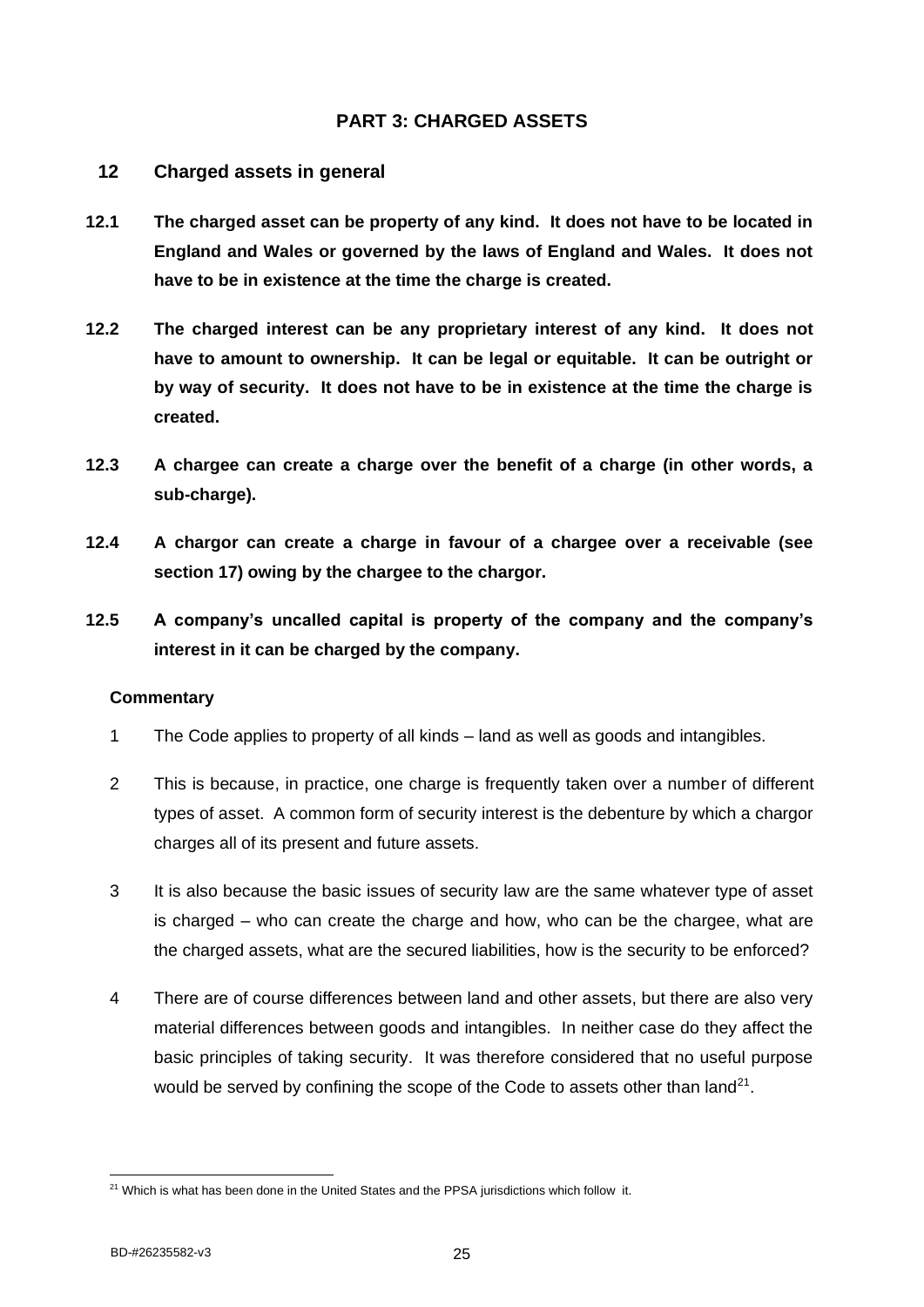- 5 The Code therefore applies to all property of all kinds; and it also applies wherever the property is located and, if it is an intangible asset, whichever law governs it. Conflict of laws rules in England or elsewhere will determine the extent to which it will be enforced over foreign property but, as a matter of English substantive law, the Code applies to all property.
- 6 In common parlance, we talk about a person creating a charge over land, or goods, or a contract right. There is nothing wrong with that, but it is not strictly accurate. A chargor does not create a charge over property. The chargor creates a charge over its interest in the property. In the case of land for instance, it is not the land which is charged; it is the chargor's freehold or leasehold interest which is charged. This is reflected in **sections 12.1 and 12.2**.
- 7 **Sections 12.1 and 12.2** are drafted widely, and are intended to cover all types of property and interests in property – including new types of property and of interests in property as they are created. It would, for instance, cover cryptoassets.
- 8 A chargor can charge its leasehold interest in property, or a security interest which it has in property. The only restriction is that a charge cannot be created over a purely personal right – in other words a right which cannot be transferred or over which a proprietary interest cannot be created. So if, for instance, a particular receivable is personal to its owner, it cannot be charged because it can neither be transferred and nor can a proprietary interest be created over it. A charge is a type of proprietary interest, and it cannot be created if a proprietary interest cannot be created.
- 9 **Section 12.3** is an illustration of **section 12.2**. A charge can be created over the benefit of a charge.
- 10 **Section 12.4** has been inserted for the avoidance of doubt. In *Re Charge Card Services<sup>22</sup>*, it was decided that it was conceptually impossible for a person to have a charge over a debt which it owes to another. That decision was disapproved by the House of Lords in *Re Bank of Credit and Commerce International (No. 8)<sup>23</sup>*. It is therefore possible for a person to take a charge over its own debts. **Section 12.4** confirms this position.

<sup>22</sup> [1987] Ch 150.

<sup>&</sup>lt;sup>23</sup> [1998] AC 214.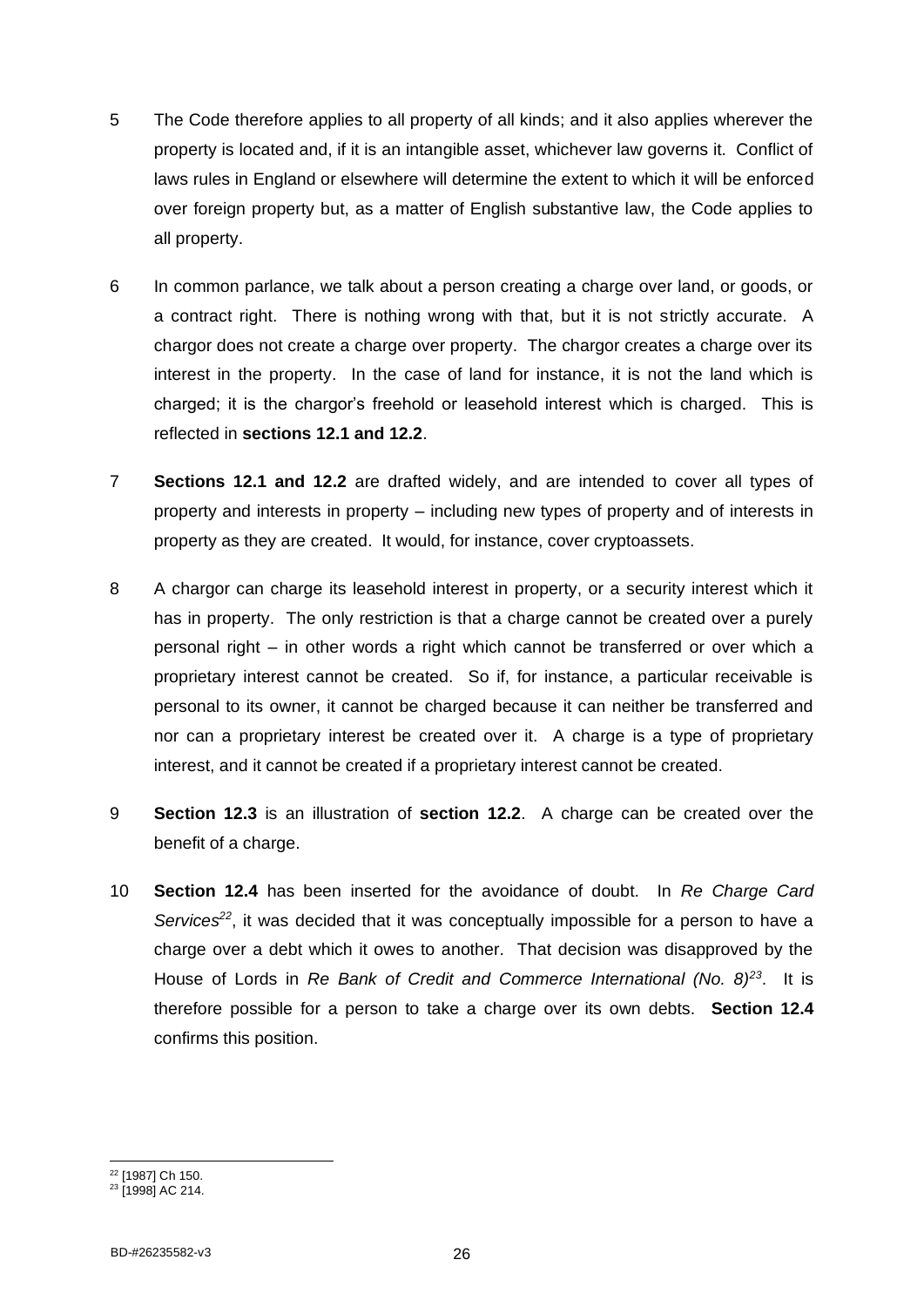11 In *Re Russian Spratts Patent<sup>24</sup>*, it was decided that uncalled capital is not property of a company and, as a result, a security document must specifically refer to uncalled capital if the security is to extend to it. The purpose of **section 12.5** is to reverse this decision. A reference to the property of a company will include the company's uncalled capital. This is not expected to have much effect in practice because companies rarely have uncalled capital.

<sup>24</sup> [1898] 2 Ch 149.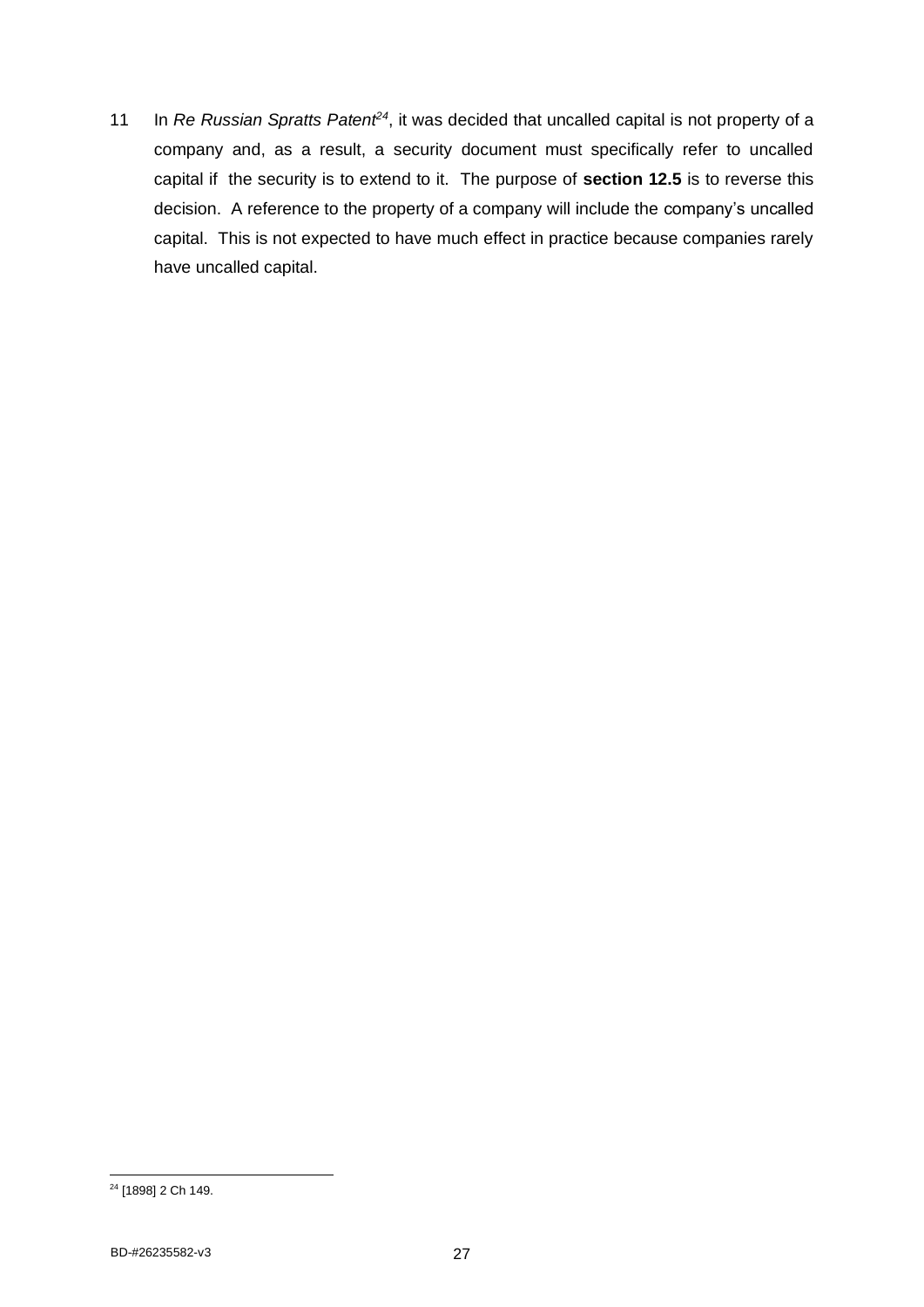- <span id="page-32-0"></span>**13 Types of asset**
- **13.1 In this Code, assets are, for certain purposes, divided into:**
	- **(a) land: which includes fixtures;**
	- **(b) goods: which means any tangible property which is transferable by delivery; and**
	- **(c) intangibles: which means any property other than land or goods.**

#### **Commentary**

1 The Code sometimes refers to particular types of asset. **Section 13** explains what the Code means by land, goods and intangibles.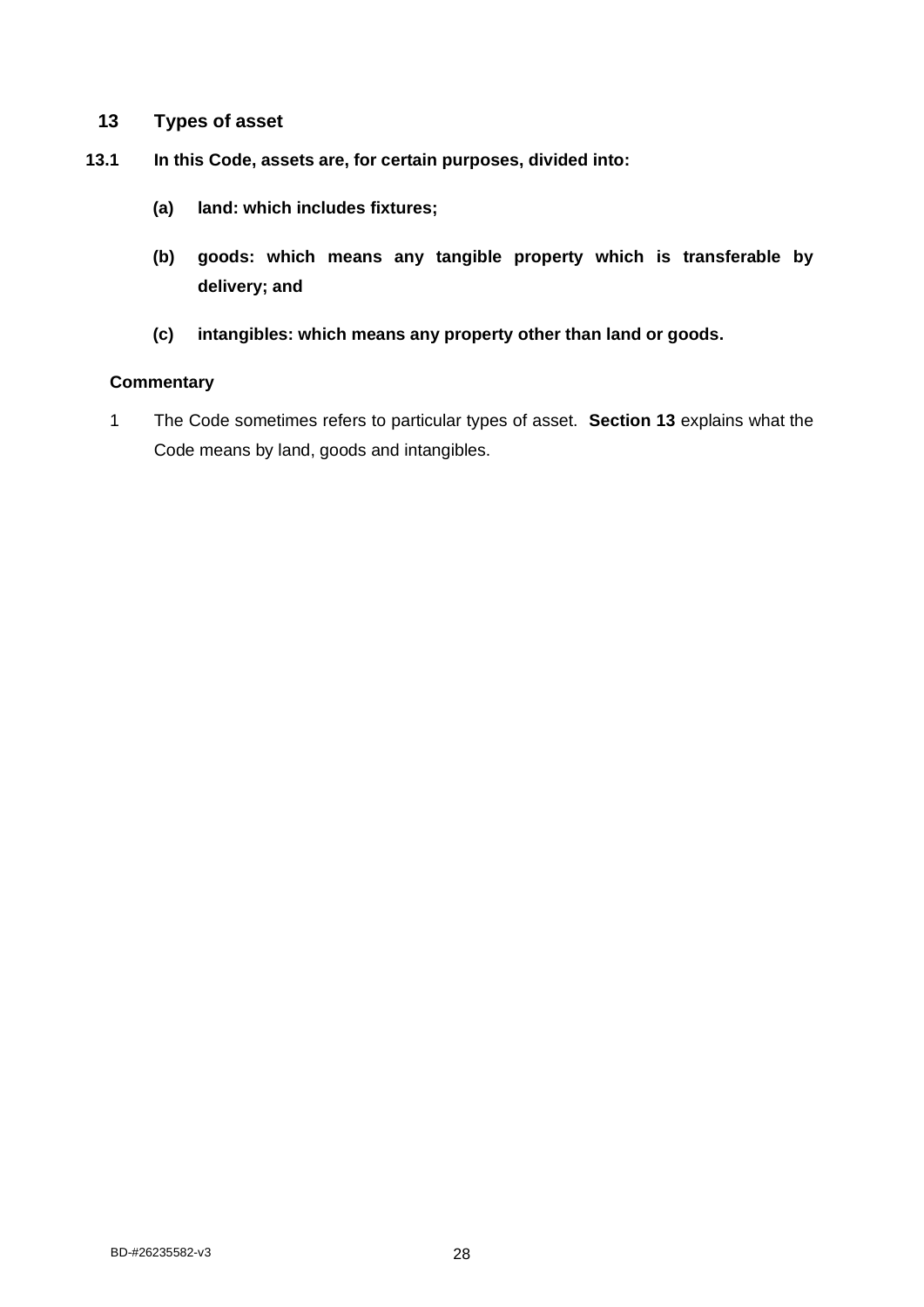### <span id="page-33-0"></span>**14 Future assets**

- **14.1 A chargor can create a charge over any interest which it may subsequently have in an asset. Assets of this kind are described as future assets in this Code.**
- **14.2 If the terms of a charge extend to future assets, the charge will automatically cover the chargor's interest in each future asset concerned once the chargor acquires it, without the necessity for any other act by the chargor or for any further registration under part 7.**
- **14.3 A chargor can create a charge over all or part of its interest in its present and future assets.**
- **14.4 A chargor's future assets include assets in which it acquires an interest after it has entered into insolvency proceedings other than assets recovered in insolvency claw-back proceedings (see part 10).**

- 1 **Section 14** is concerned with future assets. It builds on **section 12**.
- 2 **Section 14** generally reflects the existing equitable position. It is not possible to create a legal mortgage over future assets. At common law, the mortgaged asset must be in existence and owned by the mortgagor at the time the mortgage is created<sup>25</sup>. But it is possible to create an equitable mortgage or charge over future property $26$ . Once the asset comes into existence and becomes owned by the chargor, it automatically becomes subject to the equitable mortgage or charge without anything further being required to be done $27$ .
- 3 Under the existing law, a charge over future property is only effective if it is given for consideration. This is because an equitable proprietary interest is only created over future property if there is a binding contract to create it.<sup>28</sup> This is not a requirement under the Code. In practice there will normally be consideration for the creation of a charge but, in the interests of simplicity, it was not considered necessary to impose this additional requirement.
- 4 One of the questions which has created problems in practice is the extent to which a charge over future assets covers assets which are acquired by the chargor after it has

<sup>25</sup> *Lunn v Thorton* (1845) 1 CB 379.

<sup>26</sup> *Holroyd v Marshall* (1861-62) 10 HLC 191.

*<sup>27</sup> Collyer v Isaacs* (1881) 19 ChD 342 at 351*.*

<sup>28</sup> *Holroyd v Marshall* (1861-62) 10 HLC 191.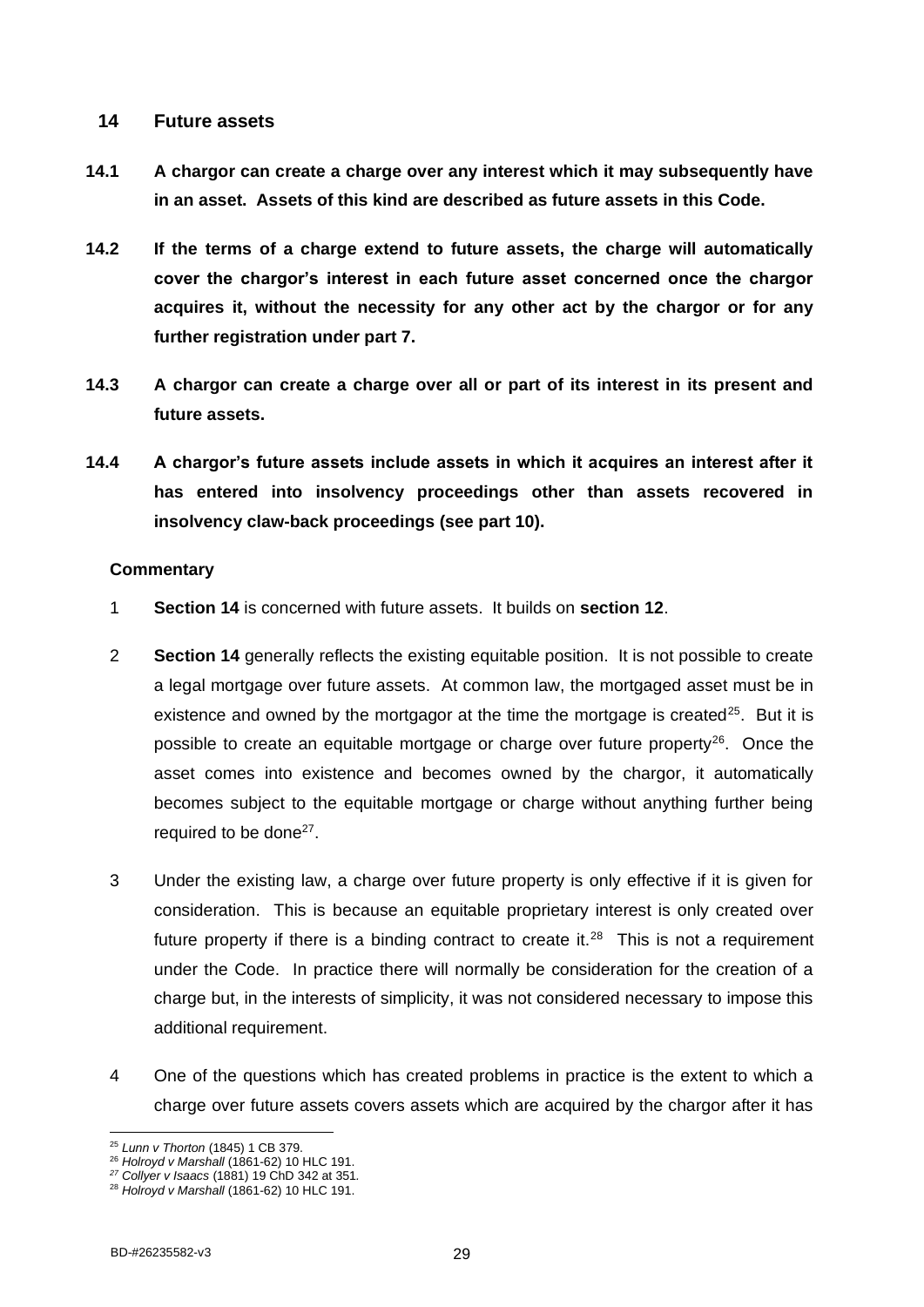entered into insolvency proceedings. The Code deals with this issue by drawing a distinction between assets which are recovered as a result of the insolvency claw-back provisions (which are discussed in **part 10**), and other assets. The former are intended to be recovered for the benefit of creditors as a whole, and so they do not fall within the scope of the charge. But any other assets which are subsequently acquired by the company do fall within the scope of the charge if they fall within the description of the charged assets.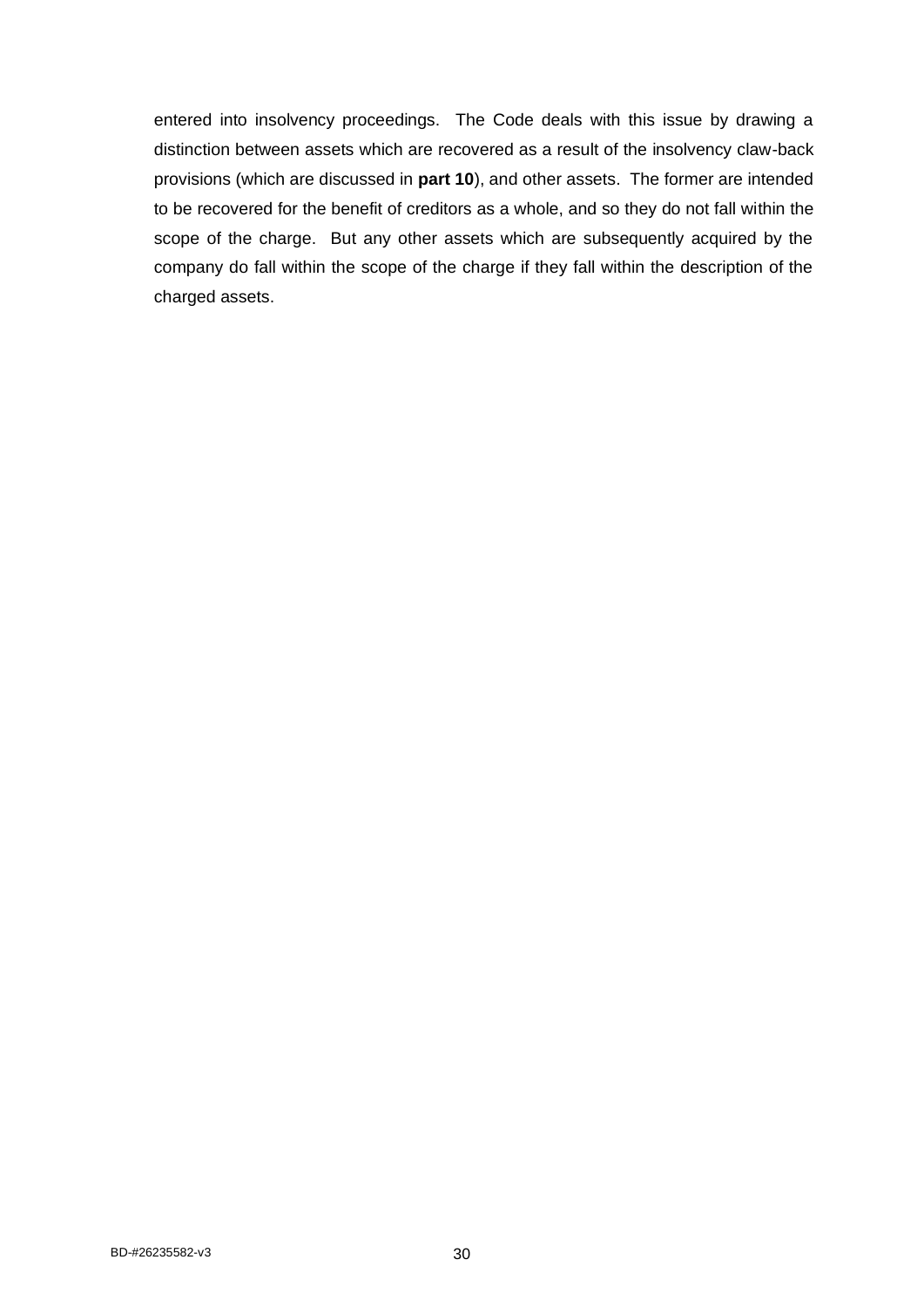## <span id="page-35-0"></span>**15 Part of an asset**

- **15.1 A charge can be created over part of an asset if that part which is charged is identifiable.**
- **15.2 A particular percentage or proportion of goods or intangibles is identifiable. Unless the charge instrument provides to the contrary or the parties agree to the contrary, the chargee is entitled to all of the proceeds of the asset concerned until the chargee has received an amount equal to its percentage or proportion.**

- 1 **Section 15.1** confirms that a charge can be taken over a part of an asset provided that it is identifiable.
- 2 Identification can be a particular problem with a part of an asset. If I charge 20 of my 100 shares in a company, would the charged assets be sufficiently identifiable? Issues of this kind have created problems in relation to the creation of trusts. The problem can be solved by the courts treating a trust of 20 per cent of an asset as if it were a trust of 100 per cent of the asset on behalf of the settlor as to 80 per cent and the beneficiary as to 20 per cent.<sup>29</sup> But it is more difficult to apply that logic to a charge.
- 3 **Section 15.2** deals with this issue by providing a rebuttable presumption that, where there is a charge over a particular percentage or proportion of an asset, the asset is identifiable and the chargee is entitled to all the proceeds to the asset until the chargee has received an amount equal to its percentage or proportion. This is a default rule. Like much else in the Code, it gives way to contrary intention.

<sup>29</sup> *Hunter v Moss* [1994] 1 WLR 452; *Re Lehman Brothers International (Europe)* [2010] EWHC 2914 (Ch), [232].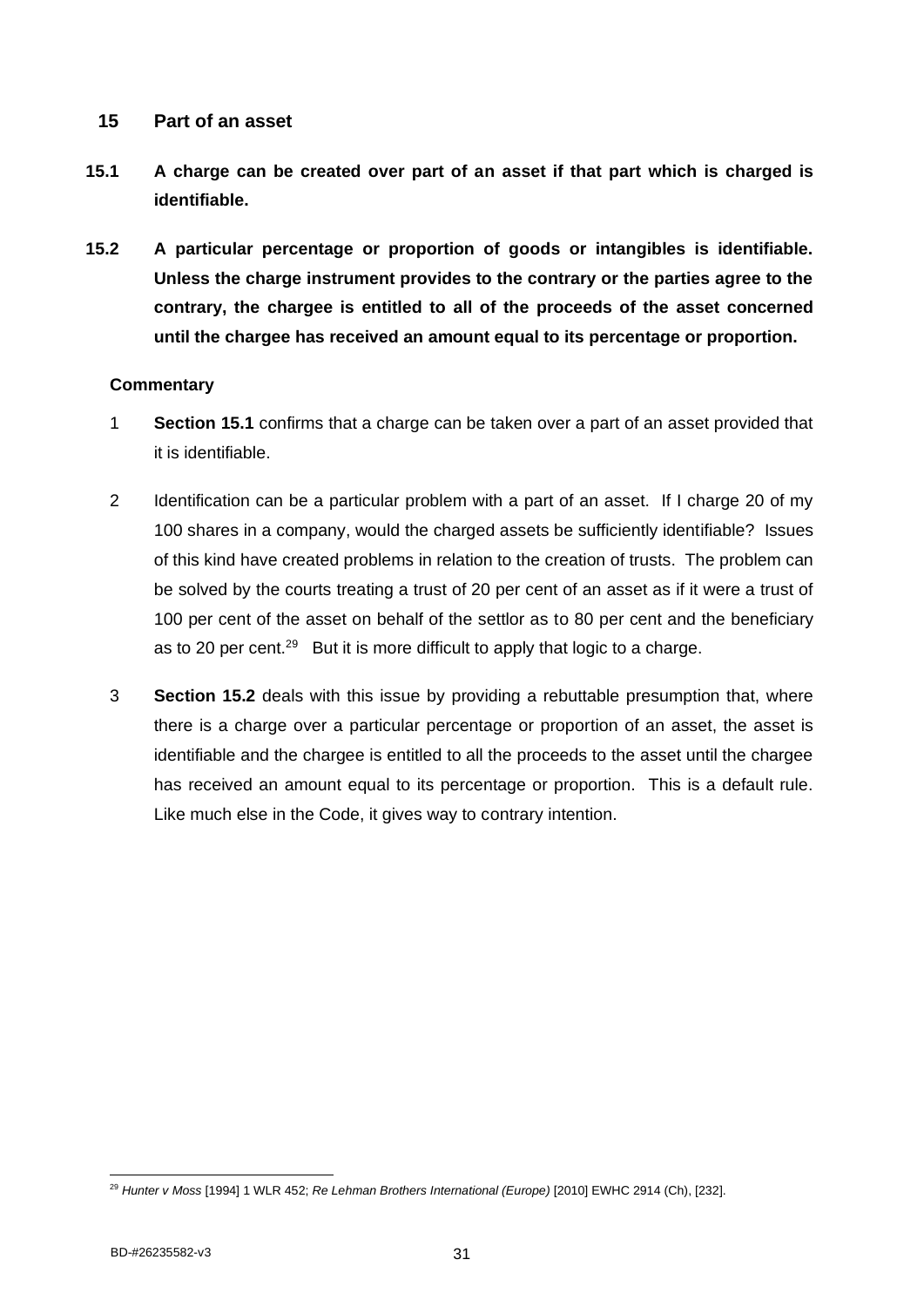# **16 Extent of charged assets**

- **16.1 The identity and extent of the charged asset is determined by the objective intention of the chargor, based on the terms of the transaction concerned.**
- **16.2 A charge over an asset extends to the proceeds of an unauthorised disposition of that asset to the extent that they are capable of being traced under the general law.**
- **16.3 A charge over an asset extends to:**
	- **(a) the benefit of any insurance contract for the benefit of the chargor relating to that asset; and**
	- **(b) where the asset consists of a right to receive money, any security for that right, whether that security is proprietary (i.e. a charge) or personal (for instance a guarantee); and**
	- **(c) where the asset consists of the benefit of an account, the benefit of any replacement account,**

## **except to the extent that:**

- **(i) the charge instrument provides to the contrary or the parties agree to the contrary; or**
- **(ii) the new asset concerned is an intangible asset which cannot be charged because it is prohibited by the terms on which that asset was created (see section 19).**

## **16.4 A charge over land extends to fixtures on the land.**

- 1 **Section 16.1** states the basic principle that the extent of the charged assets is a matter of the objective intention of the chargor. Where, as will usually be the case, the charge is created by a document, it therefore depends on the proper interpretation of the document concerned.
- 2 **Section 16.2** states the underlying law. It is a reminder that, where there is an unauthorised disposition of a charged asset, the chargee may be able to trace the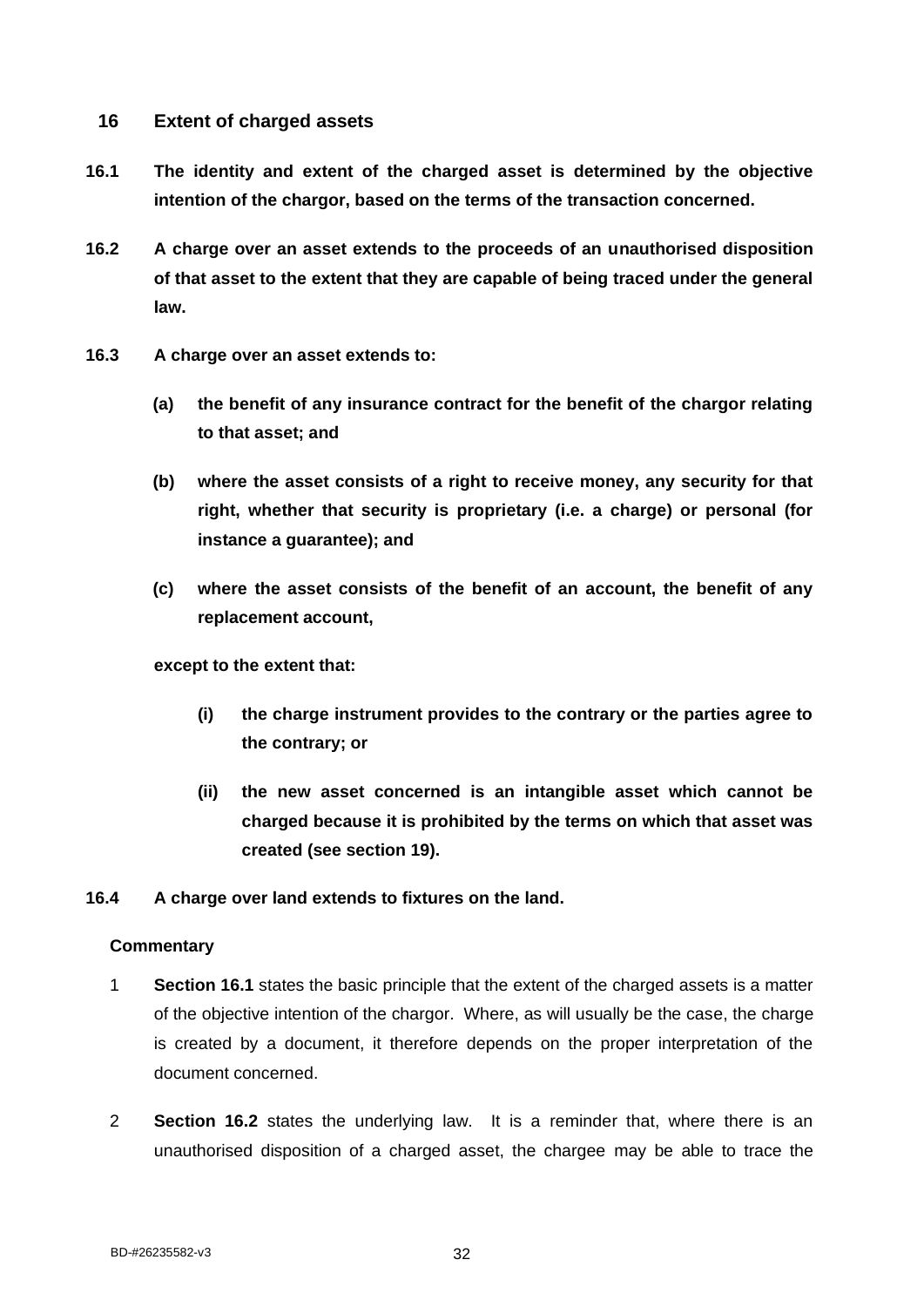asset into its proceeds. Whether it can do so depends on the rules of tracing, normally in equity.

- 3 **Section 16.3** establishes three default rules, which give way to contrary intention.
- 4 Under the existing law, the general principle is that a charge over an asset does not extend to the proceeds of any insurance taken out in respect of the asset<sup>30</sup>. Section **16.3(a)** alters this. The default rule is now that a charge over an asset will extend to the benefit of any insurance contract for the benefit of the chargor relating to the asset.
- 5 Where the charged asset is a right to receive money, the question that sometimes arises is whether the charge extends to any security granted for that right. A charge over a receivable will normally be expressed to extend to any security for the receivable. **Section 16.3(b)** establishes a default rule that a charge over a right to receive money does include any security for that right.
- 6 It is common for charges to be taken over bank accounts, and also for money standing to the credit of one account moved to a replacement account. **Section 16.3(c)** establishes a default rule that, where the asset consists of the benefit of an account, the charge extends to the benefit of any replacement account.
- 7 **Section 16.3** is also subject to **section 19**. If the replacement asset cannot be charged, then the charge does not extend to it.
- 8 **Section 16.4** states the underlying law that a charge over land extends to fixtures on the land.

<sup>30</sup> *Sinnott v Bowden* [1912] 2 Ch 414 at 419; *Lees v Whiteley* (1866) LR 2 Eq 143; *Colonial Mutual v ANZ* [1995] 1 WLR 1140.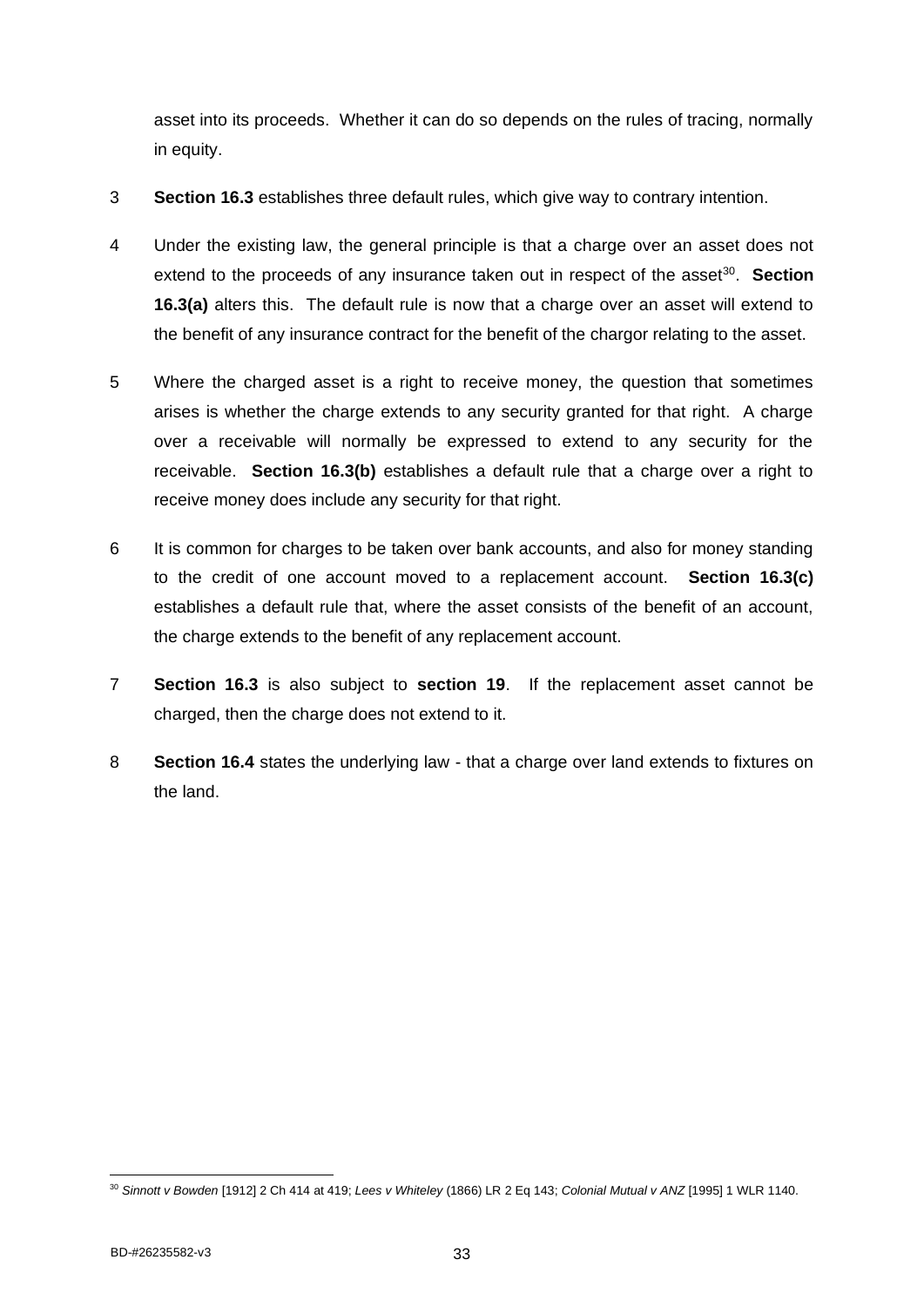## **17 Receivables**

- **17.1 A receivable is the right which one person (the payee) has to be paid money by another person (the payer). The right can arise under a contract or in any other way; and it can be present, future or contingent. It includes the right to payment of a debt and a claim for damages.**
- **17.2 If a payee creates a charge over a receivable, the chargee obtains all of the payee's rights in relation to the receivable until the charge is extinguished, subject to the terms of the charge and the provisions of this Code.**
- **17.3 It is not a requirement for the creation of a charge over a receivable that notice of the charge is given to the payer. But notice may be given.**
- **17.4 For the purpose of this section, a payer only receives notice of a charge once it is actually aware of it. No formalities are required, but constructive notice is not sufficient.**
- **17.5 Until the payer has received notice of a charge, it will obtain a good discharge by paying the payee or as the payee has directed. Once the payer has received notice of a charge, it can only obtain a good discharge by paying the chargee or as the chargee has directed.**
- **17.6 To the extent that, as a result of payment, the chargee receives more than is necessary to pay the secured obligation, it holds the balance on trust for the chargor or whoever else is entitled to it.**
- **17.7 Once the payer has received notice of a charge, the chargee can bring legal or arbitration proceedings in its own name against the payer without the involvement of the chargor, except to the extent that the parties to the charge have agreed otherwise. To the extent necessary to resolve the proceedings, the tribunal concerned will join the chargor to the proceedings; and any costs of doing so are payable by the chargee (although it may recover them from the payee if the payee has agreed to pay them or is otherwise liable for them).**
- **17.8 The chargee obtains no greater rights to the receivable than the payee has. For instance, if the payment of the receivable is subject to a condition or to a right of set-off under the contract, then the chargee is subject to them in the same way as the payee is. Accordingly, the payer cannot be required to pay a greater**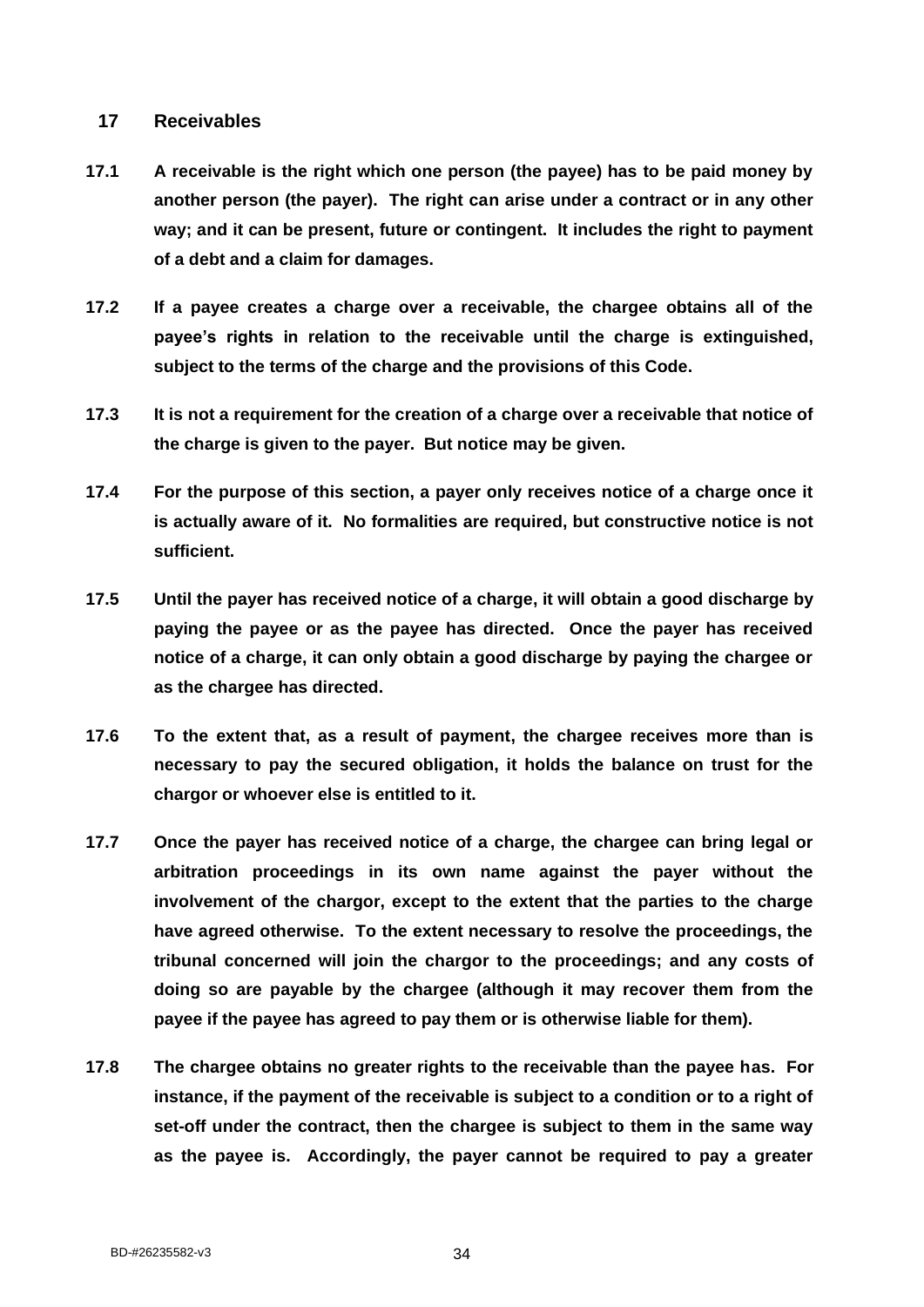**amount than the contract provides or (except for the identity of the payee) to pay on different terms than the contract provides.**

- **17.9 In addition, the payer can set off against the chargee any other cross-claim which it has against the payee if:**
	- **(a) the cross-claim arises under a contract or other transaction entered into before the payer has received notice of the charge (even if the cross-claim was future or contingent at the time notice was received); or**
	- **(b) the cross-claim is so closely connected with the chargee's claim against the payer that it would clearly be unfair for it not to be taken into account.**
- **17.10 The rights, powers, liberties and immunities of the payer, the payee and the chargee under this section can be varied by agreement between the relevant parties.**

- 1 Although the basic principles concerning charged assets are the same, whatever the nature of the asset concerned, there are particular rules which apply to particular types of asset. Where practicable, it is intended to state these rules in the Code. We start with receivables, but specific reference could be made to assets such as registered land, ships and aircraft, intellectual property and particular categories of goods and intangibles.
- 2 **Section 17.1** defines receivables broadly, to include any right which one person has to be paid money by another. The last two sentences of **section 17.1** show that the intention is to give the expression a broad meaning.
- 3 If a charge is created over a receivable, the chargee will generally obtain all of the payer's rights in relation to the receivable until the charge is extinguished. This is the subject of **section 17.2**. This principle is subject to the other provisions of the Code, particularly those set out in the rest of **section 17**. It is also subject to the provisions of the charge instrument. It is open to the parties expressly to restrict the rights of the chargee, and therefore the general principle in **section 17.2** will give way to contrary intention.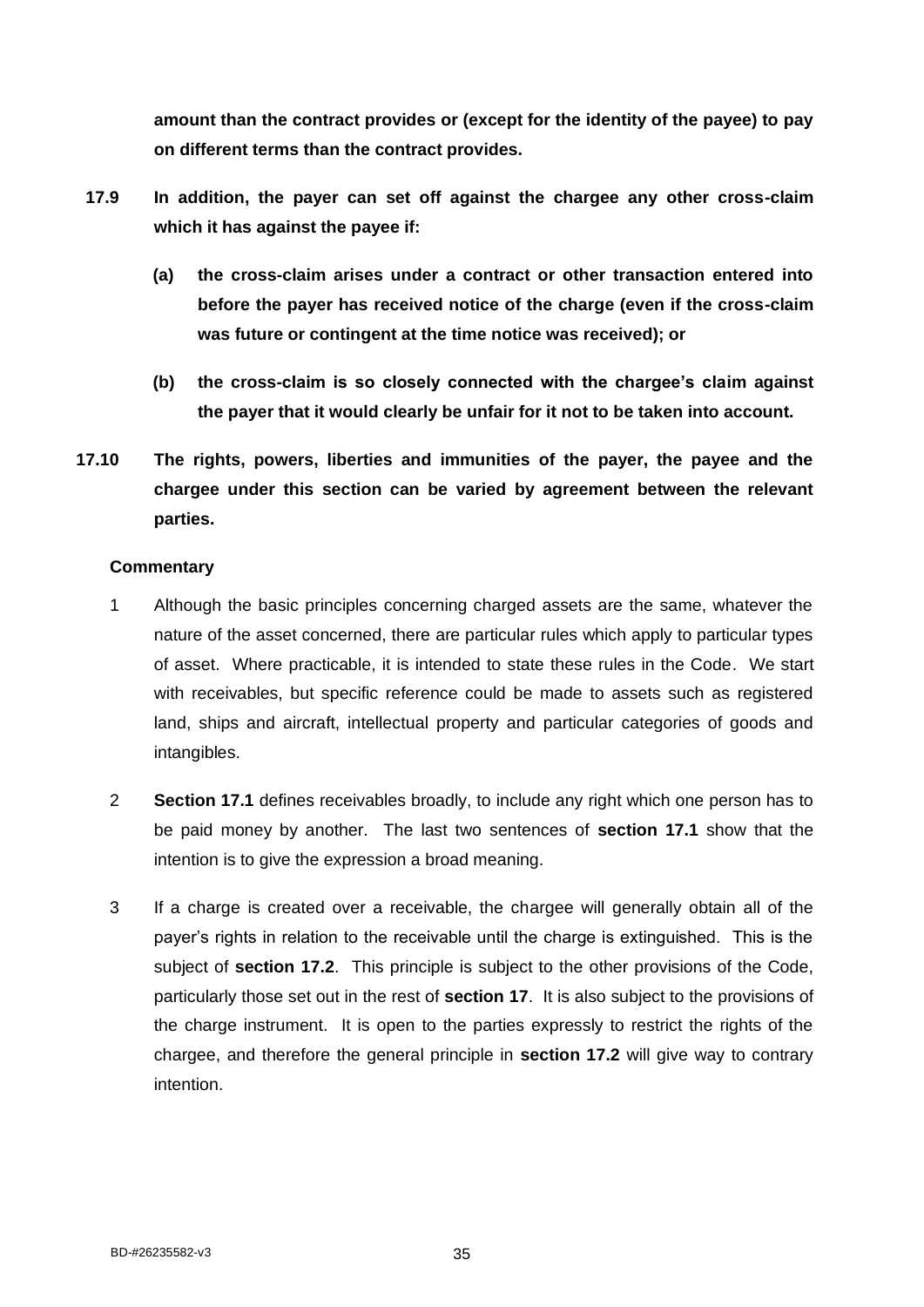- 4 Under the existing law, a statutory assignment of a receivable requires notice to be given to the payer.<sup>31</sup> But an equitable assignment or charge can be created without any notice being given to the payer.<sup>32</sup> Section 17.3 adopts the equitable rule. A valid charge can be created over a receivable without notice being given to the payer.
- 5 It will no longer be possible to take a statutory assignment where the interest being acquired by the assignee is a security interest (see **section 7**). A purported assignment by way of security will be treated as a charge. But the ability of the chargee to bring proceedings in its own name in certain circumstances is preserved by **section 17.7**.
- 6 Although notice of a charge is not a requirement of its validity, it can still be given, and it can be advantageous (for instance under the rule in *Dearle v Hall*<sup>33</sup>)*.* **Section 17.4** provides that, for the purpose of **section 17**, a payer only has notice of a charge if it is actually aware of it. Constructive notice is insufficient.
- 7 One of the practical issues which arises where a charge has been created is whom the payer must pay in order to obtain a good discharge. Until the payer has received actual notice of the charge, it clearly has to pay the chargor. It is not aware of anyone else. If the payer pays the chargor in ignorance of the creation of a charge, it will still get a good discharge.<sup>34</sup>. The Code does not alter this. See **section 17.5**.
- 8 But, in practice, it is common for a notice to be given to the payer which directs the payer to continue to pay the chargor until it receives notice to the contrary from the chargee. **Section 17.5** also caters for this. Until the payer has received a direction to pay the chargee, it will obtain a good discharge by paying the chargor. Once the payer has received a direction to pay the chargee, it can only obtain a good discharge from the chargee.
- 9 **Section 17.6** deals with the situation where the chargee receives more than it is entitled to. In such a case, as with any chargee, it holds the balance on trust for the chargor or for the person otherwise entitled (for instance a second chargee).
- 10 **Section 17.7** is concerned with the practicalities of the chargee bringing legal proceedings against the payer. It adapts the underlying law. Once the payer has received notice of the charge, the chargee can bring proceedings in its own name

<sup>&</sup>lt;sup>31</sup> Law of Property Act 1925, s 136.

<sup>&</sup>lt;sup>32</sup> Gorringe v Irwell India Rubber and Gutta Percha Works (1886) LR 34 ChD 128.

 $33$  (1828) 3 Russ 1.

<sup>34</sup> *Stocks v Dobson* (1853) 4 De GM&G 11.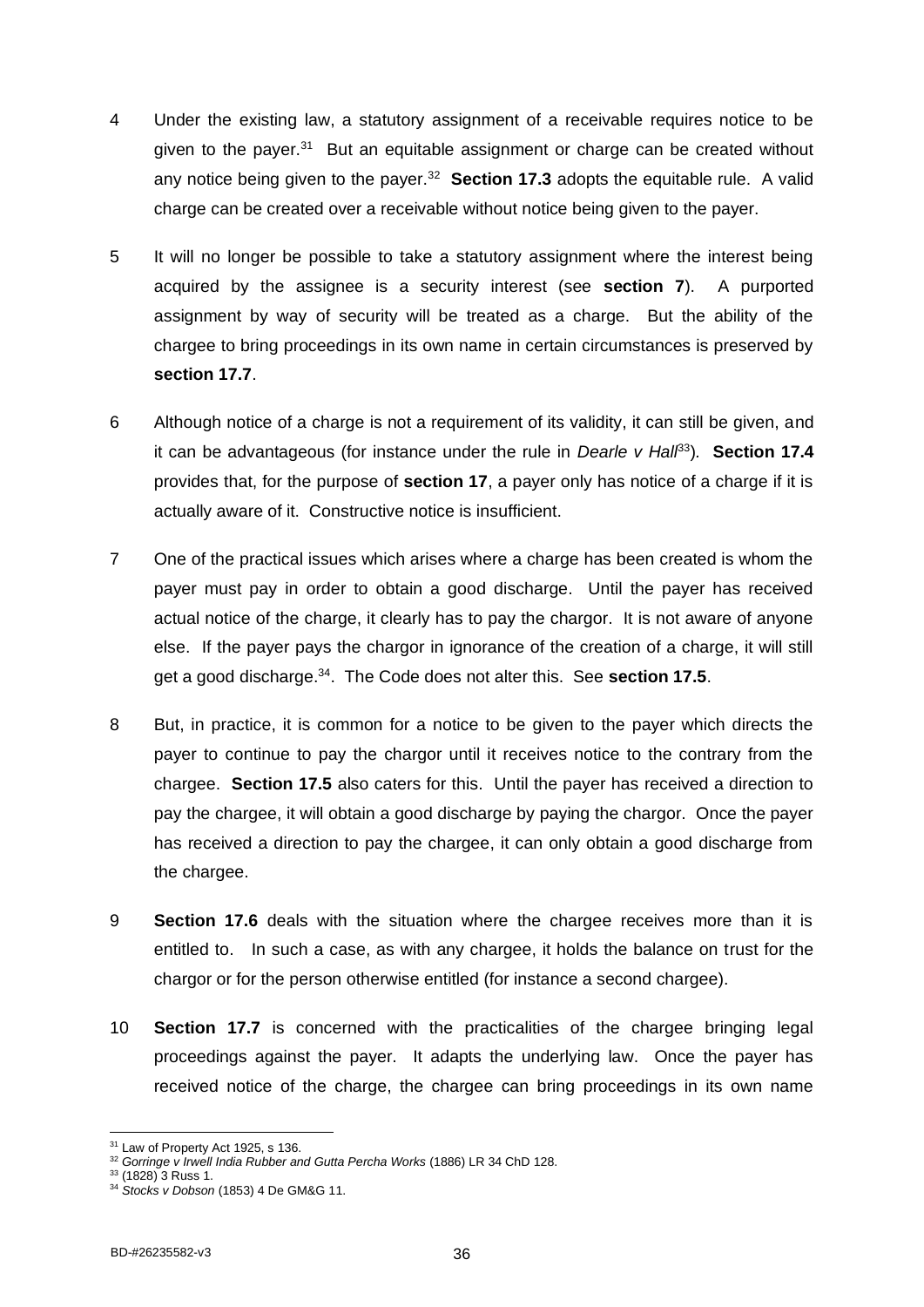against the payer unless it has been directed to pay someone else (for instance, the chargor). If it is necessary to resolve the proceedings, the tribunal will join the chargor to the proceedings, and the costs are for the account of the chargee, although the terms of the charge may enable the chargee to be reimbursed by the chargor.

- 11 The rights of a chargee of a receivable derive from those of its chargor. It follows that the chargee can have no greater rights to the receivable than the chargor has. If an amount is only payable on the satisfaction of certain conditions, then those conditions apply as much to the chargee as they do the chargor. If a payment is subject to contractual right set-off, then it will apply to the chargee as much as to the chargor<sup>35</sup>. This principle is stated in **section 17.8**.
- 12 **Section 17.9** is concerned with other rights of set-off. Because a chargee of a receivable takes its interest in the receivable "subject to equities", the chargee is subject to another limitation on its rights. Even if money is payable under the contract, the chargee may find the amount to which it is entitled is reduced because the payer has a right of set-off against the chargor and it is entitled to exercise it against the chargee.
- 13 For instance, the payer may have entered into other dealings with the chargor as a result of which money is payable by the chargor to the payer. The payer may be able to set these amounts off against the chargee if it could have done so against the chargor. Although there would be no mutuality in such a case, set-off would be available because the assignee takes "subject to equities" and the right of set-off is an "equity".
- 14 Under the general law, the payer would be entitled to a set-off in a case of this kind if the payer would have had a right of set-off against the chargor at the time it received notice of the charge. It would have such a right in two circumstances. First, if the cross-claim was liquidated or of a certain amount at that time (although it need not necessarily have been payable then). And secondly if the cross-claim was so closely connected with the payer's claim against the chargor that it would clearly be unfair for it not to be taken into account.<sup>36</sup>.
- 15 **Section 17.9** broadly adopts the same approach. The one change is in **section 17.9(a)**. Under the existing law, a set-off is only available of unconnected claims if the

<sup>35</sup> *Tooth v Hallett* (1868-69) LR 4 Ch App 242.

<sup>36</sup> *Business Computers v Anglo-African Leasing* [1977] 1 WLR 578; *Bank of Boston Conneticut v European Grain & Shipping* [1989] AC 1056; *Geldof Metaalconstructie v Simon Carves* [2010] 1 CLC 895.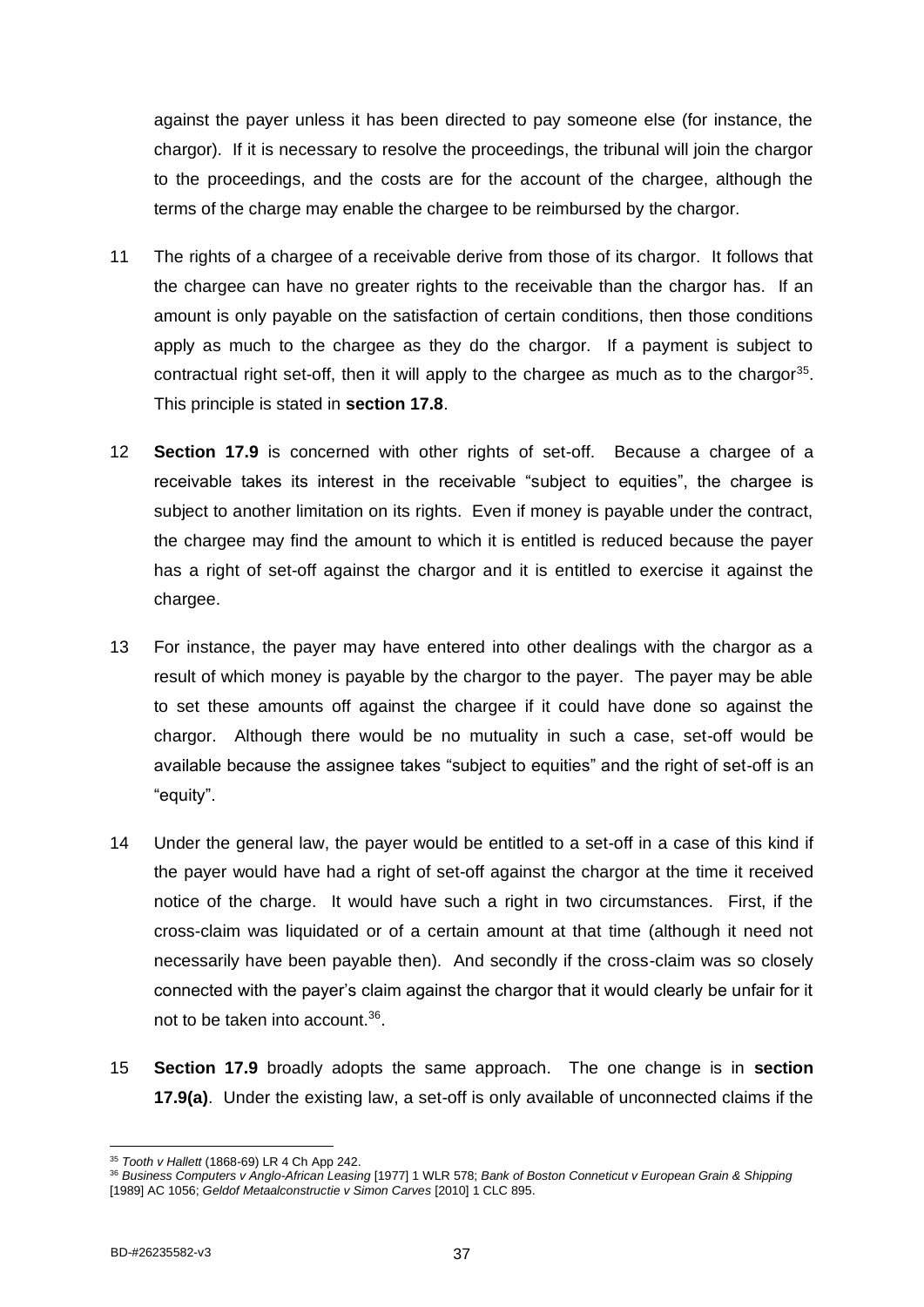cross-claim was liquidated and was either presently payable or must become payable in the future (i.e. if it was a present or a future claim) at the time notice was received. It does not apply where the claim was contingent at that time (i.e. it was an existing claim the payment of which was dependent on the happening of some uncertain future event). Under **section 17.9(a)**, a set-off is available even where the claim was contingent at the time the notice was given. So if, at the time the payer received notice of the charge, it had already entered into a contract with the chargor, then amounts payable under that contract can be set-off against the chargee even if they were contingent at the time notice was received. We think that this strikes a fairer balance, but it is, of course, subject to discussion.

16 One of the basic precepts of the Code is that the parties should have as much freedom to contract as possible. **Section 17.10** is an example of this approach. The parties can vary the rules contained in **section 17**.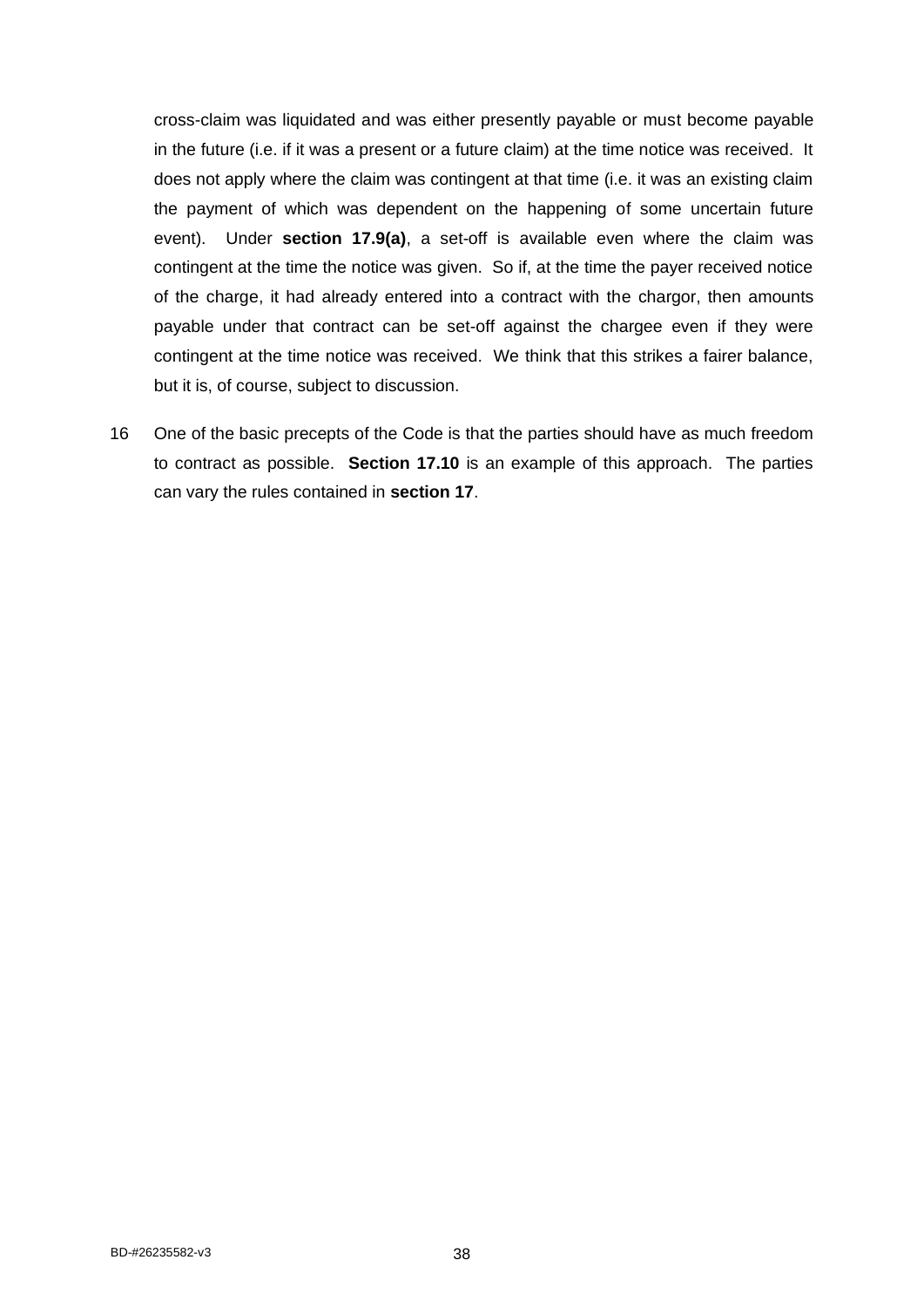# **18 Other assets**

*Provisions relating to specific types of asset can be addressed here if required, for instance in relation to registered land, ships, intellectual property and financial collateral.*

## **Commentary**

1 Receivables are covered in some detail in **section 17**. Other types of assets can also be dealt with in more detail if that would be helpful.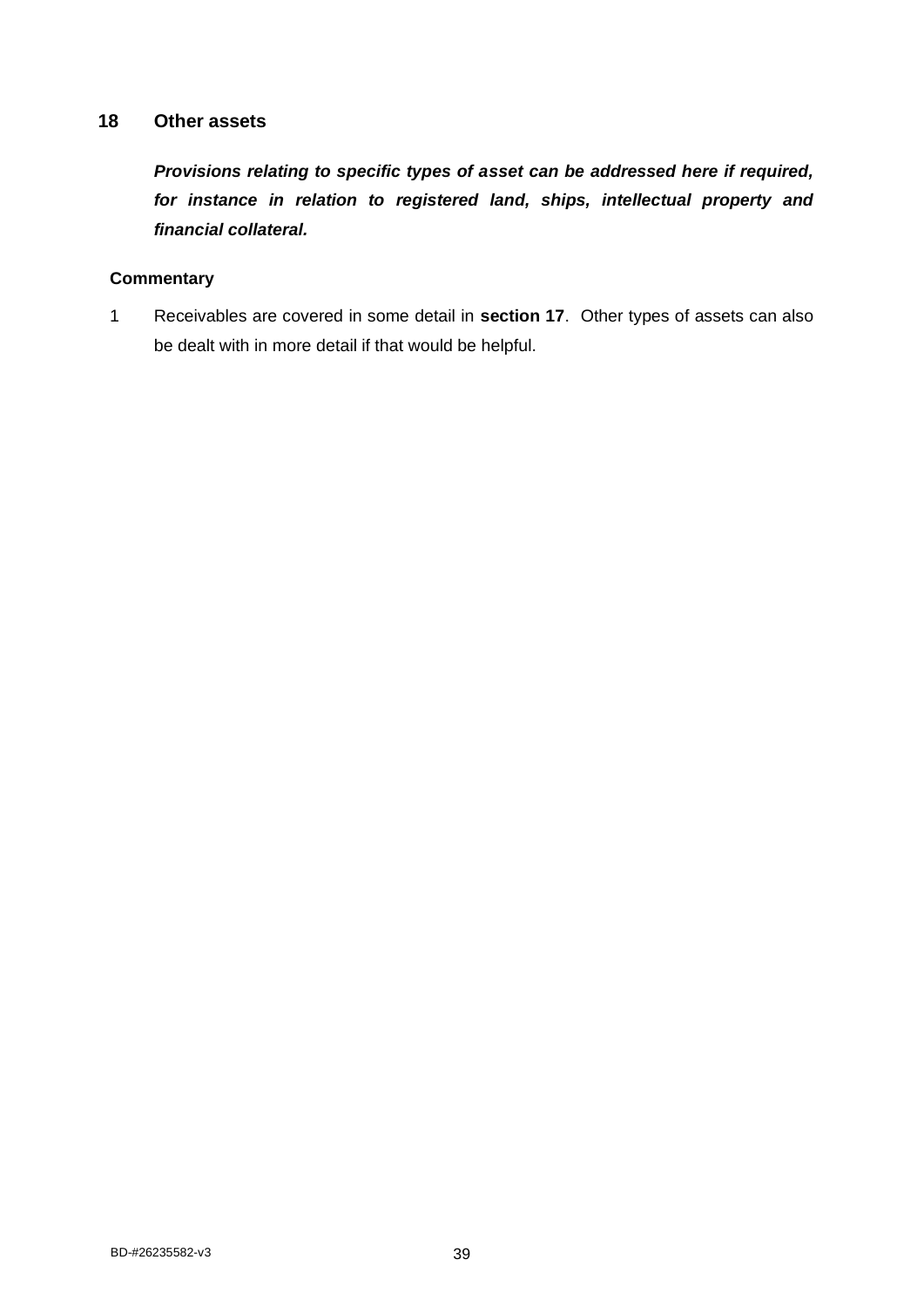# **19 Prohibitions on charging certain intangible assets**

- **19.1 The benefit of an intangible asset (for instance, a contract) cannot be charged if it is prohibited by the terms on which the asset is created (for instance, the terms of the contract which creates it), unless it is permitted by other legislation (such as the Small Business, Enterprise and Employment Act 2015).**
- **19.2 This is the case even if the prospective chargee is unaware of the prohibition.**
- **19.3 Whether or not the creation of a charge is prohibited by the terms of a contract is a matter of interpretation of the contract concerned.**
- **19.4 If the creation of a charge over all or any part of the benefit of an intangible asset is prohibited by terms on which the asset is created, then:**
	- **(a) unless it is permitted by other legislation, any purported charge is, to the extent of the prohibition, invalid; and**
	- **(b) if the chargor has agreed to create the charge, the invalidity of the charge may result in a personal claim by the intended chargee against the chargor.**
- **19.5 In this Code, a prohibition on the creation of a charge includes any limitation of any kind on the creation of the charge (including, for instance, the requirement for a consent which has not been obtained).**
- **19.6 This section does not apply to the proceeds of a receivable once they have been paid.**

- 1 It is common for contracts to contain prohibitions on the creation of charges (and, indeed, of assignments). What is the effect of those provisions? If a charge is created in breach of such a prohibition, is the charge invalid, or is it just that the person who has breached the contract is liable in damages?
- 2 The Code draws a distinction between two types of case. **Section 19** is concerned with intangible assets the terms of which prohibit the creation of a charge. **Section 20** is concerned with other contractual restrictions.
- 3 The most obvious example of a restriction to which **section 19.1** applies is a contract right. A enters into a contract with B under which A agrees to pay money to B in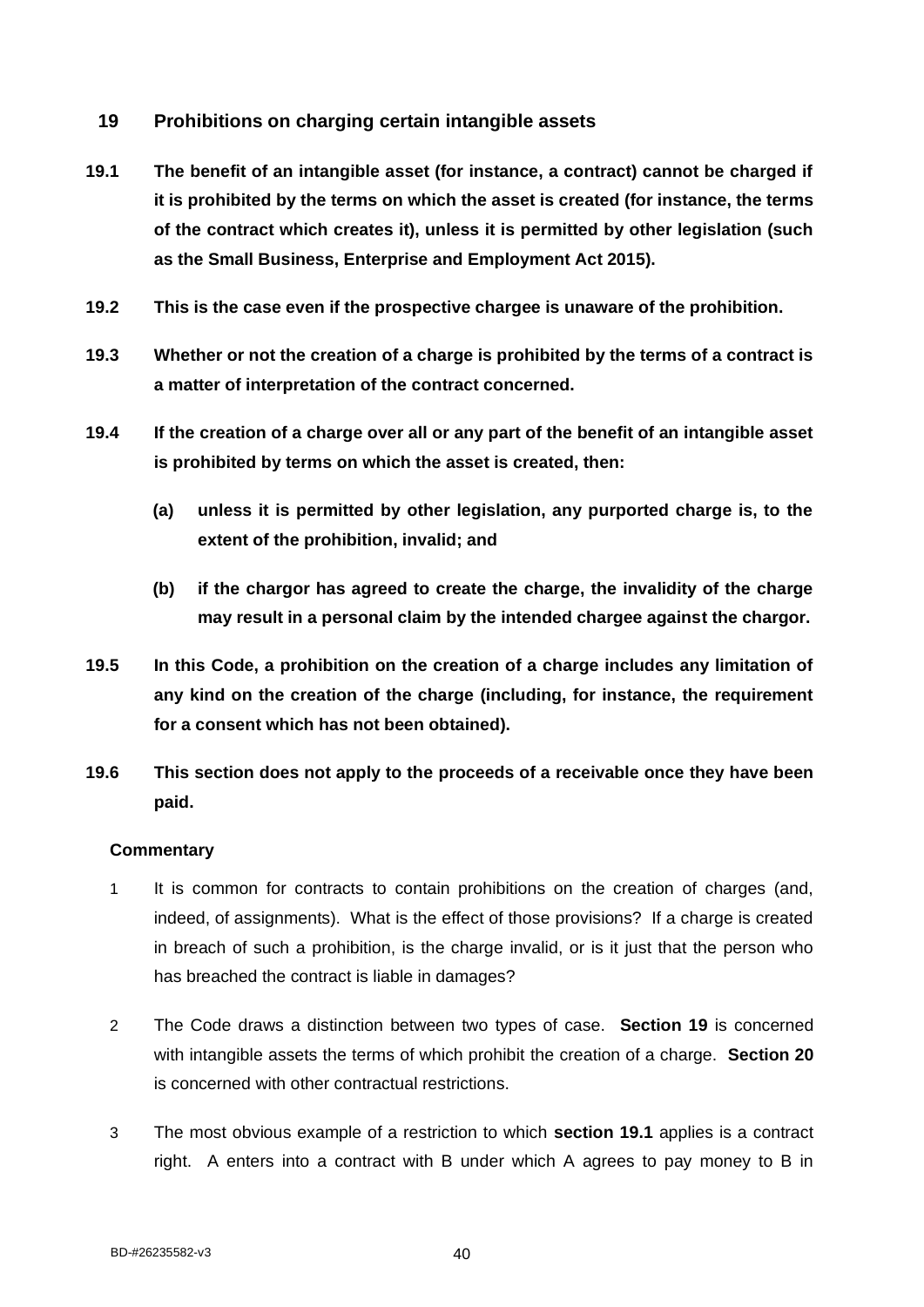consideration for the supply of services by B. The contract prohibits B from creating a charge over the benefit of the contract. In breach of that restriction, B charges to C its rights under the contract, including the receivable owing by A. Is the charge valid?

- 4 The effect of **section 19.1** is that the charge is invalid unless it is validated by other legislation.
- 5 The Code follows the approach in the existing law. The key decision is that of the House of Lords in *Linden Gardens Trust v Lenesta Sludge Disposals<sup>37</sup>*. B's rights against A are created by contract. The only asset which B has is its contractual right against A. It should therefore follow that B's rights against A are determined by the terms of the contract. And if the contract says that it cannot be charged, then it cannot be charged. Any purported charge is a nullity.
- 6 This approach has much to commend it. A and B have entered into a contract under which A is assured that B cannot charge its rights under the contract, and therefore that A is solely responsible to B. That being the basis on which the parties have contracted, should it be open to B to deny that the clause has the effect which the parties have agreed?
- 7 But this approach does have its critics. The argument is that receivables are an important asset available to a company, and that it should be able to assign or charge them freely whatever the terms of the contract are between A and B. The argument is essentially one of expediency, rather than logic. The need to raise finance on receivables is so important, that the contractual arrangements between the parties should be overridden in the greater interests of the UK economy.
- 8 It was this idea which led the government to pass the Small Business, Enterprise and Employment Act 2015. It contains a power for regulations to be made to override contractual restrictions on assignment. The Regulations have now been made<sup>38</sup>. The primary legislation only applies to assignments, and it is not clear whether this will also encompass charges. **Section 19.1** is expressed to be subject to the Act, but it remains to be seen the extent to which it will affect charges.
- 9 The problem with the approach in the Small Business, Enterprise and Employment Act 2015 is that it overrides the contractual arrangements between the parties. If A enters into a contract with B to pay money in consideration for the receipt of services, A may

<sup>37</sup> [1994] 1 AC 85.

<sup>&</sup>lt;sup>38</sup> The Business Contract Terms (Assignment of Receivables) Regulation 2018 (2018/1254)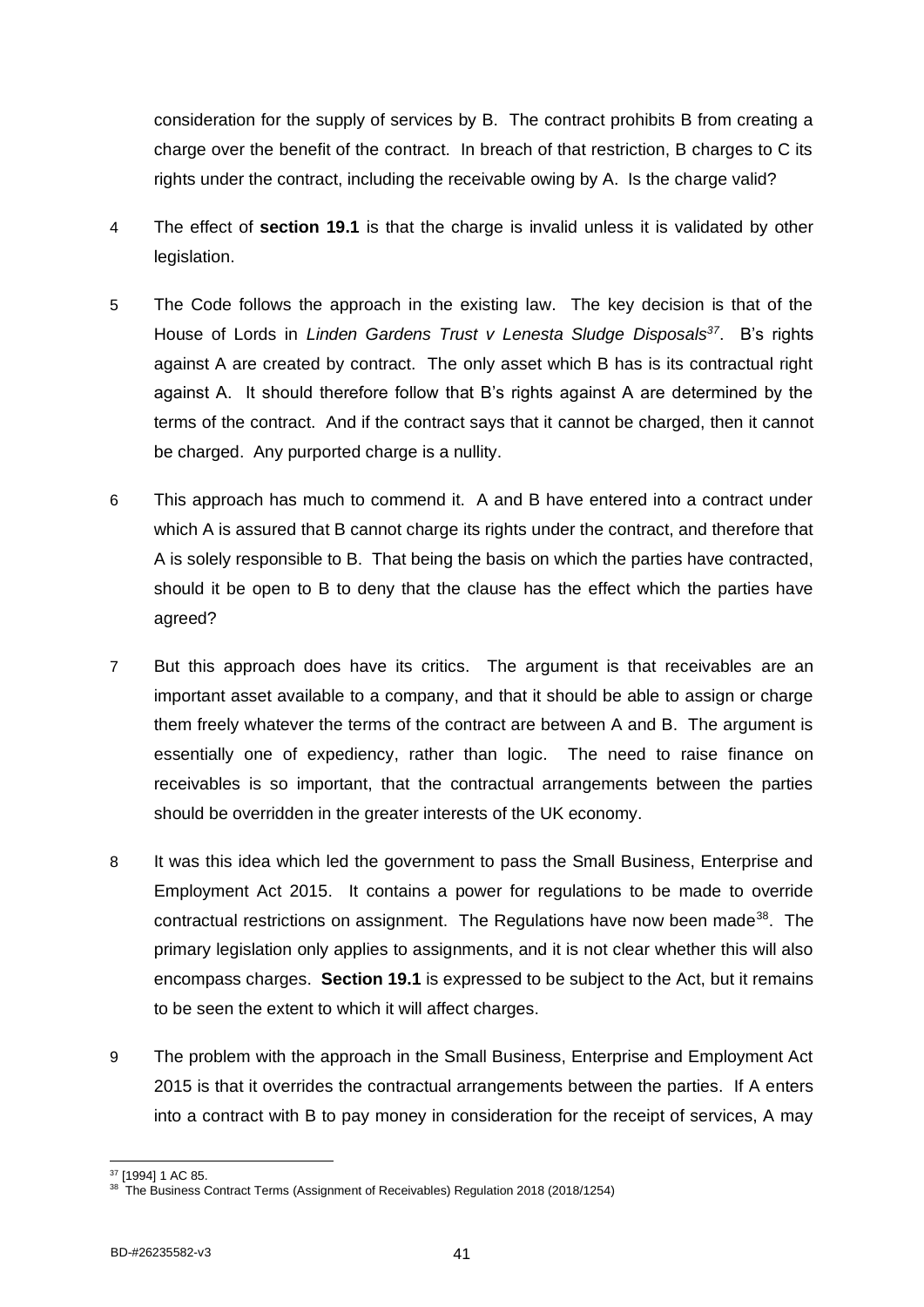have an interest in dealing only with B, and not with anyone else. And A does not want to find itself in a position where, as a result of the creation of a charge in favour of C in breach of a contractual prohibition, it has to pay more to C than it would have had to pay B. This would be a possible outcome because, although the contractual entitlement of C (as chargee) is no greater than that of B (as payee), the effect of the charge to C may be that A loses rights of set-off which it would have been able to exercise against B. Set-off is discussed in the Commentary to **section 17.9**. Although A's rights of set-off against B are available against C, it is only those in existence at the time when A received notice of the assignment. If A is dealing on running account with B, an assignment to C could prejudice A's rights.

- 10 The countervailing argument is that it is in the interest of the UK economy that B should be able to raise money on its receivables, and that it is therefore appropriate to override contractual restrictions.
- 11 It would be possible to reconcile these two imperatives if the law recognised that:
	- ⚫ a purported charge/assignment of a receivable is effective to give the chargee/assignee a proprietary interest in the receivable; but
	- ⚫ the payer has no duty to pay the chargee/assignee more than it would have had to pay its counterparty, so enabling it to take advantage of any rights of set-off which would have arisen if there had been no charge/assignment.
- 12 This alternative approach was explored in an Annexure to the first version of the Code (July 2015). It applied not just to charges but also assignments, although it would be possible to restrict it to charges. We would welcome views on whether this alternative approach should be explored further.
- 13 **Section 19.2** provides that the rule described in **section 19.1** applies even if the prospective chargee is unaware of the restriction. That follows the existing law.
- 14 One of the issues which has caused the most difficulty in practice has been determining whether a particular form of words does, or does not, apply to the particular transaction which has been effected. For instance, if a clause prohibits an assignment, does it also prohibit a charge or a trust? Much of the recent case law on this area has been concerned with this issue $^{39}$ .

<sup>39</sup> *Don King Productions v Warren* [2000] Ch 291; *Barbados Trust Co v Bank of Zambia* [2007] 1 CLC 434.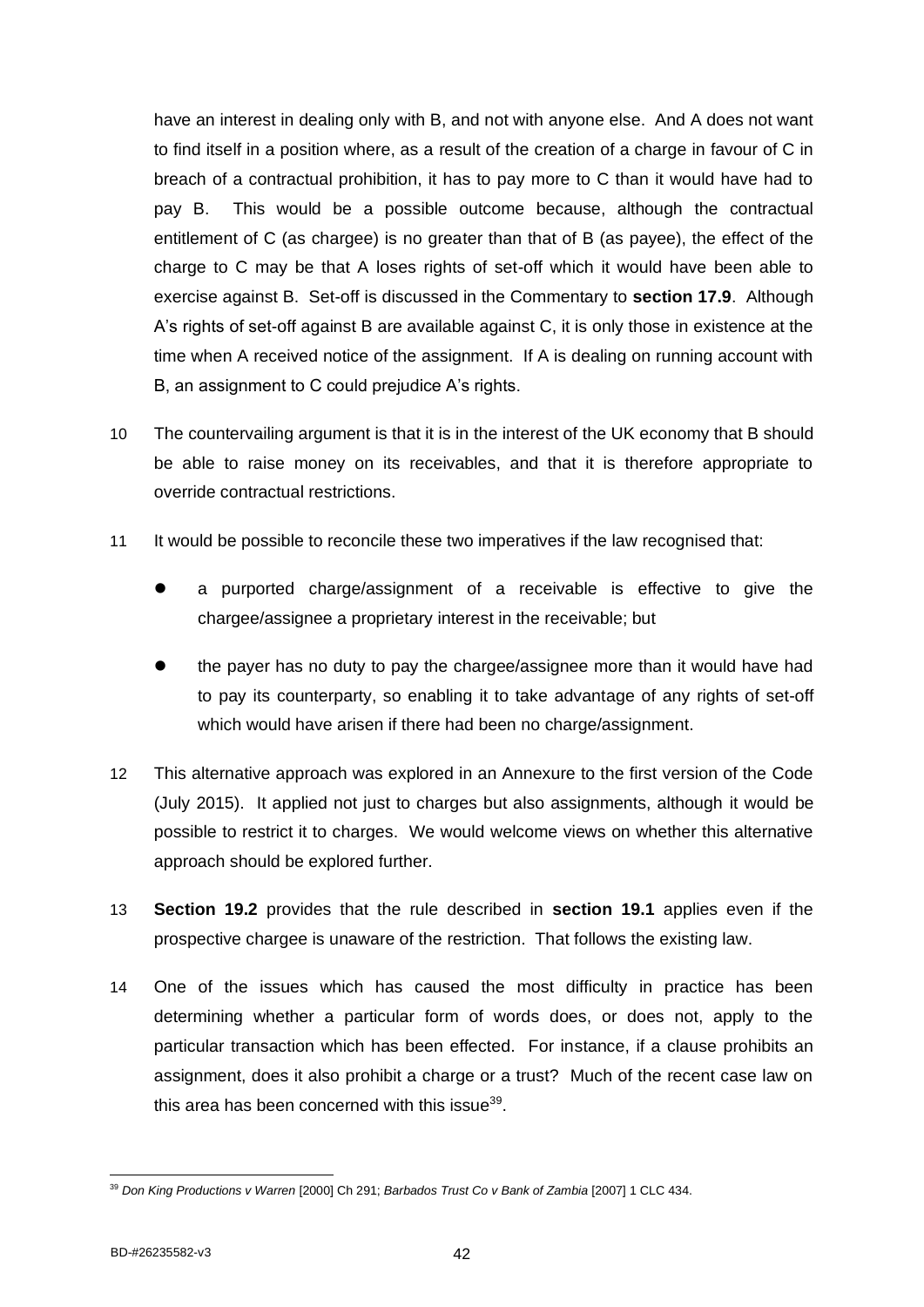- 15 But these cases are of limited value because they decide what a particular formulation of words meant in a particular contract. Any question of contractual interpretation depends on the precise words used in the context of the contract as a whole, any other transaction documents, and the relevant background facts at the time the transaction was entered into. The meaning of a prohibition in particular words in one transaction is not necessarily the same as the meaning of those words (or similar words) in another transaction at a different time.
- 16 **Section 19.3** confirms that the meaning of a particular restriction is a matter of interpretation. It would be nice if it could resolve some of these questions of interpretation, but it cannot do so. Ultimately, the only people who can do so are the draftsmen of the contracts concerned.
- 17 **Section 19.4** explains the effect of these provisions in a transaction and **section 19.5**  gives a wide meaning to the expression "prohibition".
- 18 The application of **section 19** can be illustrated in the following example.

If:

- (a) A has entered into a contract with B under which B is entitled to a receivable from A;
- (b) the contract contains a prohibition on B creating a charge over the receivable without A's consent;
- (c) A has not consented; and
- (d) B purports to charge the receivable to C,

then:

- (e) unless the prohibition is ineffective under other legislation, the purported charge is invalid, and C therefore obtains no proprietary interest in the receivable; and
- (f) C may have a personal claim for breach of contract against B, depending on the terms of its contract with B.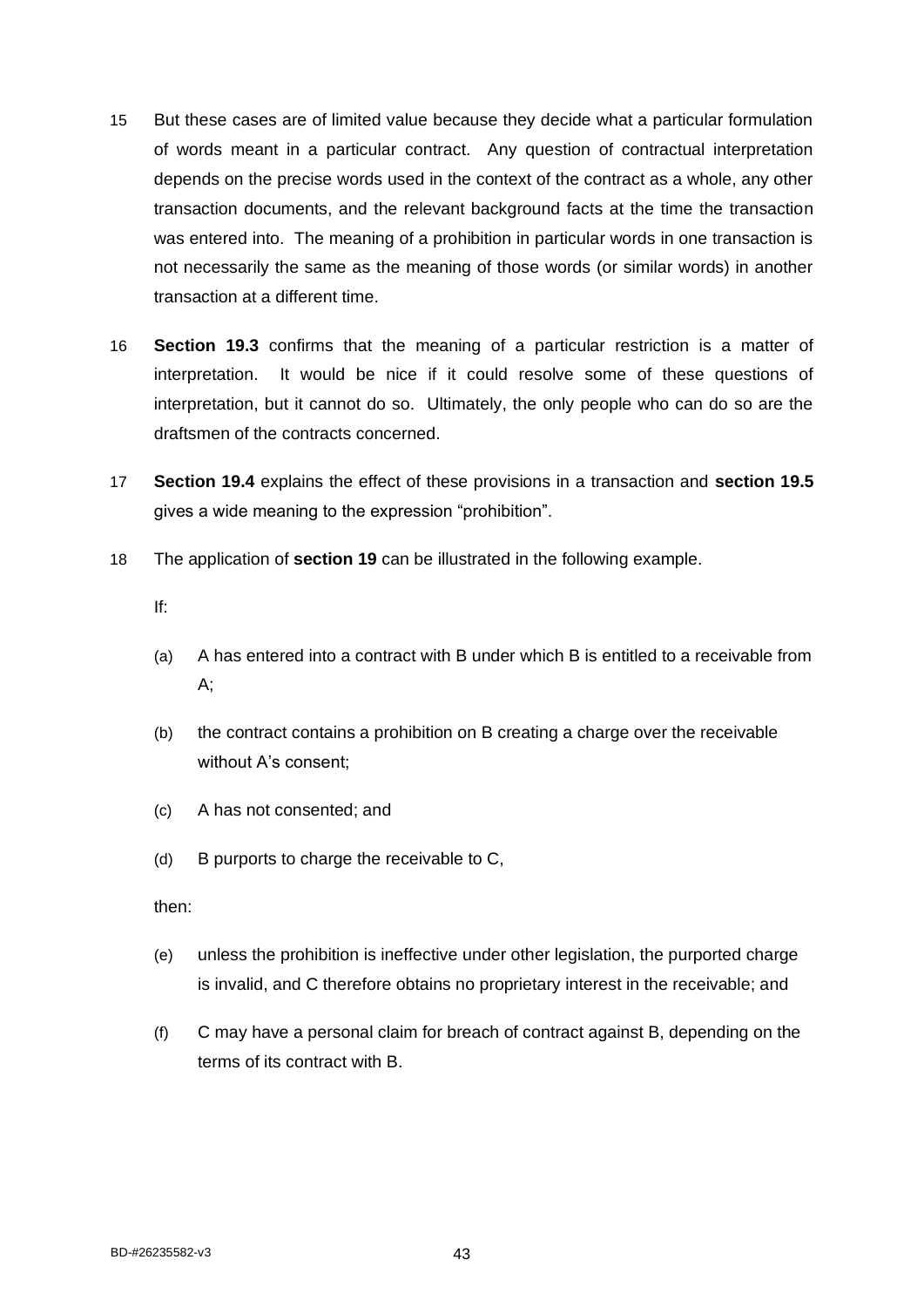- **20 Other contractual prohibitions on charging assets**
- **20.1 Neither the validity nor the priority of a charge over an asset is affected by any contractual prohibition on the creation of a charge by a chargor, except to the extent that it is invalidated under the preceding section.**
- **20.2 This is the case even if the chargee is aware of the prohibition.**
- **20.3 This does not affect any personal claim for breach of contract which the chargor may be liable for.**

**20.4 If:**

- **(a) a chargor creates a charge over an asset; and**
- **(b) a person with a proprietary interest in that asset has the benefit of a contractual prohibition on the creation of such a charge; and**
- **(c) when taking the charge, the chargee had actual knowledge of that prohibition and deliberately encouraged the chargor to breach it,**

**then the chargee is liable in tort for the loss suffered by the person in whose favour the prohibition was given. The chargee has no other liability of any kind (for instance, in tort or in equity) if it takes a charge in breach of a contractual prohibition on its creation.**

- 1 **Section 20** is concerned with contractual prohibitions on the creation of a charge which do not fall within **section 19**. Here, the rule is the opposite to that in **section 19**. The validity of a charge over such an asset is not affected by a contractual prohibition on the creation of a charge. And this is the case even if the chargee is aware of the prohibition (**section 20.2**).
- 2 The reason for this distinction is that assets of this kind exist in their own right not merely because they have been created by a contract. There is therefore no necessary reason why a breach of the prohibition should prevent the creation of a charge.
- 3 The approach taken in the Code is to create one simple rule, which is that a prohibition of this kind can give rise to a personal claim for breach of contract (**section 20.3**), but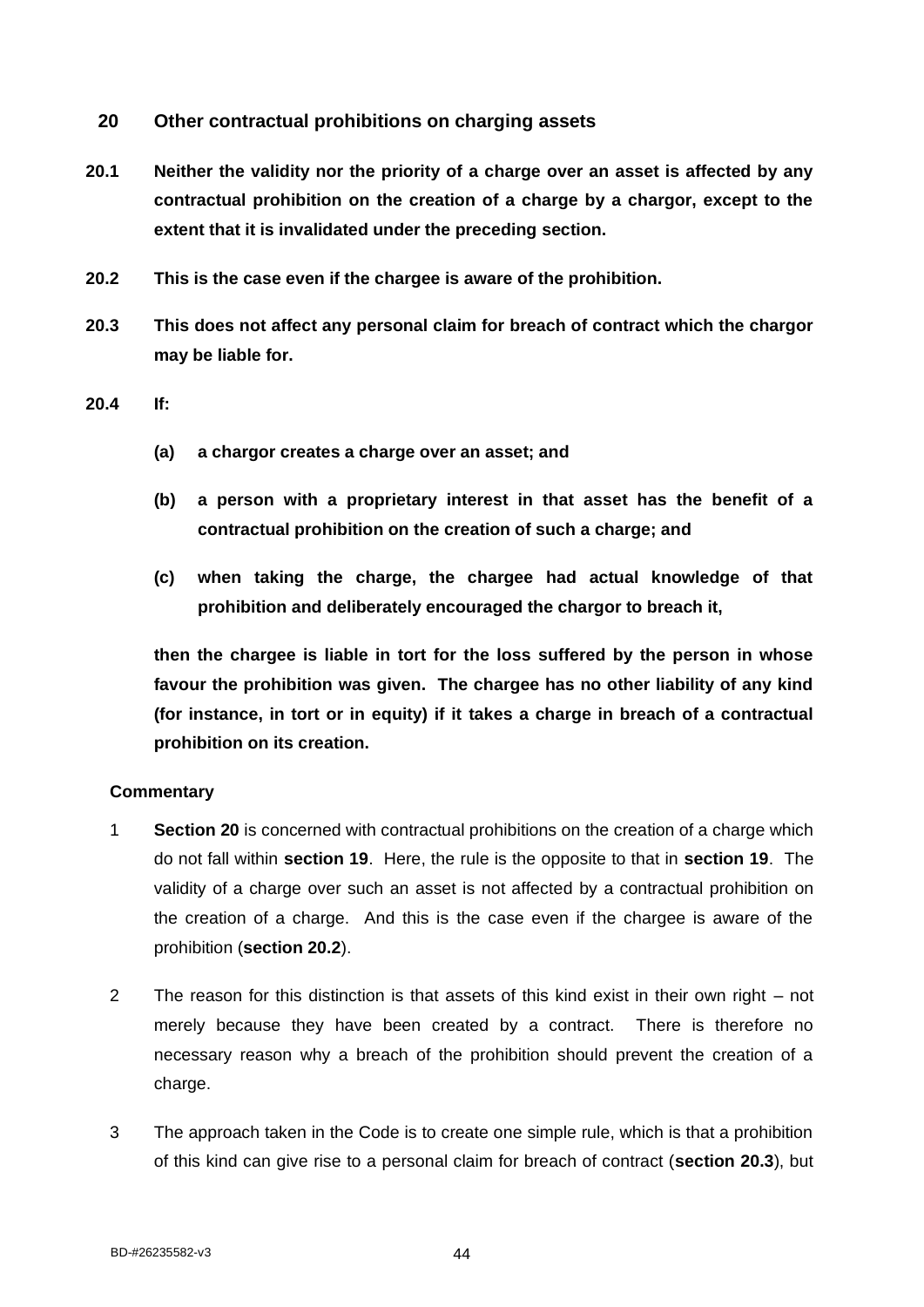that the validity of the transaction itself cannot be called into question (**section 20.1**), even if the chargee is aware of the restriction (**section 20.2**).

- 4 If a chargee had actual knowledge of the prohibition at the time the charge was created, and it deliberately encouraged the chargor to breach that provision, the chargee may be liable in tort under **section 20.4**. But that is the limit of its liability. **Section 20.4** is intended to cut through much of the case law on unlawful interference with contracts and provide a simple test of liability which will only be satisfied in an extreme case. Whether this draws the line in the right place is a question we would like to discuss.
- 5 The effect of **section 20** can be illustrated in the following example:
- 6 If:
	- (a) B is the owner of goods and agrees with A that it will not charge the goods; and
	- (b) B purports to charge the goods to C,

then:

- (i) the purported charge is valid;
- (ii) in the limited circumstances described in **section 20.4**, A may have a personal claim against C in tort to recover any loss which A has suffered as a result of the charge being created in breach of the prohibition (and, if it finds out in time, it may be able to get an injunction);
- (iii) unless those limited circumstances apply, A will have no claim against B in relation to the charge; and
- (iv) A will have a personal claim against B for breach of contract for the loss which A has suffered as a result of the charge being created in breach of the prohibition.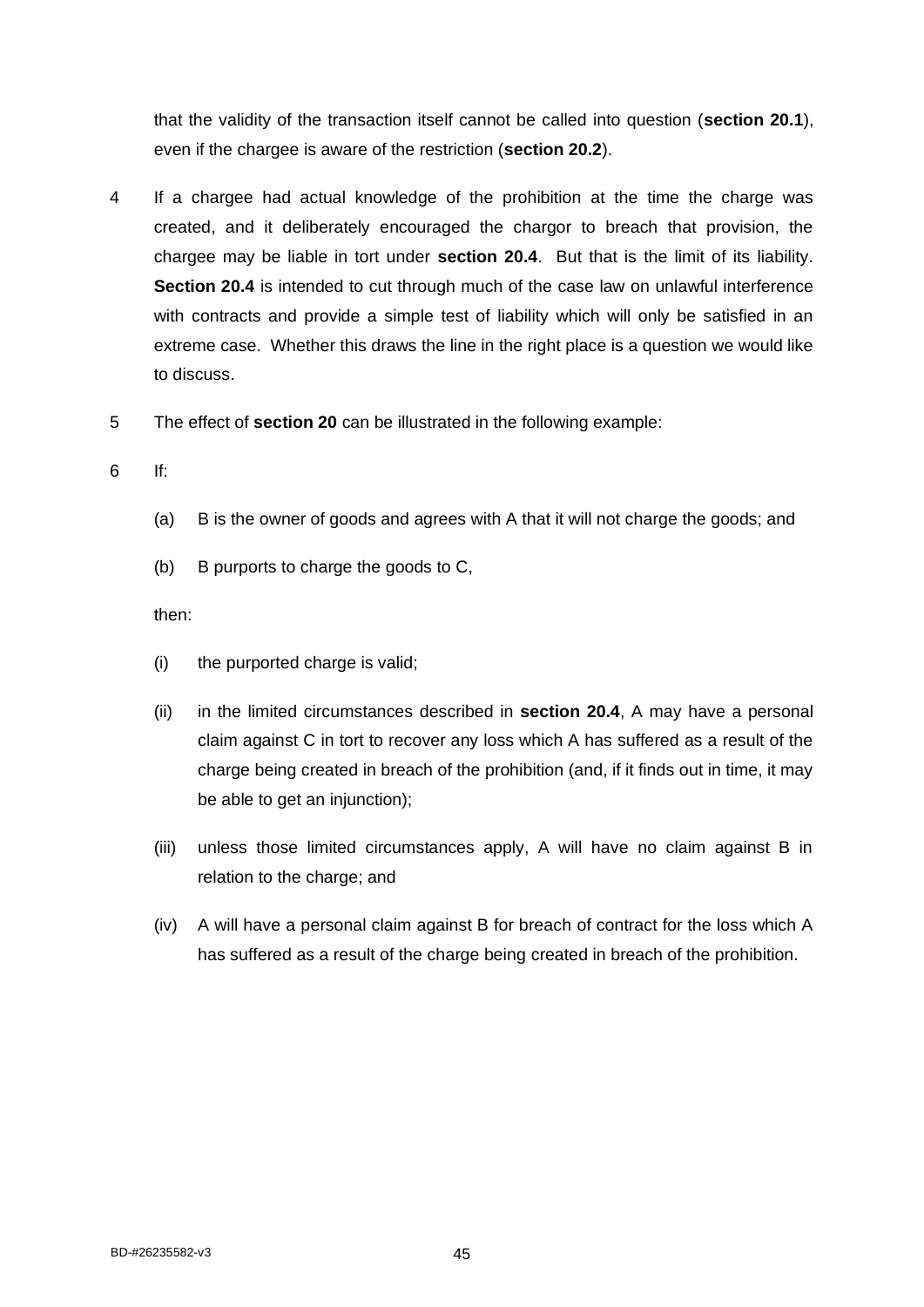### *CONTRACTUAL RESTRICTIONS ON CHARGING ASSETS: ALTERNATIVE APPROACH*

*(This would replace sections 19 and 20)*

### *19. Contractual restrictions on charging assets*

*19.1 A contractual restriction on the creation of a charge does not affect the validity of the charge. The charge is valid in spite of the restriction, even if the chargee is aware of the restriction.*

*19.2 If:* 

- *(a) the charged asset is a receivable arising under a contract (a contractual receivable); and*
- *(b) the charge breaches a restriction in that contract on the creation of the charge,*

*the payer cannot be required to pay anyone other than is provided for in the contract until the chargee enforces the charge and notifies the payer that it has done so. Once this has happened, the payer must pay the chargee (or as it directs). In addition to the set-offs available to any payer against a chargee, the payer may also set off against the chargee any monetary claim it has*  against the chargor at the time payment is due which it could have set off *against the chargor if the receivable had not been charged. This includes insolvency set-off if the chargor, the chargee or the payer has entered into insolvency proceedings.*

*19.3 If:*

- *(a) the charged asset is an intangible arising under a contract with a third party but is not a contractual receivable; and*
- *(b) the charge breaches a restriction in that contract on the creation of the charge,*

*the third party cannot be required to do anything which would put it in a worse position than the contract provides.*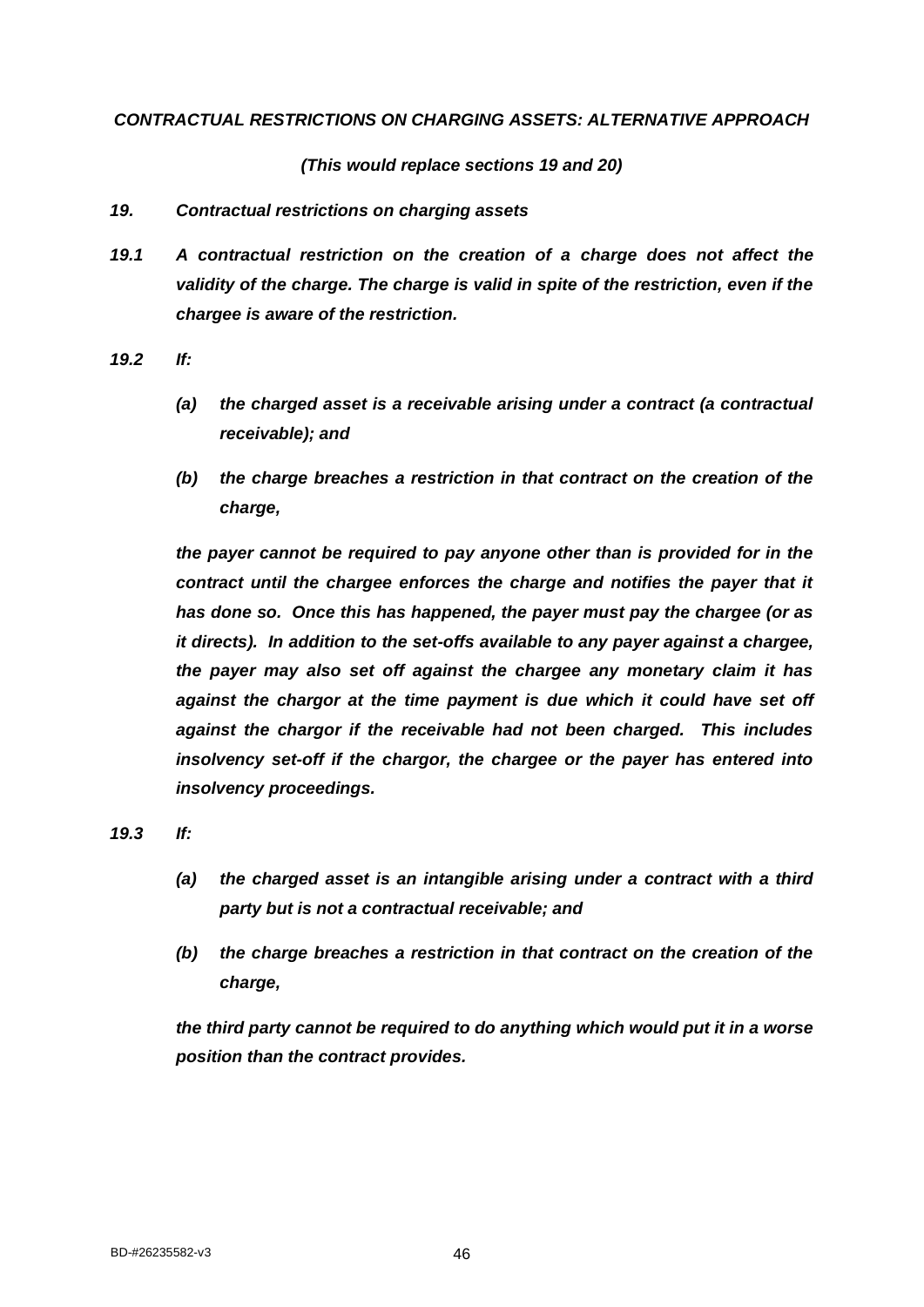- *19.4 If the chargor commits a breach of a contractual restriction on the creation of a charge by entering into the charge, the chargor is liable to the person in whose favour the restriction was given for the loss suffered by that person as a result.*
- *19.5 If:*
	- *(a) a chargor creates a charge over an asset; and*
	- *(b) a person with a proprietary interest in that asset has the benefit of a contractual restriction on the creation of such a charge; and*
	- *(c) when taking the charge, the chargee had actual knowledge of that restriction and deliberately encouraged the chargor to breach it,*

*then the chargee is liable in tort for the loss suffered by the person in whose favour the restriction was given. The chargee has no other liability of any kind (for instance, in tort or equity) to any person if it takes a charge in breach of a contractual restriction on its creation."*

- 1 This is an alternative approach to dealing with contractual restrictions on charging assets. If it were adopted, it would replace **sections 19 and 20**.
- 2 The purpose of the existing **sections 19 and 20** of the Code is broadly to reflect the current law. This alternative **section 19** would alter the current law. This alternative approach is being put forward in order to see whether there is support for a change to the current law.
- 3 The law concerning restrictions on assignment was materially altered by The Business Contract Terms (Assignment of Receivables) Regulation 2018 (2018/1254). That is a recent change to the law, and it was not considered appropriate to attempt to alter it. But the primary focus of those regulations is the assignment of receivables, and the extent to which it applies to charges is not entirely clear. This alternative approach to contractual restrictions would only apply to charges. Outright assignments would continue to be the subject of the regulations. But charges (which, under the Code, would also include what would now be security assignments) would be governed by this new **section 19**.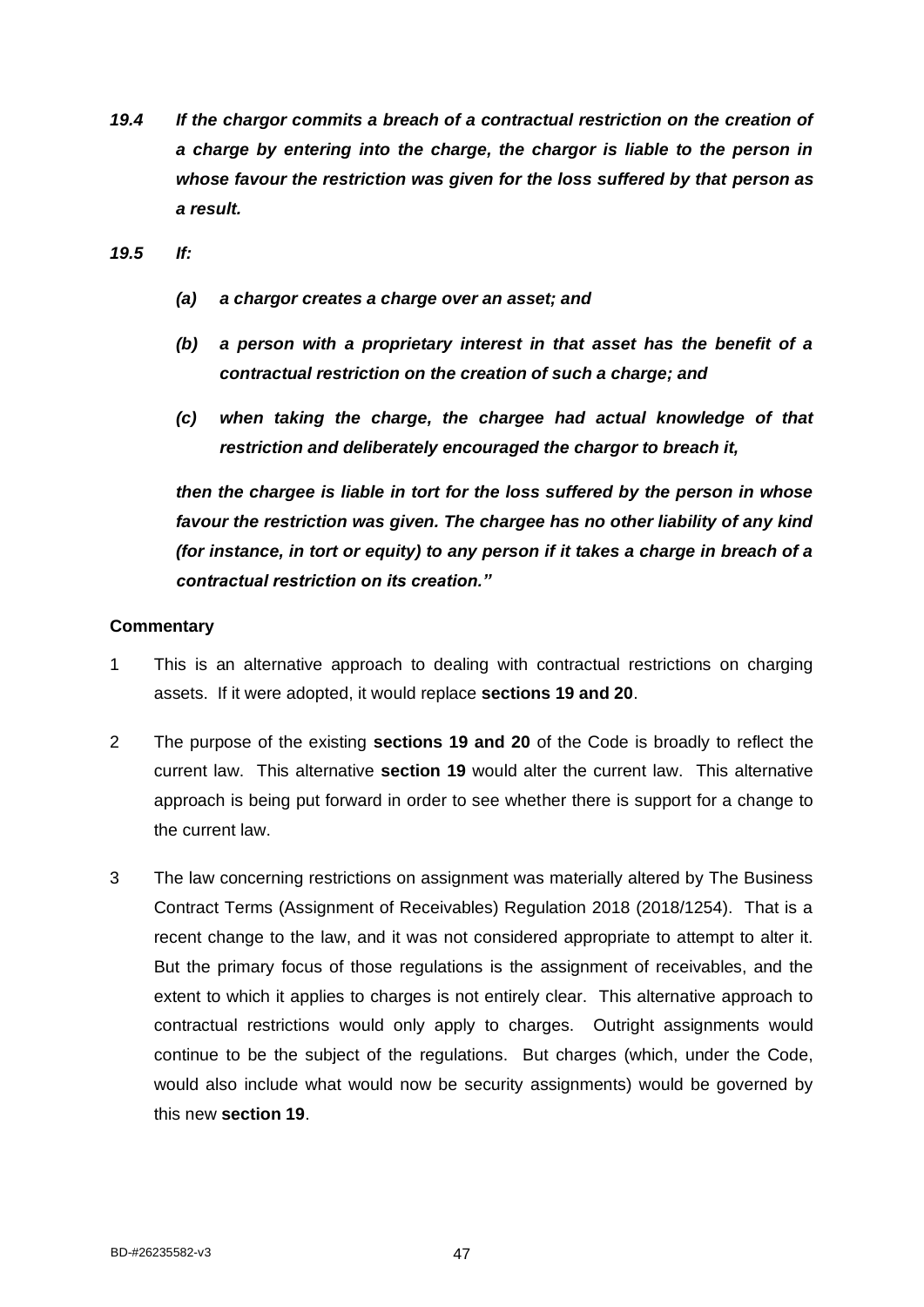- 4 The idea behind this proposal is to see whether it is possible to enable a charge to be created notwithstanding a restriction on charging whilst at the same time protecting the payer from any adverse effects of the charge. In essence, the intention behind this new **section 19** is to enable the charge to be created but to ensure that the payer will not suffer as a result.
- 5 We put this forward for discussion and would be very keen to hear whether or not there is support for this alternative approach.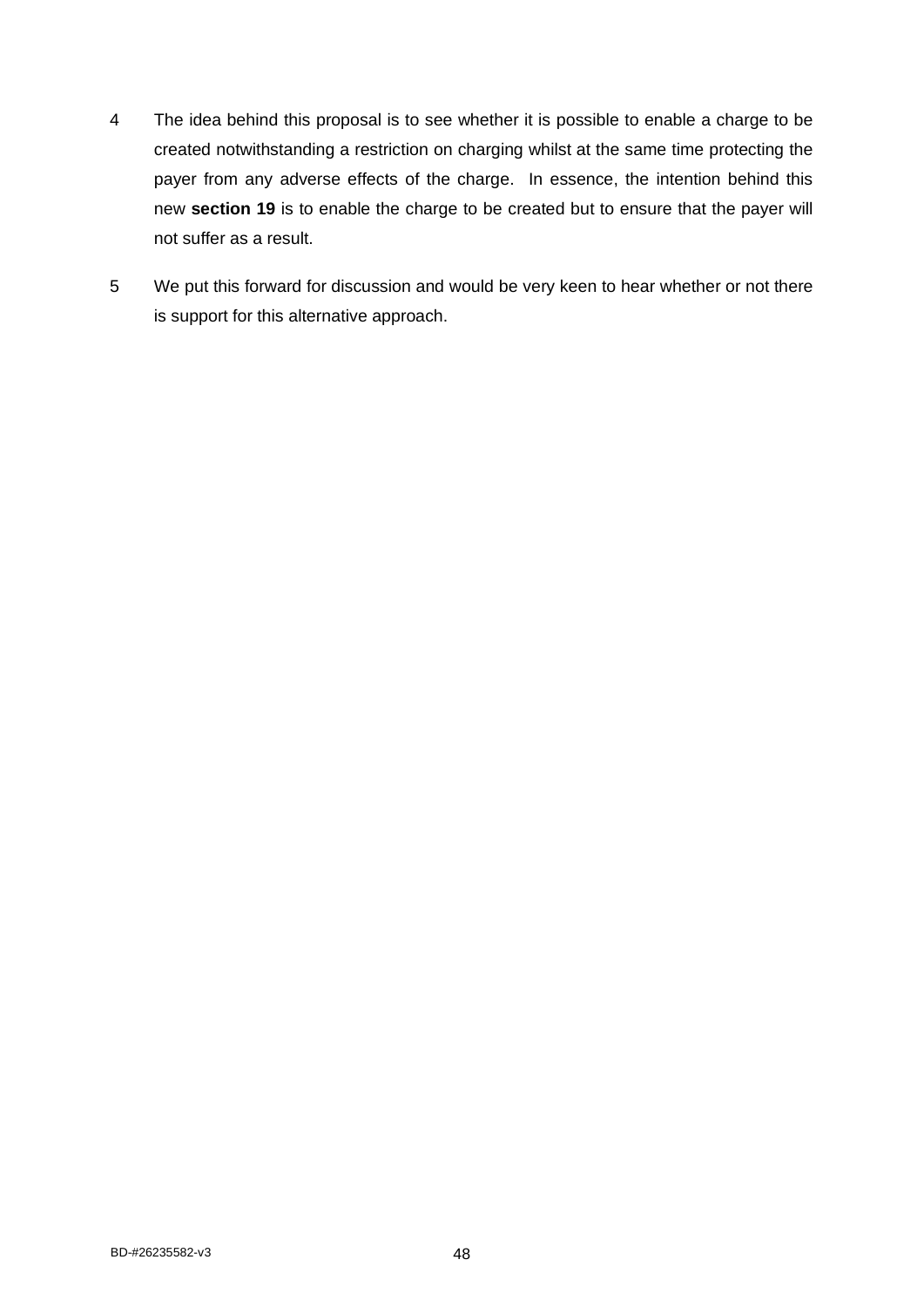# **PART 4: SECURED OBLIGATIONS**

## **21 Secured obligations**

- 21.1 **The secured obligation can be any obligation or liability of any kind of any person. It can be an existing liability (whether present, future or contingent) or it may be a liability which is not yet in existence (and which may, or may not, come into existence in the future).**
- 21.2 **For example, a secured obligation may include a liability to pay all money from time to time owing:**
	- **(a) to a particular person or class of persons; or**
	- **(b) under a particular agreement or class of agreements.**
- 21.3 **The secured obligation does not have to be owed by the chargor. Nor does it have to be owed to the chargee.**
- 21.4 **The identity and extent of the secured obligation is determined by the objective intention of the chargor, based on the terms of the transaction concerned.**
- 21.5 **If the secured obligation is not an obligation to pay money, the charge secures the obligation to pay damages for breach.**

- 1 In a secured transaction, the identification of the secured obligations is as important as the identification of the charged assets. An elaborate description of the charged assets counts for nothing if there is not an appropriate description of the secured obligations. As **section 1.1** shows, there are two key elements to a charge. First, the chargee obtains a proprietary interest in an asset. Secondly, the proprietary interest secures the performance of a secured obligation. Each of these elements is as important as the other.
- 2 A secured obligation can be any obligation or liability of any kind of any person (see **section 21.1**). The formulation is very wide.
- 3 Under the existing law, the secured obligation can be either an existing liability (whether present, future or contingent) or it may be a liability which is not yet in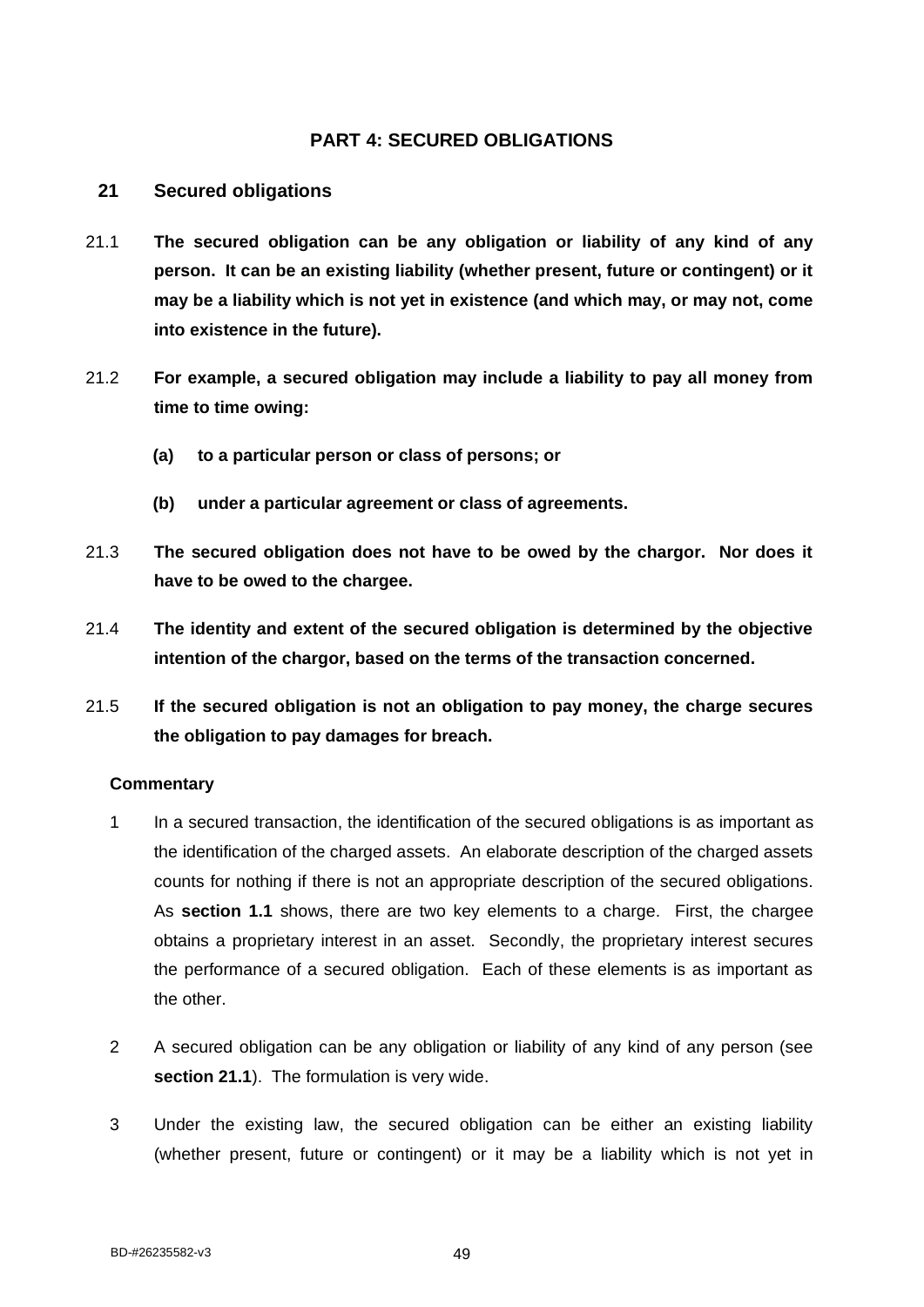existence (and which may, or may not, come into existence in the future). This is reflected in **section 21.1**.

- 4 In some cases, the secured obligation will be an existing liability. For instance, a charge can secure all monies from time to time owing under a particular agreement which is entered into at the same time as the charge. This charge will secure existing liabilities because they arise (or will arise) under an existing agreement. Those liabilities may be present, future or contingent:
	- a present liability is an existing liability which is now payable (for instance, an amount now due under the agreement);
	- ⚫ a future liability is an existing liability which must become payable in the future (for instance, the obligation to repay advances which have already been made); this is sometimes referred to as *debitum in praesenti, solvendum in futuro*;
	- ⚫ a contingent liability is an existing liability the payment of which is dependent on the happening of some uncertain future event (for instance, the obligation under an existing agreement to repay advances which have not yet been made – and which may never be made).
- 5 Alternatively or in addition, the charge may secure a liability which is not yet in existence and which may or may not come into existence in the future. For instance, the charge may secure all monies from time to time owing to a particular person. That may cover existing liabilities under existing agreements, but it may also cover liabilities which are not yet in existence under agreements which have yet to be entered into, and may never be entered into.
- 6 **Section 21.3** establishes that the secured obligation does not have to be owed by the chargor. This is important in practice. A chargor can charge an asset in favour of a chargee not only to secure an obligation owing by the chargor to the chargee, but also an obligation owing by a third party to the chargee. A transaction of this kind is commonly referred to as a "third party charge".
- 7 If A owes an obligation to B, and it is intended that C should charge an asset in support of that obligation, there are two ways in which this can be done. C can guarantee the obligations of A to B, and then charge its asset to B in support of that guarantee (and the guarantee can be limited to the value of the charged asset if that is what is required). Or, alternatively, C can charge the asset in favour of B to secure A's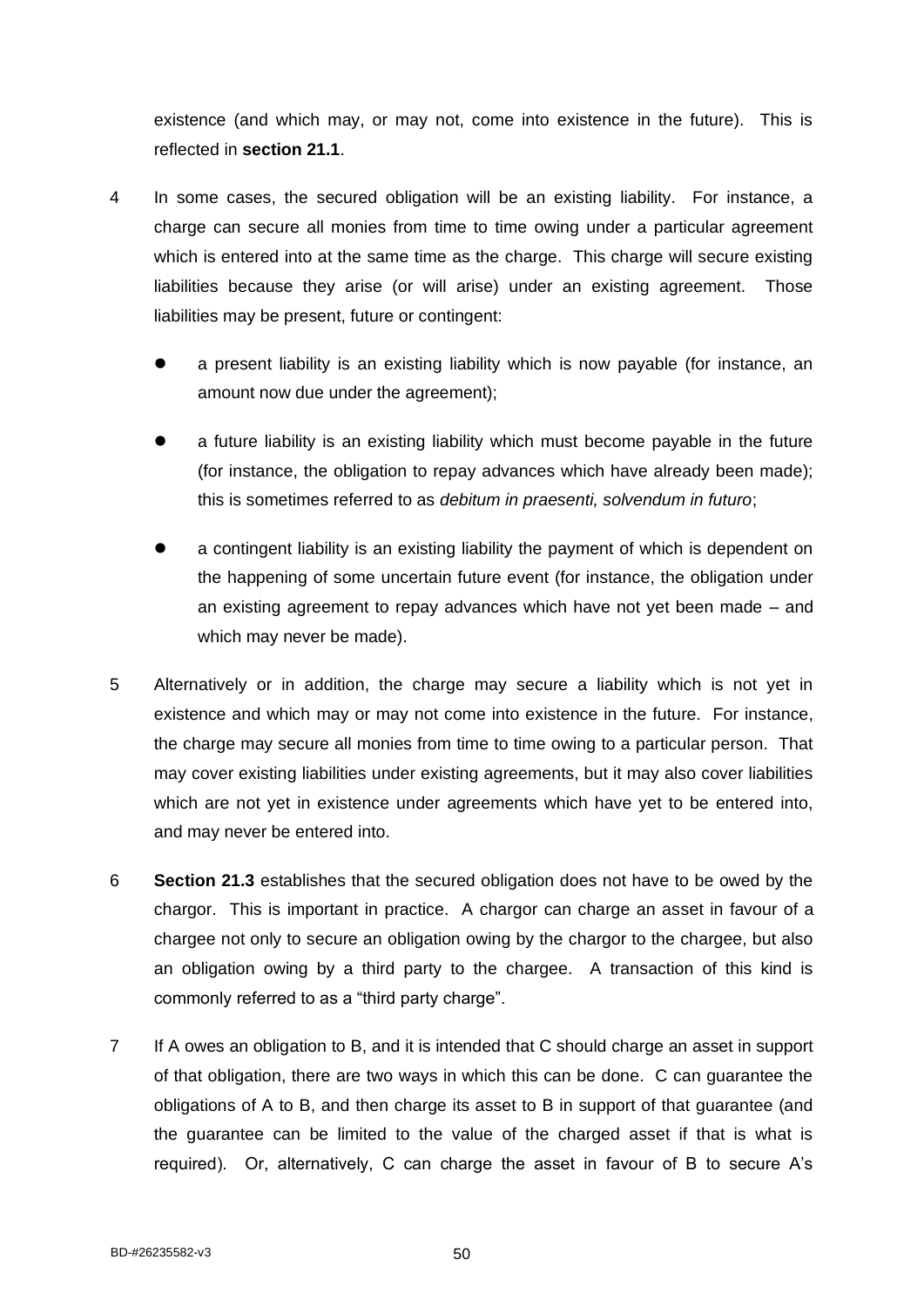obligations to B. In this latter case, C owes no personal obligation to B. So B cannot bring proceedings against C for the recovery of the amount owing. Instead, C has created a proprietary interest in favour of B which secures the obligation which A owes to B. Although C is not personally liable to pay the liability, B is entitled to enforce the charge in order to recover the amount owing by A. Unlike the guarantee example, a third party charge is necessarily limited recourse – limited to the value of the asset charged.

- 8 **Section 21.3** also establishes that the secured obligation need not be owed to the chargee. A charge can be created in favour of someone else (for instance a trustee) on behalf of the creditor. This is very common in practice.
- 9 One of the great advantages of the English law of secured transactions is that the identity and extent of both the charged assets and the secured obligations is a matter for agreement between the parties. Where the charge is created by a document, it therefore depends on the interpretation of the document. The extent of the secured obligations depends on the interpretation of the particular words used in the context of the charge instrument and the other transaction documents as a whole and in the context of the relevant background facts at the time the transaction was entered into. This is the effect of **section 21.4**.
- 10 In practice, it is common for secured obligations to fall into one of two categories (see **section 21.2**).
- 11 Where there is only one lender involved (in other words, it is a bilateral facility), it is common for the secured obligations to be expressed to be all moneys from time to time owing by the chargor to the chargee. This means what it says. It will cover not just those facilities which are in place at the time the charge is created, but also subsequent facilities granted by the chargee to the chargor.
- 12 In a bilateral transaction, it is common for the secured obligation to be expressed to be all moneys and liabilities now or hereafter owing or incurred by the chargor to the chargee "on any account whatsoever". In *Re Quest Cae*<sup>40</sup>, wording of this kind was held to extend only to money which had been lent or otherwise made available by the chargee to the chargor. It did not cover money which had been lent by a third party and which had subsequently been acquired by the chargee. That was because the reference to "any account whatsoever" must have been intended to cover dealings or

<sup>40</sup> [1985] BCLC 266.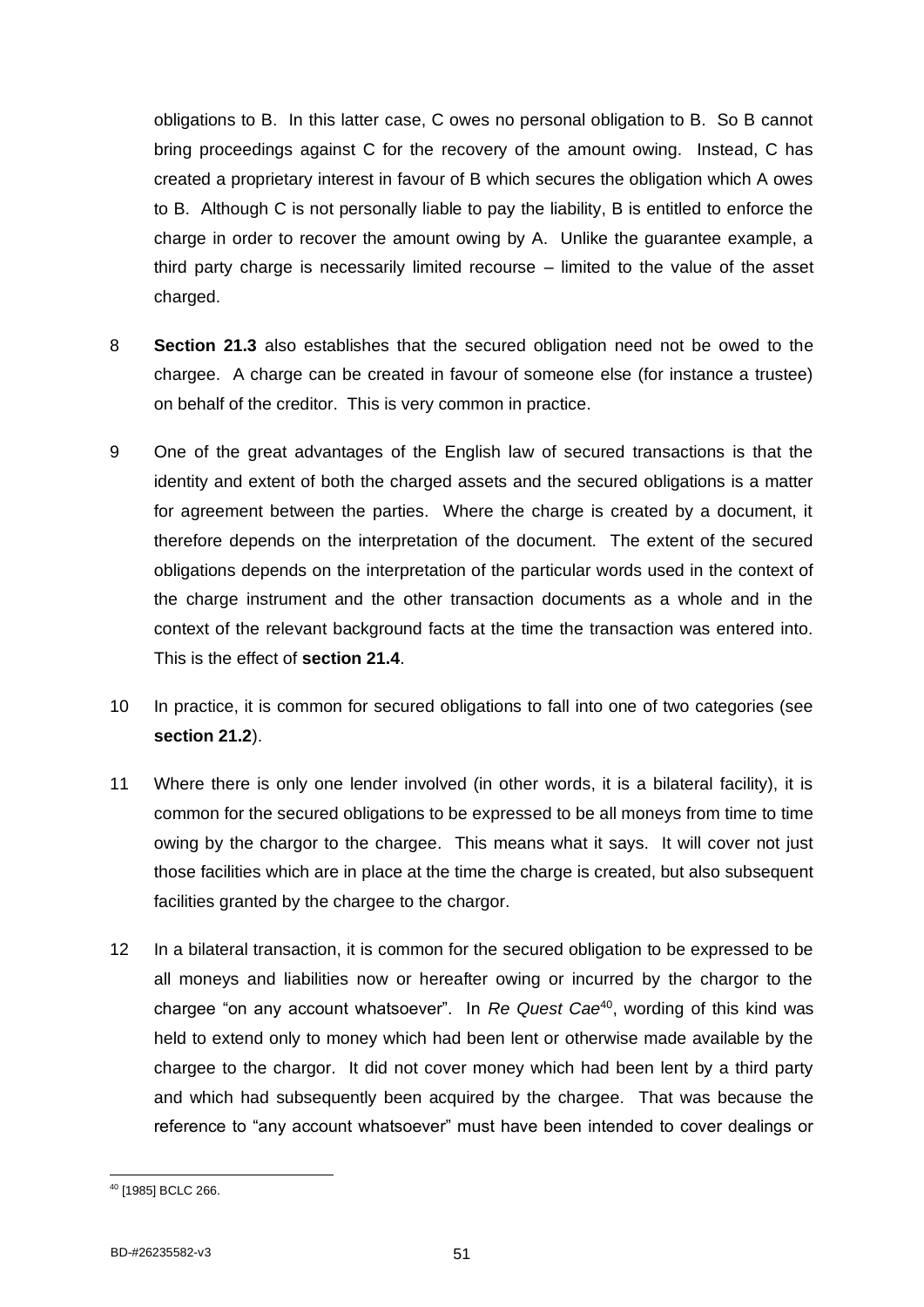transactions between the chargor and the chargee, but not liabilities incurred by the chargor to a third party which had subsequently been acquired by the chargee.

- 13 For this reason, it is common for the secured obligations clause specifically to refer to amounts acquired by the chargee as well as amounts owing to the chargee.
- 14 A typical "all moneys" clause would contain an undertaking by A to pay all money due or owing to B and all obligations or liabilities incurred to B, whether they are:
	- (a) present, future or contingent;
	- (b) joint or several;
	- (c) payable as a principal debtor or as a guarantor;
	- (d) sounding in debt or in damages;
	- (e) originally owing to B, or originally owing to a third party but which have been acquired by B.
- 15 All moneys clauses are common in bilateral facilities but not in syndicated facilities. Where the loan is made available by a number of lenders, all moneys wording would extend not just to the facility concerned, but also to any other facilities which any of the lenders might make available to the borrower. For that reason, it is usual for the secured obligations to be expressed to be all moneys from time to time owing under the particular facility agreement concerned.
- 16 This does cause practical problems. The chargor creates a charge over its assets to secure all moneys owing under a particular facility agreement. That facility agreement is then amended. Does the security cover the amended facility?
- 17 As would be expected, this is a question of interpretation of the secured obligations clause. The secured obligations definition will almost invariably cover all moneys owing under the facility agreement "as it may be amended from time to time". If it does, then this security will extend to an amended facility.
- 18 But that does not necessarily solve all the problems. There is concern in practice that the amendments may be so fundamental that, although drafted as an amendment to the existing facility, they really create a new facility. If that is the case, the secured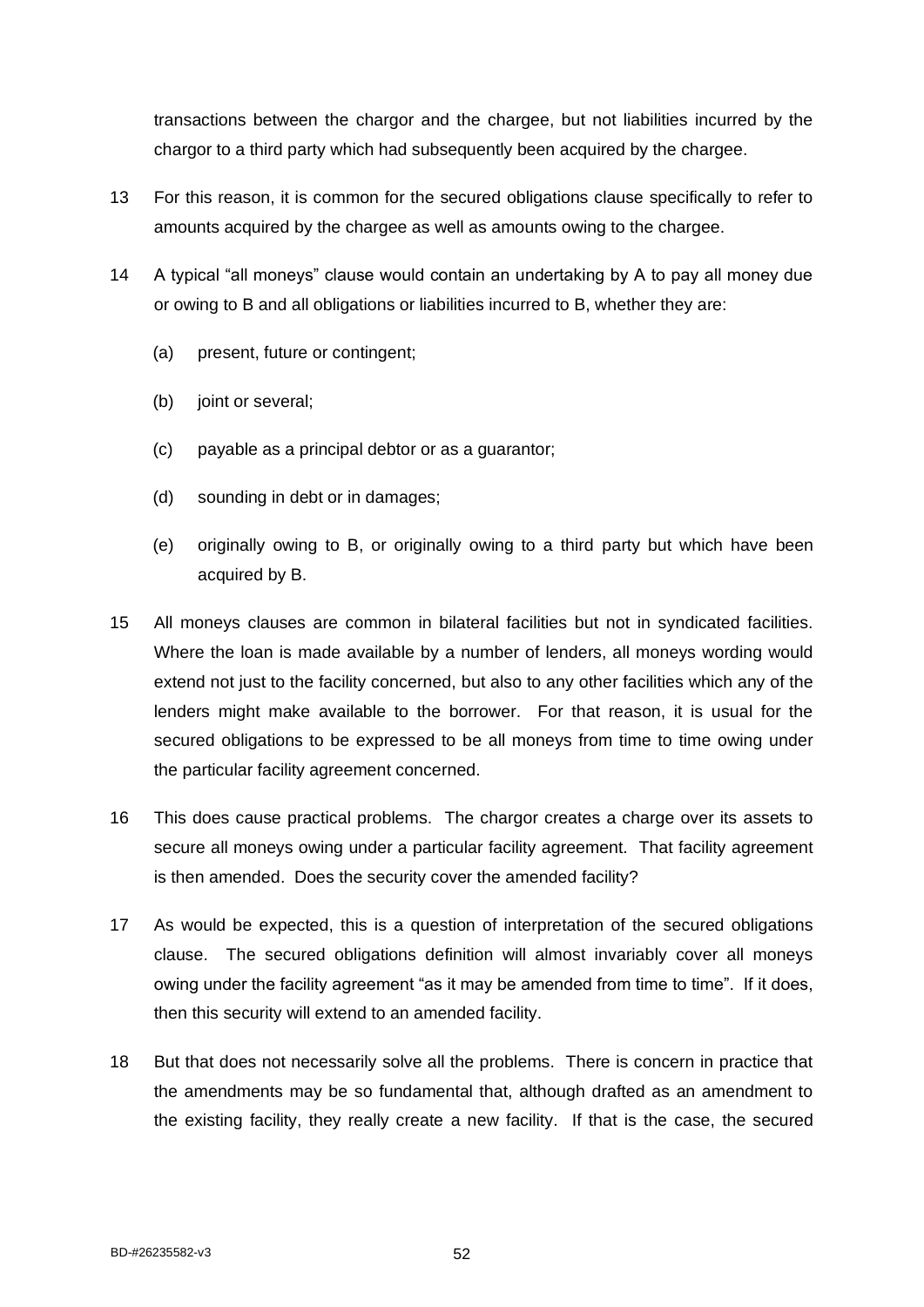obligations clause will not cover what has happened. In *Triodos Bank v Dobbs<sup>41</sup>*a guarantee was held not to extend to an amendment to a facility agreement which was in substance a new facility, even though it was drafted as an amendment to an existing facility. The concern in practice is that this principle would be applied to security documents.

19 It is therefore quite common for a secured obligations clause to cover:

all money from time to time owing under [a particular facility agreement], including all amounts owing under that agreement as it may be amended from time to time, even if the agreement is fundamental (for instance, by increasing the amount of the facility to any extent, by changing the purpose of the facility concerned or by changing the identity of the persons providing the facility).

- 20 When drafting the Code, it was considered whether wording along these lines could be inserted in the Code itself – in effect as a presumption of what the parties would intend, but subject to contrary intention. It was decided that this would be too great an intrusion, and that it is necessary to leave the question to the interpretation of the document concerned.
- 21 For that reason, **section 21.4** does not attempt to do anything other than to state that the extent of the secured obligations is a matter of interpretation.
- 22 Secured obligations normally comprise obligations to pay or repay money. If the secured obligation is an obligation to perform a non-monetary obligation, **section 21.5** provides that the amount secured is the amount of damages payable for breach of the primary obligation.

<sup>41</sup> [2005] 2 CLC 95.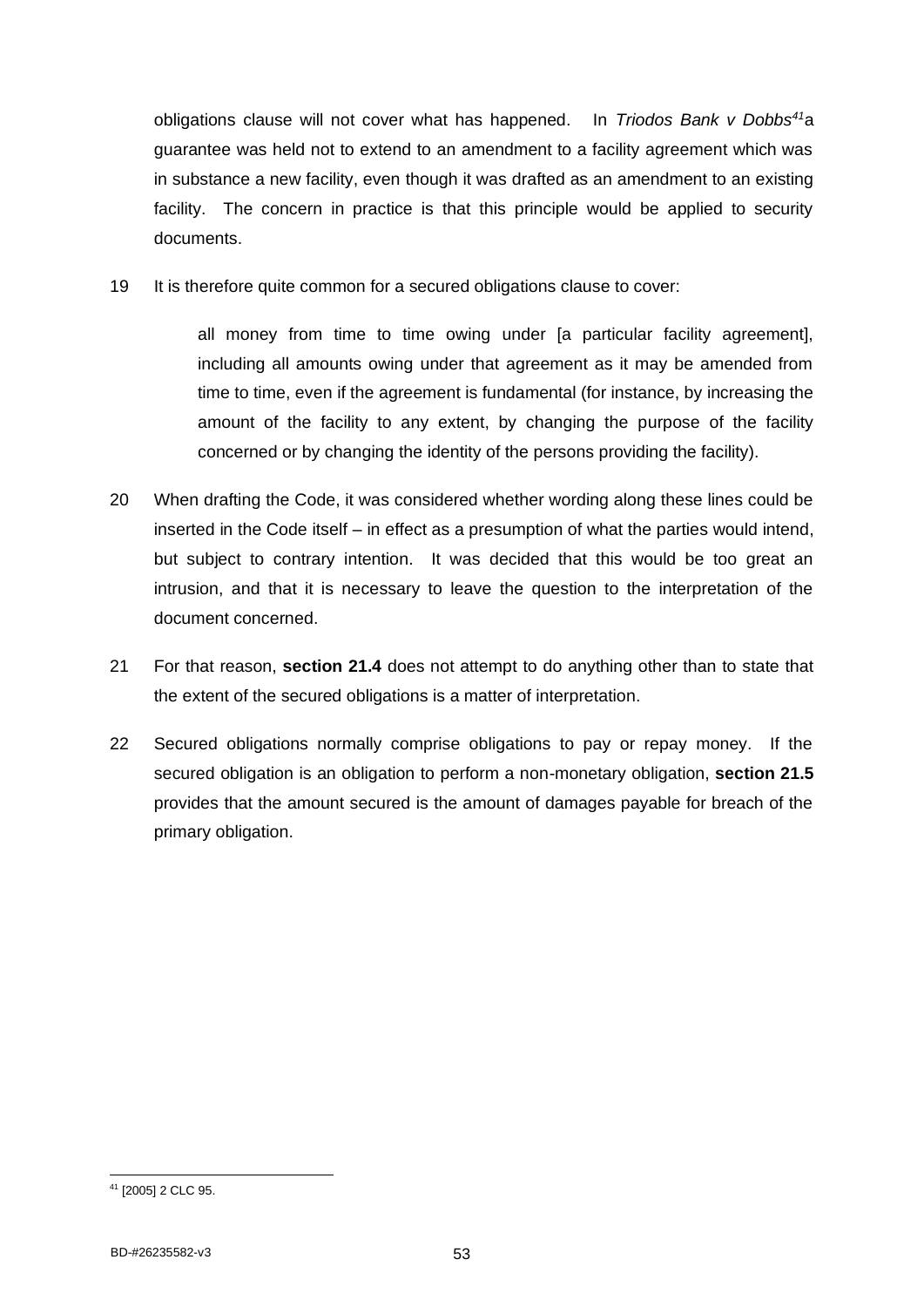# **PART 5: PARTIES**

## **22 The chargor**

- **22.1 A charge can be created by any person, subject to the limitations contained in this part and to any limitations contained in other legislation.**
- **22.2 An individual cannot create a charge over an interest in goods in England and Wales unless:**
	- **(a) the goods are owned by the chargor at the time the charge is created; or**
	- **(b) the chargor is carrying on business as a sole trader and the goods concerned are assets of the business concerned; or**
	- **(c) the chargor is a member of a partnership or a limited partnership and the goods concerned are assets of the partnership concerned.**

- 1 Who can create a charge has provoked a lot of discussion.
- 2 There is no disagreement on what the starting point should be that a charge should be capable of being created by any person, whether a natural or a legal person. **Section 22** provides for this.
- 3 The problem comes when deciding whether there should be any exceptions from this principle and, if so, what they should be.
- 4 There are two distinct questions at issue, although they are often linked in practice. The first is whether there should be any limits on the ability of natural persons to create security, particularly if they are consumers. The second is whether all security created by all persons (whether legal or natural) should be registrable at a debtor registry.
- 5 These issues are conceptually distinct. But they have been linked historically for over a century because of the distinction which legislation has drawn between security created by companies (and now LLPs) and security created by individuals. In essence, companies can create security over all their present and future assets and, if they do so, the security must generally be registered at Companies House in order to ensure its validity. In theory, individuals can create security over all their present and future assets but, in practice, the effect of the bills of sale legislation is that non-possessory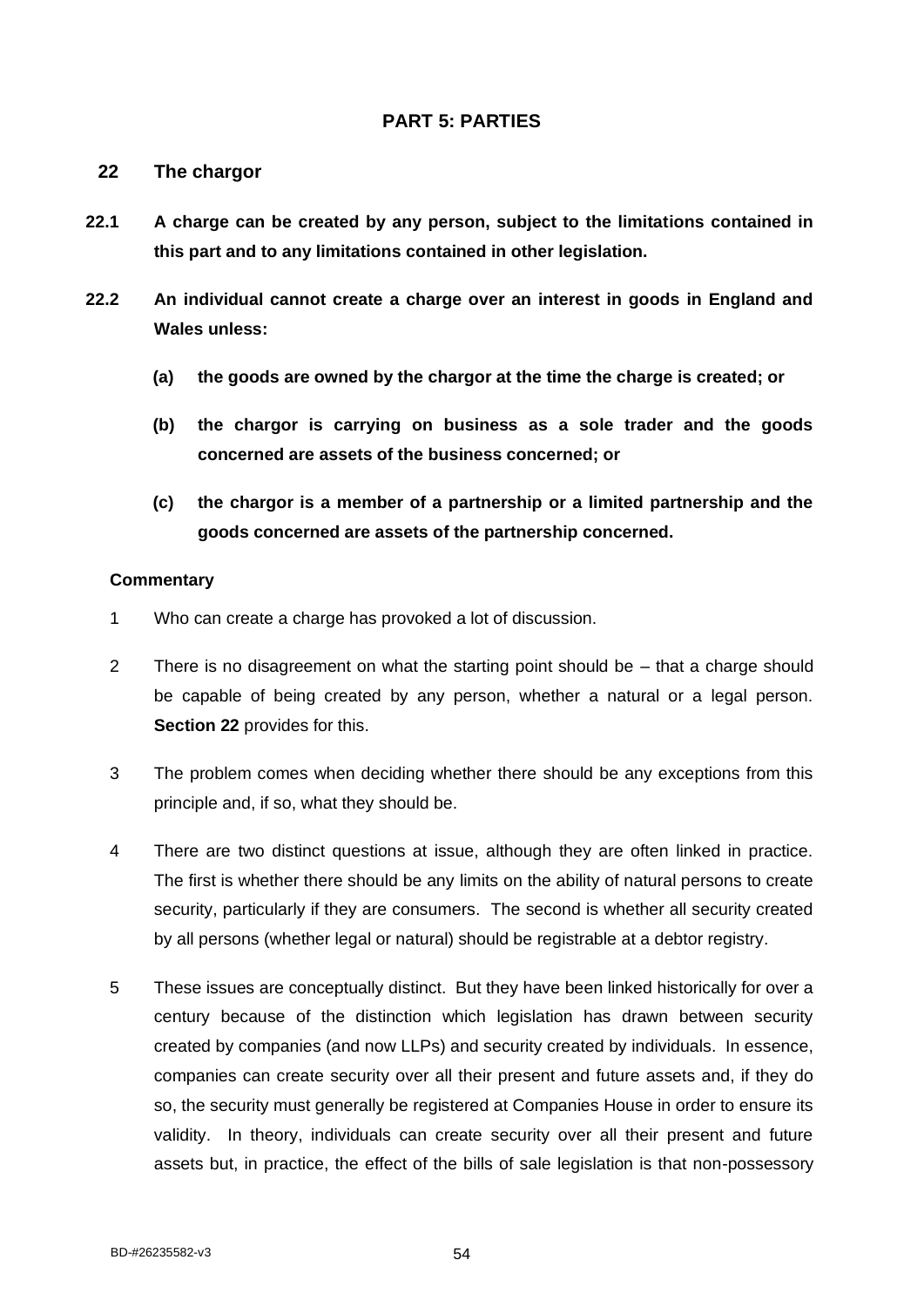security over goods is extremely difficult for individuals to create because of the formidable registration requirements. The effect is that individuals can create security over land and over most types of intangible (the main exception being a general assignment of book debts) but not, generally, over goods unless they create a pledge.

- 6 It has long been considered that the bills of sale legislation is unsatisfactory and it is intended that the legislation which implements the Code would repeal the bills of sale legislation.
- 7 **Section 22.2** prevents individuals from creating security over goods in England and Wales unless the security falls within one of the exceptions, contained in the section.
- 8 There are exceptions for natural persons who are running a business, either in partnership (**section 22.2(c)**) or as a sole trader (**section 22.2(b)**).
- 9 The other exception (contained in **section 22.2(a)**) is that an individual should be able to create a charge of goods if they are owned by him or her at the time the charge is created. This would prevent chargors from being able to create security over future goods.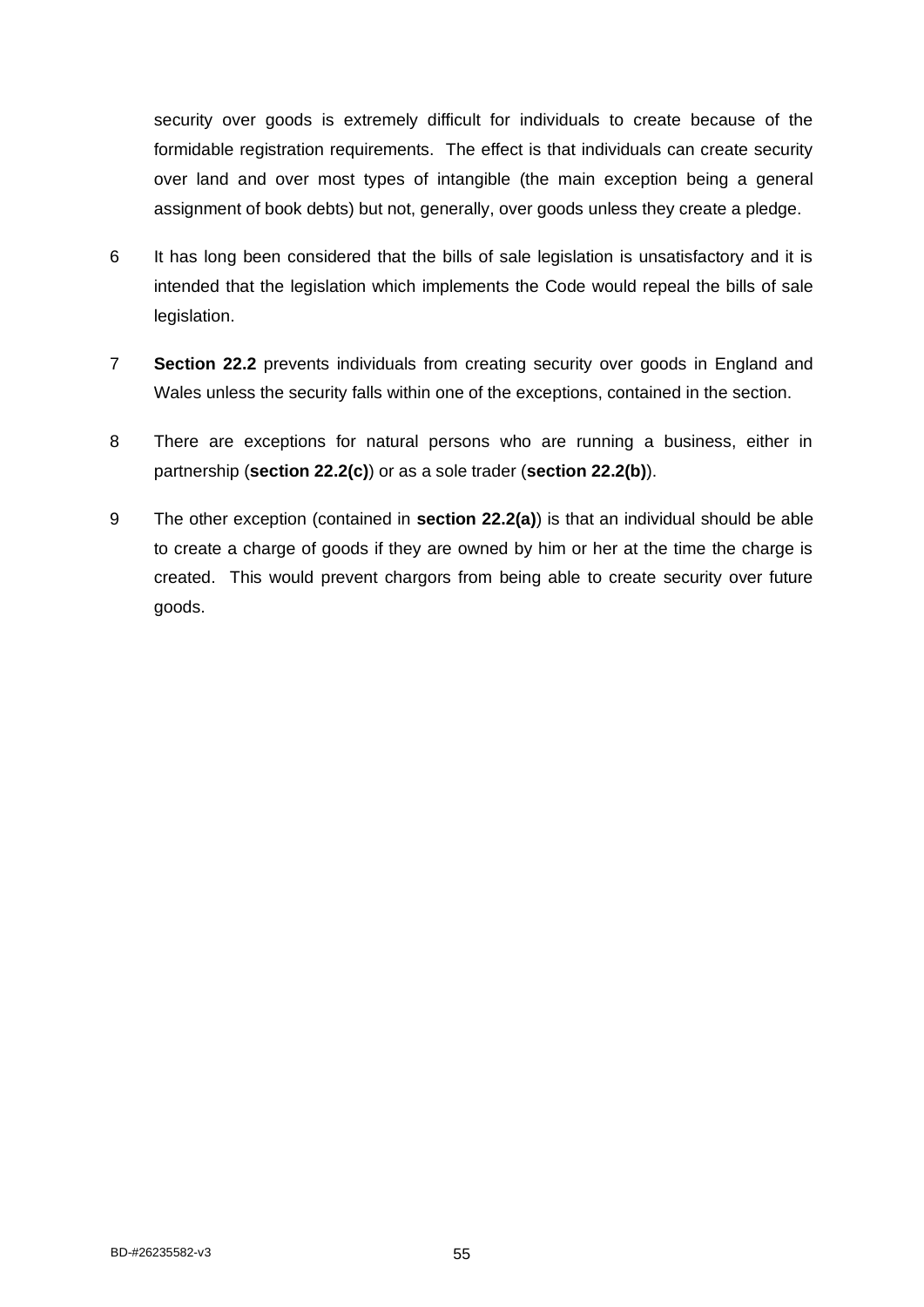# **23 The chargee**

- **23.1 A charge can be created in favour of:**
	- **(a) the creditor or creditors to whom the obligation secured by the charge is owed (the creditors); or**
	- **(b) another person (such as a trustee) for the benefit of the creditors.**
- **23.2 A person can hold the benefit of a charge on behalf of any number of present, future or contingent creditors.**
- **23.3 The rights, powers, liberties and immunities of that person and the creditors between themselves can be established and varied by agreement between them.**

- 1 It is commonplace for a debtor to create security over an asset in favour of its creditor. In this type of case, the chargor creates security in favour of the chargee to secure a secured obligation owing by the chargor to the chargee. This common form of charge is the subject of **section 23.1(a)**.
- 2 But it is also very common, particularly in syndicated loans and capital markets transactions, for the security to be granted in favour of someone (such as a security trustee) for the benefit of the creditors from time to time under a particular transaction. This is the subject of **section 23.1(b)**.
- 3 The use of security trustees to hold the security on behalf of a group of creditors has a number of advantages. Where there are a number of creditors involved, granting the security to all of them is administratively inconvenient and, from the point of view of the chargor, undesirable. Even more importantly, syndicated loans are designed to be traded, so that the identity of the syndicate will change from time to time. In syndicated loans, the trading is normally effected by novation, (rather than assignment); and, if the security was granted to all of the lenders, new security would need to be granted in favour of each new lender when it joined the syndicate.
- 4 The advantage of the security trust structure is that the security is created at the outset of the transaction in favour of a security trustee on behalf of a group of lenders, the identity of whom can change from time to time. A change to the underlying lenders does not require any change to the security. The security continues to be granted to the same person (the security trustee) and it continues to secure what it has always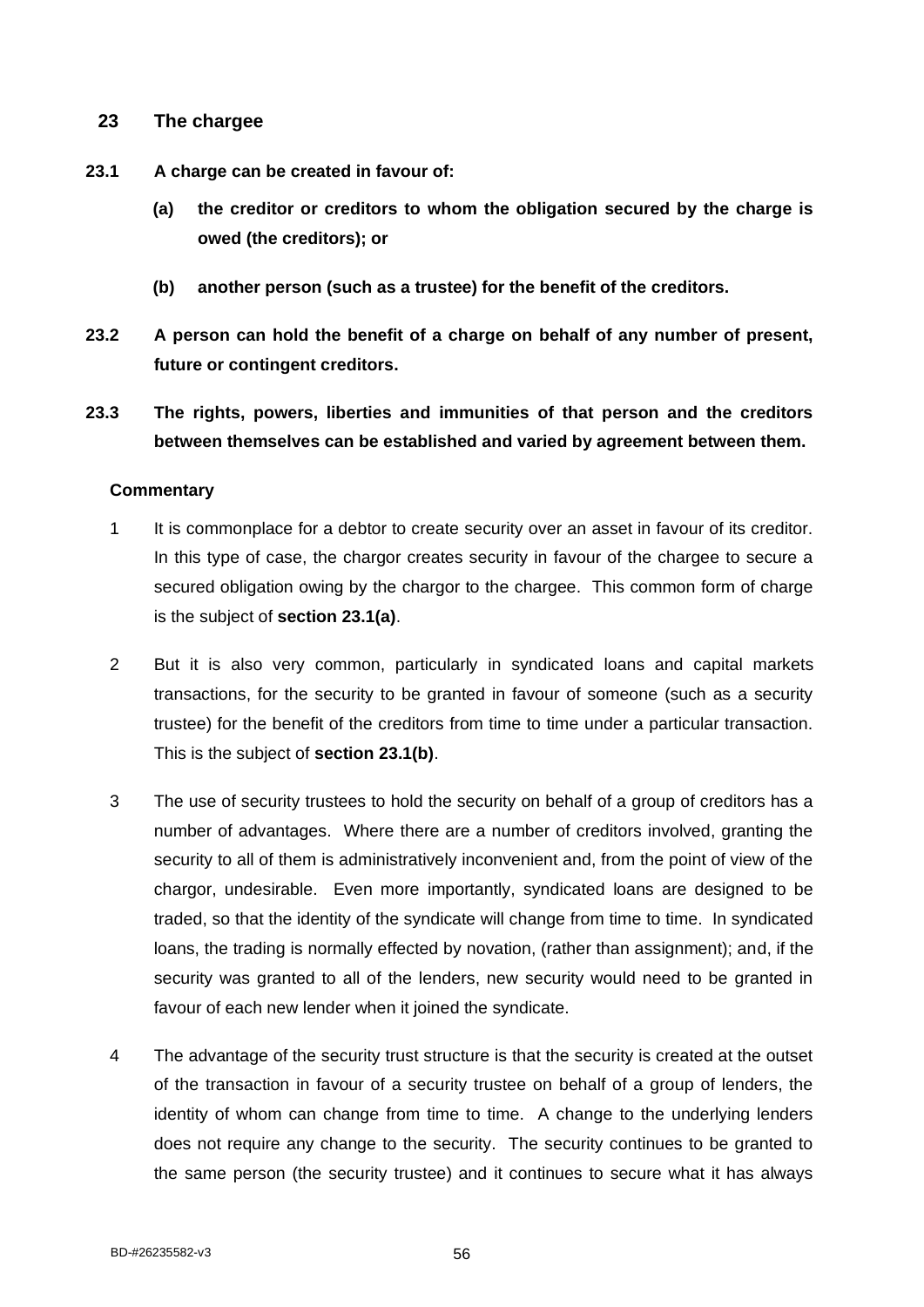secured (the obligations of the borrower to the lenders from time to time under the facility).

- 5 A security trustee can hold the benefit of a charge for the benefit of any number of present or future or contingent creditors (**section 23.2**).
- 6 The touchstone of the Code is the ability of the parties, so far as possible, to agree things between themselves. **Section 23.3** applies this principle to the rights of the creditors between themselves.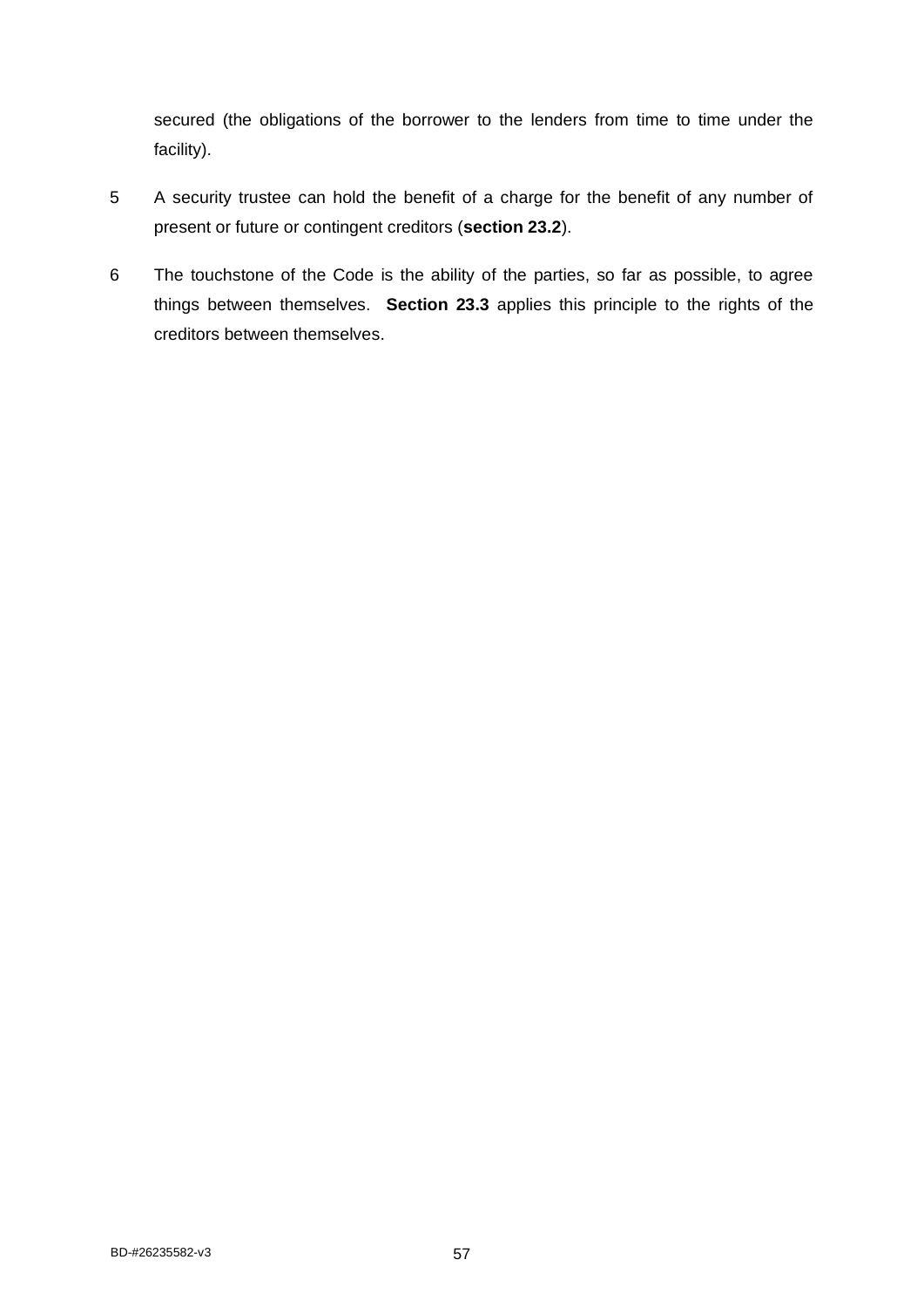# **PART 6: TERMS**

## **24 The terms**

- **24.1 Subject to the provisions of this Code and of any other relevant laws and regulations (such as those concerning consumers), the terms of the charge can be agreed between the parties from time to time.**
- **24.2 In the absence of agreement, the chargor may not do anything which materially prejudices the existence and priority of the charge, but may otherwise deal with the charged asset in any way until the charge is enforced.**
- **24.3 In the absence of agreement, the chargee has no power to deal with the charged asset until the charge is enforced.**
- **24.4 The doctrine of clogs on the equity of redemption is abolished.**

- 1 One of the purposes of the Code is to give the parties as much freedom as possible to determine the terms of their arrangement. They cannot alter the basic principles of property law (for instance the requirement for identification of the charged assets and the secured obligations), but the Code expressly acknowledges their freedom under the general law to agree the terms of the charge subject to the provisions of the Code and of any other relevant laws and regulations (for instance those dealing with consumers).
- 2 Section 24 contains minimal default powers. It is expected that appropriate powers will be contained in the charge document. Under **section 24.2**, the default position is that the chargor can deal with the charged asset until enforcement. Any dealing will be subject to the charge unless it is overridden by the priority rules in **part 8**.
- 3 It is a fundamental principle of the existing law of security that the chargor retains a proprietary interest in the charged asset and that, once the secured obligations have been discharged, the charge terminates and the chargee must take any necessary action to transfer the charged assets back to the chargor. This is preserved in the Code.
- 4 In a series of cases in the House of Lords at the end of the nineteenth century and the beginning of the twentieth, it was decided that "any provisions inserted to prevent redemption on payment or performance of the debt or obligation for which the security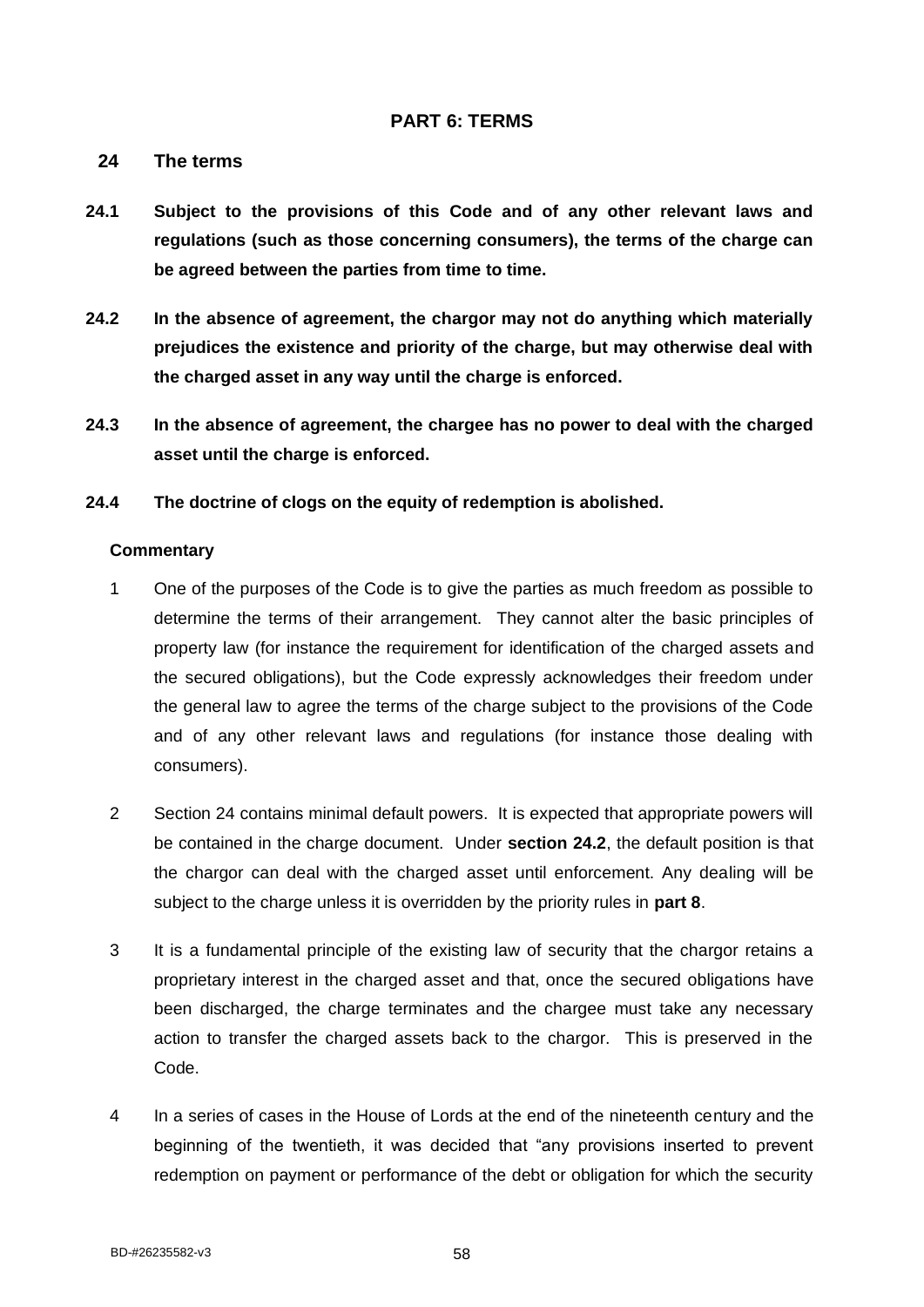was given is what is meant by a clog or fetter on the equity of redemption and is therefore void".<sup>42</sup>

- 5 The effect of this rule is that an undertaking by the chargor in favour of the chargee which extends beyond the period of the charge<sup>43</sup> and an option for the chargee to purchase the charged assets<sup>44</sup>, are both void.
- 6 This extension of the principle concerning equities of redemption has been criticised<sup>45</sup>, and seems unnecessary in a commercial transaction. Any necessary protection for consumers is already contained in the consumer legislation.
- 7 This doctrine is abolished in **section 24.4**.

<sup>42</sup> *Santley v Wilde* [1899] 2 Ch 474 at 474-475. And see *Bradley v Carritt* [1903] AC 253 and *Kreglinger v New Patagonia Meat and Cold Storage Co* [1914] AC 25.

<sup>43</sup> *Noakes v Rice* [1902] AC 24.

<sup>44</sup> *Lewis v Frank Love* [1961] 1 WLR 261.

<sup>45</sup> See *Bradley v Carritt* [1903] AC 253 at 262 (Lord Shand).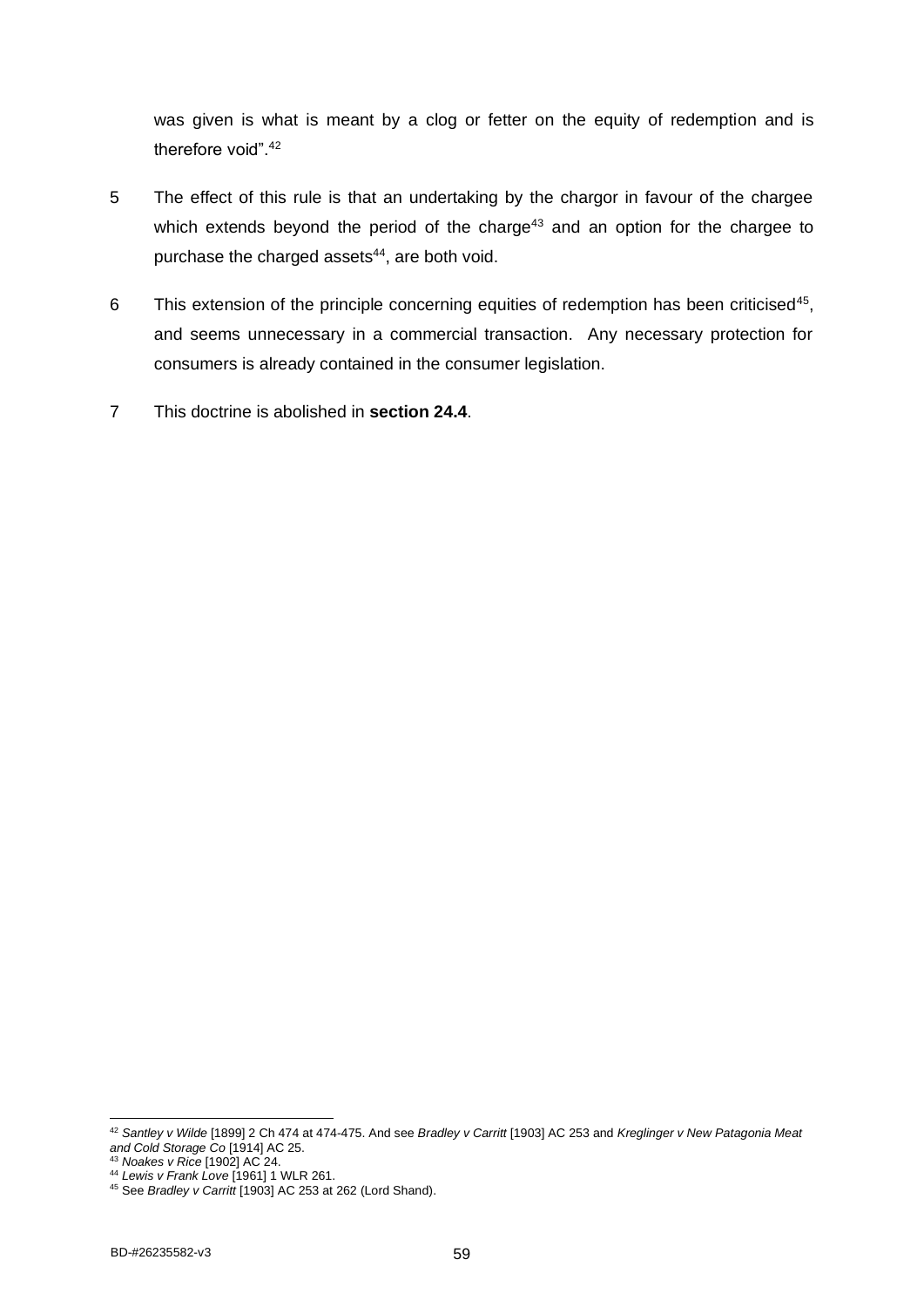# **PART 7: REGISTRATION**

- **25 Registration of certain businesses**
- **25.1 In this Code, the registrar is the Registrar of Companies.**
- **25.2 The following types of business may register at Companies House for the purposes of the Code:**
	- **(a) a company or corporation incorporated by statute or created by Royal charter in any part of the United Kingdom;**
	- **(b) a partnership or limited partnership which is created under the law of any part of the United Kingdom;**
	- **(c) an individual who is carrying on business as a sole trader wholly or partly in the United Kingdom.**
- **25.3 Businesses of this type are described in the Code as registrable businesses.**
- **25.4 The process of the registration of a registrable business will be determined by the registrar, and may be amended from time to time.**
- **25.5 Once the process of registration of a registrable business has been completed, the registrar will issue that registrable business with a registered number.**
- **25.6 A registrable business which has been registered at Companies House is described in the Code as a registered business.**
- **25.7 The only purpose of registration under this section is to enable the registration of charges by registered businesses. It has no other significance.**
- **26 UK Businesses**
- **26.1 A UK business is:**
	- **(a) a UK-registered company within the meaning of section 1158 of the Companies Act 2006;**
	- **(b) a limited liability partnership registered in any part of the United Kingdom;**
	- **(c) a registered business.**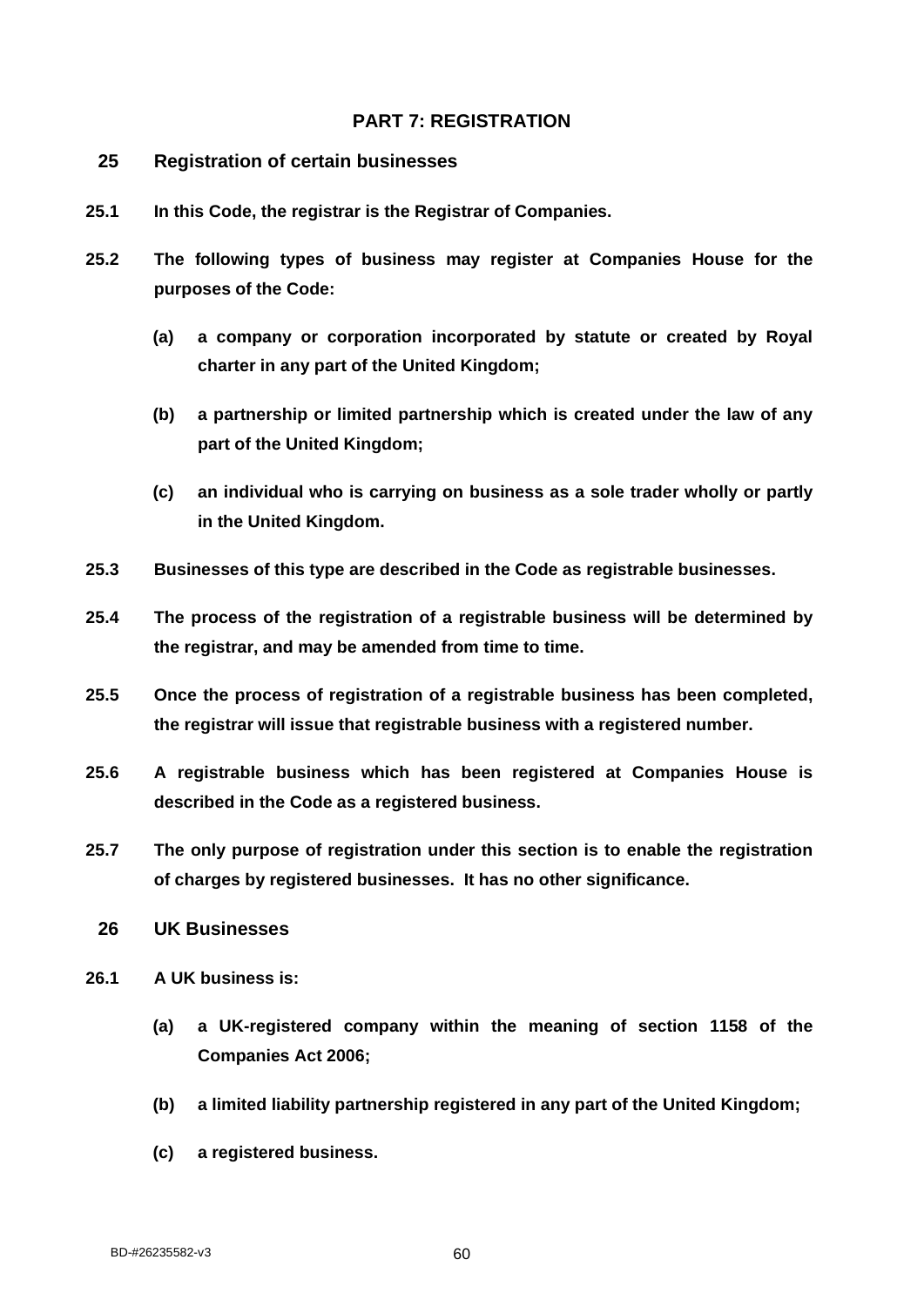- 1 The registration requirements of part 7 apply to "UK businesses". The expression "UK business" is defined in **section 26.1**. It extends more broadly than the existing requirement for registration under the Companies Act 2006, and the reason for this extension needs to be explained.
- 2 The reason why charges are registrable in a debtor registry (and, if not registered, are ineffective against third parties) is because registration is a counterbalance to the absence of any formalities for the creation of charges. The great advantage of the charge is the simplicity with which it can be created and the fact that its existence and scope generally depends on the objective intention of the chargor. But this very simplicity carries with it a concern that security can be created between a chargor and a chargee without anyone else becoming aware of it; and that this could prejudice third parties dealing with the chargor. The registration system provides the necessary transparency for the charge. So long as the registration system is cheap, easy to use and certain in its effect, its combination with the ease of creation of security produces a system which works well in practice.
- 3 The question is therefore how broad the registration system should be? Should it cover all charges created by anyone, or only particular types of charge created by particular types of chargor?
- 4 The proposition that the registration requirement should apply to all charges created by everyone is very appealing. But it proceeds on the assumption that registration provides the same benefits to all types of charges created by all types of person. And the view which has been adopted when drafting the Code is that there is a demonstrable need for registration in the commercial context, but less clarity about the real benefits which would be obtained if it were extended to consumers.
- 5 The Code has also been drafted against the backdrop of the current law, which provides an efficient and useful system of registration for companies, but a very inefficient system for individuals which no-one wants to retain. If we were starting from scratch with a registration system, there would be something to be said for applying it to all chargors. But the approach taken in the Code is that we already have a registration system for companies which works well in practice; and therefore that the better approach is not to require the establishment of a wholly new register but, rather, to adapt the registration system which is already available at Companies House.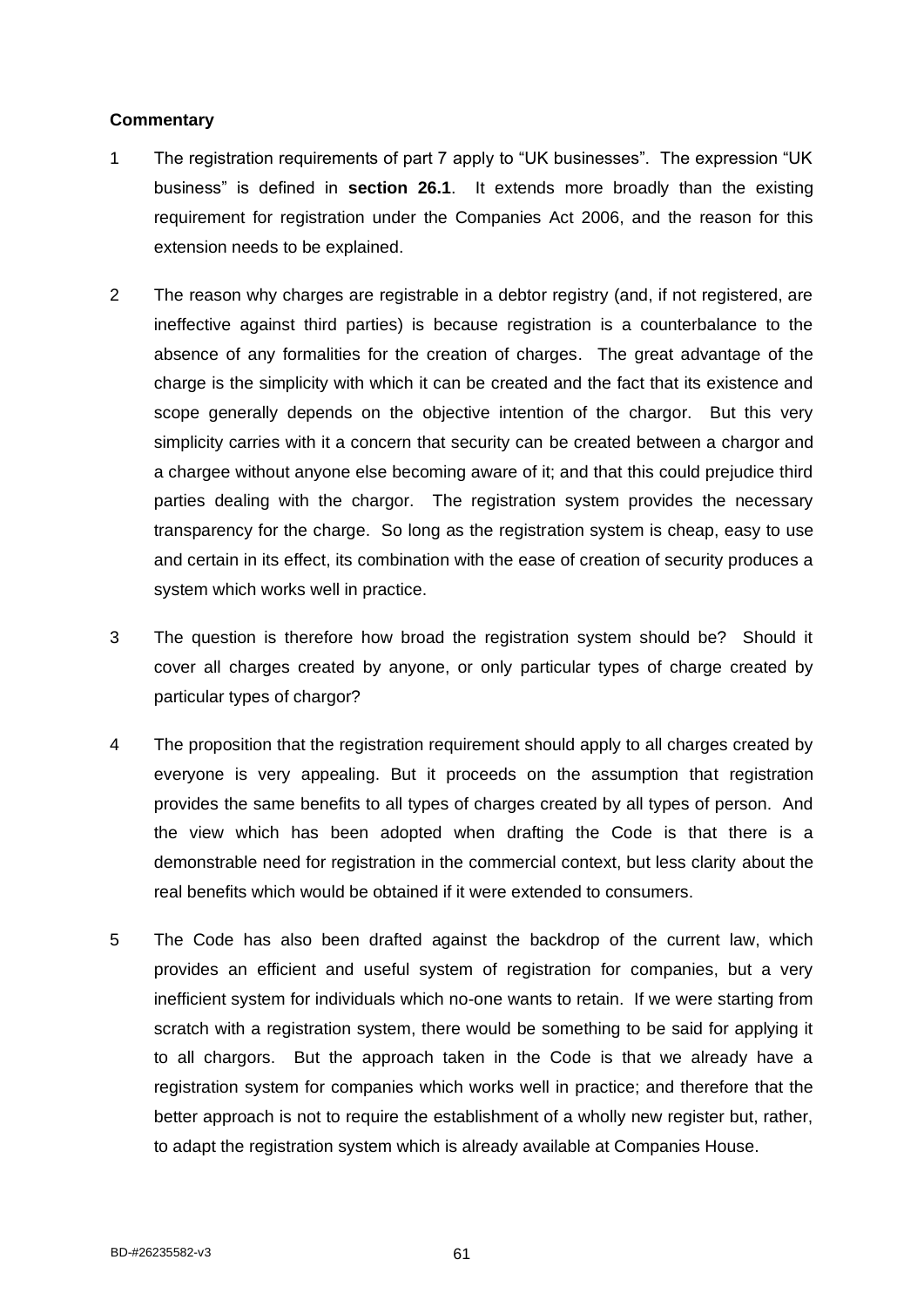- 6 The approach when drafting **section 26.1** has therefore been to retain the current system of registration which applies to charges created by companies and LLPs and to extend that to other business entities and to partnerships and sole traders who register under **section 25**.
- 7 This would seem to be a manageable extension to the current registration system. But to extend it to all consumers who create security would be greatly to extend its scope without any obvious measurable commensurate benefit. The genius of English law has always been its preference for practicality over absolute logic, and this is the approach which has been adopted when drafting the registration provisions of the Code.
- 8 **Section 26.1** therefore defines a UK business to include those classes of entity whose charges already require registration (UK-registered companies) and LLPs). It then extends the requirement to statutory companies, chartered companies, partnerships and sole traders who become registered businesses under **section 25**.
- 9 The intention is that Companies House would provide a registered number to every UK registered business and would then register charges created by it. The other requirements of the companies legislation would not apply to non-companies.
- 10 As with the current legislation, the registration requirement applies to UK chargors. Registration requirements for foreign chargors should depend on the law of the place they are incorporated.
- 11 The result is that charges created by consumers are not registrable at a debtor registry (though they might still be registrable at an asset registry - **see part 8**). We have taken the view that the costs of extending the debtor registration system to consumers are likely to outweigh its benefits.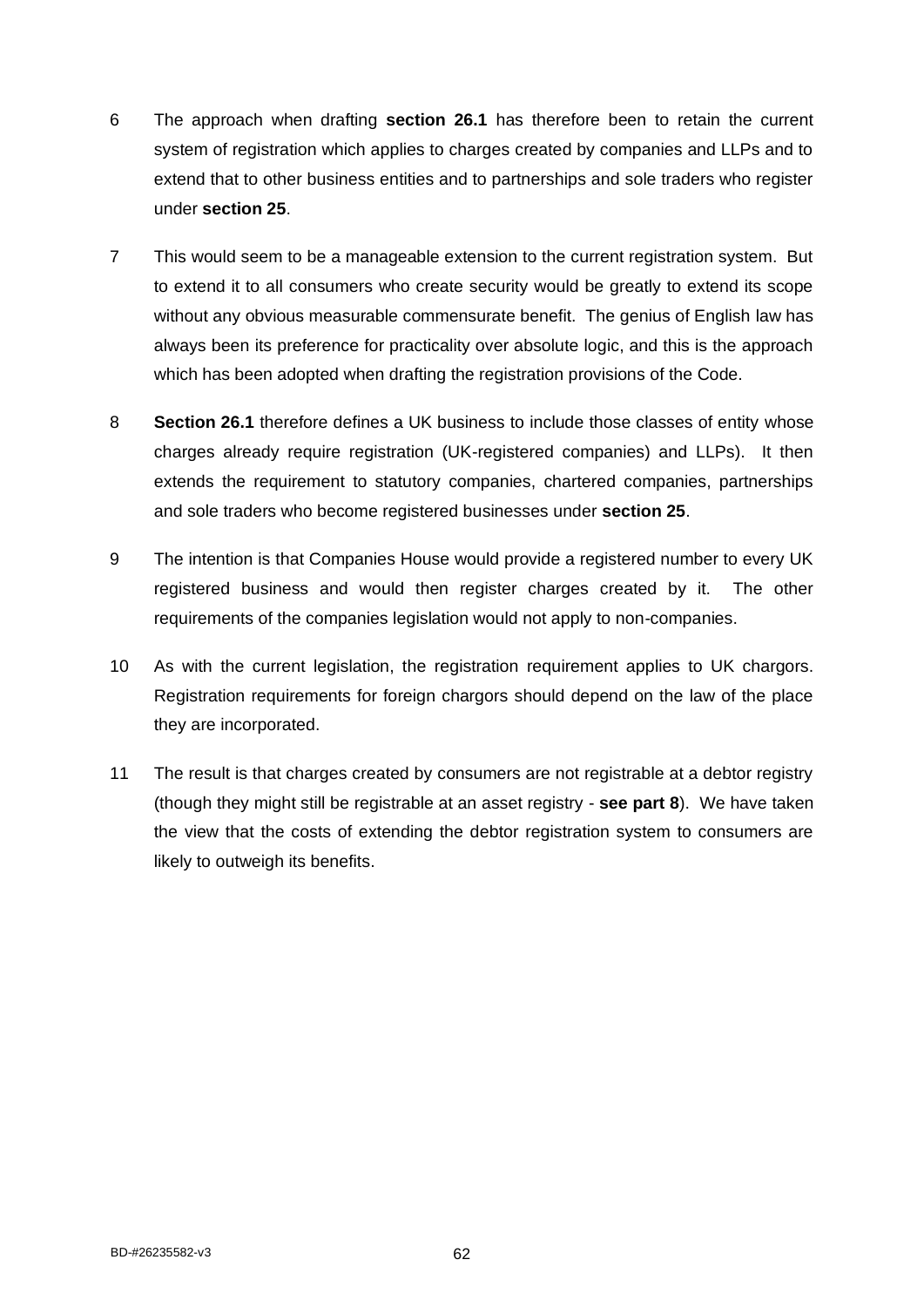## **27 Registrable charges**

- **27.1 Every charge created by a UK business is a registrable charge unless it is an exempt charge.**
- **27.2 A charge is an exempt charge if it is:**
	- **(a) a possessory charge; or**
	- **(b) a financial collateral charge; or**
	- **(c) a rent deposit charge; or**
	- **(d) a Lloyd's charge; or**
	- **(e) a central bank charge; or**
	- **(f) a charge which is exempt from registration under this Code as a result of other legislation.**

**[***It may be helpful to add another exception to cover electronic bills of lading***]**

- **27.3 A charge created by a registrable business is only a registrable charge if it is created after that registrable business has become a registered business.**
- **27.4 A charge is not created by a UK business if:**
	- **(a) the charge arises by operation of law; or**
	- **(b) the UK business acquires an asset which is already subject to the charge; or**
	- **(c) the UK business is the owner of property and, in connection with a dealing with that property, it retains an interest in the property to secure the payment of a secured obligation.**

#### **Commentary**

1 **Section 27** describes which charges created by UK businesses are registrable charges. The starting point is that all charges created by a UK business are registrable. Those charges created by UK businesses which are not registrable are described as exempt charges in the Code.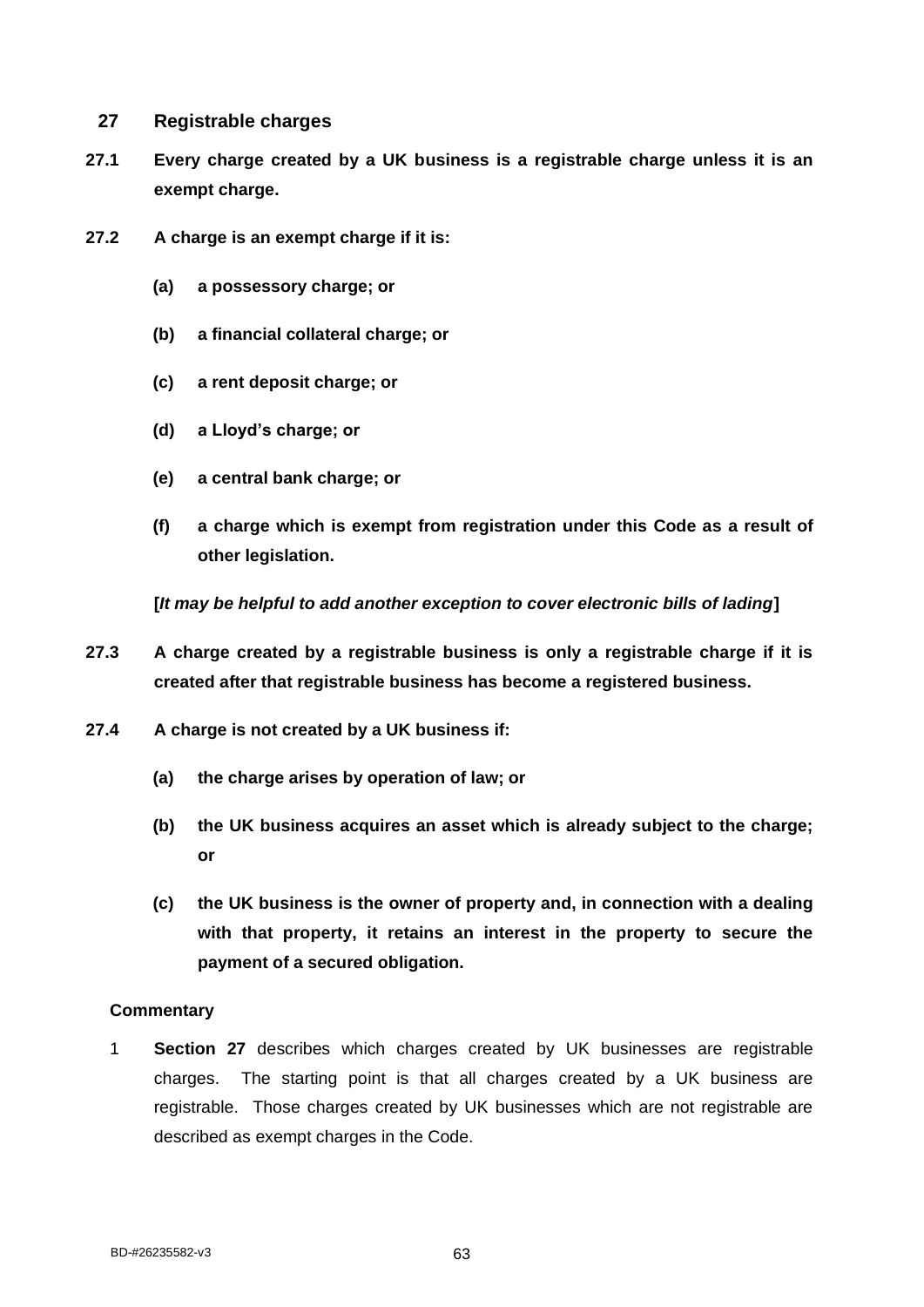- 2 Exempt charges are broadly the same as security interests which are not registrable under the Companies Act 2006.
- 3 Under the existing law, mortgages and charges are registrable but pledges are not. **Section 27.2(a)** therefore exempts from registration possessory charges, which are defined in **section 28**.
- 4 In practice, the main type of mortgage or charge which is not registrable under the current law is one which is exempted under the Financial Collateral Arrangements (No. 2) Regulations 2003, which implements the Financial Collateral Directive. A charge of this kind is referred to in the Code as a "financial collateral charge". It is exempted by **section 27.2(b)** and it is defined in **section 29**.
- 5 Three other types of charge are exempt from registration under the existing law. They are described as a "rent deposit charge", a "Lloyd's charge" and a "central bank charge" in the Code and are exempted from registration under the Code by **section 27.2(c), (d) and (e)**. They are defined in **section 30**.
- 6 **Section 27.2(f)** exempts from registration a charge which is exempted by other legislation. There is none at present which is not already exempted by the Code.
- 7 **Section 27.4** is not strictly necessary. It describes certain types of charge which are not "created" by a UK business, and are therefore not registrable under **section 27**. This would be the case anyway, but the purpose of the section is to confirm that transactions of the kind described do not require registration.
- 8 Consideration could be given to whether it is desirable to deal specifically with rentcharges, for instance by excluding them from the requirement for registration. This is an issue which has come up in the past.
- 9 We are also considering whether electronic bills of lading used in short-term finance should be exempt from registration.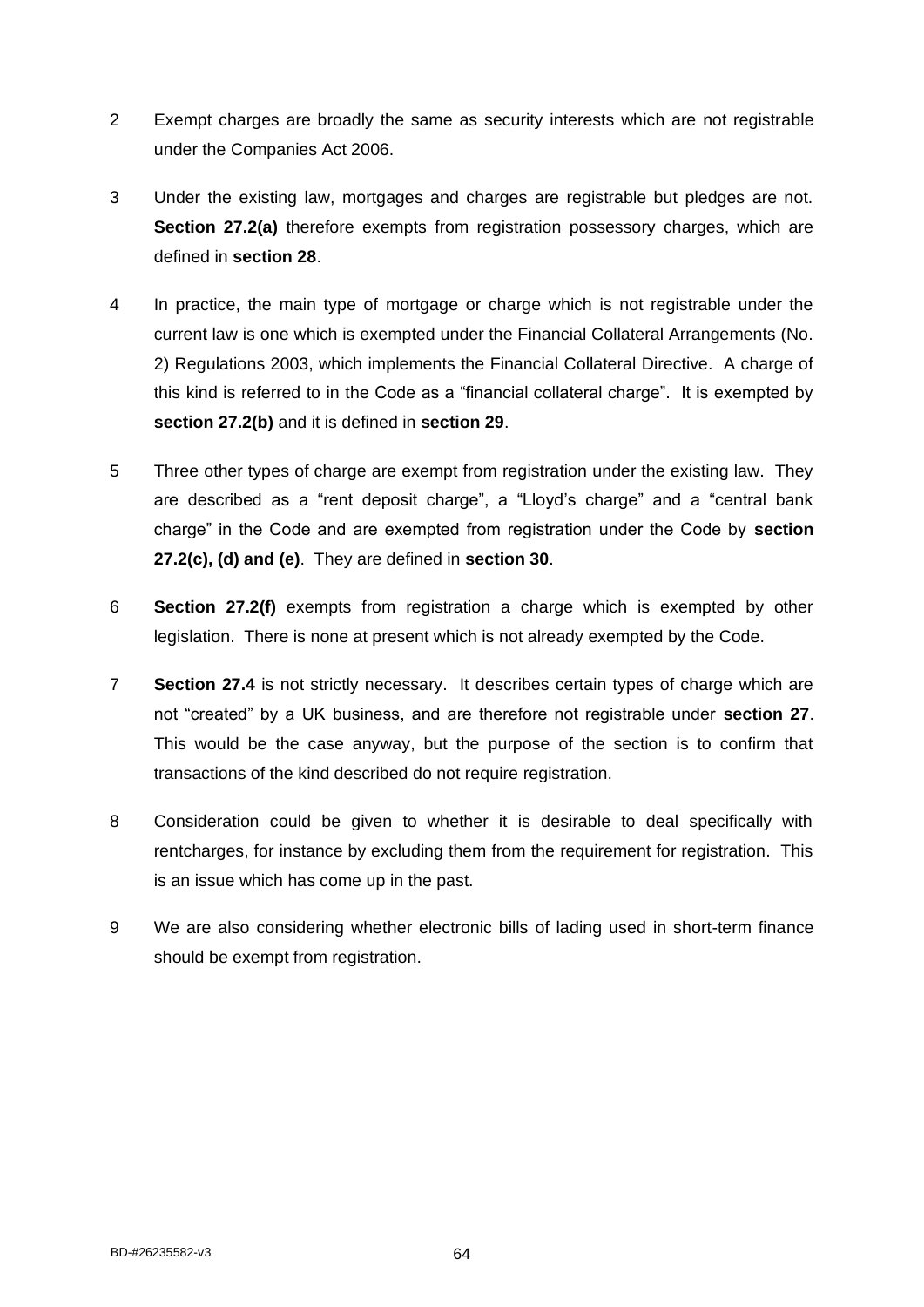## **28 Possessory charge**

- **28.1 A charge is a possessory charge to the extent that the chargee has possession of the charged asset at the time the issue is to be determined.**
- **28.2 A person has possession of charged assets if:**
	- **(a) they are goods, and it has physical possession of them; or**
	- **(b) they are goods, and it has possession of them by attornment; or**
	- **(c) they are goods or intangibles, and it has documentary possession of them.**
- **28.3 A person (A) has possession of goods by attornment if:**
	- **(a) someone other than the chargor or the chargee (B) has physical possession of them; and**
	- **(b) with the consent of the chargor, B has acknowledged to A that B holds them on behalf of A.**

**The acknowledgement can be in writing, but does not have to be.**

- **28.4 A person has documentary possession of goods or intangibles if:**
	- **(a) it has physical possession of a document of title to them (for instance, a bill of lading, a bearer security or a negotiable instrument); and**
	- **(b) that document is either made out to bearer or made in favour of the person concerned (whether initially or by endorsement).**
- **28.5 A person who has possession of a charged asset does not cease to have a possessory charge only because:**
	- **(a) the asset is taken from it without its consent; or**
	- **(b) the asset is sub-charged by that person to someone other than the chargor with the consent of the chargor; or**
	- **(c) the asset is delivered to the chargor for the purpose of sale and on the basis that the net proceeds of sale are held on trust for the chargee.**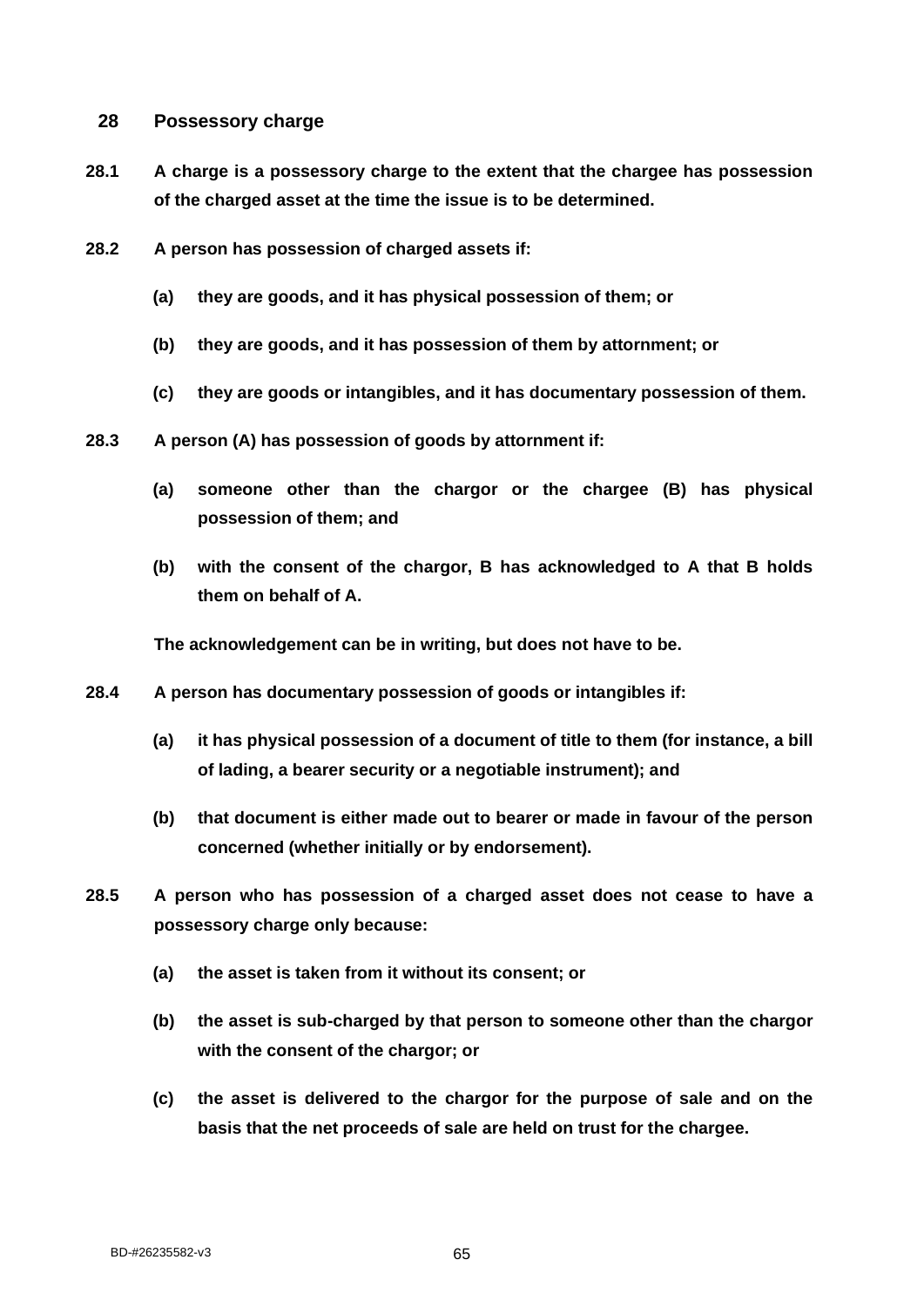- 1 Under the existing law, pledges are not registrable at Companies House. The purpose of **section 28** is broadly to replicate the current law but to clarify some existing uncertainties.
- 2 A pledge is a possessory security interest. Under the Code, it will be replaced by a charge which, if a "possessory charge" will not be registrable.
- 3 **Section 28.1** defines a possessory charge by reference to the chargee having possession of the charged assets. This has to be the case at the time the issue is to be determined. The reason is that it is not sufficient for the pledgee to have possession of the assets concerned at the time the pledge is created. The pledge has to continue, so that the pledgee has possession at the time the question arises.
- 4 **Section 28.2** sets out three circumstances in which a person has possession of charged assets.
- 5 The first case (**section 28.2(a)**) is where the person concerned has physical possession of goods. This is the straightforward example of a pledge and, for that reason, is rarely seen in commercial practice. It would include a case where the chargee is the sole controller of an area where the goods are situated $46$ .
- 6 The second case (**section 28.2(b)**) is where the person concerned has possession of goods by attornment. Attornment is described in **section 28.3**. It follows the common law concept of attornment described by Lord Wright in *Official Assignee of Madras v Mercantile Bank of India<sup>47</sup> .*
- 7 The third type of case (section 28.2(c)) is where the person concerned has documentary possession of goods or intangibles. **Section 28.4** explains when a person has documentary possession of goods or intangibles. This is, again, intended to follow the common law approach. An important point to note about the documentary possession is that it applies not just to goods but also to intangibles which are the subject of a document of title. As a result, a possessory charge can be created by the chargee taking possession of a document of title to goods or intangibles which is either made out to bearer or is made in favour of the person concerned, whether initially or by endorsement.

<sup>&</sup>lt;sup>46</sup> In the past, the courts have held that the creditor was in possession of the asset concerned on rather flimsy evidence. Cases include *Hilton v Tucker* (1888) LR 39 Ch D 669 and *Wrightson v McArthur and Hutchisons* [1921] 2 KB 807. It is envisaged that under the Code the Courts will be less willing to extend the meaning of "possession" in this way.

<sup>47</sup> [1935] AC 53 at 58-59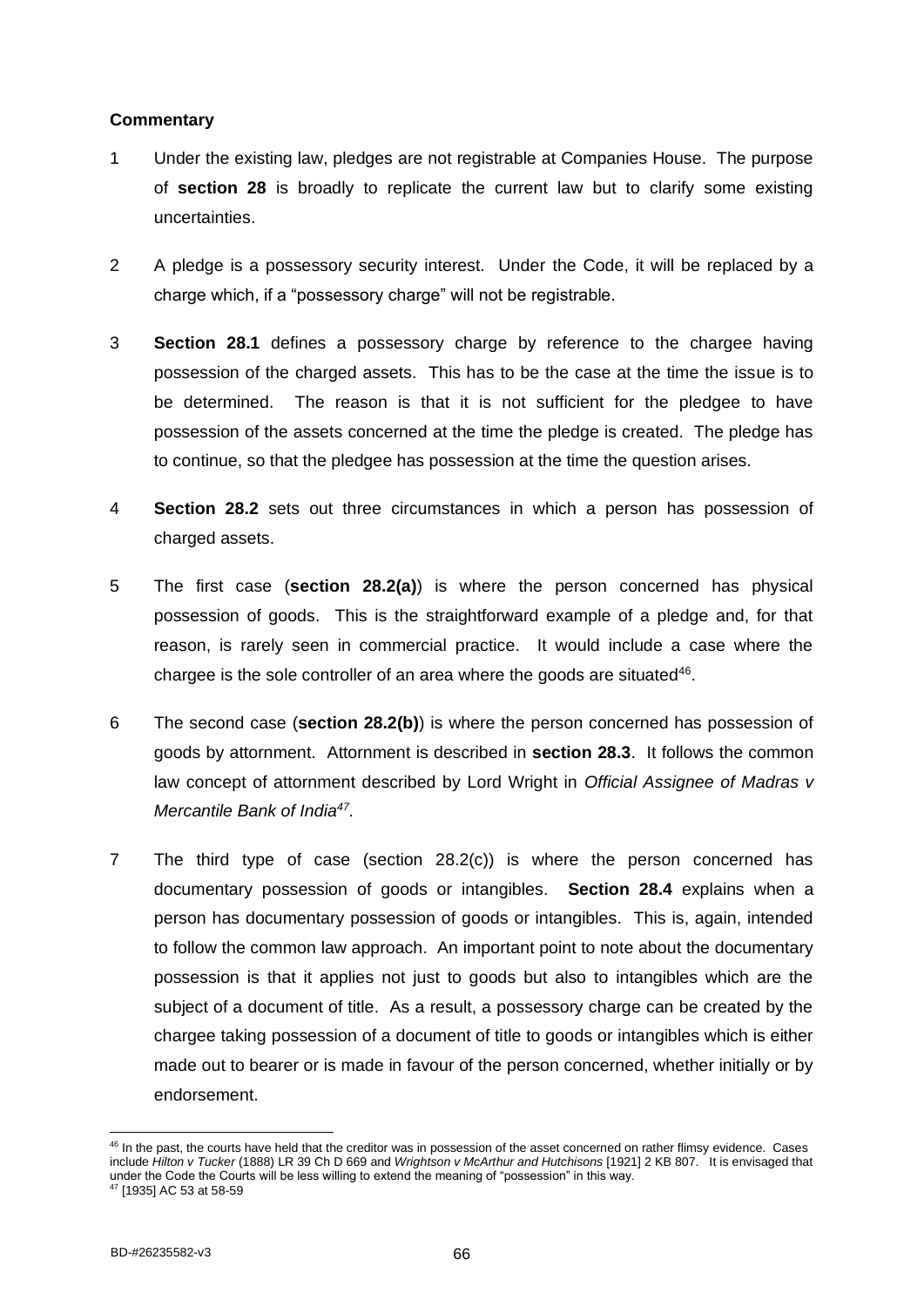- 8 **Section 28.5** establishes that a person who has possession of charged assets does not lose that possession only because certain things happen.
- 9 The first type of case (**section 28.5(a)**) is where the assets are taken from that person without its consent. This reflects the common law position.<sup>48</sup>
- 10 The second type of case (**section 28.5(b)**) is where the assets are sub-charged by the person who is in possession to someone other than the chargor with the consent of the chargor. This reflects the common law position established in *Donald v Suckling<sup>49</sup> .*
- 11 The third type of case (**section 28.5(c)**) is the most important in practice. This is where assets are delivered to the chargor for the purpose of sale and on the basis that the net proceeds of sale are held on trust for the chargee. This follows the position under the existing law<sup>50</sup>. Section 28.5(c) only allows this to be done where the assets are delivered for the purpose of sale and on the basis that the net proceeds of sale are held on trust for the chargee. That may be a narrower formulation than under the existing law. There are also certain cases under the existing law where a pledge was held to be created even though the goods were in the possession of the pledgor.<sup>51</sup> It is of the essence of a possessory charge that the asset concerned should not be in the possession of the chargor. Those cases would be decided differently under the Code.
- 12 **Section 28.5(c)** has been limited to cases where the purpose of re-delivery to the chargor is to sell the assets. That is thought to be a reasonable way of distinguishing between charges which require registration, and those which do not.

<sup>48</sup> *Bassano v Toft* [2014] CTLC 117.

<sup>49</sup> (1865–66) LR 1 QB 585.

<sup>50</sup> See, for instance, *North Western Bank v John Poynter, Son & MacDonalds* [1895] AC 56 and *Re David Allester* [1922] 2 Ch 211.

<sup>51</sup> See, for instance, *Martin v Reid* (1862) 11 CBNS 730; and *Reeves v Capper* (1838) 5 Bing NC 136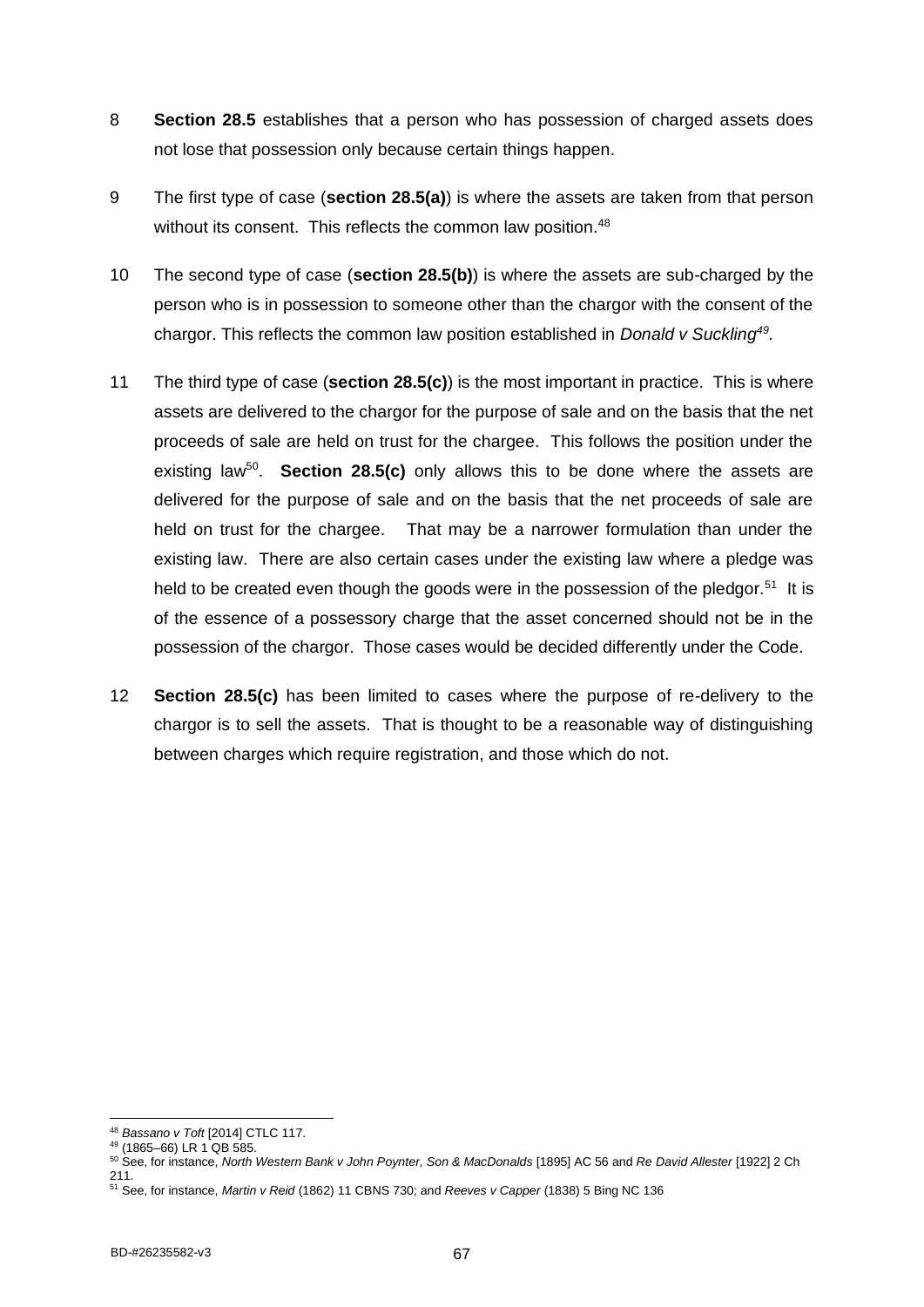# **29 Financial collateral charge**

- **29.1 A charge is a financial collateral charge if it is created or arises under a security financial collateral arrangement.**
- **29.2 Security financial collateral arrangement has the meaning given to it in The Financial Collateral Arrangements (No 2) Regulations 2003 (SI 2003/3226) as amended from time to time.**

- 1 The most far-reaching of the exempt charges is the financial collateral charge.
- 2 The Code does not attempt to improve upon the regulations which apply to financial collateral<sup>52</sup>.
- 3 The scope of the regulations is unclear, particularly because of the requirement that security financial collateral is in the possession or under the control of the creditor or someone acting on its behalf. What is really needed is a wholesale review of financial collateral, and the Treasury now has the power to do this by secondary legislation.
- 4 There are difficult political and commercial decisions which would have to be taken before the financial collateral rules could be reformed. We will monitor developments.

<sup>52</sup> The Financial Collateral Arrangement (No.2) Regulations 2003, SI 2003 / 3226, as amended.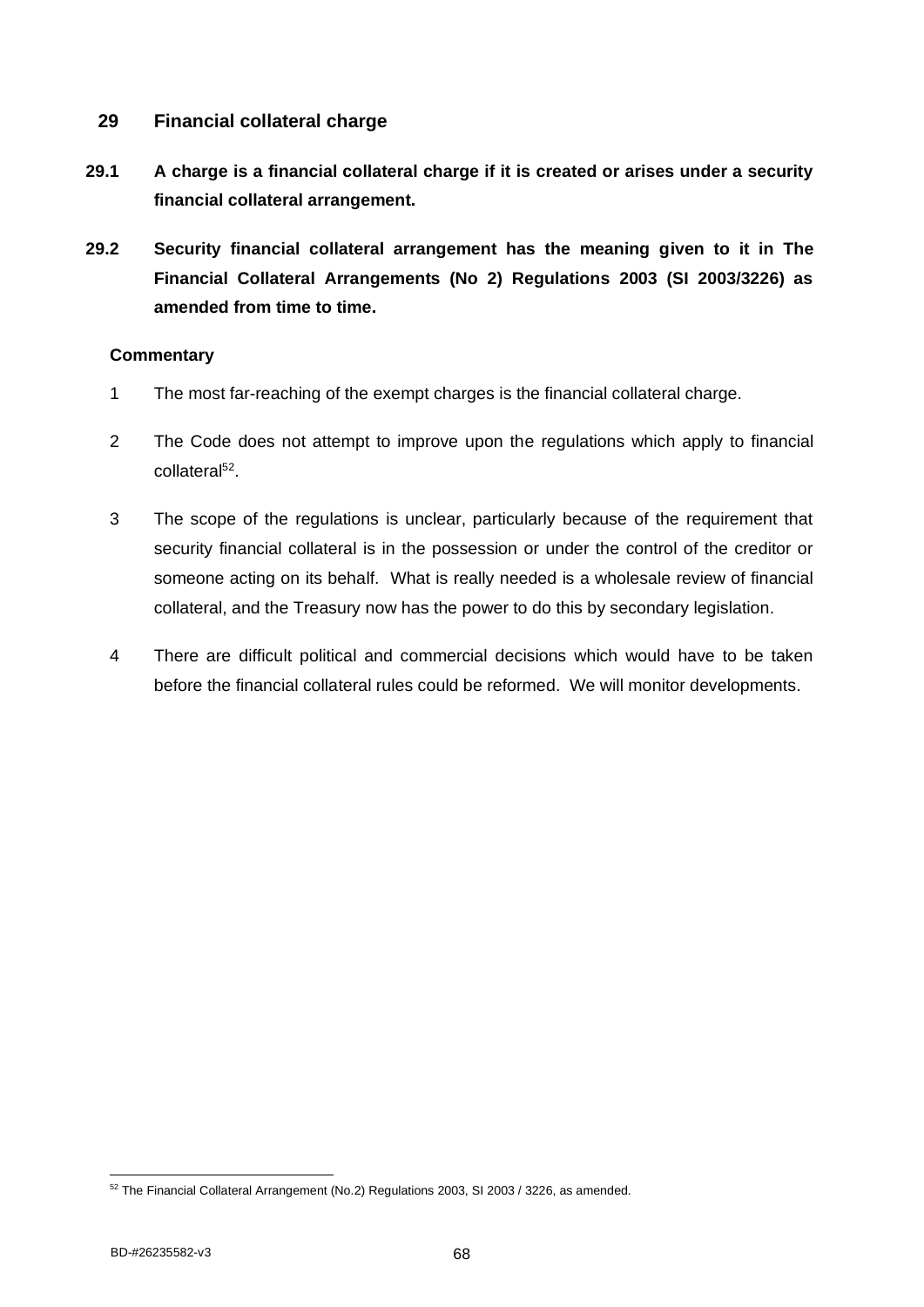# **30 Rent deposit, Lloyds and central bank charges**

- **30.1 A rent deposit charge is a charge in favour of a landlord on a cash deposit given as security in connection with the lease of land.**
- **30.2 A Lloyd's charge is a charge created by a member of Lloyd's (within the meaning of the Lloyd's Act 1982) to secure its obligations in connection with its underwriting business at Lloyd's.**
- **30.3 A central bank charge is a charge which falls within section 252 of the Banking Act 2009, as amended from time to time.**

#### **Commentary**

1 These provisions are based on the other exceptions to the registration requirement contained in the Companies Act 2006. They replicate the current law, although it is worth discussing whether they could be more clearly expressed (for instance by making specific reference to tenancy agreements in **section 30.1**).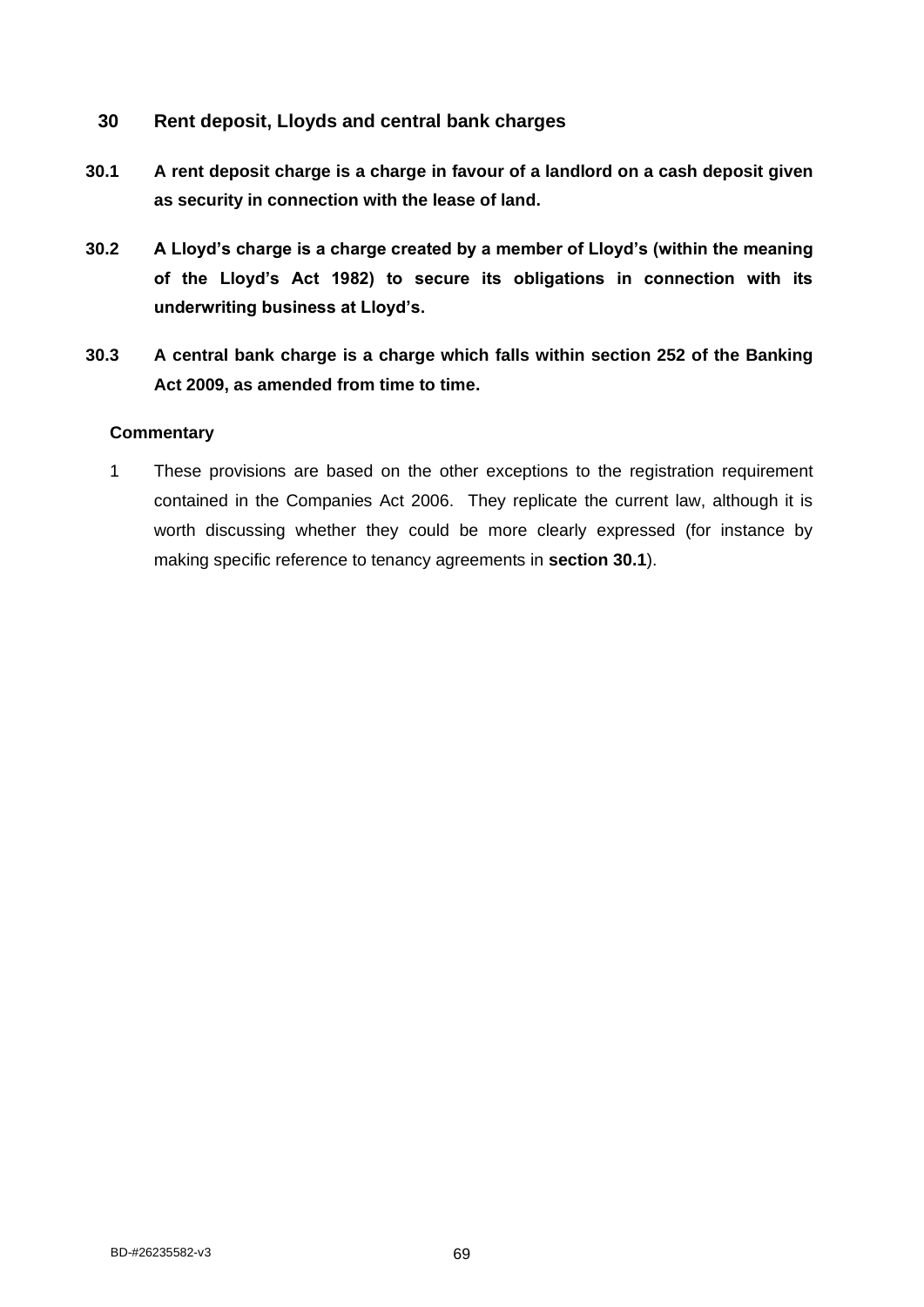- **31 The effect of non-registration**
- **31.1 Until it has been registered, a registrable charge is of no effect against any person other than the parties.**
- **31.2 In particular, until it has been registered, a registrable charge is of no effect against:**
	- **(a) an insolvency officer of the chargor (see part 10); or**
	- **(b) any other person who obtains an interest of any kind in the charged asset.**
- **31.3 This is the case even if the person concerned was aware of the existence of the charge.**

- 1 **Section 31** is the mirror image of **section 3.3**. That section provides that, once a registrable charge has been created and registered under **part 7**, it is effective against third parties. **Section 31** deals with the converse situation. It provides that, until a registrable charge has been registered, it is of no effect against any person other than the parties.
- 2 If the charge which has been created is a registrable charge, it will have contractual effect between the parties but will have no proprietary effect against third parties until it has been registered. **Section 31** simplifies the approach of the current law. If the charge is a registrable charge, it is of no effect against third parties until it has been registered.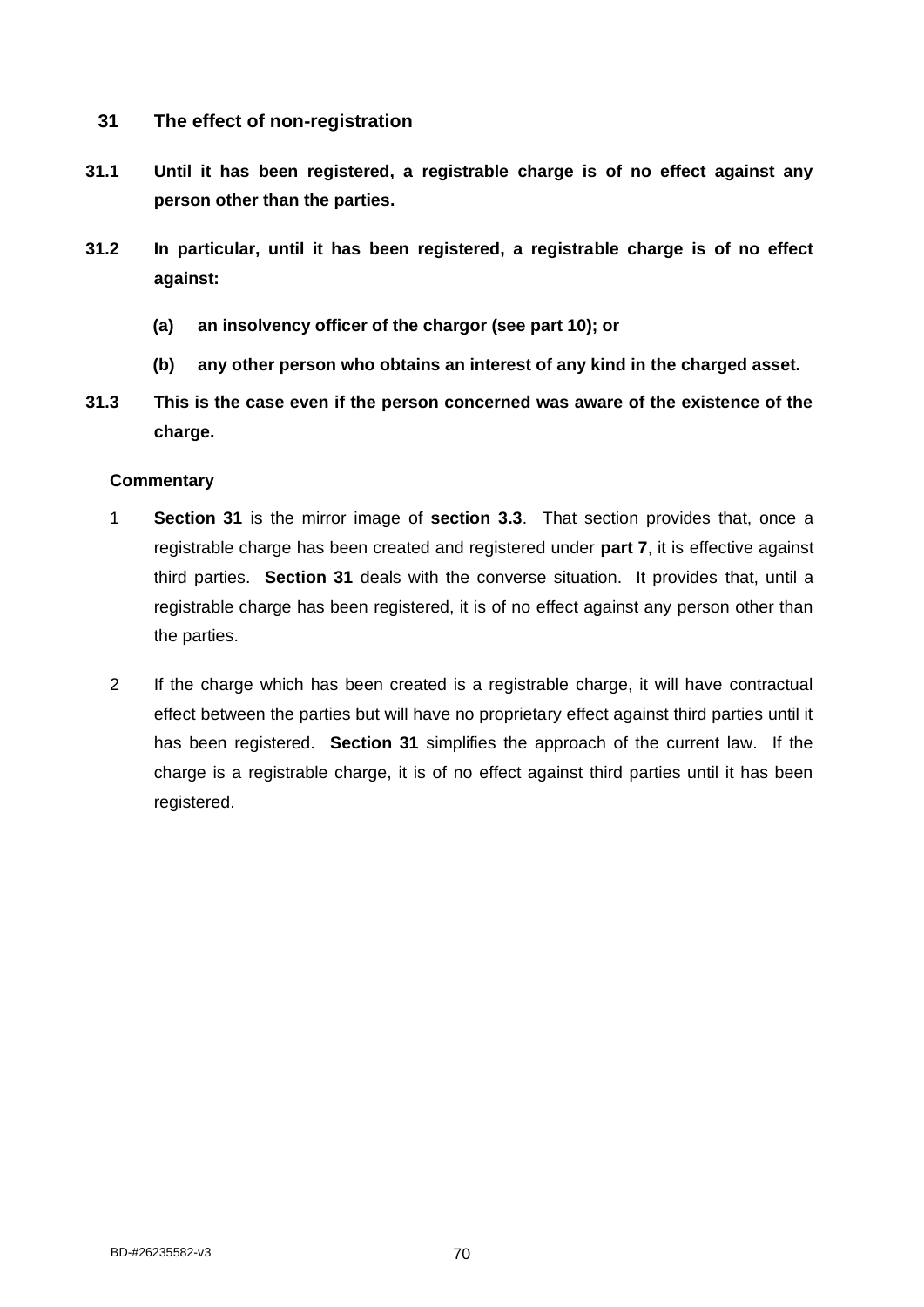# **32 Registration procedure**

- **32.1 Where a UK business has created a charge, the chargee, the chargor or a person acting on behalf of either of them (a registrant) may deliver to the registrar:**
	- **(a) a certified copy of the instrument creating the charge (or, if there is no instrument, evidence of the creation of the charge); and**
	- **(b) a document specifying:**
		- **(i) the registered name and number of the chargor;**
		- **(ii) the name of the chargee;**
		- **(iii) the date of creation of the charge; and**
		- **(iv) whether the charge is expressed to cover all, or substantially all, of the present and future assets of the chargor.**
- **32.2 This can be done even if the charge concerned is an exempt charge.**
- **32.3 The certified copy of the charge instrument can be redacted to omit:**
	- **(a) personal information relating to an individual (other than the name of the individual);**
	- **(b) the number or other identifier of a bank or securities account;**
	- **(c) a signature.**
- **32.4 On receipt of those documents, the registrar will register them and will deliver to the registrant an electronic confirmation that the registrar has received those documents and the time of receipt.**

*[It is intended that the chargee will receive confirmation of registration automatically as soon as the documents are delivered.]*

- **32.5 The charge becomes registered on receipt by the registrant of that electronic confirmation.**
- **32.6 That confirmation is conclusive evidence that the charge has been duly registered and of the time of registration.**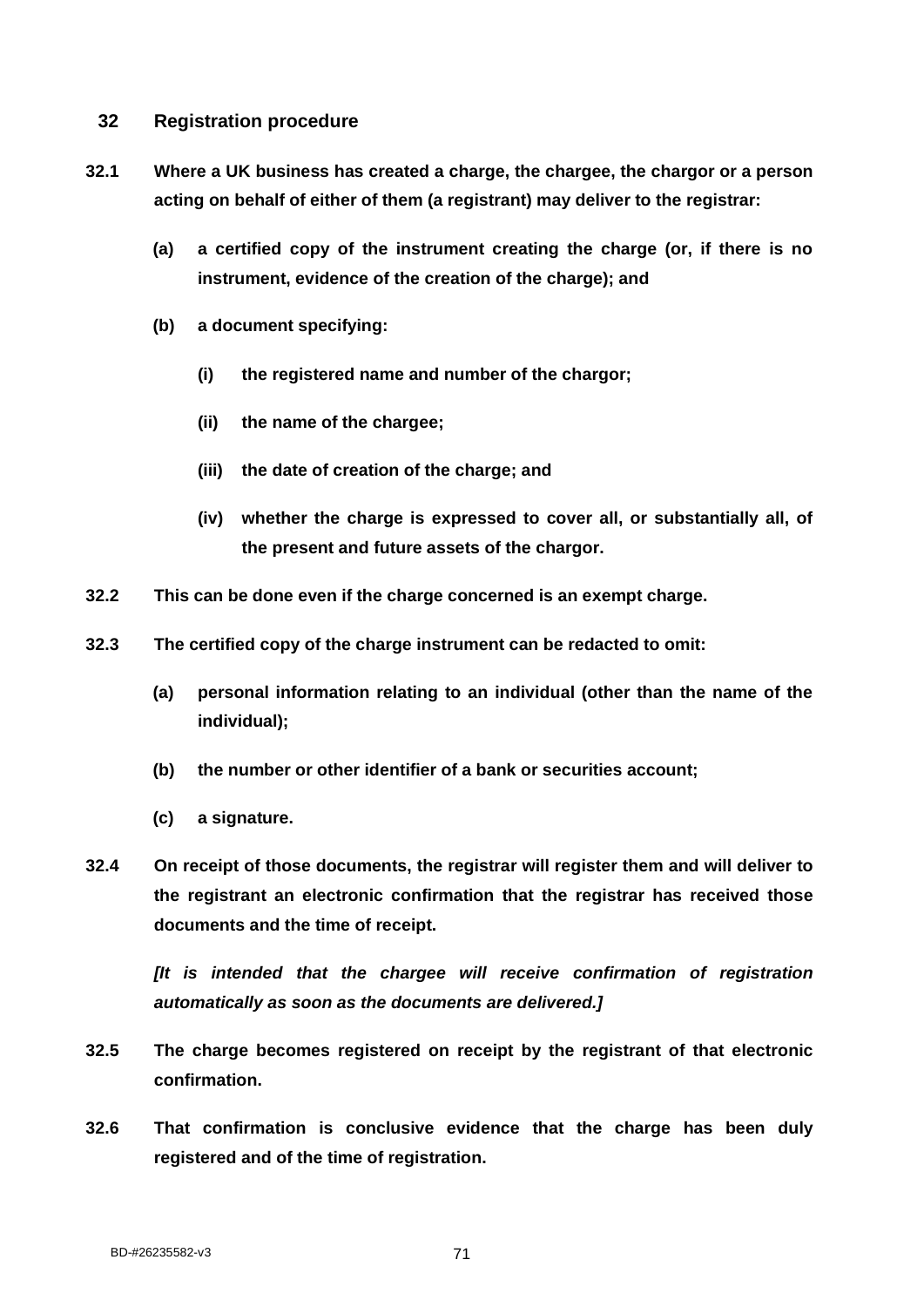- 3 The procedure for registration of charges is contained in **section 32**. It broadly follows the approach in the regulations made under the Companies Act 2006, with certain amendments which are intended to simplify and streamline the process.
- 4 A charge may be registered by the chargee, the chargor or a person acting on behalf of either of them. In the Code, that person is known as the registrant (see **section 32.1**).
- 5 The registrant needs to deliver two documents to the registrar of companies.
- 6 The first is a certified copy of the instrument creating the charge (or, if there is no instrument, evidence of the creation of the charge).
- 7 The second is a document specifying certain particulars. The details are set out in **section 32.1(b)**. The particulars are a simplified form of those which are currently required by the Companies Act 2006. What is required under the Code is to specify three simple factual matters (the registered name and number of the chargor, the name of the chargee and the date of creation of the charge). In addition, the registrant has to state whether the charge is expressed to cover all, or substantially all of the present and future assets of the chargor. The purpose of this last requirement is so that it should be clear from the file whether the chargee can appoint an administrator or administrative receiver of the chargor.<sup>53</sup>
- 8 The thinking behind the Code is that the important thing for a person searching the register is to be able to read the charge instrument itself (assuming it is created by a document). That would be delivered under **section 32.1(a)**. It should therefore only be really key information which has to be provided under **section 32.1(b)**.
- 9 **Section 32.2** allows exempt charges to be registered. There may be doubt about whether a charge is exempt and this section gives the parties the flexibility to register an exempt charge if they wish.
- 10 There are provisions under the Companies Act 2006 for the redaction of certain information. Those provisions are followed in **section 32.3**.
- 11 When the registrar receives the documents, it is intended that an email confirmation will be sent to confirm the receipt of those documents at a particular time. As far as possible, it is intended that this should happen automatically at any time or day or

<sup>&</sup>lt;sup>53</sup> Although, whether the chargee can do so depends on whether the charge satisfies the relevant criteria, not on whether the registrant says that they do.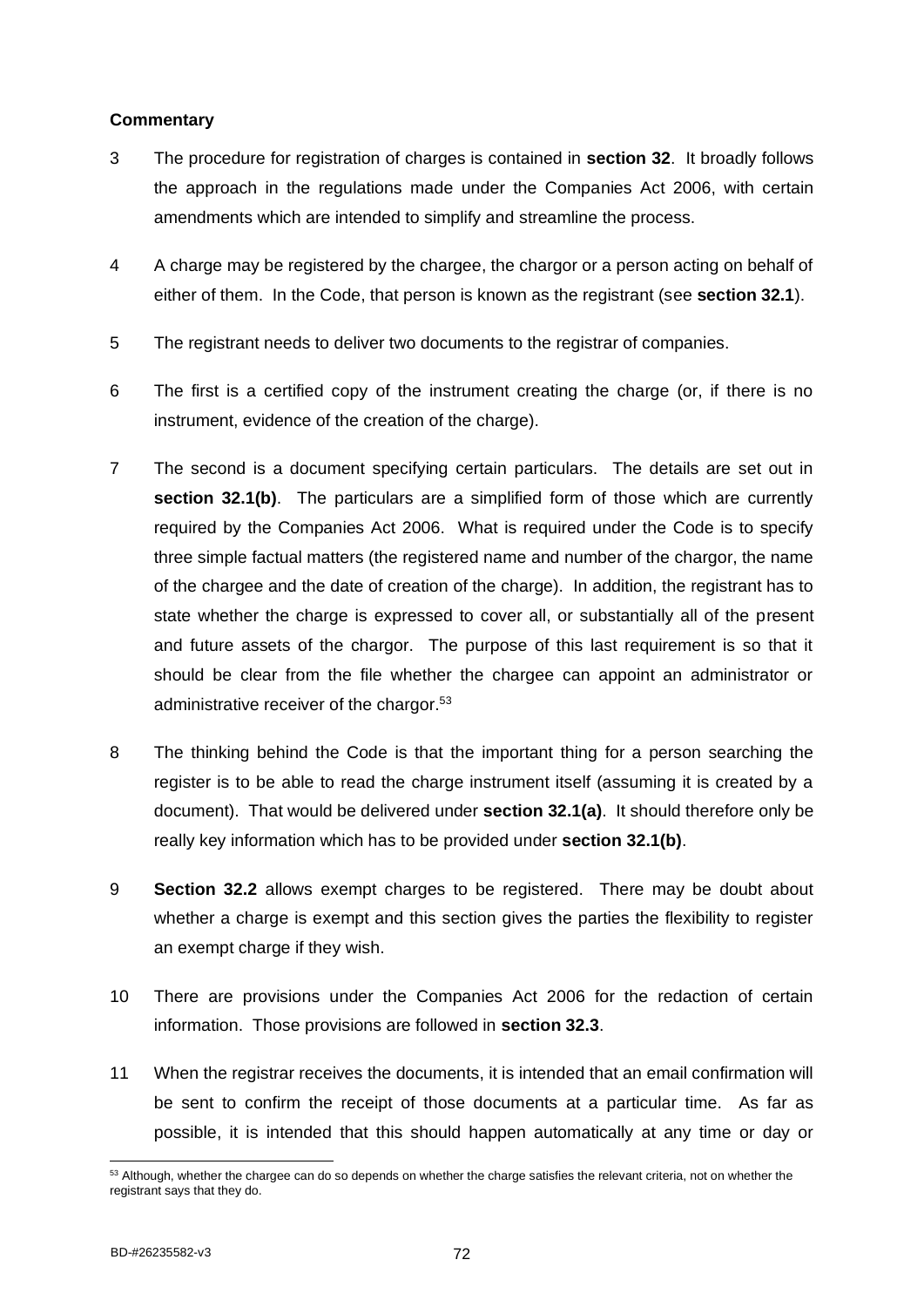night. It is crucial that the registrant receives confirmation of registration as soon as the documents are received by Companies House. See **sections 32.4 and 32.5**.

12 It has always been the case, since registration at Companies House was first required in 1900, that the *quid pro quo* for the invalidation of an unregistered charge should be that the chargee will know, at the time the transaction is entered into, that the charge has been properly registered, and is therefore valid. **Section 32.6** provides that the confirmation email from the registrar is conclusive evidence that the charge has been duly registered and the time of registration.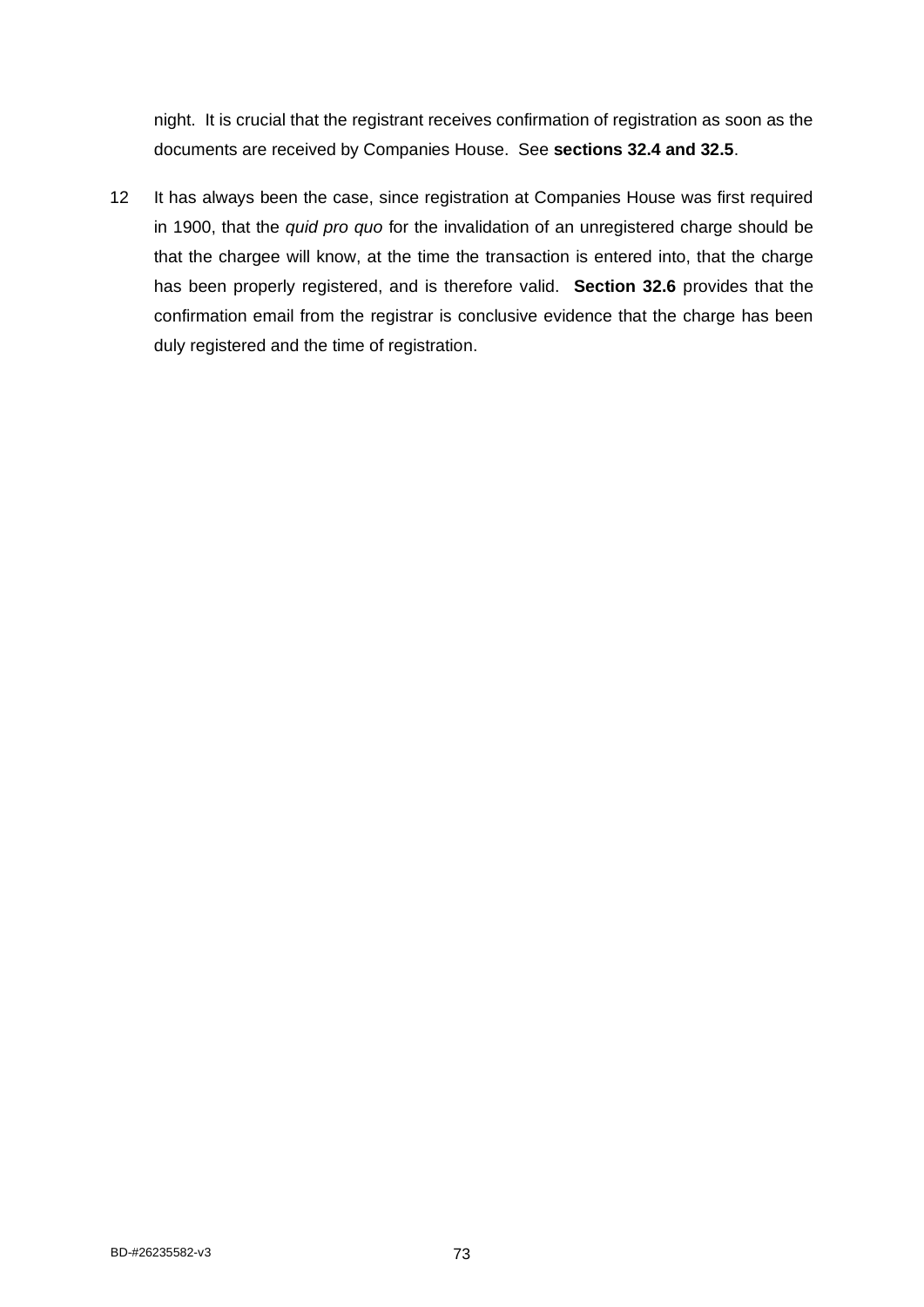# **33 Priority notices**

- **33.1 The registrant may deliver to the registrar a notice of an intention to create a charge in advance of the charge being created. That notice is described as a priority notice in this Code. The priority notice must state the registered name and number of the chargor and the name of the chargee.**
- **33.2 On receipt of a priority notice, the registrar will register it and will deliver to the registrant an electronic confirmation of the time of registration of the priority notice.**
- **33.3 If a charge is created by that chargor in favour of that chargee and is registered within 30 days after the registration of the priority notice, the charge will be deemed to have been registered at the time that the priority notice was registered for the purpose of the priority rules contained in part 8.**

### **Commentary**

1 The purpose of section 33 is to enable the parties to set up an arrangement in advance which will enable them to be clear that the charge, once it has been created and registered, will take priority over earlier charges. This sections draws on the process for priority searches which exists in relation to registered land.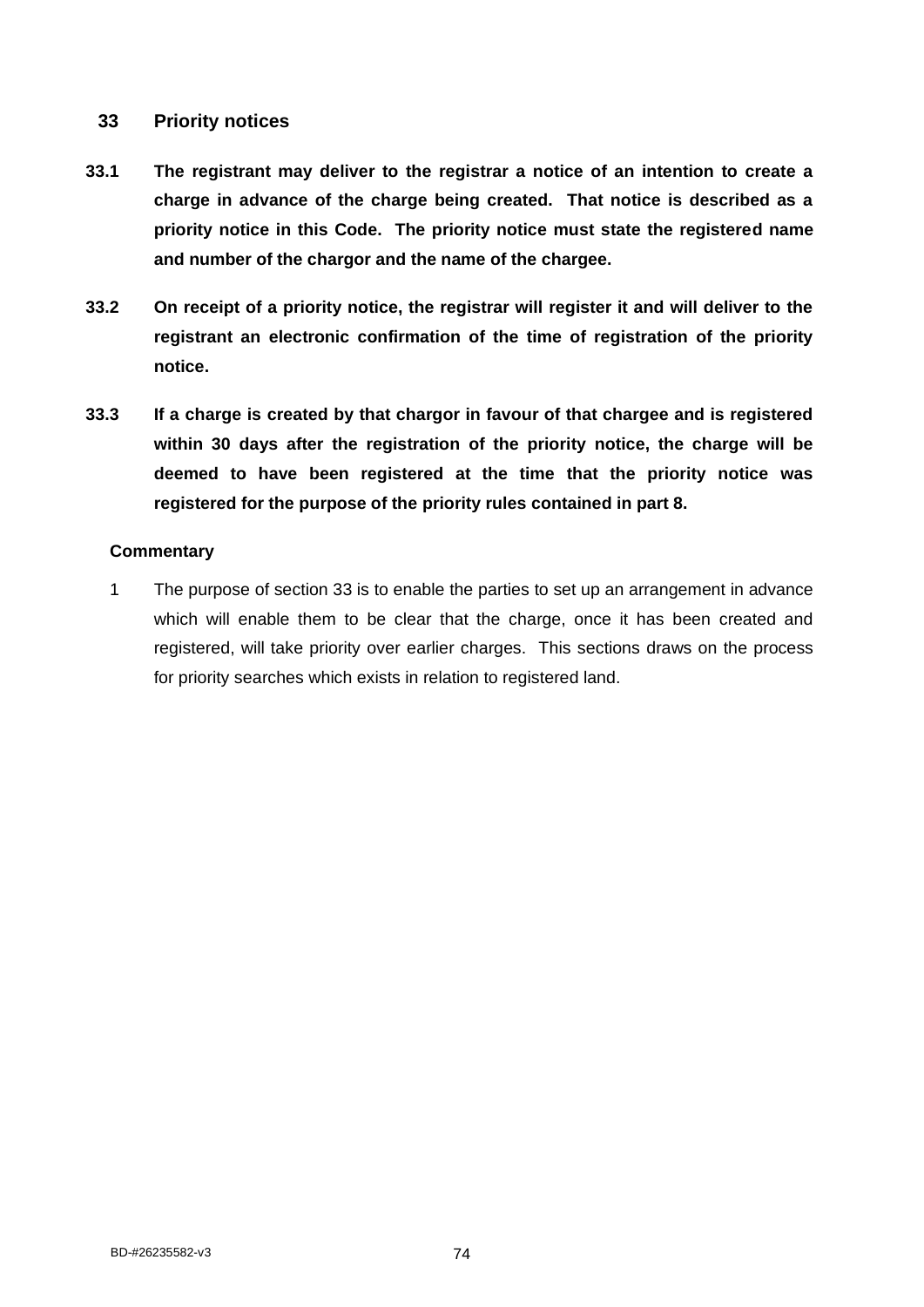# **34 Amendments and priority agreements**

### **34.1 If:**

- **(a) an amendment is made to the terms of a registrable charge; and**
- **(b) the amendment extends the scope of the charged asset or the secured obligation,**

**then the amendment must be registered in accordance with this part 7 because, to the extent that it does so, it creates a new charge.**

- **34.2 If any other amendment is made to the terms of a registrable charge, the registrant may deliver a certified copy of the amendment to the registrar, who will register it. Whether or not this is done does not affect the validity of the charge or the conclusive nature of the existing certificate of registration.**
- **34.3 If a priority agreement is entered into in relation to one or more registrable charges (see part 8), the registrant may deliver to the registrar either a certified copy of the agreement or a notice that a priority agreement has been entered into, in which event the registrar will register it with each registrable charge to which it relates. Whether or not this is done does not affect the validity or effectiveness of the priority agreement.**

- 1 If a charge is amended to increase the scope of the charged assets or of the secured obligations, then a new charge will be created to the extent of the increase. That requires to be registered in the normal way under **section 32** (see **section 34.1**). This would only apply where there was an extension of the charged assets or secured obligations. It would not apply, for instance, where a particular class of assets was charged and a subsequent document simply identified more specifically some of the assets concerned.
- 2 No other amendment to a charge requires registration. The registrant may (but does not have to) notify the registrar of an amendment and, if it does, the registrar will register it. Whether or not this is done does not affect the validity of the charge or the conclusive nature of the certificate of registration. See **section 34.2**.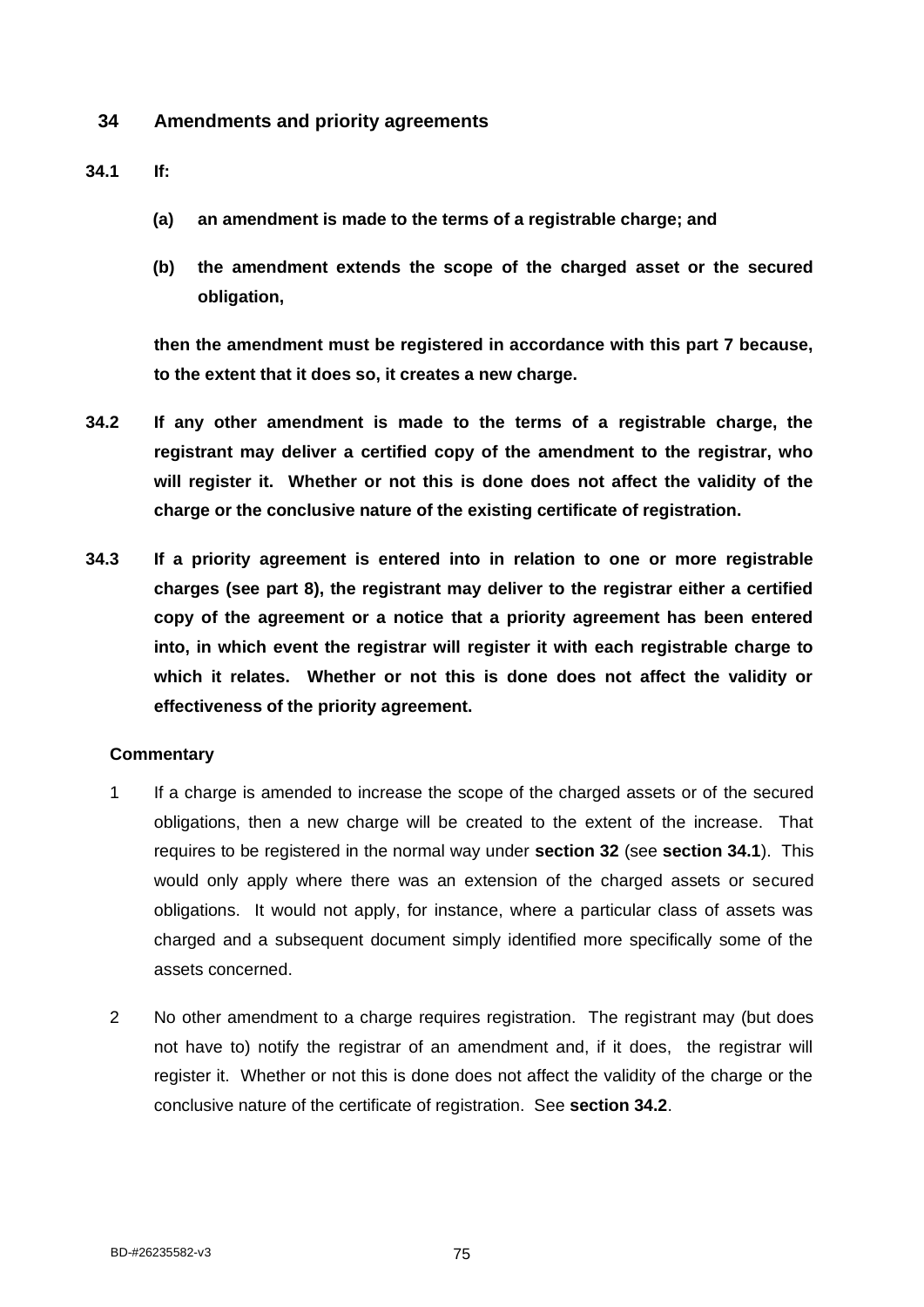3 Section 34.5 permits the registration of priority agreements. Because their terms may be confidential, it enables either the terms or just the existence of the agreement to be registered.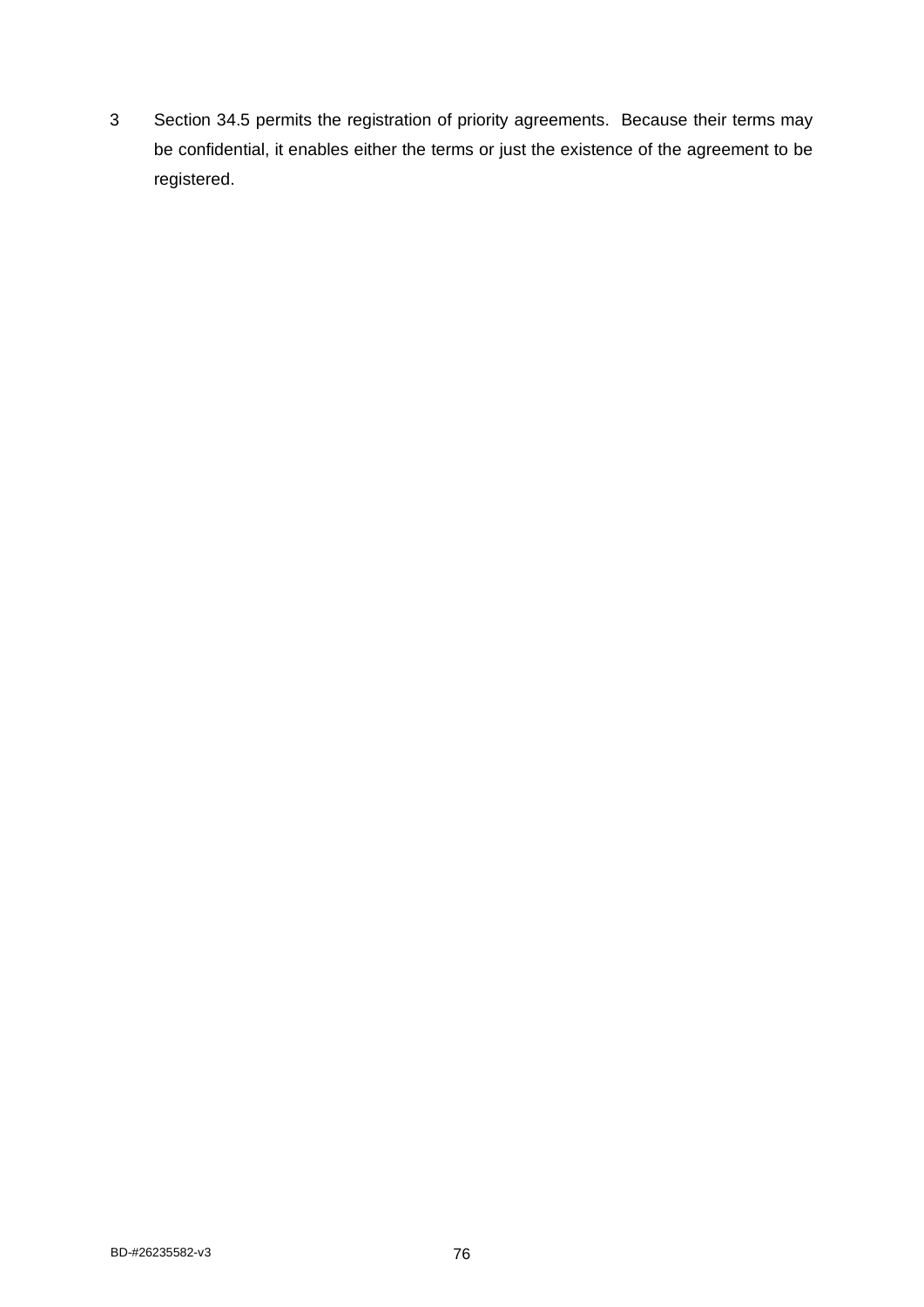# **35 Releases of charges**

- **35.1 The registrant may send to the registrar a notice that:**
	- **(a) the charge has been released; or**
	- **(b) specified assets have been released from the charge.**
- **35.2 If the registrar has received confirmation from the chargee (or from a person acting on behalf of the chargee) that the notice is correct, the registrar will, as soon as reasonably practicable, register it and confirm that he has done so to the registrant.**

**[***It is sometimes impossible to get the confirmation of a chargee even where the charge has clearly been extinguished. It should be possible to tidy-up the register without confirmation from the chargee if there are appropriate safeguards.***]**

- 1 **Section 35** contains the mechanics for the release of charges. The charge may either be released completely (for instance, on payment in full of all of the secured obligations), or specified assets may be released from the charge (for instance, because they are to be sold) but it otherwise remains in effect (**section 35.1**).
- 2 The existing rules enable the registrar to register a notice of this kind if it has been received from the chargor. **Section 35.2** alters this approach. The registrar will only register the notice once he has received confirmation from the chargee (or from the person acting on behalf of the chargee) that the notice is correct.
- 3 It is important that the chargor should not be able to amend the registration without the consent of the chargee, but this does mean that it may not be easy for chargors to tidy up their registers when charges have actually been released, but the chargee can no longer be tracked down. Consideration should be given to a mechanism which would enable the chargor to deal with this in some way – perhaps through the court.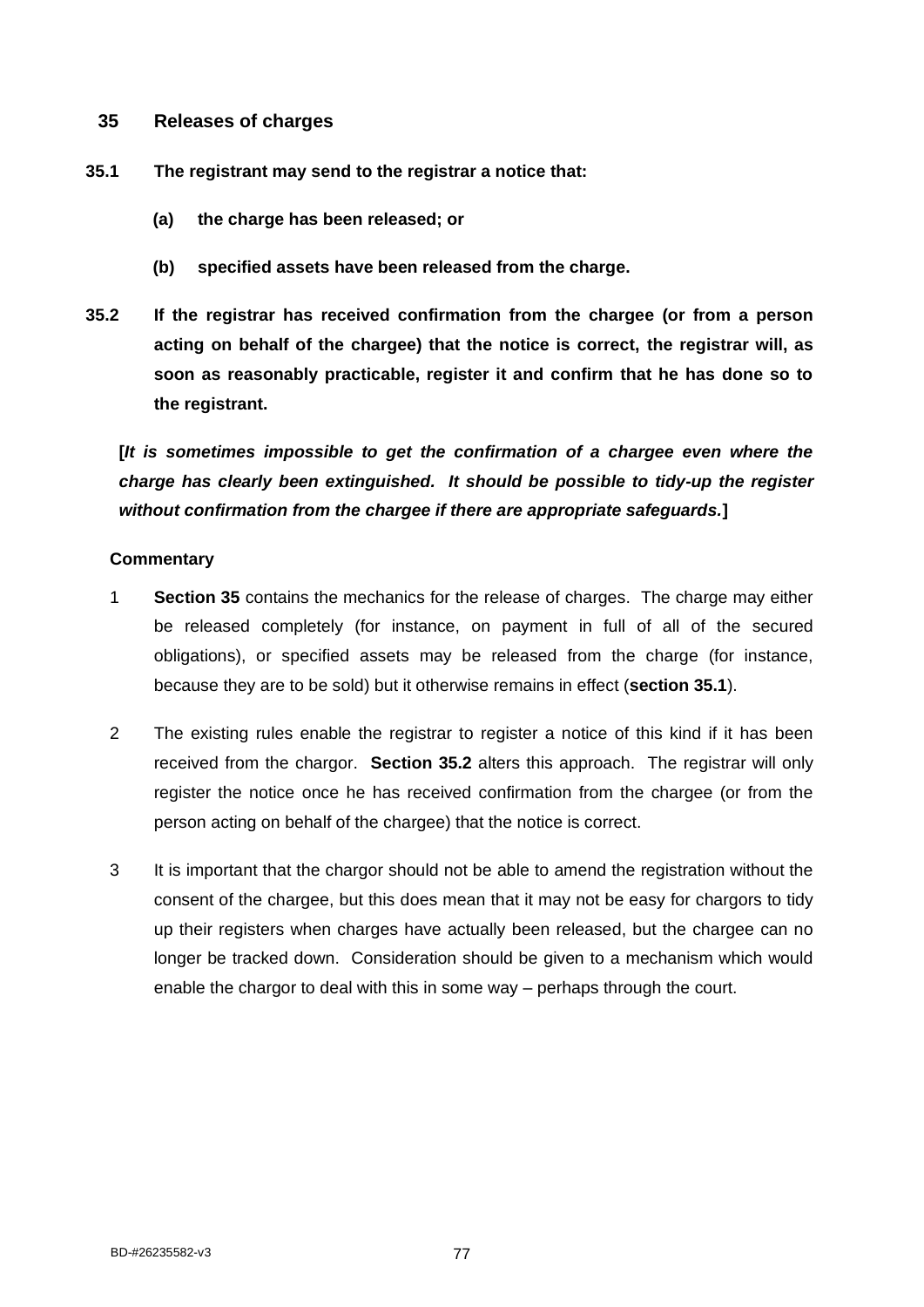# **PART 8: PRIORITIES**

#### **General commentary**

- 1 The priority rules under the existing law are extremely complicated. Where there is a priority dispute between two people who have proprietary interests in a debtor's assets, the result may depend on the dates on which the respective interests were created<sup>54</sup>, or on the dates on which they were registered in an asset registry<sup>55</sup>, or on the date on which a third party received notice of the interests concerned<sup>56</sup>. The date of registration at Companies House can have a bearing<sup>57</sup>, as can the conduct of the parties<sup>58</sup>. The outcome can also depend on the nature of the asset (whether it is land, goods or intangibles<sup>59</sup>) or on the nature of the claimant's interest in the asset (whether it is legal or equitable<sup>60</sup> and, if equitable, whether it is fixed or floating<sup>61</sup>). There are many possible permutations.
- 2 But, in spite of that, there have been very few priority disputes between secured creditors or between a secured creditor and a person claiming an outright interest in the last century. There are two main reasons for this. The first is that priority disputes generally arise where a person has fraudulently created two interests over the same asset and, thankfully, that is not an everyday occurrence. And the second reason is that the requirement for the registration of most corporate charges at Companies House has meant that the chance of a company being able to perpetrate such a fraud is much less likely.
- 3 There is nevertheless much sense in attempting to simplify the priority rules, and this is what the Code tries to do. But, because the Code only deals with security interests not with outright transactions - it is not able completely to rewrite the priority rules. It cannot, for instance, entirely abolish the distinction between legal and equitable interests for the purpose of priorities because they may continue to be relevant where an outright interest is involved to which the Code does not apply. But what the Code can do is to simplify the priority rules between chargees.

<sup>54</sup> At common law, this is the result of the maxim *nemo dat quod non habet*. In equity, see *Phillips v Phillips* (1861) 4 De GF & J 208 at 215 (Lord Westbury LC),

<sup>&</sup>lt;sup>55</sup> This is the rule for land, ships, aircraft and certain types of intellectual property. For example, see Land Registration Act 2002, ss 28-30 and 48, and Sch 3,

<sup>56</sup> In the case of contract rights and equitable interests, under the rule in *Dearle v Hall* (1828) 3 Russ 1.

<sup>57</sup> It can provide constructive notice and therefore override the *bona fide* purchaser rule and the rule in *Dearle v Hall* and it can also affect priorities between fixed and floating charges.

<sup>58</sup> If, as a result, the equities are not equal. See *Rice v Rice* (1853) 2 Drew 73.

<sup>&</sup>lt;sup>59</sup> Which priority rules apply often depends on the type of asset charged.

<sup>&</sup>lt;sup>60</sup> The *bona fide* purchaser rule can give a legal mortgagee or pledgee of goods priority over an earlier equitable charge. See *Joseph Lyons* (1884) 15 QBD 280. And, in some cases, it is still possible to tack *tabula in naufragio*. See *Macmillan v Bishopsgate Investment Trust* (No 3) [1995] 1 WLR 978 at 999-1005.

<sup>61</sup> The rules applied to the priority of a floating charge are different from those for a fixed charge. See *Wheatley v Silkstone and Haigh Moor Coal Co* (1885) 29 ChD 715.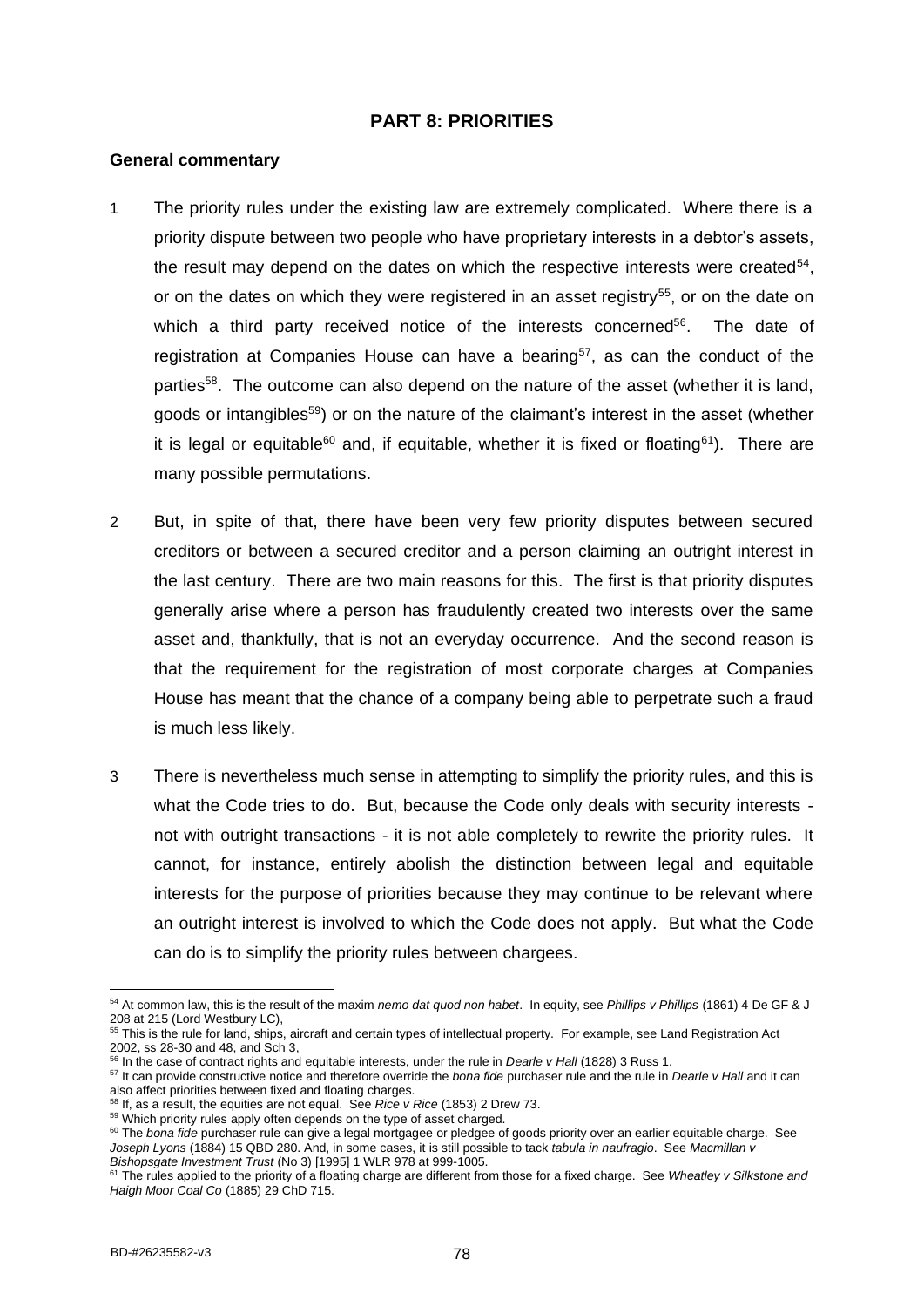4 Priority issues are not confined to disputes between chargees. They can also arise between a chargee and a purchaser. The Code therefore also deals with the circumstances in which a purchaser can (and cannot) take priority over an existing charge.<sup>62</sup>

 $62$  In the PPSA jurisdictions, this is described as "taking free".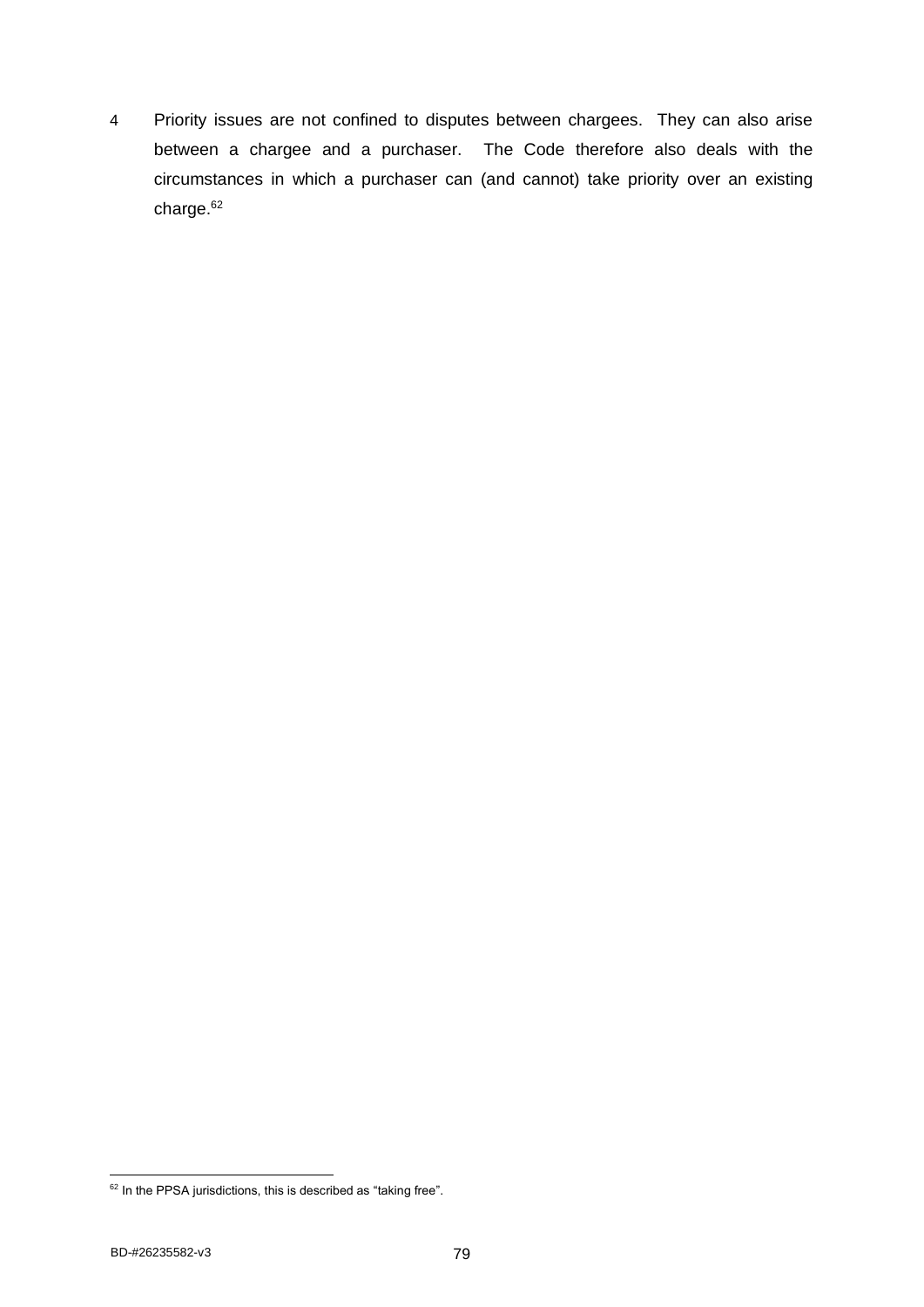- **36 The scope of this part**
- **36.1 This part deals with the following priority issues:**
	- **(a) priorities between charges;**
	- **(b) priorities between a charge and a subsequent outright disposition of assets subject to the charge.**
- **36.2 These priority issues are determined in accordance with this Code, which overrides any priority rule which would otherwise have applied under the general law.**
- **36.3 If a registrable charge has not been registered in accordance with part 7, it is of no effect against third parties. Accordingly, references to charges in this part are to:**
	- **(a) registrable charges which have been registered under part 7; and**
	- **(b) charges other than registrable charges.**

- 1 **Section 36.1** explains the scope of **part 8**.
- 2 Where the Code applies, priority issues are determined in accordance with the Code, and not with the general law (**section 36.2**). But all other priority issues are determined under the general law (**section 44**).
- 3 Under **section 31**, a registrable charge is of no effect against third parties until it has been registered under **part 7**. It follows that there can be no priority dispute with a chargee who has an unregistered registrable charge. **Section 36.3** makes this point.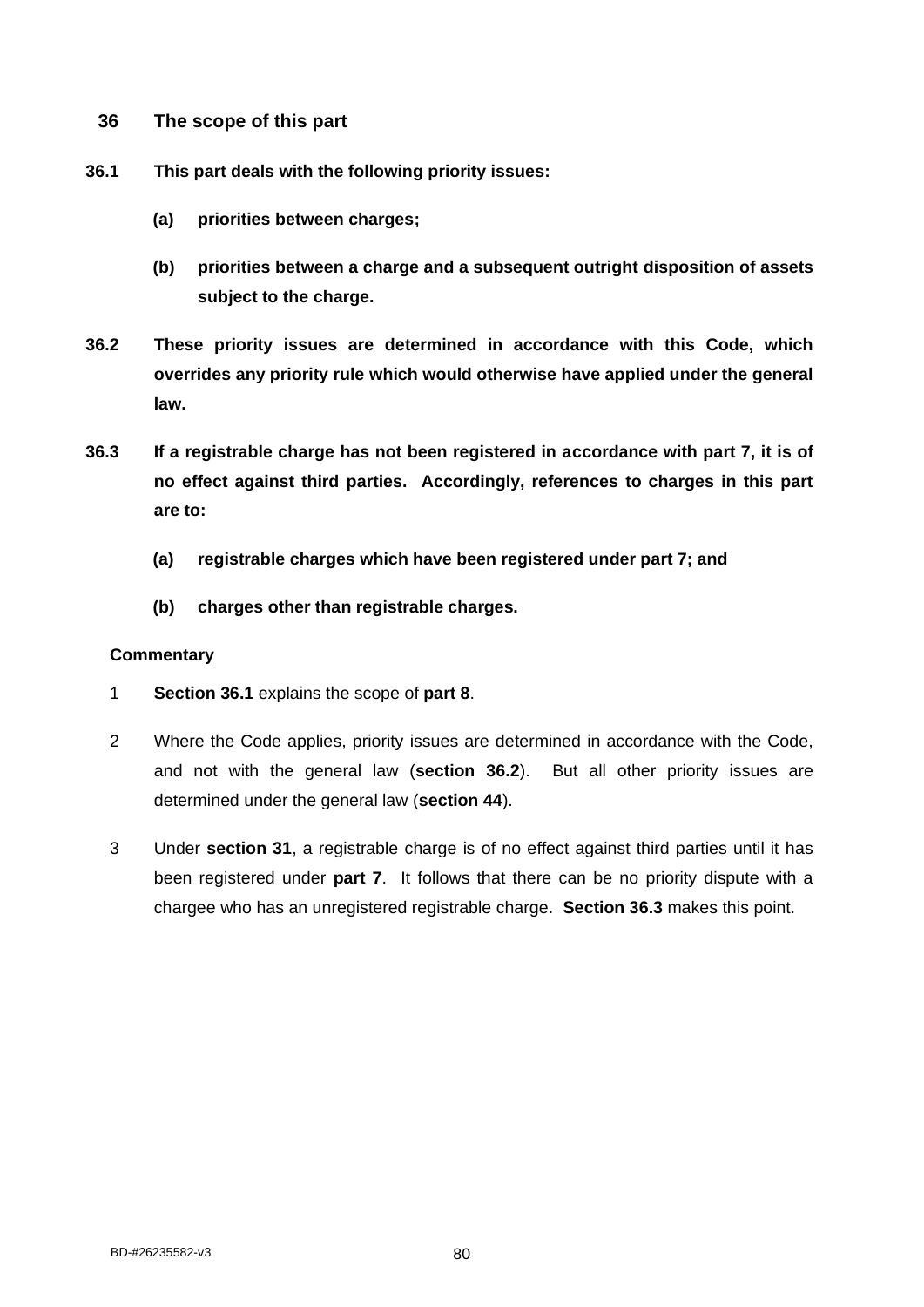# **37 Agreement**

- **37.1 The provisions contained in this part can be varied by agreement between the parties concerned. That agreement can be made and varied at any time.**
- **37.2 If the charged interest or the charged asset is registrable in an asset registry, this is subject to the rules of the relevant asset registry.**
	- **38 Priorities between charges**
- **38.1 If more than one charge has been created over the same charged asset, the priority of the charges between themselves is determined by the following Rules.**
- **38.2 Rule 1: If a charged asset is registrable in an asset registry, priority between charges over the asset concerned is determined by the rules of the relevant asset registry, to the extent that those rules resolve the priority issue concerned.**
- **38.3 Rule 2: [If a charged asset is financial collateral and a chargee obtains control over the asset concerned, that chargee will take priority over any other chargees of that asset.]**
- **38.4 Rule 3: In any other case, the priority of charges between themselves depends on the times they are created or (in the case of a registrable charge) registered under part 7. The first to be created or (in the case of a registrable charge) registered takes priority.**
- **38.5 When applying these rules to a charge, it makes no difference that the chargee has authorised the chargor to dispose of charged assets free of the charge.**
- **38.6 The asset registries are:**
	- **(a) Her Majesty's Land Registry;**
	- **(b) the register of British ships;**
	- **(c) the register of aircraft mortgages maintained by the Civil Aviation Authority;**
	- **(d) the registers of patents and of trade marks maintained by the Comptroller-General of Patents, Designs and Trade Marks.**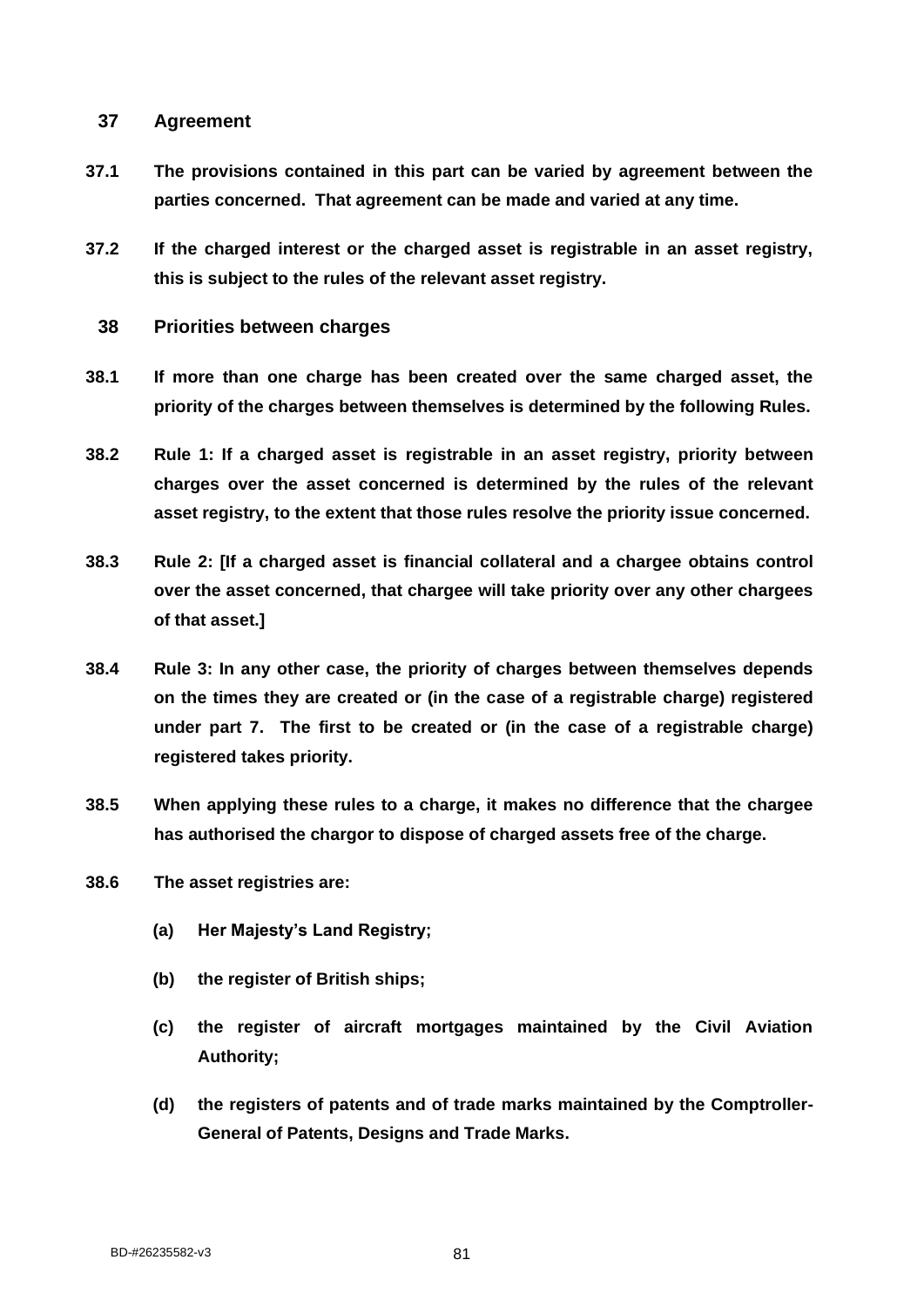- 1 Priority rules are normally seen as rules of law which can, sometimes, be varied by agreement between the parties. The approach of the Code is different. In the Code, the very first rule establishes party autonomy. If the parties (ie the chargor and the chargees concerned) have agreed the priority of their charges, then that is the end of the matter (subject to the rules of the relevant asset registry if the charged asset is registrable in an asset registry). Except to the extent that any asset registry requires particular formalities, the agreement can be made at any time and without formality. That is the effect of **section 37**.
- 2 The starting point is therefore to establish what the parties have agreed. It is only if the relevant parties have not reached an agreement (or, if the asset is registrable in an asset registry, an agreement which complies with its rules), that we need to look any further.
- 3 Rule 1 in **section 38.2** applies if the asset is registrable in an asset registry. Here, the Code follows the rules of the asset registry. The asset registries are described in **section 38.6**. They extend to land, ships, aircraft, patents and trademarks. The purpose of those registers is to establish with (a fair degree of) certainty the ownership of registered assets and the priority of encumbrances over them. In many cases, priority is established by reference to the date of registration, even if the first to be registered was aware if an earlier encumbrance which was registered later. The Code does not purport to override the priority rules set out in the asset registries.
- 4 **Section 38.6** does not refer to the International Registry set up under the Cape Town Convention. That is because international interests fall outside the scope of the Code (see **section 8.2(a)**).
- 5 So, where there is a question as to the priority of two charges over registered land, it is the Land Registration Act and Rules which will determine that matter. Generally speaking, the asset registries determine the priority of charges by reference to the date of registration in the asset registry concerned.
- 6 Rule 2 is contained in **section 38.3**. It is concerned with financial collateral. The proposal here is that, if a chargee obtains control of the financial collateral, then that chargee will take priority over any other chargee of the same collateral, even if that other charge was created or registered earlier. If this Rule is adopted, it will require both a clear definition of what is meant by financial collateral (that contained in the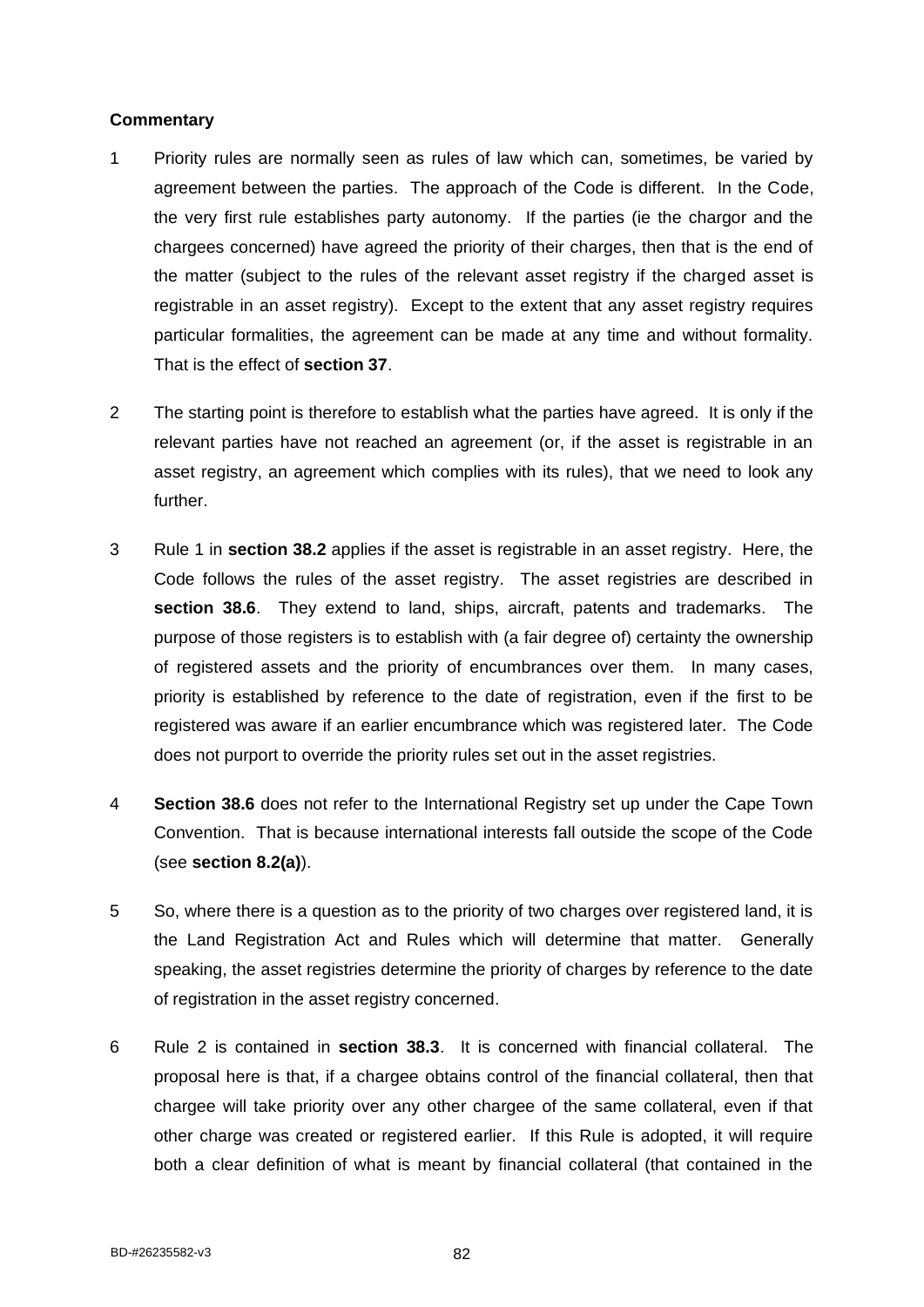current Regulations being inadequate) and also a definition of what is meant by control (there being at present no clear definition of it). We would welcome views on these issues.

- 7 The drafting assumes that only one person can have control. If that was not the case, it would need to be amended.
- 8 Rule 3 is contained in **section 38.4**. If Rules 1 and 2 do not apply, the priority of charges between themselves depends on the times they are created or, in the case of a registrable charge, registered. If there is a priority notice, for the purpose of priorities the charge is deemed to have been registered at the time the priority notice was registered. For instance, between two registrable charges, the first to be registered will take priority. If one charge is a registrable charge and one is not, the non-registrable charge will take priority if it is created before the registrable charge is registered.
- 9 Under the existing law, the priority rules for floating charges are different from those for fixed charges.<sup>63</sup> The Code does not distinguish between fixed and floating charges and it does not treat the priority of a floating charge any differently from the priority of a fixed charge. This is provided for in **section 38.5**.

<sup>63</sup> See, for instance, *Re Castell & Brown* [1898] 1 Ch 315 and *The English and Scottish Mercantile Investment Company v Brunton* [1892] 2 QB 700.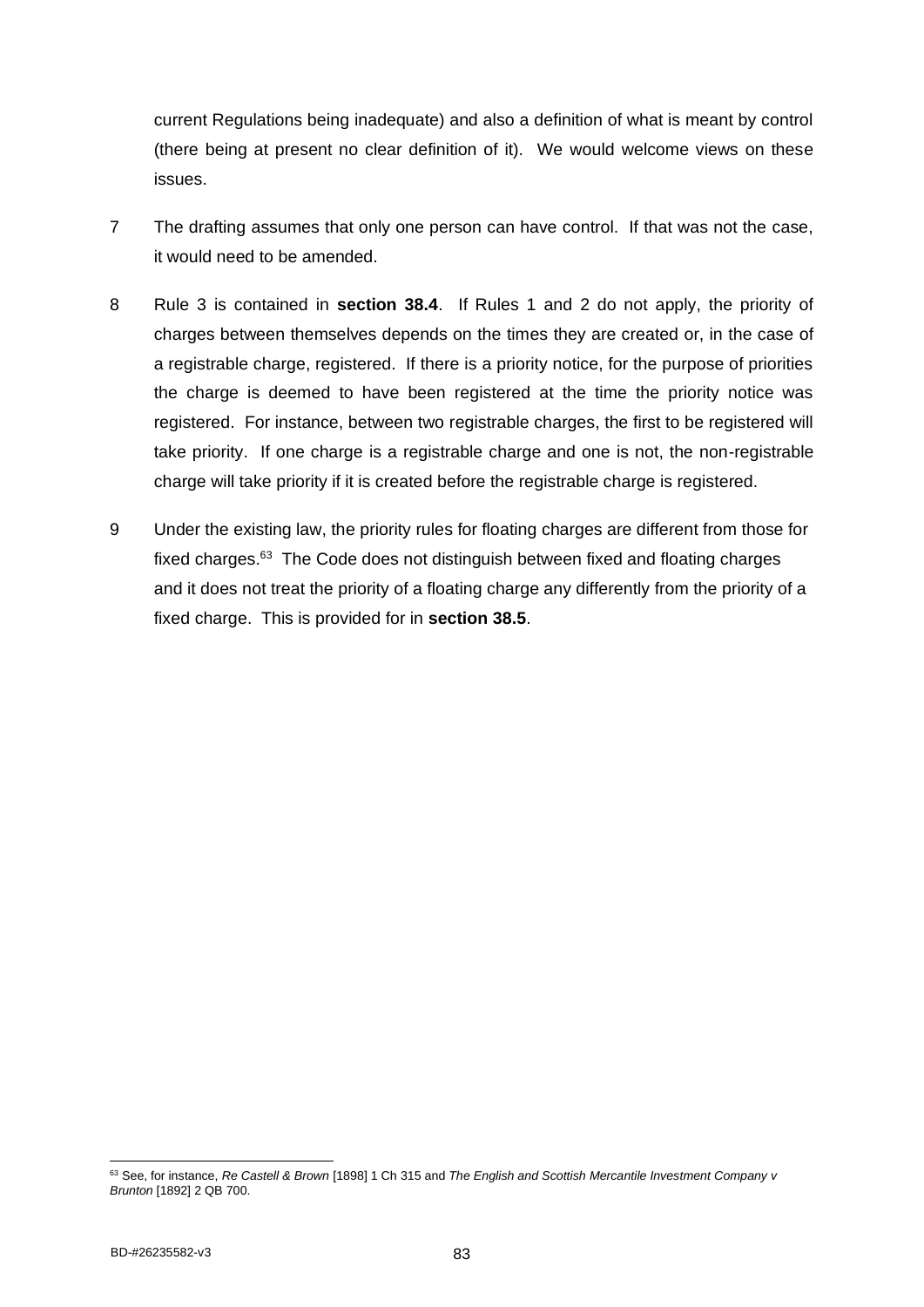# **39 Tacking further advances**

**39.1 If a charge has priority over another proprietary interest (whether outright or by way of security), that priority extends to the entire secured obligation secured by the charge, regardless of the time advances were made.**

# **39.2 All restrictions on tacking further advances are abolished.**

- 1 The extent to which a charge has priority depends on the scope of the charged assets and the identity of the secured obligation. If A and B both have a charge over a particular asset, and A's charge takes priority over B's charge, it follows that A's charge ranks ahead of B's charge to the extent of the obligations which are secured under A's charge. A has priority over B to the extent of the secured obligations, but not further. So if A has lent 100 to the chargor, but only 60 is secured, then A will rank in priority to B for 60, but not for the remaining 40.
- 2 That gives effect to the basic principle behind the Code that a charge is a matter of intention, and that the scope of the charged assets and of the secured obligations depend on the objective intention of the chargor.
- 3 Under the existing law, the rules concerning tacking further advances restrict the priority of A over B. The rules are different depending on whether the charged asset is registered land, unregistered land or other assets. But, in all cases, the rules restrict A's ability to apply the charged assets in discharge of the secured obligations.
- 4 This was not always the case. In the eighteenth century, the law recognised that, if A had priority over B, then that priority extended to the totality of the secured obligations<sup>64</sup> but, in *Hopkinson v Rolt* in 1861<sup>65</sup>, the House of Lords decided to limit A's priority. Once A had received notice of B's charge, then it was no longer able to take priority for any further advances.
- 5 The particular rules concerned depend on the nature of the asset whether they are registered land<sup>66</sup>, unregistered land<sup>67</sup> or other assets<sup>68</sup>. But, whatever the nature of the asset, the effect of the rules is to prevent A from having the priority for the secured

<sup>64</sup> *Gordon v Graham* (1716) 2 Eq Cas Abr 598.

<sup>&</sup>lt;sup>65</sup> (1861) 9 HLC 514.

<sup>&</sup>lt;sup>66</sup> Land Registration Act 2002, s49 and Land Registration Rules 2003 r 107.

<sup>&</sup>lt;sup>67</sup> Law of Property Act 1925, s 94.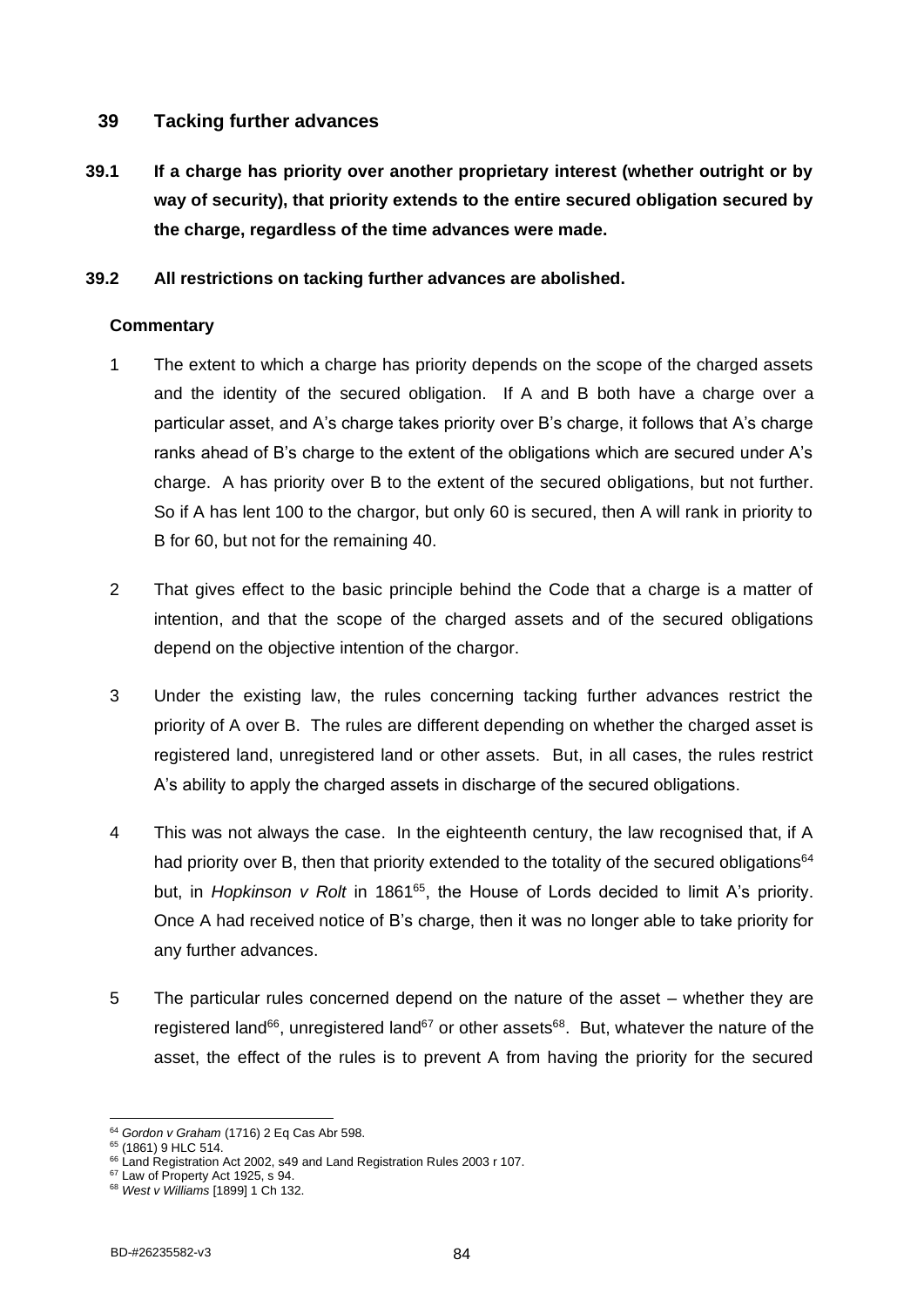obligations which were agreed between it and the chargor when the charge was executed.

6 The Code abolishes all these restrictions on tacking further advances (**section 39.2**). Under the Code, therefore, the extent of the obligations which are secured in priority to a subsequent charge depends on the interpretation of the terms of the first charge (**section 39.1**).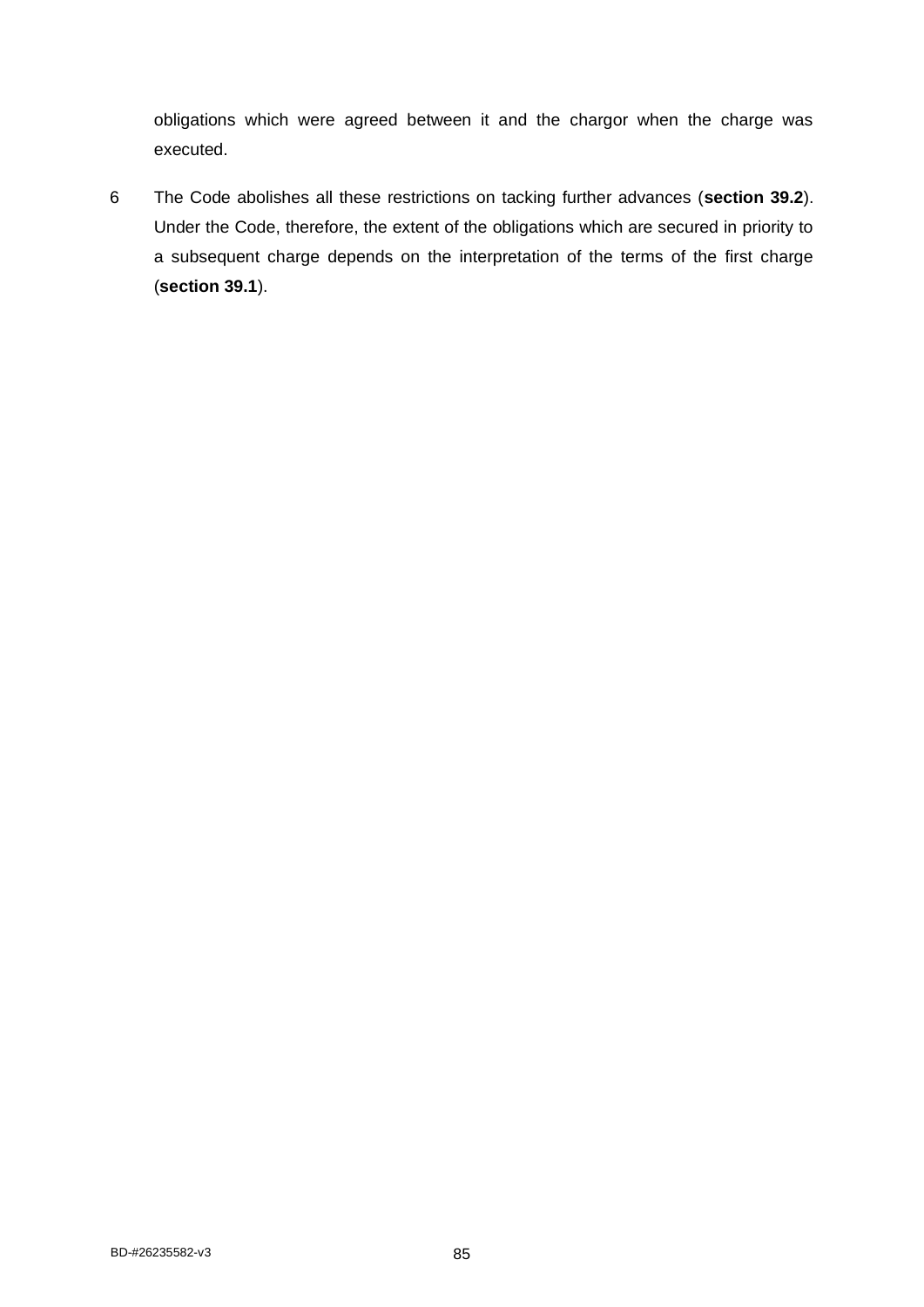- **40 Transactions for which no value is given**
- **40.1 If a person purports to acquire a proprietary interest in a charged asset from a chargor for no consideration (for instance as a gift), that person takes its proprietary interest subject to the charge.**
- **40.2 If a person obtains execution of any kind over a charged asset, the execution is subject to the charge.**
- **40.3 This section is subject to regulation 35 of the Uncertificated Securities Regulations 2001 (2001/3755) and the rules or specifications contemplated by paragraphs 5(3) to (5) of Schedule 1 to those Regulations.**

- 1 **Section 40** is concerned with transactions for no consideration. This includes gifts, but also commercial transactions for which there is no consideration, such as the levying of execution.
- 2 It is one thing for a person who gives value to take priority over an earlier charge, but a person who has not given value should be in no better position than the chargor. A donee should take subject to any proprietary interests over the asset concerned. And the same to true of an execution creditor<sup>69</sup>.
- 3 This is subject to one particular rule concerning CREST (see **section 40.3**)

<sup>69</sup> See *United Bank of Kuwait v Sahib* [1997] Ch 107 at 119.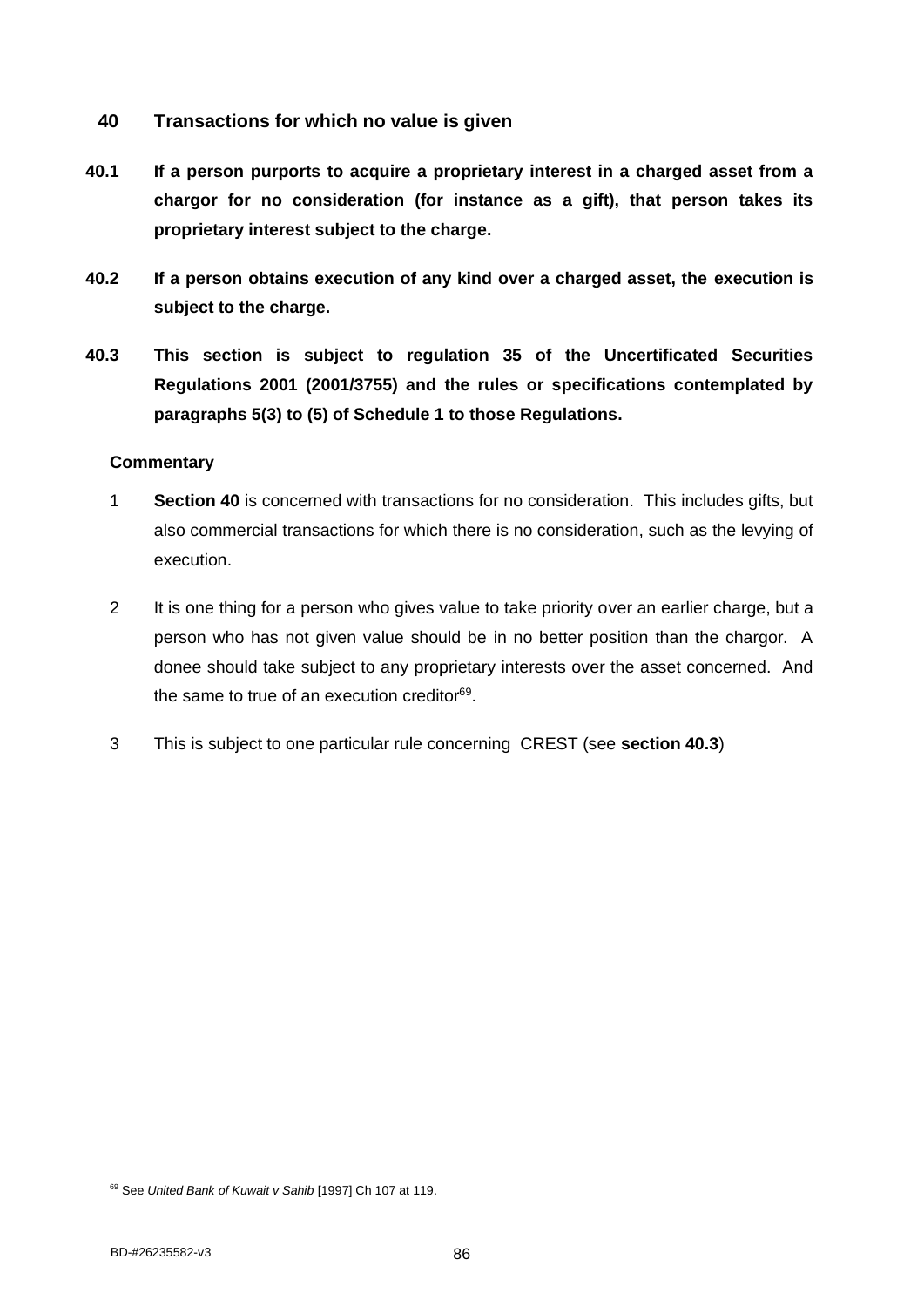# **41 Outright dispositions of assets**

- **41.1 If a person (the acquirer) purports to acquire an outright proprietary interest in a charged asset from a chargor which is not in insolvency proceedings (see part 10), the acquirer will only obtain its interest in the asset free from the charge if:**
	- **(a) the chargor had the actual or apparent authority from the chargee to effect the transaction; or**
	- **(b) in the case of a fixed asset, the following section applies; or**
	- **(c) in the case of a current asset, the next section but one applies.**
- **41.2 A charged asset is a current asset if it is:**
	- **(a) [financial collateral]; or**
	- **(b) goods other than ships or aircraft objects which, in the transaction concerned, a reasonable acquirer would expect the chargor to be able to sell free from a charge without the acquirer having to check whether the chargor has the actual or apparent authority from the chargee to effect the transaction.**
- **41.3 A charged asset is a fixed asset if it is not a current asset.**
- **41.4 An outright proprietary interest is any proprietary interest other than a charge.**
- **42 Outright dispositions of fixed assets**
- **42.1 If a person (the acquirer) purports to acquire an outright proprietary interest in a fixed asset from a chargor which is not in insolvency proceedings, the acquirer will obtain its interest free from the charge unless, at the time of the purported acquisition:**
	- **(a) the charge was on the register at Companies House or at an asset registry; or**
	- **(b) the acquirer actually knew the asset was subject to a charge; or**
	- **(c) the acquirer had constructive notice that the asset was subject to a charge.**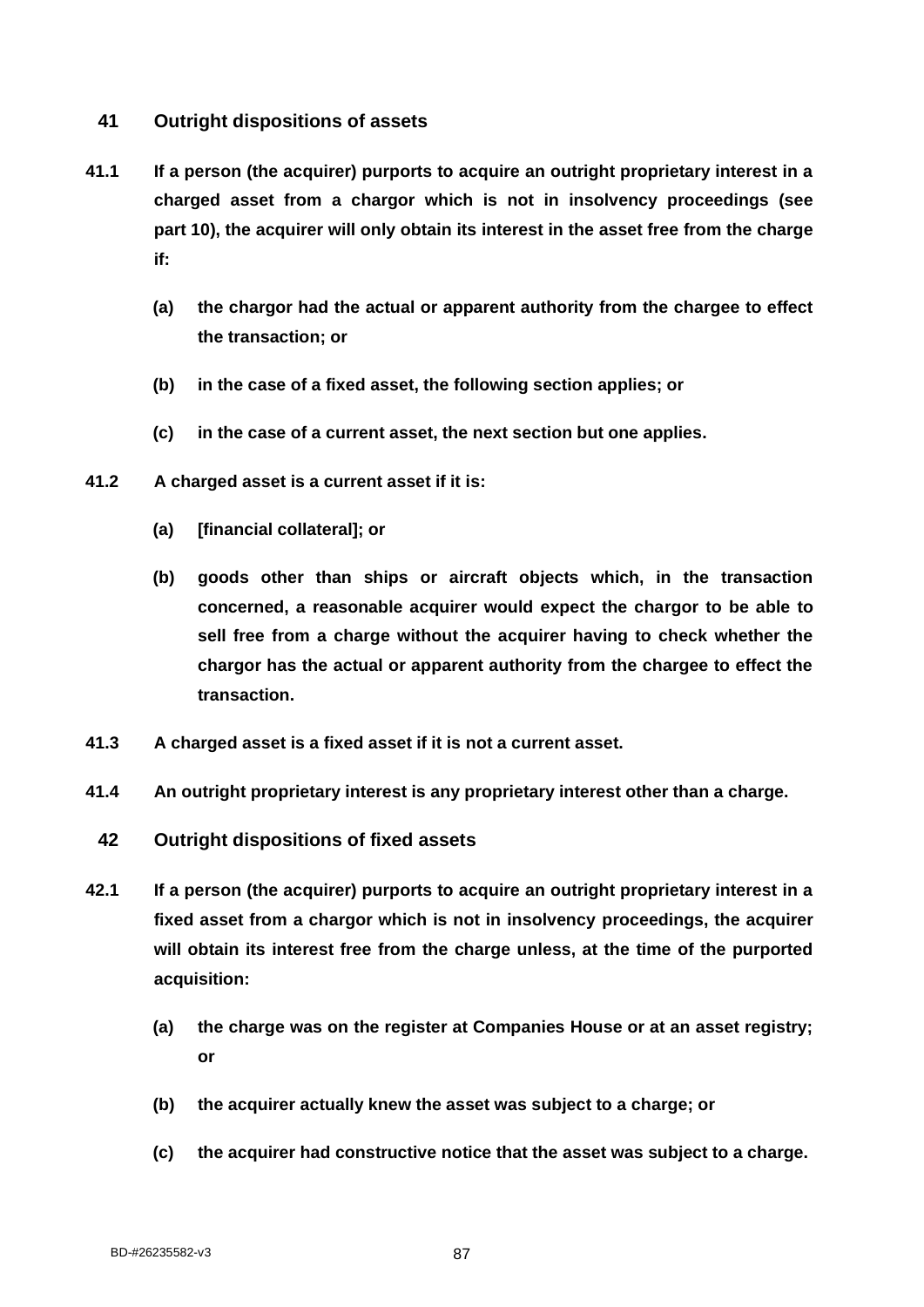- **42.2 A person will only have constructive notice that an asset is subject to a charge if that person would have discovered the existence of the charge if it had made all those enquiries which it ought reasonably to have made before entering into the transaction concerned. What is reasonable depends on all the circumstances relating to the transaction (for instance, the identity of the parties, the nature of the assets concerned and the size of the transaction).**
	- **43 Outright dispositions of current assets**
- **43.1 If a person (the acquirer) purports to acquire an outright proprietary interest in a current asset from a chargor which is not in insolvency proceedings, the acquirer will obtain its interest free from the charge unless:**
	- **(a) the acquisition is prohibited in a contract entered into between the chargor and the chargee (a restriction on disposal); and**
	- **(b) the acquirer actually knew of the restriction on disposal at the time of the purported acquisition.**
- **43.2 Nothing in this section absolves the chargor from the consequences of any breach of contract which it commits as a result of breaching a restriction on disposal.**
- **43.3 In the absence of fraud (in the sense of dishonesty), the acquirer is not liable to any person for any breach of a restriction on disposal of a current asset by the chargor (whether in tort, in equity or in any other manner).**

- 1 **Sections 41 to 43** are concerned with outright dispositions of assets. In what circumstances will a person who buys an asset which is subject to a charge take free from the charge?
- 2 English law has generally applied the same priority rules to purchasers as it applies to subsequent secured creditors. It does not generally matter whether the person who is trying to take priority over a charge has obtained an outright interest or a security interest. So, for instance, the *bona fide* purchaser rule applies as much to a mortgagee or a pledgee as it does a purchaser<sup>70</sup>. The rule in *Dearle v Hall<sup>71</sup>*applies to all dealings in receivables, whether they are outright or by way of security. And the priority rules of

<sup>70</sup> *Joseph v Lyons* (1884) 15 QBD 280.

 $71$  (1828) 3 Russ 1.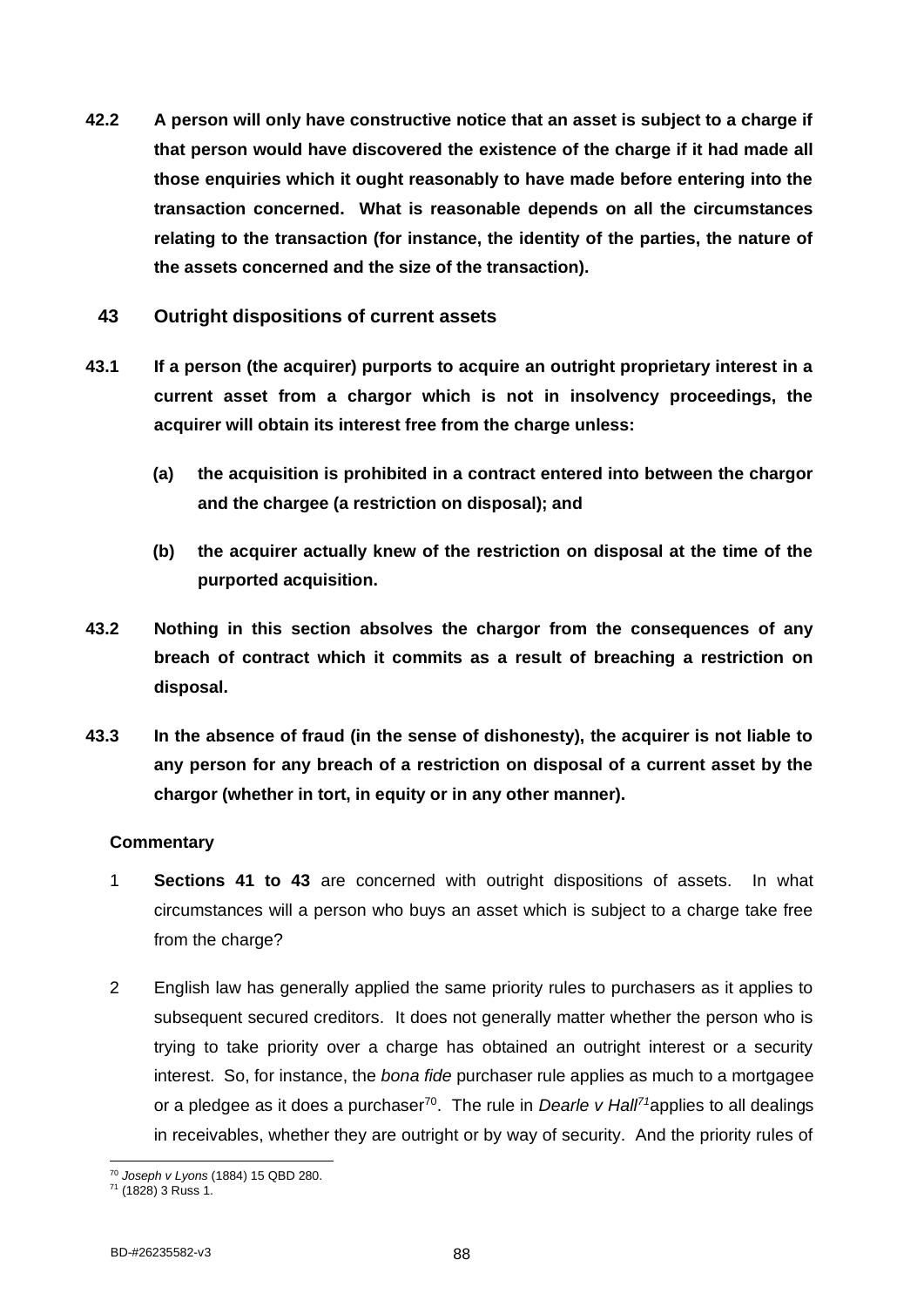the asset registries generally distinguish between registered and unregistered interests, not between security interests and outright interests.<sup>72</sup>

- 3 In practice, the main exception concerns constructive notice. Constructive notice is of little relevance to transactions which are registered at an asset registry<sup>73</sup> but, it does still have an important part to play in security taken over assets which are not the subject of asset registries, which includes most types of goods (except ships and aircraft) and most types of intangible assets (other than intellectual property). The starting point for a priority issue in relation to these types of asset is that the first to be created take priority over a later interest.<sup>74</sup> But there are a large number of exceptions to that basic principle.
- 4 One exception is the *bona fide* purchaser rule, by which a *bona fide* purchaser of the legal title to an asset for value and without notice of a prior equitable interest will take free of that interest.<sup>75</sup>. There is also the rule in *Dearle v Hall<sup>76</sup>* which establishes that, in relation to receivables, the relevant date for priority is not the date of creation but the date on which notice is given to the person who owes the receivable.
- 5 In theory, therefore, both rules override the rule that the first interest to be created takes priority. But in practice, the most important point about both of these rules is that neither give priority to a subsequent encumbrancer if that person knew or ought to have known of the existence of the earlier interest at the time the subsequent interest was acquired<sup>77</sup>.
- 6 In both cases, it is not just actual notice which prevents the subsequent encumbrancer from taking priority. Constructive notice is sufficient. The practical importance of this is that most security created by companies is registrable, and the question is therefore whether registration at Companies House constitutes constructive notice.
- 7 There is little authority on this point but in principle the question is whether the person who acquired the subsequent interest ought to have searched the register. This is a question of fact depending on what a reasonable person ought to have done in similar circumstances<sup>78</sup>. This requires an analysis of the whole transaction – the nature of the

<sup>72</sup> See, for instance, the Land Registration Act 2002, ss 28-30 and 48 and Sch 3.

<sup>&</sup>lt;sup>73</sup> Although it is relevant to mortgages over patents and patent applications. See Patents Act 1977, s33.

<sup>74</sup> This is the foundation of the principle *nemo dat quod non habet* at common law, and it is also relevant in equity: *Phillips v Phillips* (1861) 4 De GF & J 208 at 215.

<sup>75</sup> *Pilcher v Rawlins* (1872) LR 7 Ch App 259.

<sup>76</sup> (1828) 3 Russ 1.

<sup>77</sup> In relation to the *bona fide* purchaser rule, see, for instance the comments of Lord Browne – Wilkinson in *Barclays Bank v O'Brien* [1994] 1 AC 180 at 195-196 and *Macmillan v Bishopsgate Investment Trust* (No.3) [1995] 1 WLR 978. In relation to the rule in *Dearle v Hall*, see *Spencer v Clarke* (1878) 9 Ch D 137.

<sup>78</sup> *Bailey v Barnes* [1894] 1 Ch 25 at 34-35.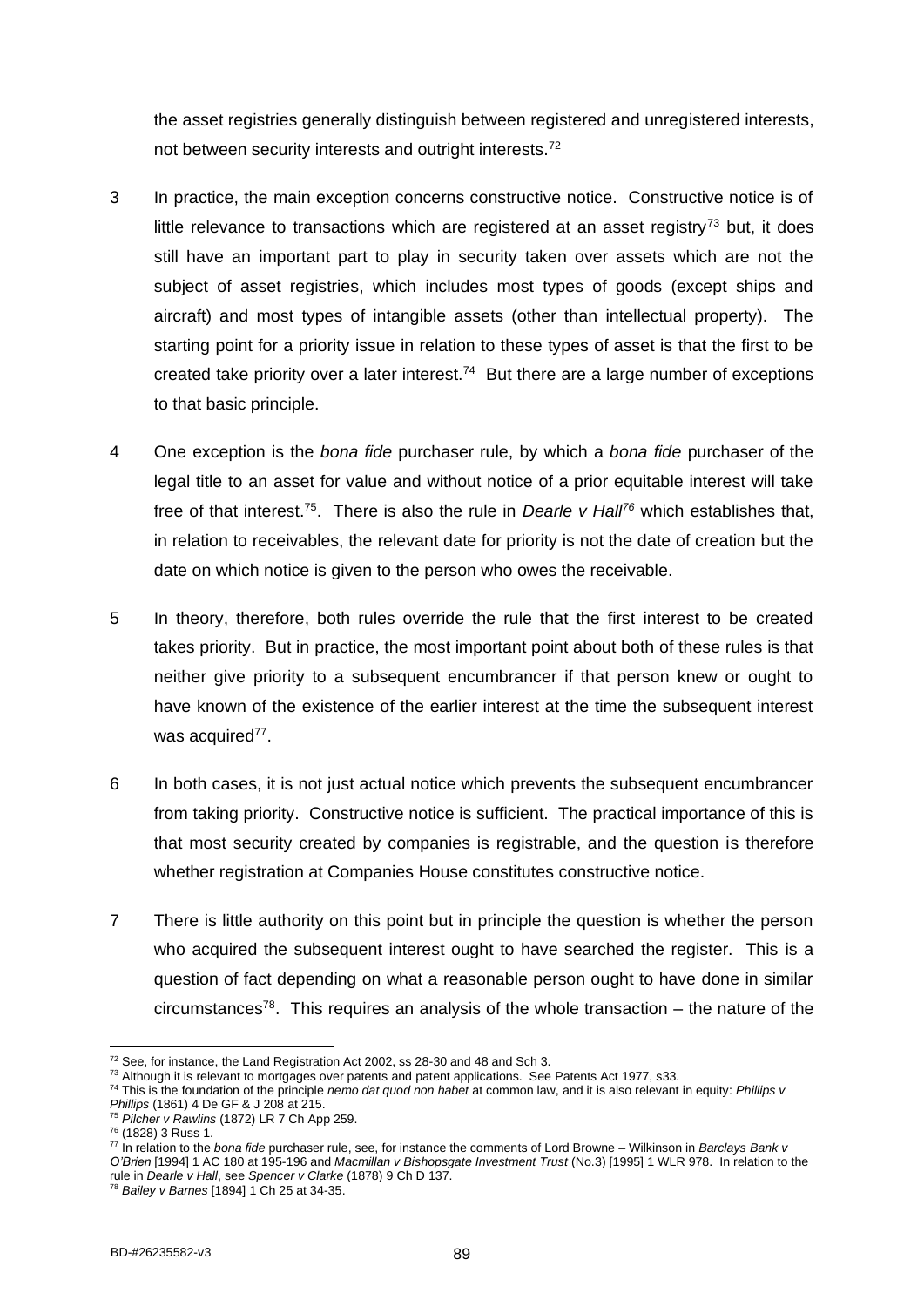asset, the type of the transactions, the amount involved, the parties concerned. The principle is described in **section 42.2**.

- 8 A chargee would normally be expected to search the register. The same is true of a factor, even though the factor is acquiring an outright interest in the asset concerned. But a normal purchaser may well be in a different position, particularly if the transaction is for a relatively small consideration.
- 9 The one area where the existing law does take a different approach between chargees and outright purchasers is therefore in relation to constructive notice.
- 10 The Code takes this further. It draws a distinction between, on the one hand, priority disputes between chargees and, on the other hand, priorities between chargees and subsequent purchasers.
- 11 The rules for priority between charges are contained in **section 38**. Priorities between a chargee and a subsequent purchaser are determined by **sections 41 to 43**.
- 12 **Section 41.1** sets out the circumstances in which a purchaser will take free of an existing charge.
- 13 It applies where a person purports to acquire an outright proprietary interest in a charged asset by contract. It does not apply where the chargor is in insolvency proceedings. The efficacy of the transaction in such a case would depend on insolvency law.
- 14 If **section 41.1** does apply, it sets out three circumstances in which the acquirer takes free of the charge. The first (under **section 41.1(a)**) is where the chargor has the actual or apparent authority of the chargee to effect the transaction. This gives effect to the normal rules of agency law. The chargor may have the actual authority from the chargee to sell the asset concerned. This would be the case, under the existing law, in many floating charges. But even if the chargor does not have actual authority, it might have apparent (or as it is sometimes known, ostensible) authority to dispose of the asset. This would be the case if, under the principles of agency law, the chargee has held out the chargor as having the authority concerned. Under the existing law,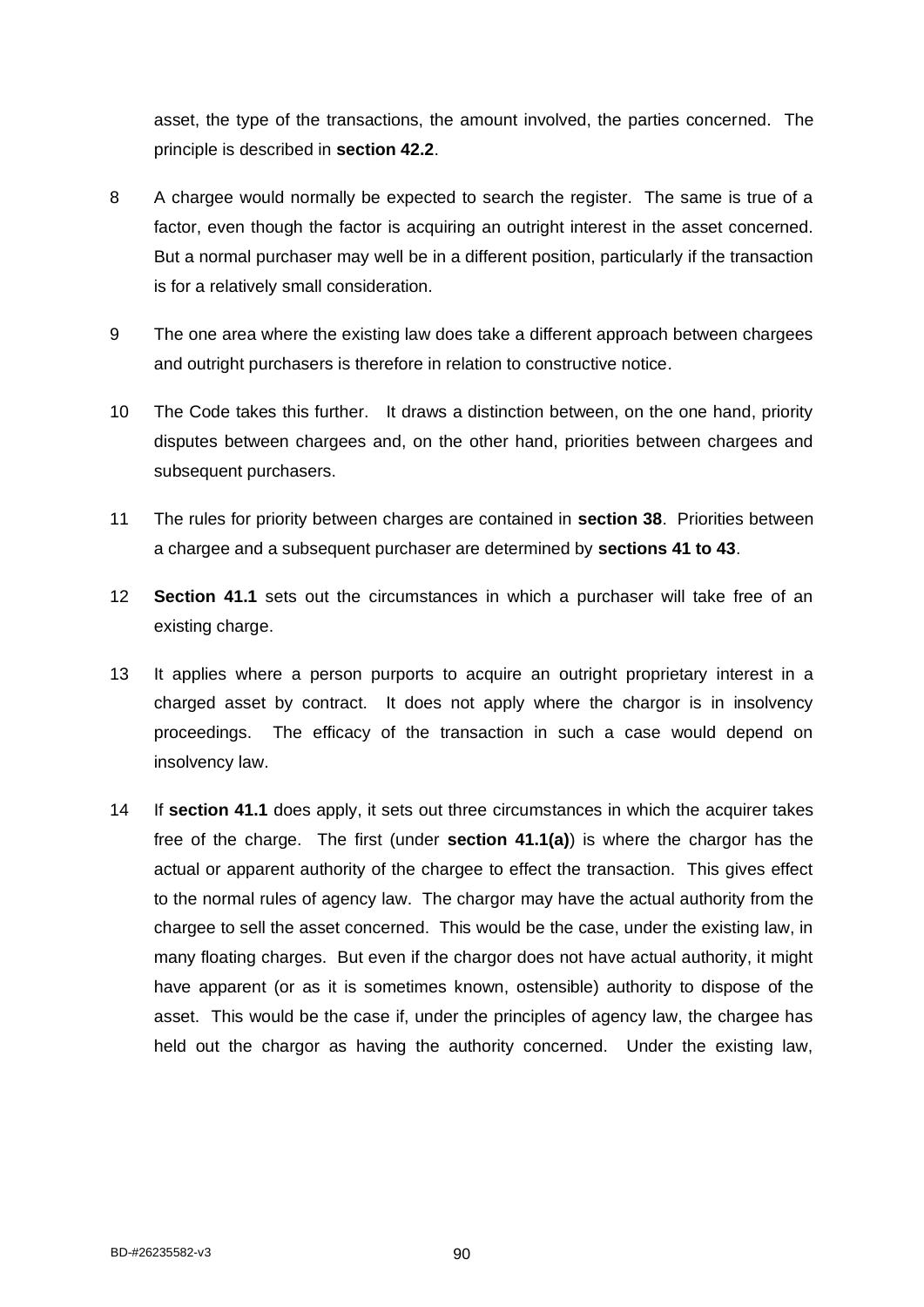apparent authority is important in relation to floating charges<sup>79</sup>, and it can also be relevant in other types of case<sup>80</sup>.

- 15 The other two circumstances in which a person will take free of a charge under **section 41.1** depends on whether the asset over which the charge has been created is a current asset or a fixed asset. A fixed asset is defined in **section 41.3**, and a current asset in **section 41.2**.
- 16 Why has the Code drawn this distinction between fixed and current assets?
- 17 The starting point is that the powers of the chargor to dispose of the charged assets is something which should be dealt with in the terms of the charge. If the chargee has given the chargor the authority to dispose of the asset free from the charge then, of course, the purchaser will take free from the charge. And what is true of actual authority, must also be true of apparent authority. That is the effect of **section 41.1(a)**.
- 18 But that cannot be the only circumstance in which a purchaser can take free from the charge. There are likely to be cases where the charge is drafted or agreed in such a way that it restricts the chargor's ability to dispose of assets which it would be expected to have the authority to dispose of. If the chargor disposes of an asset in breach of a restriction, then it is liable for the consequences. But it does not necessarily follow that the purported purchaser should lose the asset. What if the asset is of a kind which the purchaser would expect the chargor to be able to dispose of, and it is not appropriate for the purchaser to carry out an investigation?
- 19 Under the current law, this issue is dealt with by distinguishing between types of charge. Where the charge is a fixed charge, the purchaser will only take free of the fixed charge if it can rely on one of the priority rules which overrides the first in time rule. But where the charge is a floating charge, the purchaser will obtain the asset concerned free from the floating charge unless it had (actual or constructive) notice of a restriction in the charge.
- 20 The problem with this approach is that a person dealing with the chargor may not necessarily be able to establish very easily whether the charge is fixed or floating $81$ . The one thing which the purchaser does know is the nature of the asset concerned.

<sup>79</sup> *Re Castell & Brown* [1898] 1 Ch 315 and *The English and Scottish Mercantile Investment Company v Brunton* [1892] 2 QB 700.

<sup>80</sup> See, for instance, *Perry Herrick v. Attwood* (1857) 2 De G & J 21; *Brocklesby v Temperance Permanent Building Society* [1895] AC 173 and *Rimmer v Webster* [1902] 2 Ch 163.

<sup>&</sup>lt;sup>81</sup> It is notoriously difficult to distinguish between fixed and floating charges in practice.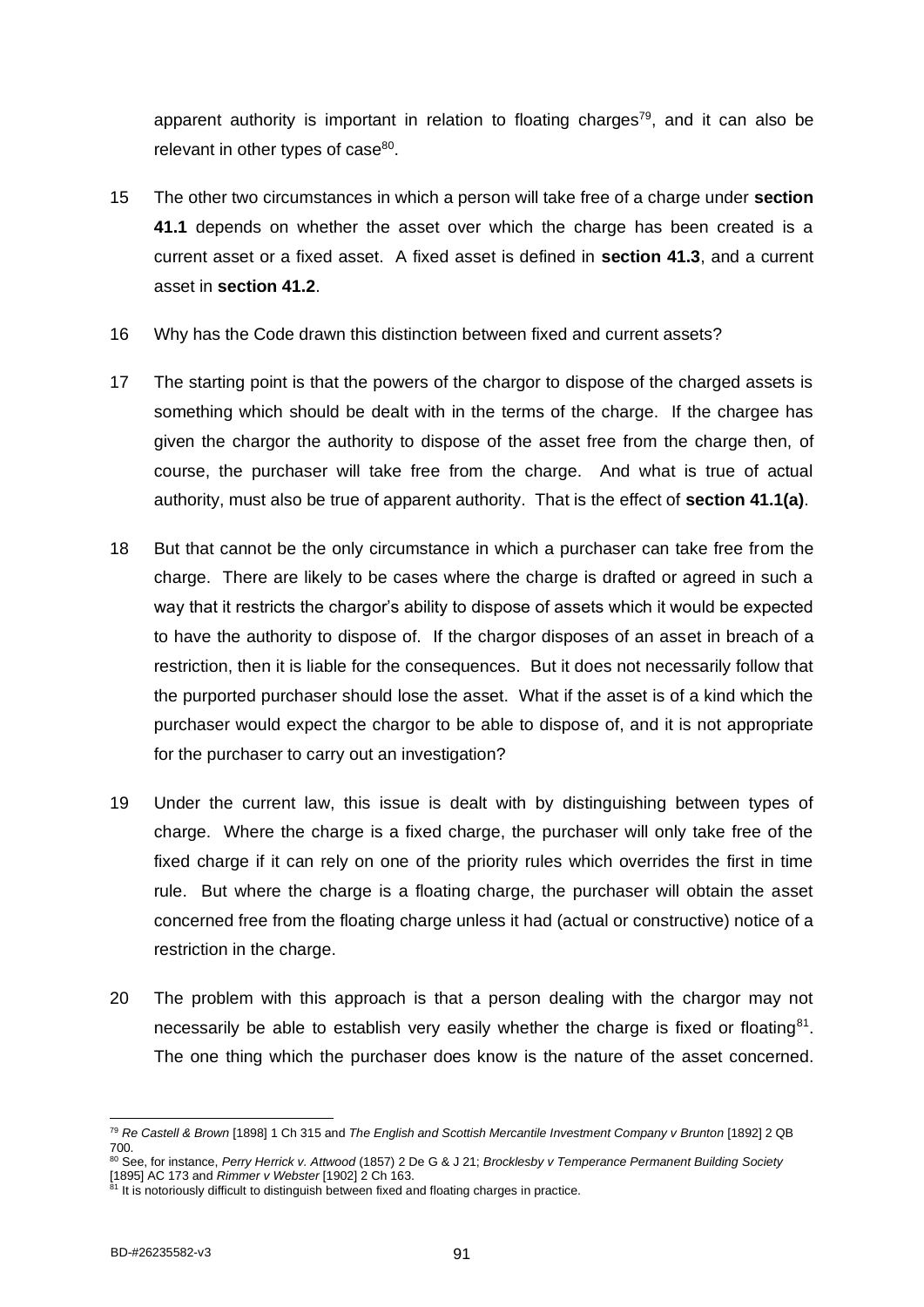Rather than drawing a distinction between types of charge, the Code therefore draws a distinction between types of asset.

- 21 If the asset is of a kind which the seller would normally be expected to dispose of in the ordinary course of its business, then it should be easier for the purchaser to take free than where it is acquiring an asset which would not normally be disposed of in the ordinary course of business.
- 22 We considered using the accounting distinction between fixed assets and current assets, but decided that this would prove too difficult to apply in practice. The concern is to establish those types of asset which a purchaser would expect to be able to acquire without searching the register. We have taken the view that any purchaser of land would expect to search the register, and that it would also be likely to do if it were acquiring large assets such as ships or aircraft and also intangible assets other than financial collateral. Assets of these kinds are described as fixed assets, and the purchaser will be expected to search the register.
- 23 Where the asset concerned consists of goods other than ships or aircraft, the priority rule will depend on whether or not the chargor would be expected to be able to dispose of its interests in the goods without the acquirer having to check whether it was charged. If the purchaser would be expected to check, then it would be a fixed asset. If not, then it is a current asset. That test may produce uncertainty in some cases. But issues of this kind do not occur frequently in practice, and it is considered better to base the outcome on the reasonable expectations of the parties.
- 24 We have also applied the same rule to financial collateral, which still needs to be defined.
- 25 **Section 42** is concerned with the outright disposal of a fixed asset. Clearly, if the acquirer actually knew the asset was subject to a charge, then it should be subject to it (**section 42.1(a)**). But it will also take subject to the charge if the charge was registered at Companies House or at an asset registry (**section 42.1(b)**) or if the acquirer had constructive notice that the asset was subject to a charge (**section 42.1(c)**). This last provision is necessary to deal with non-registrable charges.
- 26 **Section 42.2** contains a definition of constructive notice which is based on the existing law. The essence of **section 42** is that, if a person is acquiring a fixed asset, then it ought to carry out the necessary searches.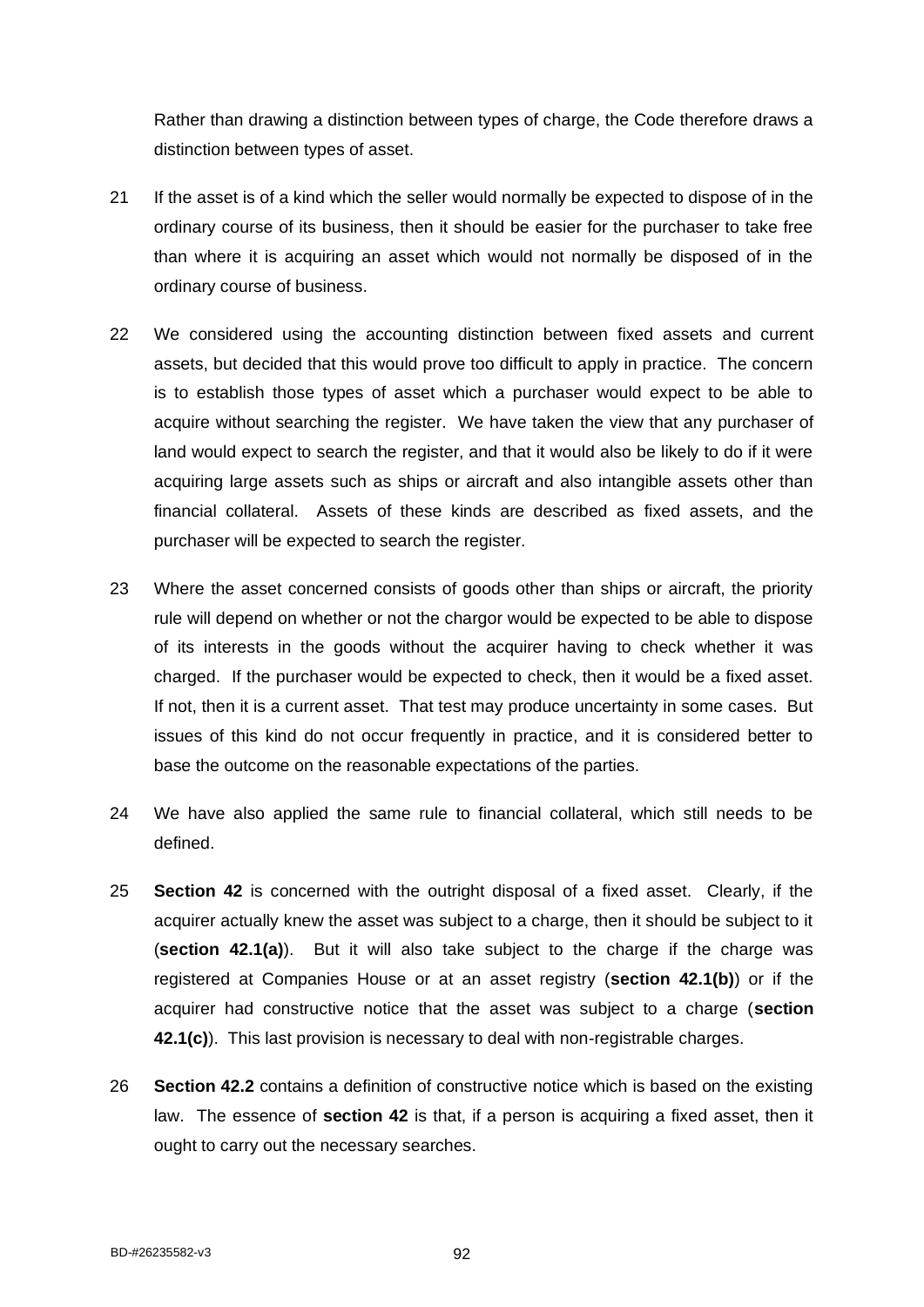- 27 **Section 43** is concerned with outright dispositions of current assets. The principle in **section 43.1** is that the acquirer will only take its interest subject to the charge if there is a restriction on disposal under the terms of the charge or in a related document and the acquirer actually knew of that restriction at the time of the purported acquisition.
- 28 The important point here is that, where the asset is a current asset, the acquirer will only be bound by a restriction if it had actual notice of the restriction at the time of the purported acquisition. Constructive notice is irrelevant. The only thing that matters is whether the acquirer actually knew of the restriction at the relevant time.
- 29 The purpose of **section 43.3** is to prevent the acquirer being liable in any other way as a result of the acquisition – for instance in tort. In the absence of fraud (in its common law sense of dishonesty) the acquirer is not otherwise liable for having acquired the asset.
- 30 If the chargor acts in breach of the restriction, it will be liable to the chargee for breach of contract, and this is made clear by **section 43.2**. If the chargee knew that the chargor was intending to sell an asset in breach of a restriction, it may be able to obtain an injunction to prevent the sale. Nothing in **section 43** alters the circumstances in which such an injunction would be available.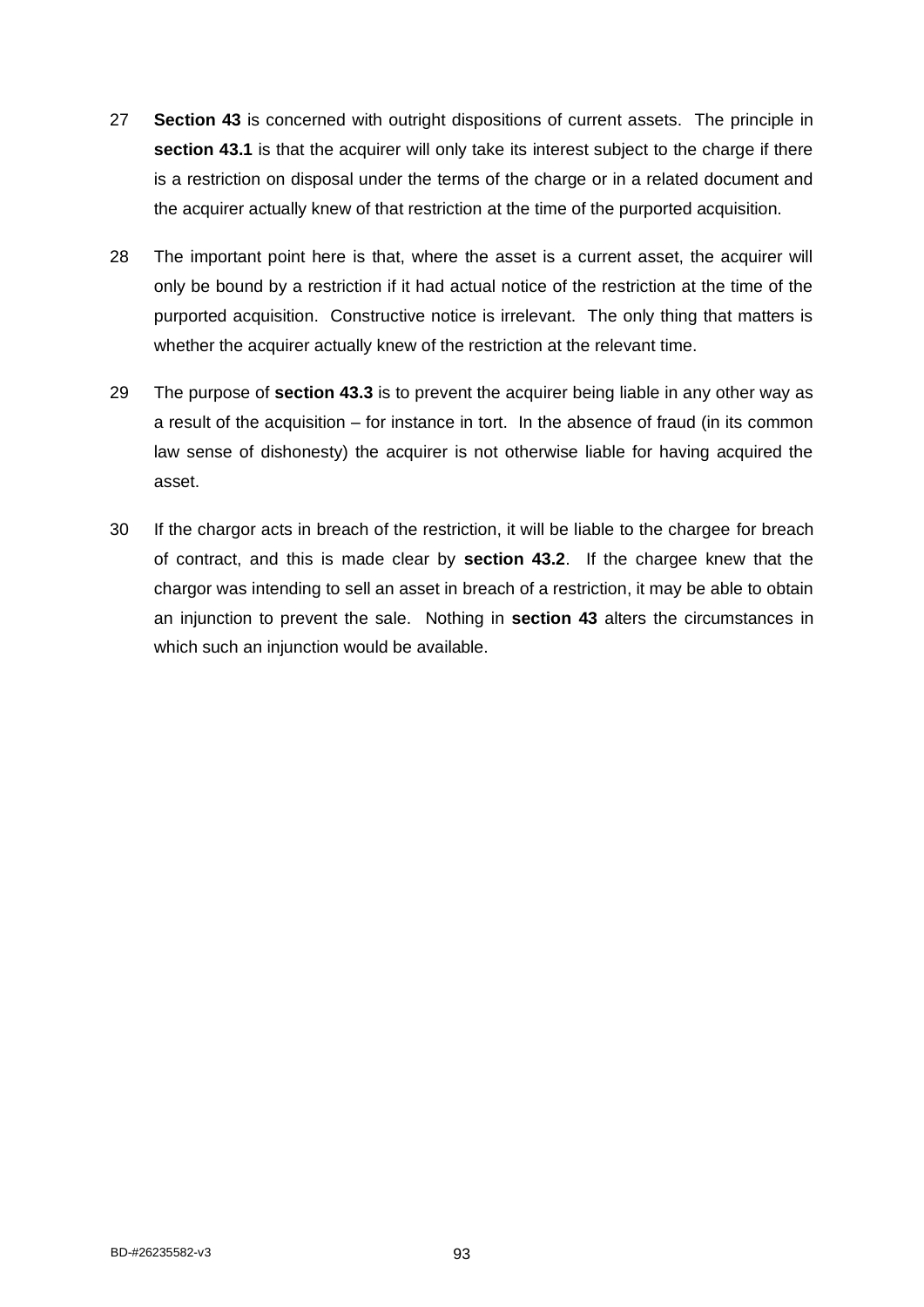# **44 Other priority issues**

- **44.1 Any priority issues which are not determined by the Code will be determined under the general law.**
- **44.2 For this purpose, to the extent that it is relevant, a charge will be treated as a legal interest.**

# *[We could try to codify the law further if there is a consensus as to how to do it.]*

- 1 The Code deals with priorities between charges and also priorities between a charge and a subsequent outright interest. It does not deal with other priority issues which arise, and they therefore need to be dealt with under the existing law. That is the effect of **section 44.1**.
- 2 For instance, the Code deals with the priority between a chargee and a subsequent purchaser, but not with the priority between a purchaser and a subsequent chargee.
- 3 For this purpose, it may be necessary to decide whether a charge is a legal or an equitable interest. **Section 44.2** contains rules to establish this point. It will only be necessary to determine a priority question which is not catered for in the Code and which, under the general law, requires a distinction to be drawn between legal and equitable interests. For all other purposes, there is no distinction in the Code between legal and equitable interests.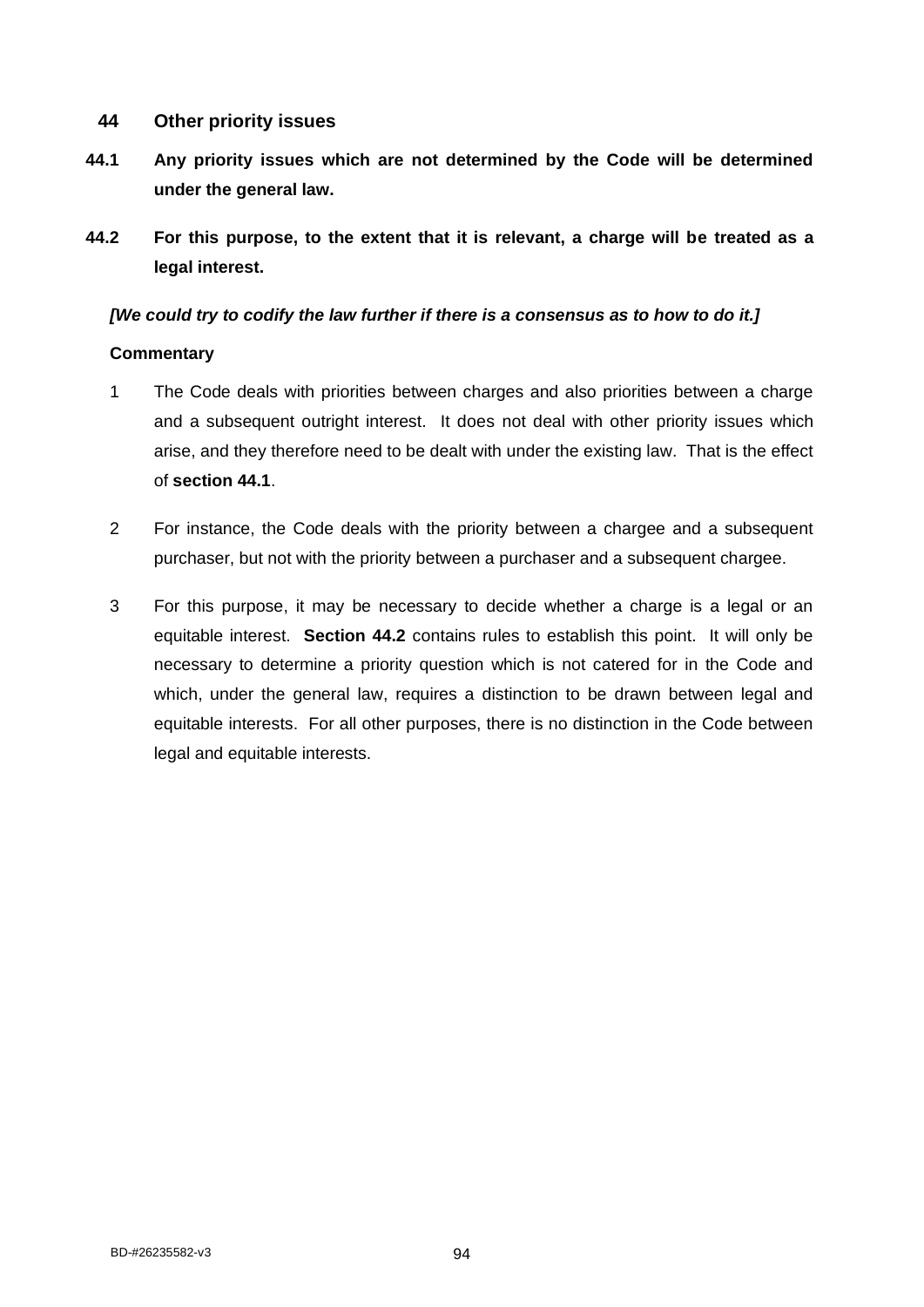# **PART 9: ENFORCEMENT**

- **45 The scope of this part**
- **45.1 This part applies to the enforcement of charges, except to the extent that other laws (for example those concerning financial collateral, financial markets or settlement finality) provide to the contrary.**
- **45.2 Where the chargor is an individual, this part is subject to all laws concerning consumers.**

- 1 **Part 9** concerns the enforcement of charges. It applies generally to the enforcement of all charges, but it is subject to other specific legislation (**section 45**).
- 2 For instance, there are specific provisions concerning enforcement in the Financial Collateral Arrangements (No.2) Regulations 2003. And, of course, where the chargor is a consumer, any relevant restrictions contained in the consumer credit legislation will apply.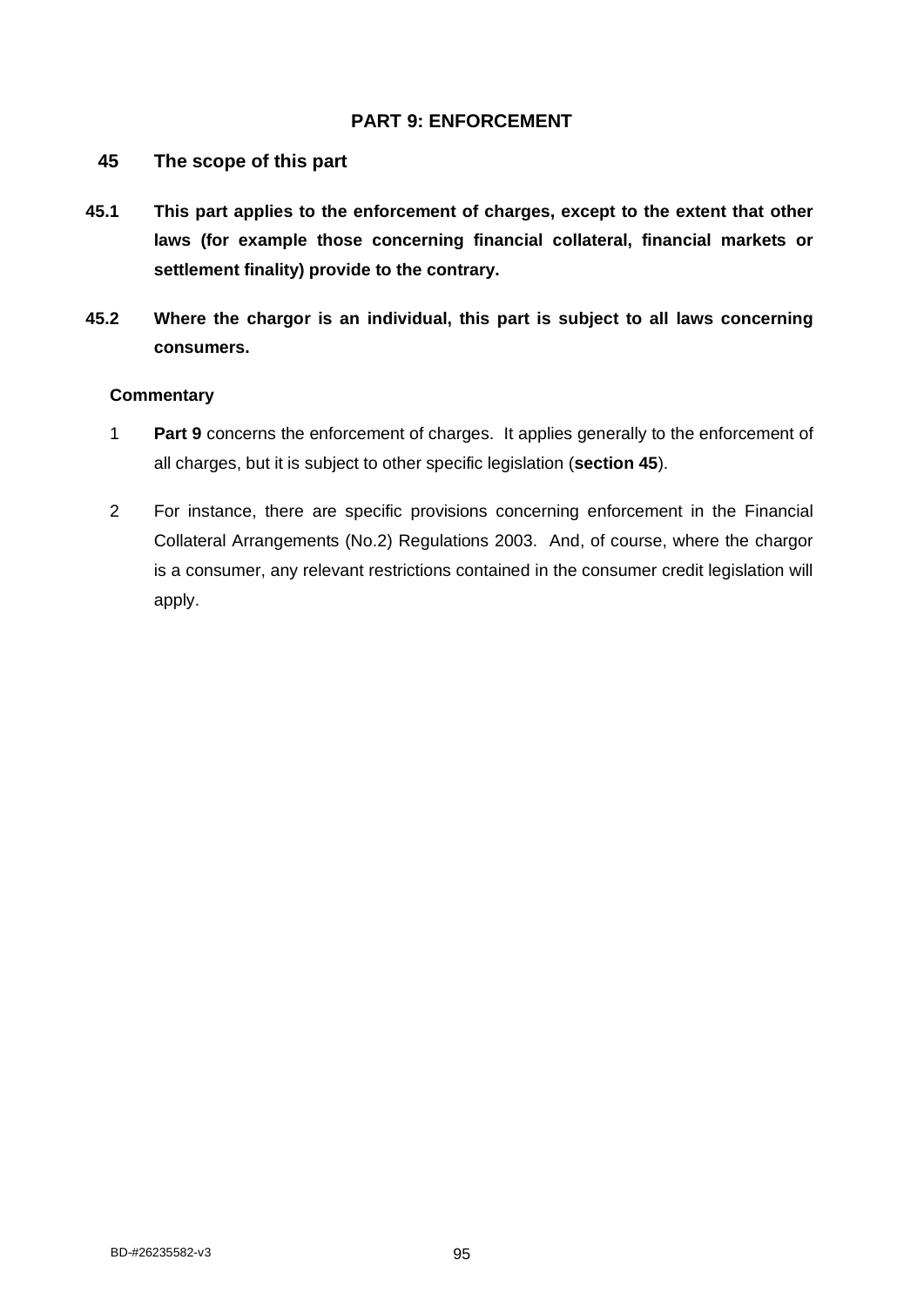## **46 Time for enforcement**

- **46.1 A chargee can enforce a charge at the time provided for it in the charge instrument, or as otherwise agreed by the chargor.**
- **46.2 If there is no such provision or agreement, the chargee can enforce the charge as soon as:**
	- **(a) all or any part of the secured obligation is to be performed; and**
	- **(b) the person liable to perform the secured obligation has received notice requiring it to be performed; and**
	- **(c) unless the chargor is insolvent or admits it is unable to perform the secured obligation in full, two business days have elapsed from the receipt of that notice, and the secured obligation has not been performed in full.**

- 1 **Section 46** is concerned with the time for enforcement of a charge.
- 2 A charge will almost invariably provide for when it can be enforced, and **section 46.1** gives effect to what the parties have agreed. This agreement will normally be contained in the charge instrument itself, but it may be contained elsewhere, or it may be supplemented or amended by agreement between the parties. **Section 46.1** gives effect to that agreement wherever it is contained.
- 3 It would be surprising to find a charge without enforcement provisions. But **section 46.2** sets out default rules in the event that the charge does not do so. This section only applies if the parties have not otherwise agreed when the security should be enforceable.
- 4 The default power applies once the person who is required to pay the secured obligations (it may not be the chargor) has received a demand for money which is payable. If the chargor is insolvent or it admits that it is unable to pay the secured obligations in full, the security can be enforced immediately. If not, the chargee must wait two business days to see whether the amount is paid. If it has not been paid in full at the end of two business days, then the chargee may enforce the charge from the beginning of the third business day.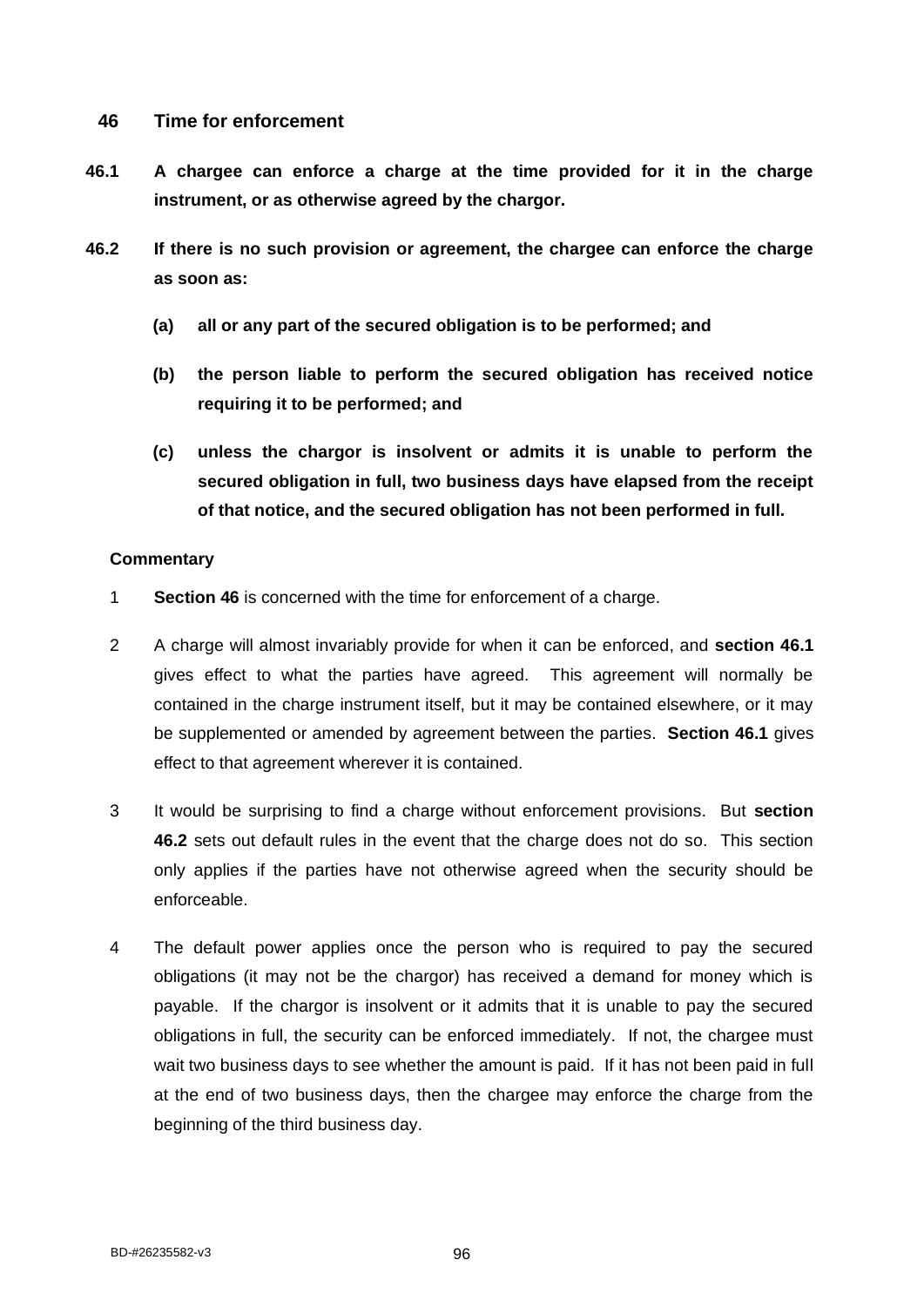- 5 The notice period under **section 46.2** is much shorter than that contained in section 103 of the Law of Property Act 1925, but that provision is invariably contracted out off.
- 6 Where the chargee relies on an express power of enforcement, the time for enforcement depends on the interpretation of the charge document (or if elsewhere, the other agreement reached between the parties). The Code is not intended to alter the conclusion in cases such as *Massey v Sladen*<sup>82</sup> that, even if the words require immediate payment, the parties are likely to have intended the debtor to have sufficient time to effect the payment. But this only gives the debtor sufficient time to enable it to pay the money from a source already available to it (for instance a bank account in credit), and even that is unnecessary if the debtor clearly cannot pay<sup>83</sup>.

<sup>82</sup> (1868) LR 4 Exch 13.

<sup>83</sup> *Cripps v Wickenden* [1973] 1 WLR 944; *Bank of Baroda v Panessar* [1987] Ch 335.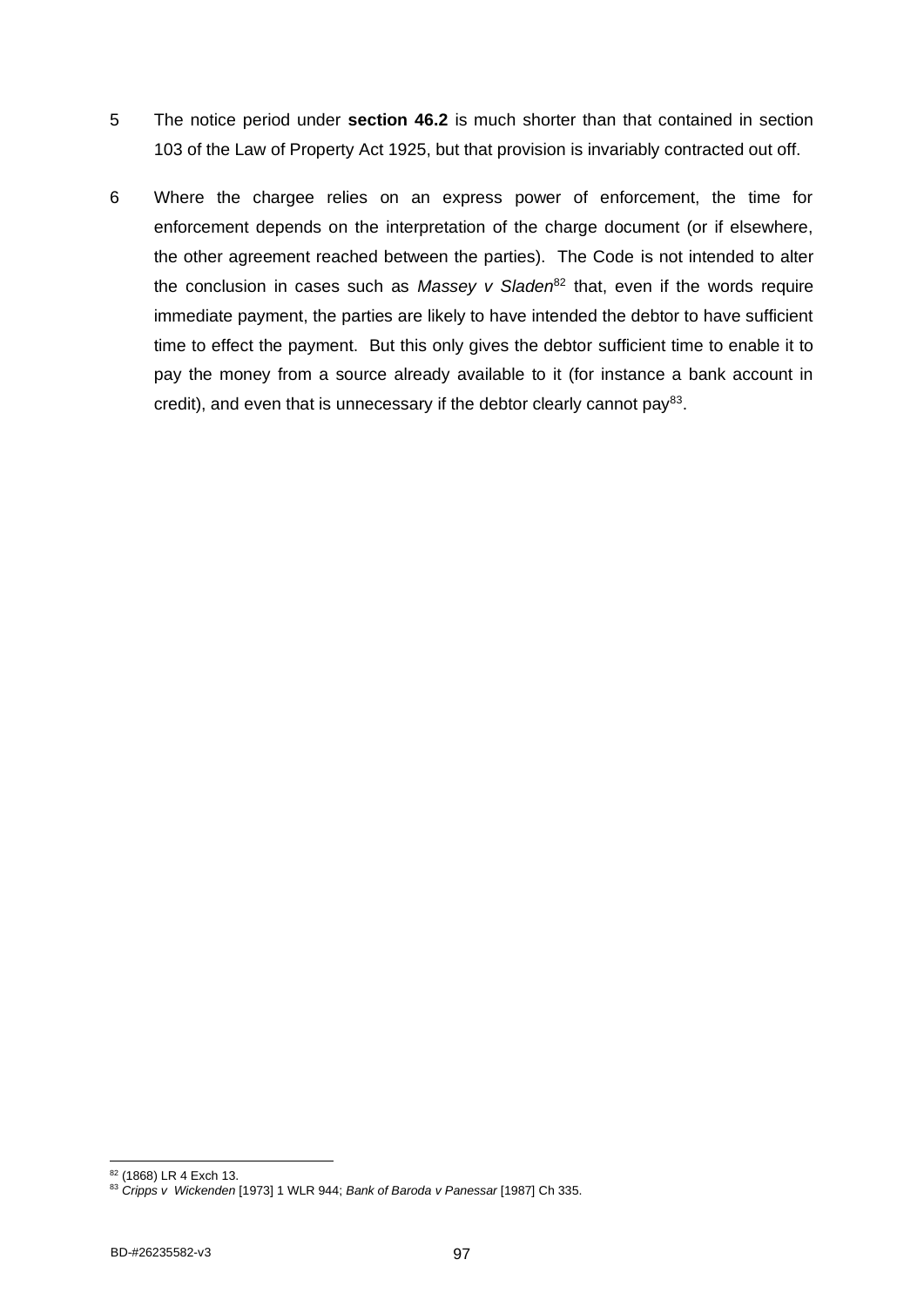### **47 Enforcement powers**

- **47.1 A chargee can enforce a charge in the manner provided for in the charge instrument, or as otherwise agreed by the chargor.**
- **47.2 If there is no such provision or agreement, a chargee has the following powers:**
	- **(a) to the extent permitted by the insolvency legislation (see part 10), to appoint an administrator or administrative receiver of the chargor; and**
	- **(b) to appoint a receiver over all or any part of the charged interest in the charged assets; and**
	- **(c) to apply to court for the sale of the charged assets; and**
	- **(d) to take all such other actions (or to refrain from doing so) in relation to all or any part of the charged assets as the chargor could have done if they were not charged (for instance by taking possession of them, selling them or leasing them; exercising a power of netting; in the case of receivables, demanding and receiving payment; and, in the case of cross-claims, setting them off).**
- **47.3 These powers do not apply to the extent that they are inconsistent with the terms of the charge or the agreement of the parties. They can be increased, reduced, disapplied or amended in any other way in the terms of the charge or by agreement between the parties.**
- **47.4 For the purpose of enforcing a charge, the chargee can:**
	- **(a) transfer or procure the transfer of the legal title to a charged asset if the entire beneficial interest in the asset concerned has been charged; and**
	- **(b) execute a deed even if the charge was not created by a deed.**
- **47.5 To the extent that the charge is a financial collateral charge (see part 7), the chargee also has the powers (for instance, the power of appropriation) conferred on it by the Financial Collateral Arrangements (No 2) Regulations 2003 (SI 2003/3226) as amended from time to time.**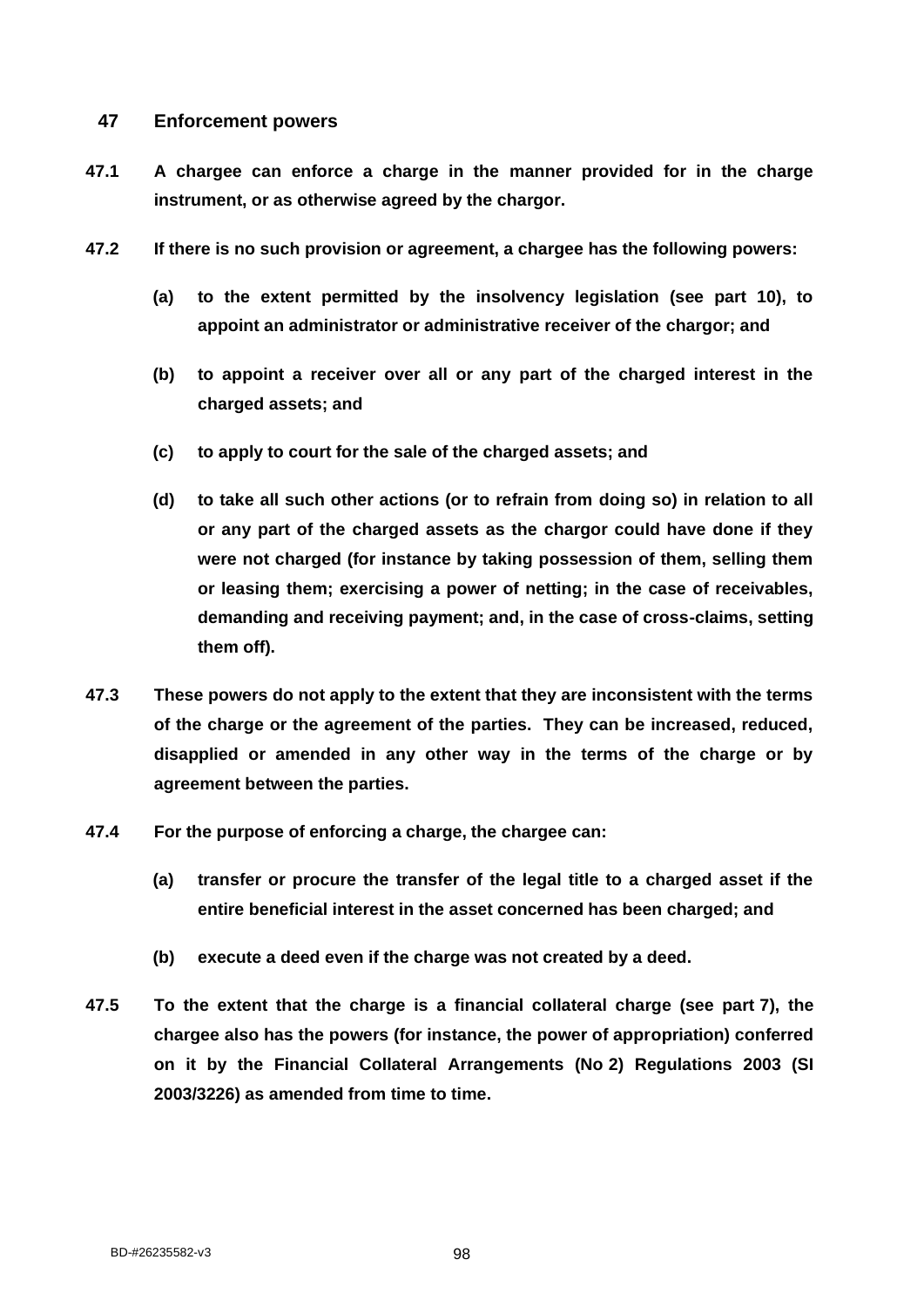**47.6 The power to take possession of a dwelling-house is subject to the restrictions contained in section 36 of the Administration of Justice Act 1970, as amended by section 8 of the Administration of Justice Act 1973.**

#### **47.7 Foreclosure is abolished.**

- 1 The Code enables the parties to determine what the powers of enforcement should be. This can be done in the charge instrument itself or elsewhere (see **section 47.1**).
- 2 This continues the existing principle under the current law that the parties are free to decide what the powers of enforcement should be. The parties to a charge almost invariably take up this offer, and it is almost unheard of to see a charge which does not contain enforcement powers. This is partly because the parties can then shape the powers of enforcement to the particular transaction concerned. It is also because the underlying default powers of enforcement under the existing law are inadequate.
- 3 It is envisaged that the current practice of setting out the powers of enforcement in the charge will continue. But the Code also takes the opportunity to update the default powers of enforcement. They are set out in **section 47.2**.
- 4 Where the charge consists of a debenture, the normal practice is to appoint an administrator to enforce the security. The power to do this is contained in the insolvency legislation. The Code also gives the chargee the power to appoint an administrative receiver where this is permitted under section 74A-H of the Insolvency Act 1986. See **section 47.2(a)**.
- 5 Under **section 47.2(b)** the chargee can appoint a receiver over charged assets.
- 6 The power to apply to court under **section 47.2(c)** might be used (for instance) to enable a ship to be sold through the court.
- 7 The Code does away with all the very specific powers and their limitations contained in the general law as it is at the present. The problem with the current default powers of enforcement is that they are both complicated and incomplete, and do not reflect current practice.
- 8 Under **section 47.2(d)**, the chargee is given the power to do anything with the charged assets which the chargor could have done if they were not charged. The approach of the Code, here, is to give the chargee a general power rather than to set out a long list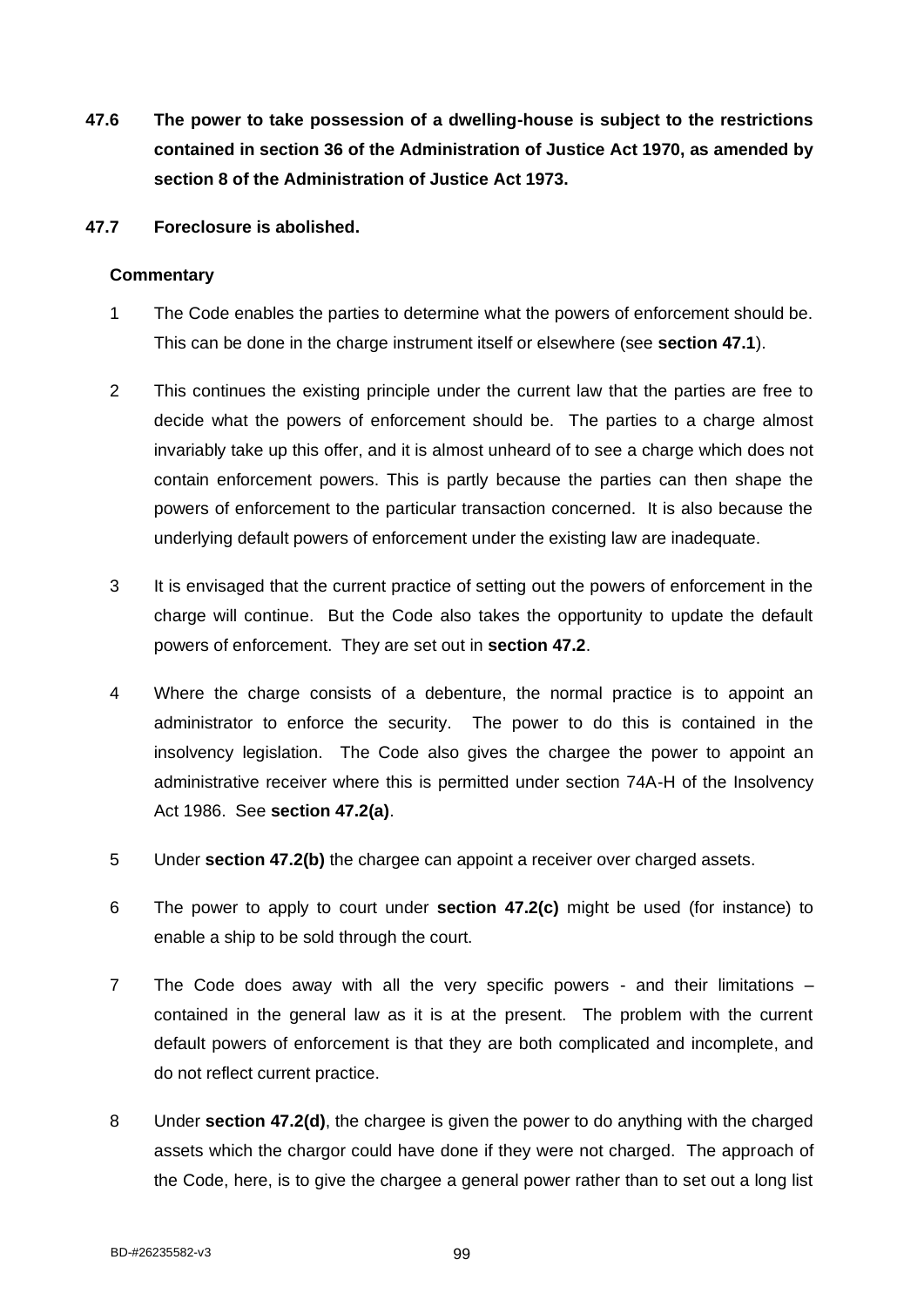of specific powers. The intention is to give the chargee the ability to do anything with the assets which the chargor could have done. It is intended that this should be given a broad interpretation.

- 9 The default powers only apply to the extent that they are consistent with the parties' agreement (**section 47.3**).
- 10 The purpose of **section 47.4** is to deal with two technical issues. A chargee will need to transfer the legal title to the charged asset on enforcement even though it only has a charge. **Section 47.4(a)** enables it to do so.
- 11 Similarly, **section 47.4(b)** gives a chargee power to execute a deed even if the charge was not created by a deed.
- 12 The powers of enforcement contained in the Code can be increased by other legislation. Where the charge concerned is a financial collateral charge, the chargee therefore also has the powers conferred on it by the Financial Collateral Arrangements (No.2) Regulations 2003 (**section 47.5**). This includes the power of appropriation and the right of use.
- 13 In the same way as other legislation can increase powers of enforcement, it may also reduce them. The power to take possession of a dwelling house is subject to restrictions contained in section 36 of the Administration of Justice Act 1970, as amended by section 8 of the Administration of Justice Act 1873. The Code does not affect these restrictions (**section 47.6**).
- 14 Foreclosure is abolished by **section 47.7**. Because it is such a complicated legal process, it is not used in practice.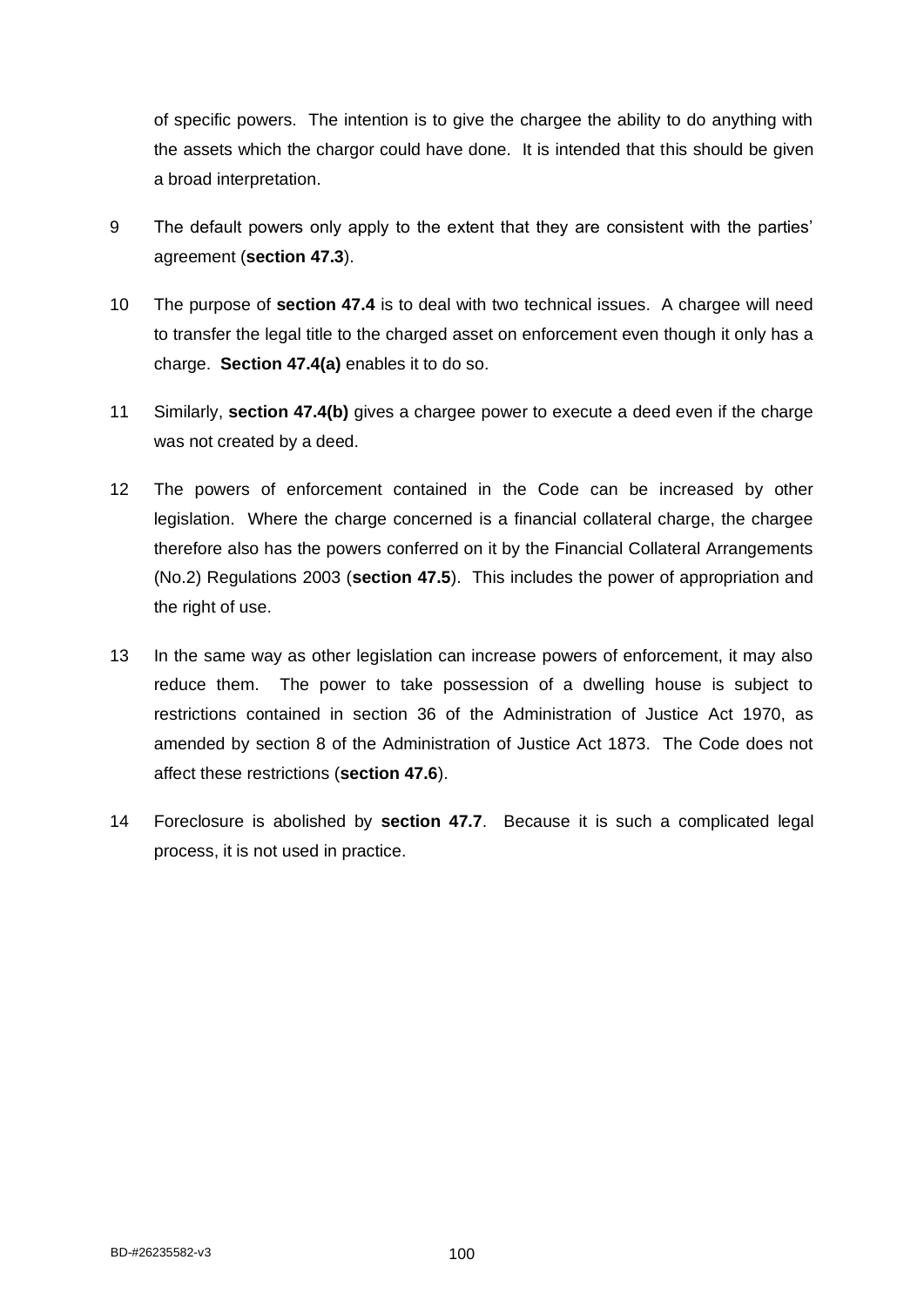- **48 Powers of administrators and receivers**
- **48.1 Administrators have the powers conferred on them by the insolvency legislation.**
- **48.2 Administrative receivers and receivers each have the powers conferred on them by the terms of the charge or by agreement with the chargor.**
- **48.3 Except to the extent that they are amended by the terms of the charge or by agreement with the chargor:**
	- **(a) administrative receivers and receivers each have the power to take all such actions (or refrain from doing so) in relation to all or any part of the assets over which they are appointed as the chargor could have done if they were not charged (for instance by taking possession of them, selling them or leasing them; exercising a power of netting; in the case of receivables, demanding and receiving payment; and, in the case of cross-claims, setting them off); and**
	- **(b) (without limitation) administrative receivers have the powers conferred on them by the insolvency legislation (see part 10).**
- **48.4 An administrator, an administrative receiver and a receiver can:**
	- **(a) transfer legal title to a charged asset if the entire beneficial interest in the asset concerned has been charged; and**
	- **(b) execute a deed even if the charge was not created by a deed.**
- **48.5 The power to take possession of a dwelling house is subject to the restrictions contained in section 36 of the Administration of Justice Act 1970, as amended by section 8 of the Administration of Justice Act 1973.**

- 1 **Section 48** deals with the specific powers of administrators and receivers. It follows the approach of **section 47**.
- 2 Administrators' powers are conferred by the insolvency legislation (**section 48.1**).
- 3 On the other hand, the powers of an administrative receiver or a receiver are conferred by the charge or by agreement with the chargor (**section 48.2**).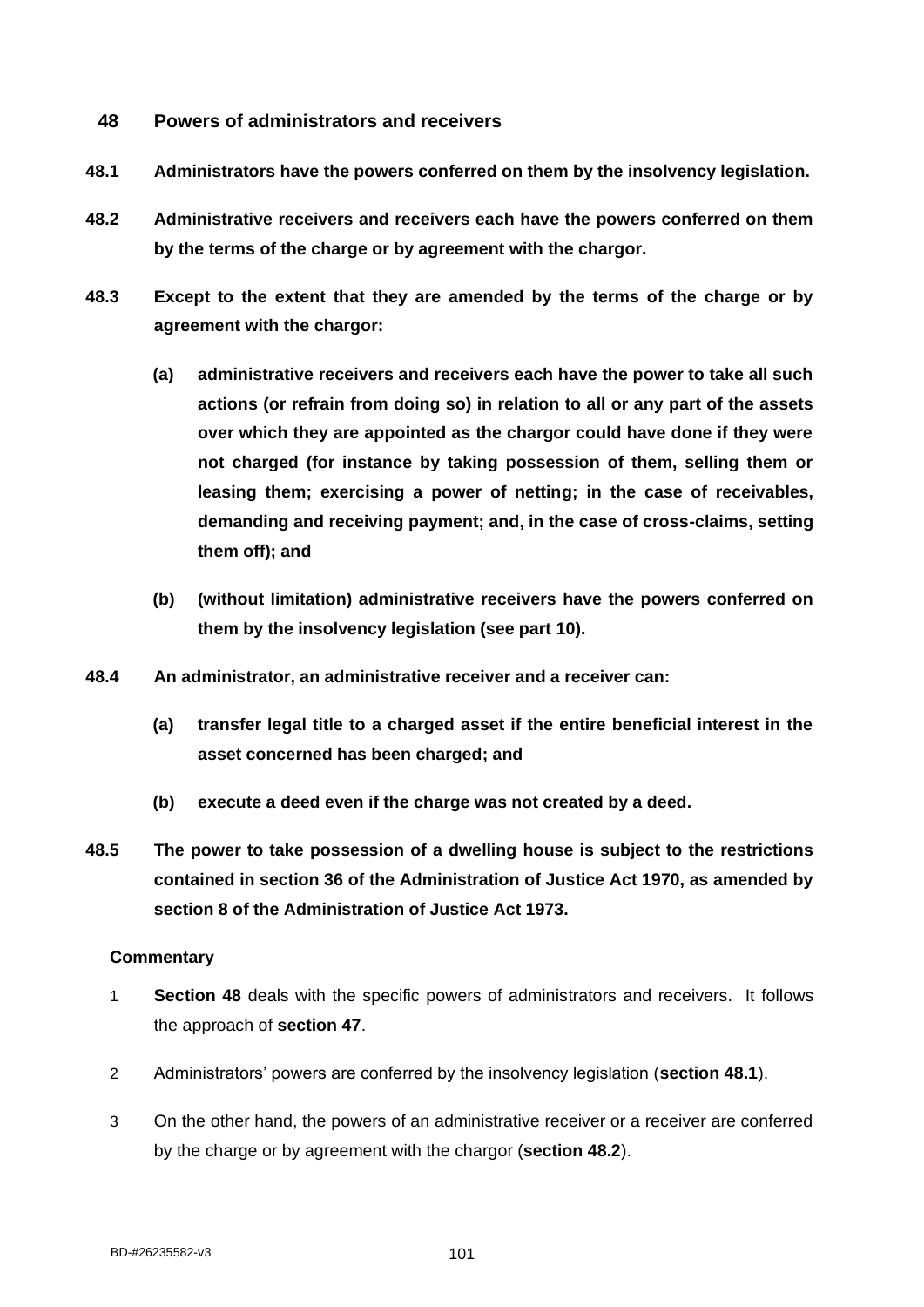- 4 **Section 48.3** then goes on to deal with default powers of administrative receivers and receivers. An administrative receiver has the powers conferred by Schedule 1 to the Insolvency Act 1986. Administrative receivers and receivers each have the powers of the chargor in relation to the assets over which they are appointed. This is intended to be a broad power.
- 5 The other provisions of **section 48** replicate those in **section 47**.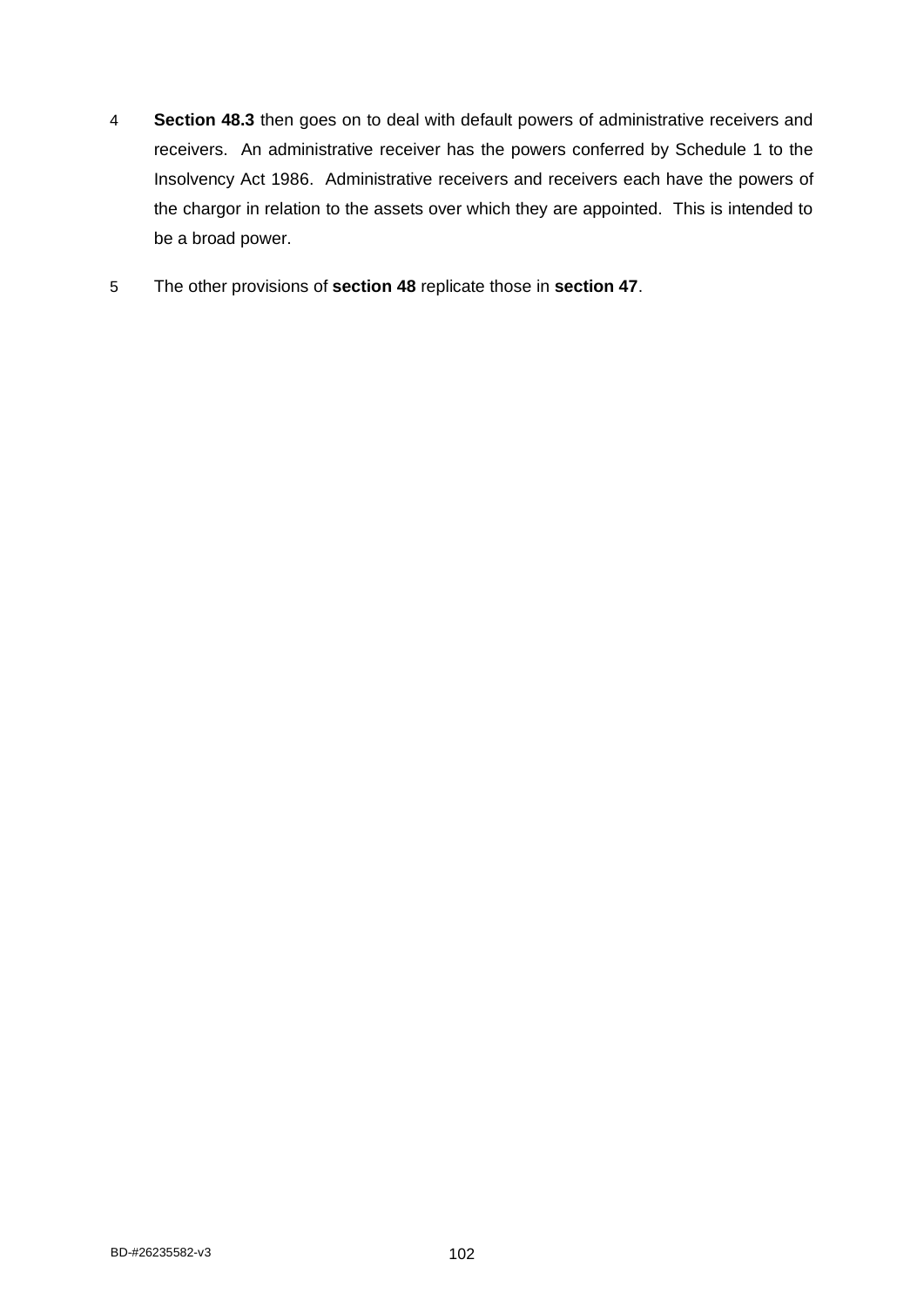# **49 More than one charge**

- **49.1 Where there is more than one charge over the same charged asset, the charged asset can be sold free from any charges which rank behind the charge concerned. If this happens, the rights of the subsequent chargees are transferred from the charged asset to its proceeds of sale.**
- **49.2 Where there is more than one charge over the same charged asset, the charged asset can be sold under a second or subsequent charge subject to any charges which rank in priority.**
- **49.3 This section is subject to any agreement to the contrary between the relevant parties.**

- 1 Under **section 49.1**, a first chargee (or someone on its behalf) is able to sell the charged assets free from any second or subsequent charge. Similarly, a second chargee (or someone on its behalf) can sell subject to a third or subsequent charges. The rights of the subsequent chargees are overreached into the proceeds of sale.
- 2 A chargee cannot overreach prior charges. So, if a second chargee (or someone on its behalf) sells, it can only do so subject to the first charge (**section 49.2**). In many cases, this will make it very difficult to sell the asset concerned without the agreement of the first chargee.
- 3 The parties will frequently agree their respective powers in an intercreditor agreement. **Section 49.3** establishes that **section 49** is subject to any contrary agreement between the parties.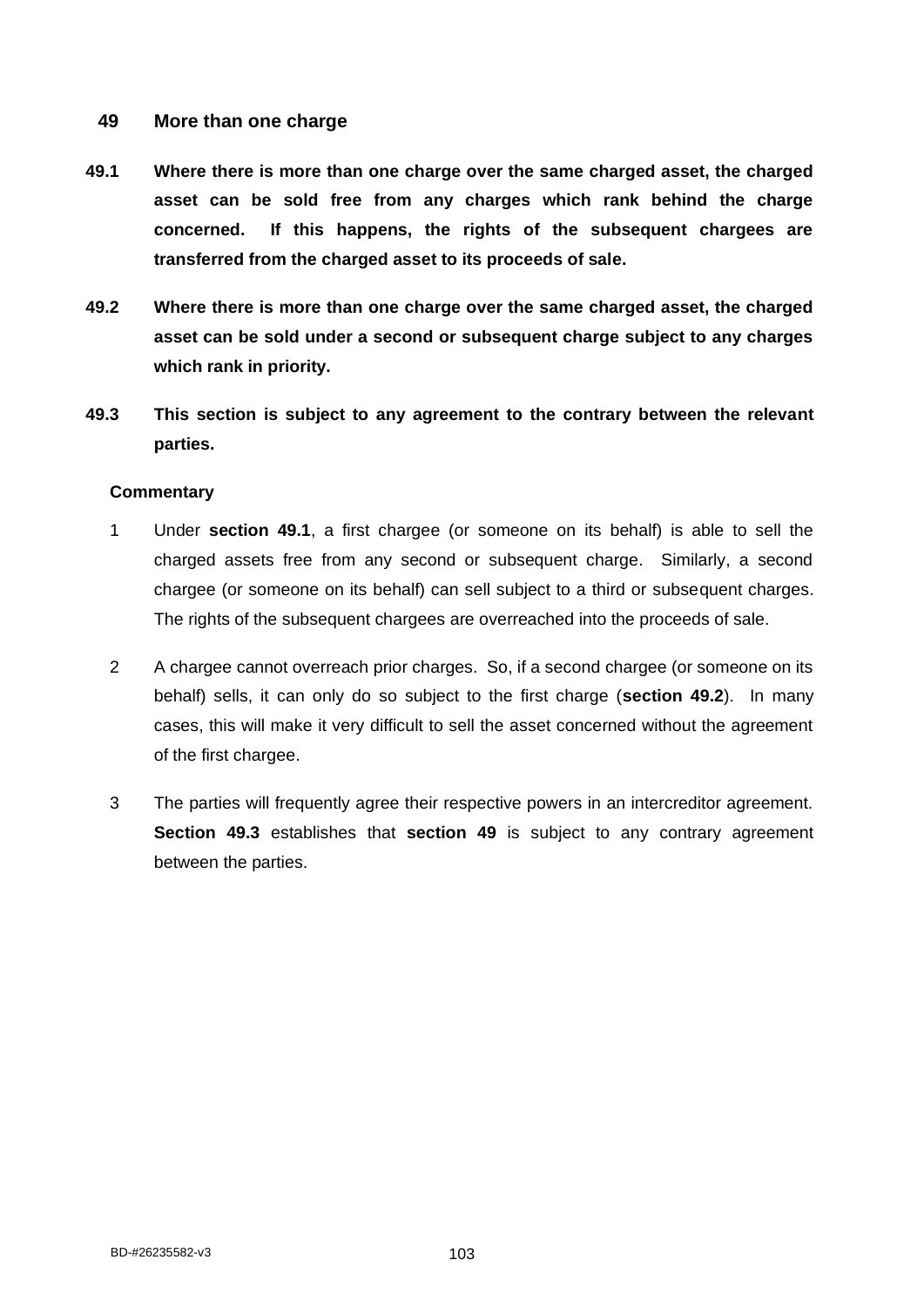# **50 Effect on third parties**

- **50.1 An administrative receiver of a chargor and a receiver of charged assets is the agent of the chargor (even if the chargor enters into insolvency proceedings).**
- **50.2 A person dealing with a chargee, or with a receiver or administrative receiver, is entitled to assume, unless it has actual knowledge to the contrary, that:**
	- **(a) those persons have the power to do those things which they are purporting to do; and**
	- **(b) they are exercising their powers properly.**

- 1 Security documents normally provide that administrative receivers and receivers act as the agent of the chargor. Although that agency determines on the chargor entering into insolvency proceedings, this does not affect the ability of the receiver concerned to sell the charged assets<sup>84</sup>. Section 50.1 simplifies the position. It makes an administrative receiver and a receiver the agent of the chargor, and that agency is not terminated by the chargor entering into insolvency proceedings.
- 2 It is common in security documents for a provision to be inserted to protect third parties such as purchasers of assets from a receiver or administrative receiver. The purpose of **section 50.2** is to deal with this under the general law – in order to ensure its effectiveness.

<sup>84</sup> *Sowman v David Samuel Trust* [1978] 1 WLR 22.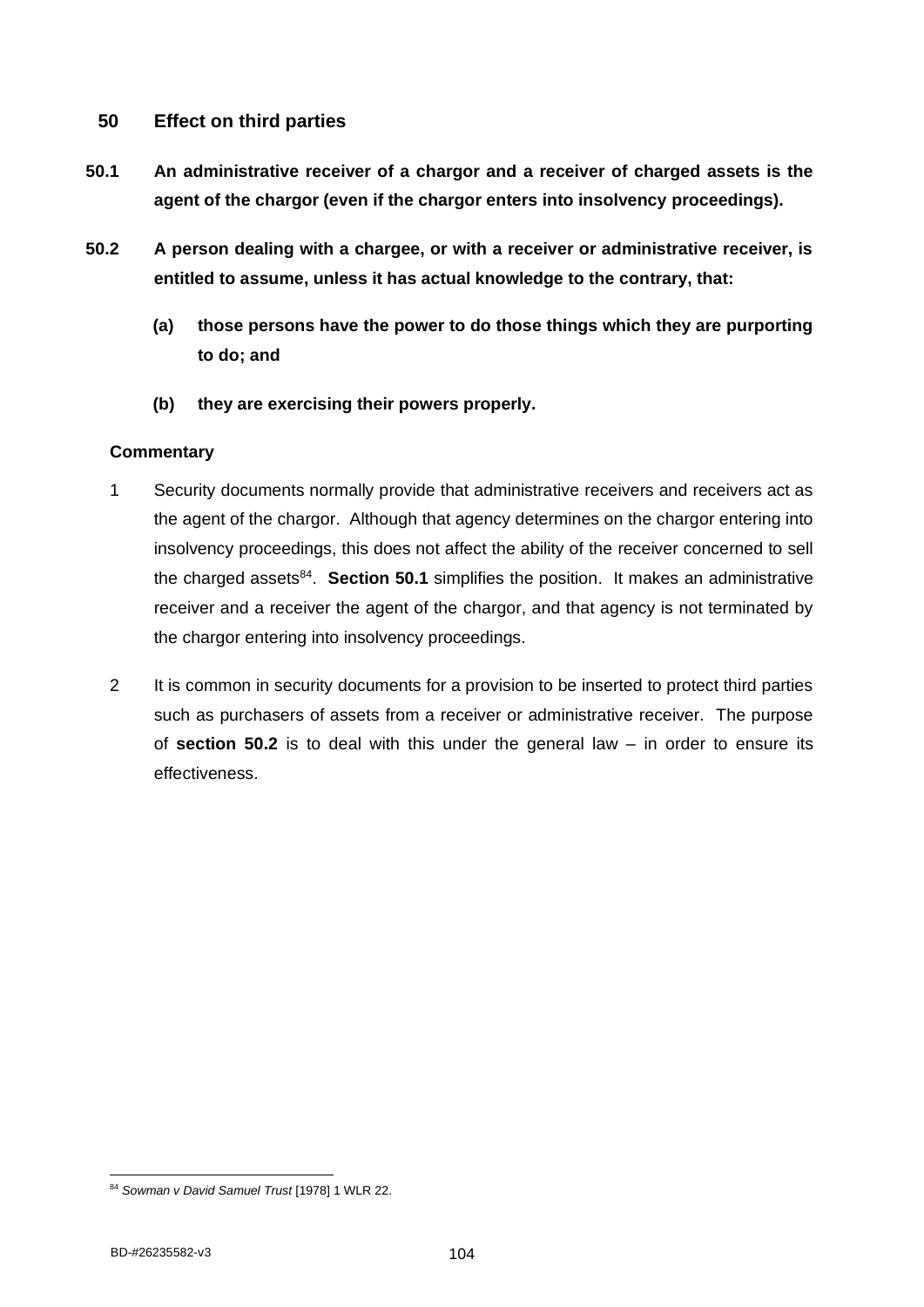## **51 Duties on enforcement**

- **51.1 When enforcing a charge over charged assets, the person doing so (the enforcer) owes a duty to each interested person to take reasonable care of the charged assets which are the subject of the enforcement.**
- **51.2 An interested person is:**
	- **(a) the chargor (where it is in insolvency proceedings, acting through its insolvency officer – see part 10); and**
	- **(b) any chargee of the charged assets other than the enforcer; and**
	- **(c) any person (such as a guarantor) who is liable for all or part of the secured obligations concerned.**
- **51.3 When selling charged assets, the enforcer owes a duty to each interested person to obtain the best price reasonably obtainable for the charged assets at the time of sale.**
- **51.4 The enforcer can sell the charged assets when it decides to do so. It has no duty to accelerate or delay a sale even if to do so might increase the sale proceeds.**
- **51.5 Any claim for breach of these duties by the enforcer must be brought by or on behalf of an interested person for the amount of loss suffered by that person as a result of the breach of duty. For this purpose, loss suffered by an insolvent chargor includes loss suffered by its creditors (except to the extent that they are themselves interested persons and bring their own claim).**
- **51.6 An enforcer can sell charged assets to a person connected with the chargee or with anyone else with an interest in the charge. If it does so, it must have contemporaneous evidence from an independent person qualified to give it that, in that person's opinion, it has obtained the best price reasonably obtainable for the charged assets at the time of sale.**
- **51.7 Where the charged assets consist of financial collateral, this section is subject to the rules concerning enforcement contained in the legislation concerning financial collateral. It is also subject to Part VII of the Companies Act 1989 and to the Financial Markets and Insolvency (Settlement Finality) Regulations 1999.**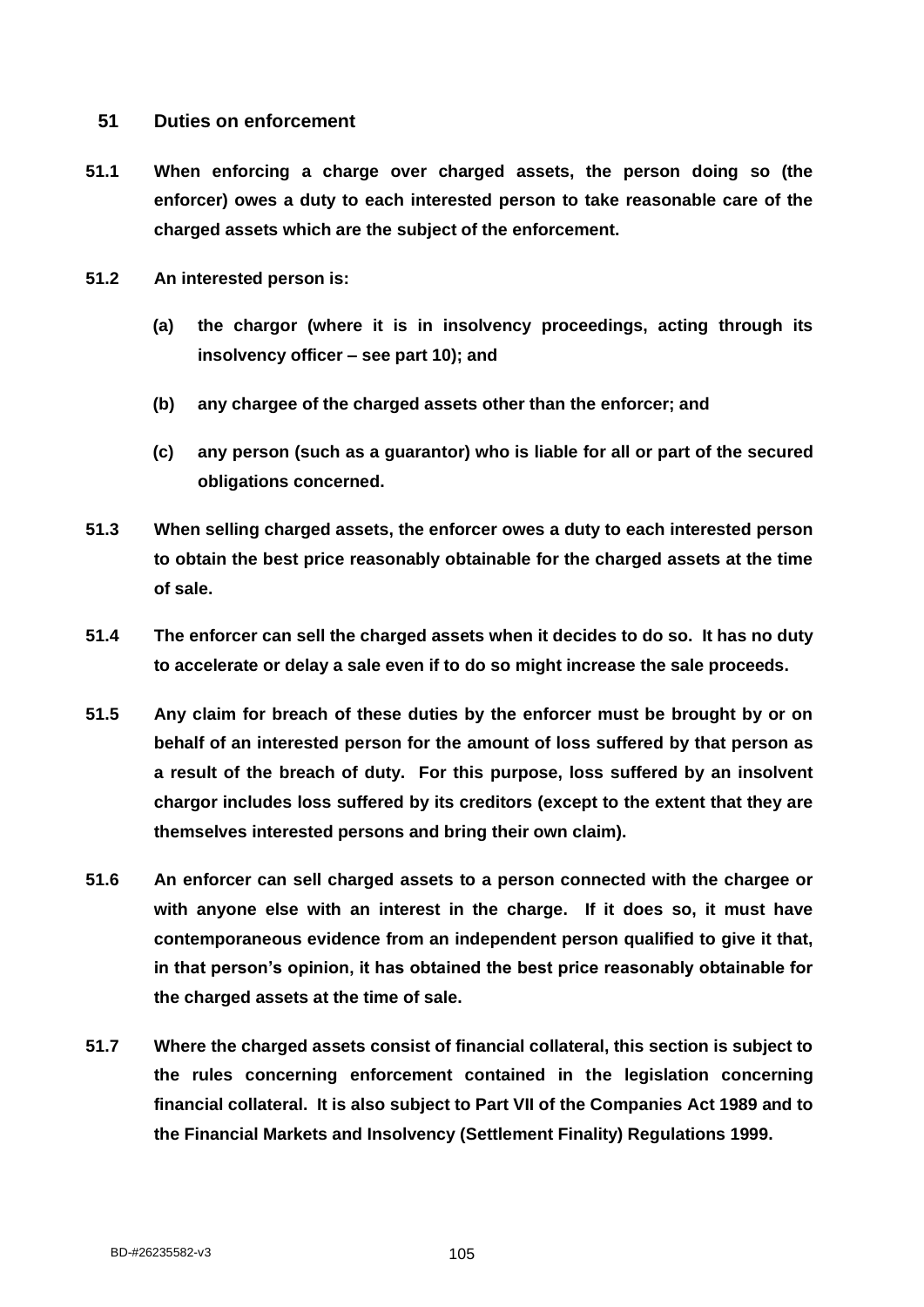# **51.8 This section is subject to any agreement to the contrary between the relevant parties**

*[Add a power for the chargee to "appropriate" the charged assets, subject to proper safeguards for the chargor.]*

- 1 Under the existing law, the duties of a chargee when enforcing the security are relatively clear, but there are areas of uncertainty, particularly where administrative receivers or receivers become involved.<sup>85</sup>
- 2 The purpose of **section 51** is to set out the duties on enforcement broadly in line with the existing law, but to simplify and clarify them where necessary.
- 3 The duty is owed by the person enforcing the security. This may be the chargee, or it may an administrator, administrative receiver or receiver. In the Code, this person is described as the enforcer (see **section 51.1**).
- 4 The enforcer's duties are owed to those who are described as interested persons. This means the chargor, other chargees and guarantors or other persons who are liable for all or part of the secured obligations concerned (see **section 51.2**).
- 5 The general duty of the enforcer to the interested persons is set out in **section 51.1**. When enforcing a charge, the enforcer must take reasonable care of the charged assets which are the subject of the enforcement. Under the current law, it is not clear the extent to which a general duty of this kind does apply in all cases of enforcement. The purpose of the Code is to put it beyond doubt that an enforcer does owe this general duty of care.
- 6 There is also a specific duty, when selling charged assets, to obtain the best price reasonably obtainable for the charged assets at the time of sale. This is provided for in **section 51.3**, and it broadly follows the approach taken in *Cuckmere Brick v Mutual*  Finance<sup>86</sup>.
- 7 **Section 51.4** contains an important limitation on the enforcer's duty. The enforcer can sell the charged assets when it decides to do so. It does not have to delay the sale even if to delay might increase the sale proceeds. In other words, it is up to the enforcer to decide when to sell. This is broadly the effect of the current law.

<sup>85</sup> Largely as a result of *Downsview Nominees v First City Corporation* [1993] AC 295

<sup>86 [1971]</sup> Ch 949.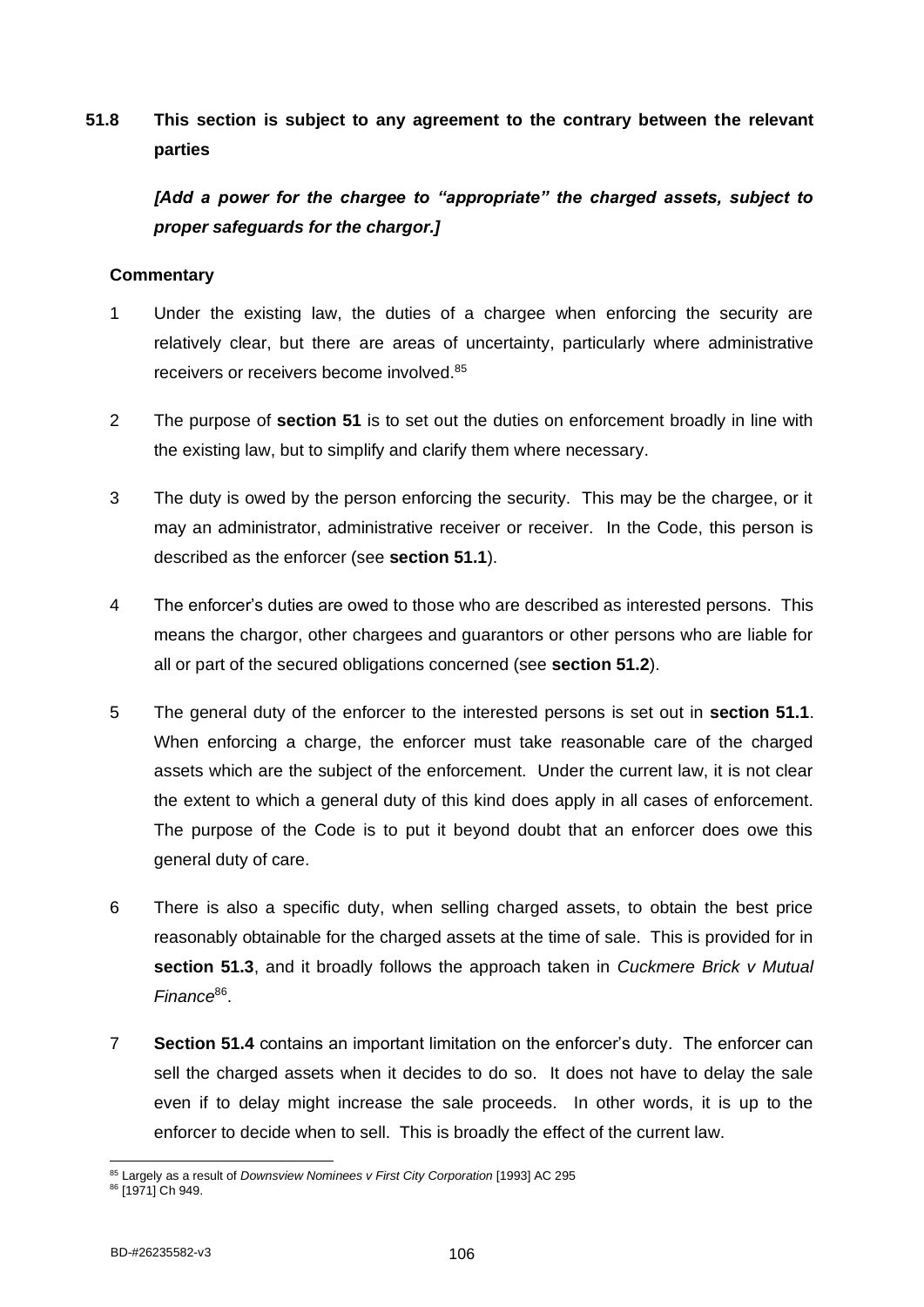- 8 **Section 51.5** is concerned with the claim to be brought against the enforcer. Only an interested person can bring a claim. So for instance, a shareholder or a creditor is unable to do so. Where a chargor is insolvent, loss suffered by its creditors can constitute loss suffered by the company itself.
- 9 Under the existing law, there are particular rules where the sale is made to a connected person. In such a case, the enforcer has an affirmative duty to establish that the sale is made at the best price reasonable attainable. This is because of the obvious risk of collusion. **Section 51.6** gives effect of this principle by establishing that the enforcer must have contemporaneous evidence from a qualified independent person that it has obtained the best price reasonably obtainable. The Code has not attempted to define who is connected. The intention is that this should be given a common-sense interpretation.
- 10 **Section 51.7** reminds the reader that there are particular rules concerning enforcement contained in the legislation concerning financial collateral and financial markets.
- 11 The duties contained in **section 51** can be increased or limited by agreement. See **section 51.8**.
- 12 Under the current law, a chargee cannot sell charged assets to itself. But there is significant support for allowing a chargee to retain the charged asset, free from the equity of redemption, by reaching agreement at the time with all interested persons. This needs to be explored further.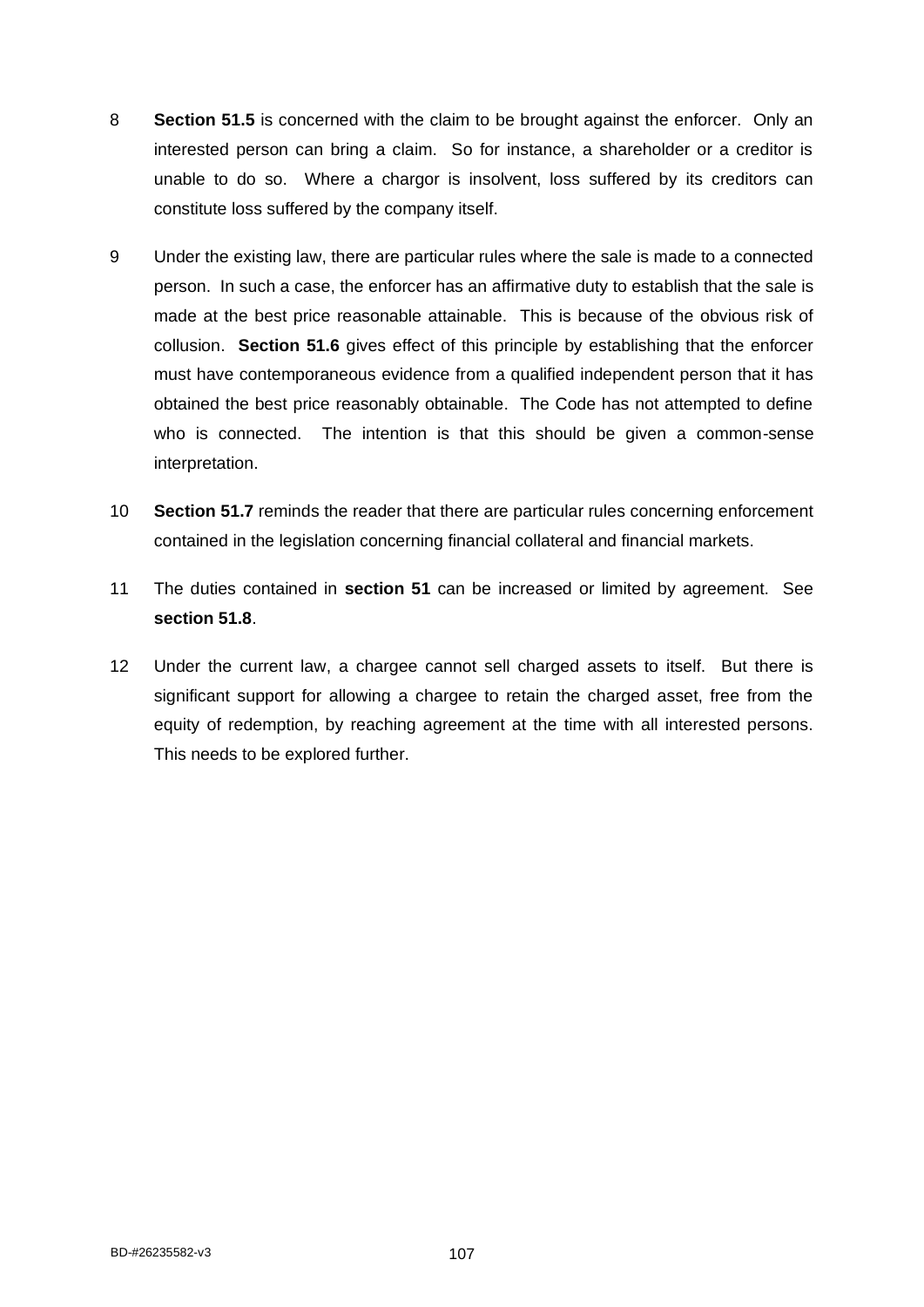# **PART 10: INSOLVENCY PROCEEDINGS**

#### **General commentary**

- 1 It is impossible to understand the law of security except in the context of insolvency law. The reason for taking security is to obtain a proprietary interest in assets which will survive the chargor's insolvency. It is therefore important that any Secured Transactions Code should deal with the interplay between the law of security and the law of insolvency.
- 2 But, equally, insolvency law is a large subject with detailed rules, and it is not practicable to reflect them all in the Code.
- 3 The approach taken in the Code is therefore a compromise. The purpose of part 10 is to explain why charges remain effective in an insolvency and then to explain in broad terms what limits insolvency law imposes on the effectiveness and enforceability of charges. It was considered helpful for the reader to know what the main limitations are which insolvency law places on charges; but the reader will need to go to the insolvency legislation and case law for the detail.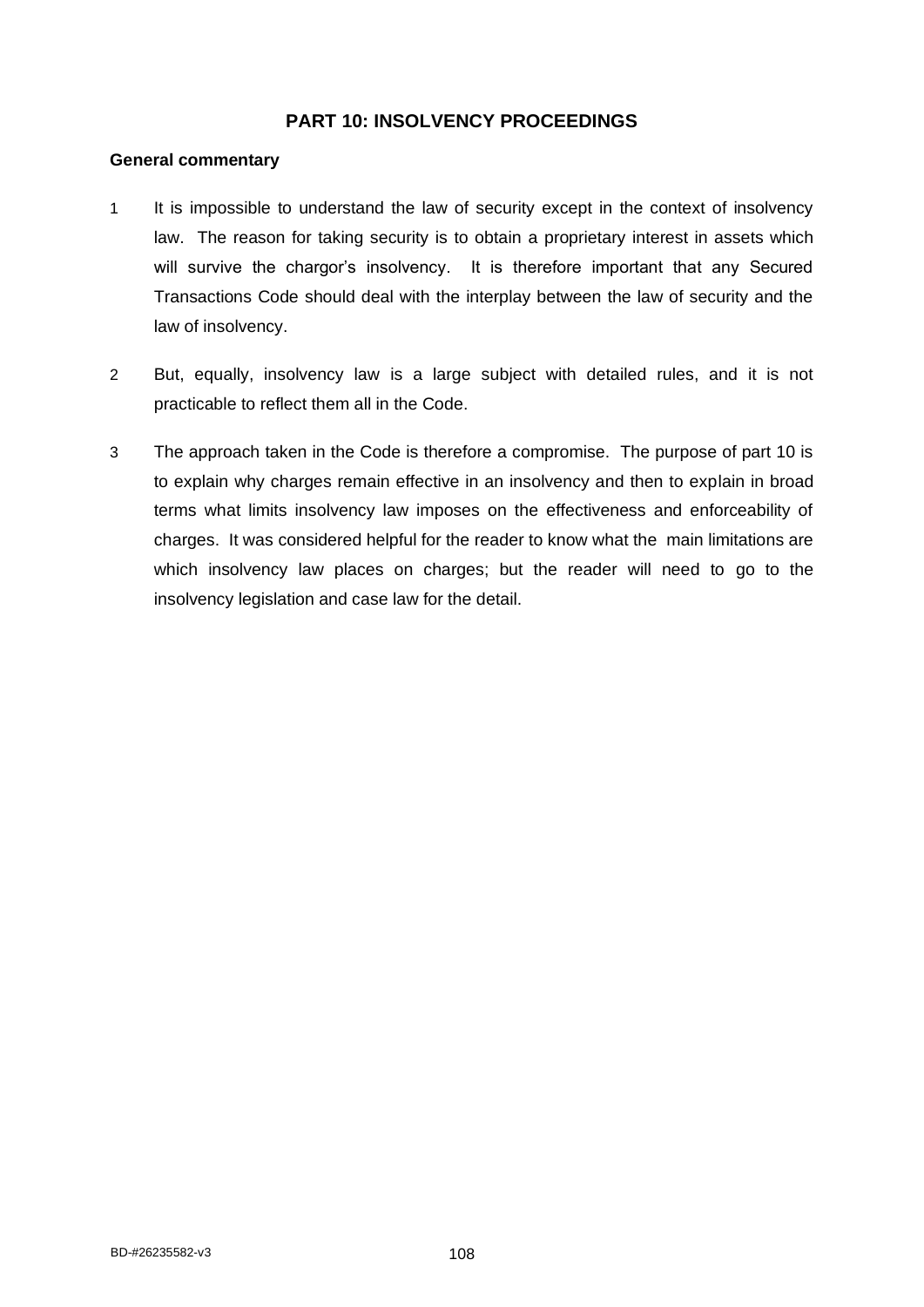# **52 Effectiveness of charges**

- **52.1 A charge creates a proprietary interest in the charged asset and it remains effective until it is extinguished, even if the chargor is in insolvency proceedings.**
- **52.2 If the chargor does enter into insolvency proceedings, the rights of the chargee in relation to the charge are subject to the insolvency legislation.**
- **52.3 In this Code:**
	- **(a) insolvency legislation means:**
		- **(i) the Insolvency Act 1986 and secondary legislation made under it;**
		- **(ii) the European Insolvency Regulation (Regulation (EU) 2015/848 of 20 May 2015) as it may be amended from time to time; and**
		- **(iii) any other primary or secondary legislation in force in England from time to time relating to, or affecting, insolvency or reorganisation.**
	- **(b) insolvency proceedings means:**
		- **(i) where the chargor is a natural person, bankruptcy; and**
		- **(ii) in any other case, liquidation or administration;**
	- **(c) insolvency officer means a trustee in bankruptcy, liquidator or administrator of a chargor;**
	- **(d) insolvency claw-back proceedings means the proceedings described in section 53.**

- 1 It is best to start with the definitions in **section 52.3**. This defines:
	- $\bullet$  insolvency legislation;
	- insolvency proceedings;
	- insolvency officer; and
	- insolvency claw-back proceedings.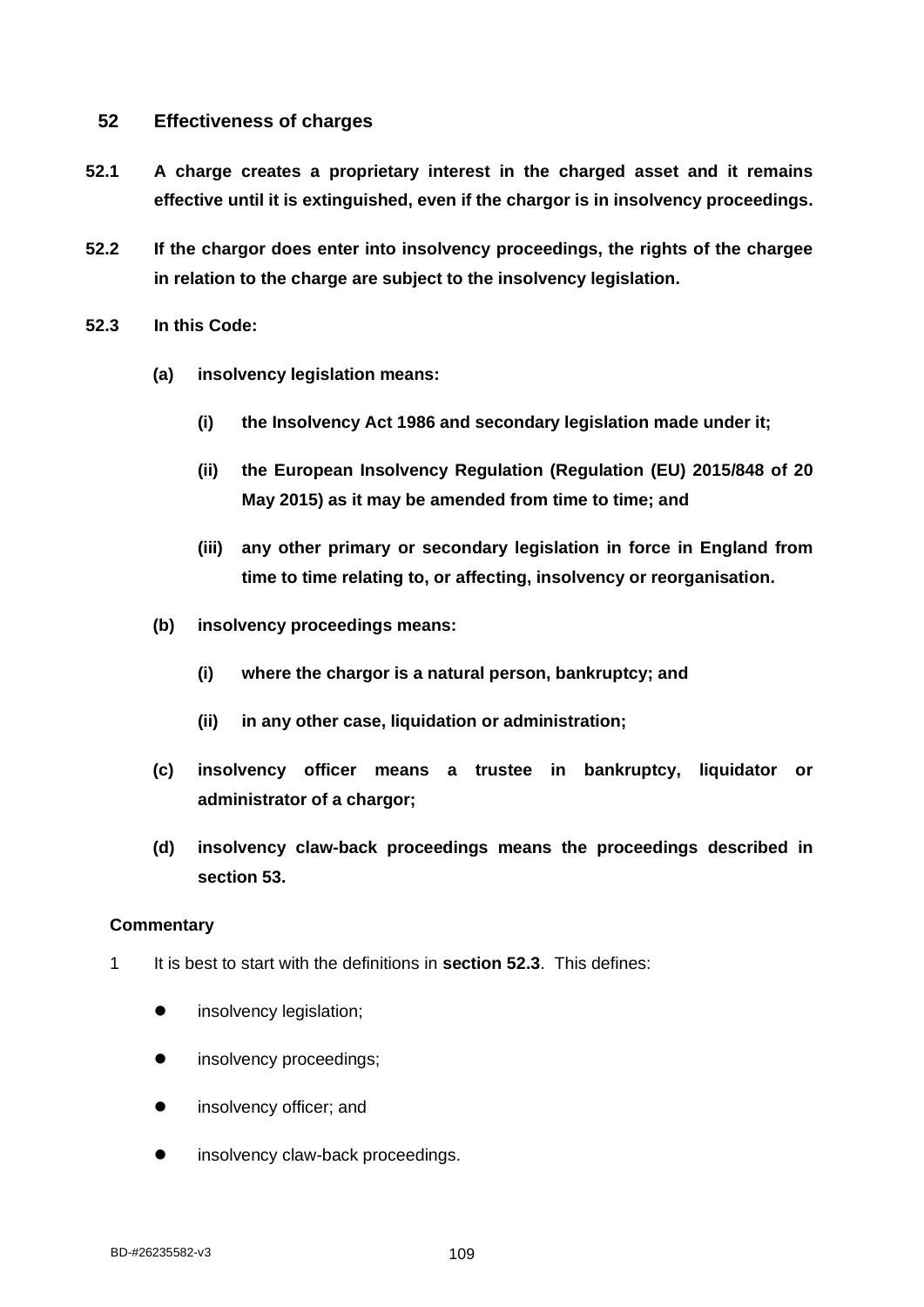- 2 **Sections 52.1 and 52.2** set out the two basic principles which establish the relationship between the law of security and insolvency law.
- 3 The starting point is that a charge is a proprietary interest in the charged asset. It therefore remains effective in the chargor's insolvency proceedings (**section 52.1**). This follows from the basic principle that a charge is a proprietary interest and that a proprietary interest binds an insolvency officer of the chargor. Personal claims against the chargor abate *pari passu*. But proprietary rights continue to be effective and enforceable.
- 4 Although this is this basic principle, insolvency law does place certain restrictions on the effectiveness and enforceability of a charge in insolvency proceedings. If the chargor does enter into insolvency proceedings, the rights of the chargee are therefore subject to the insolvency legislation (**section 52.2**).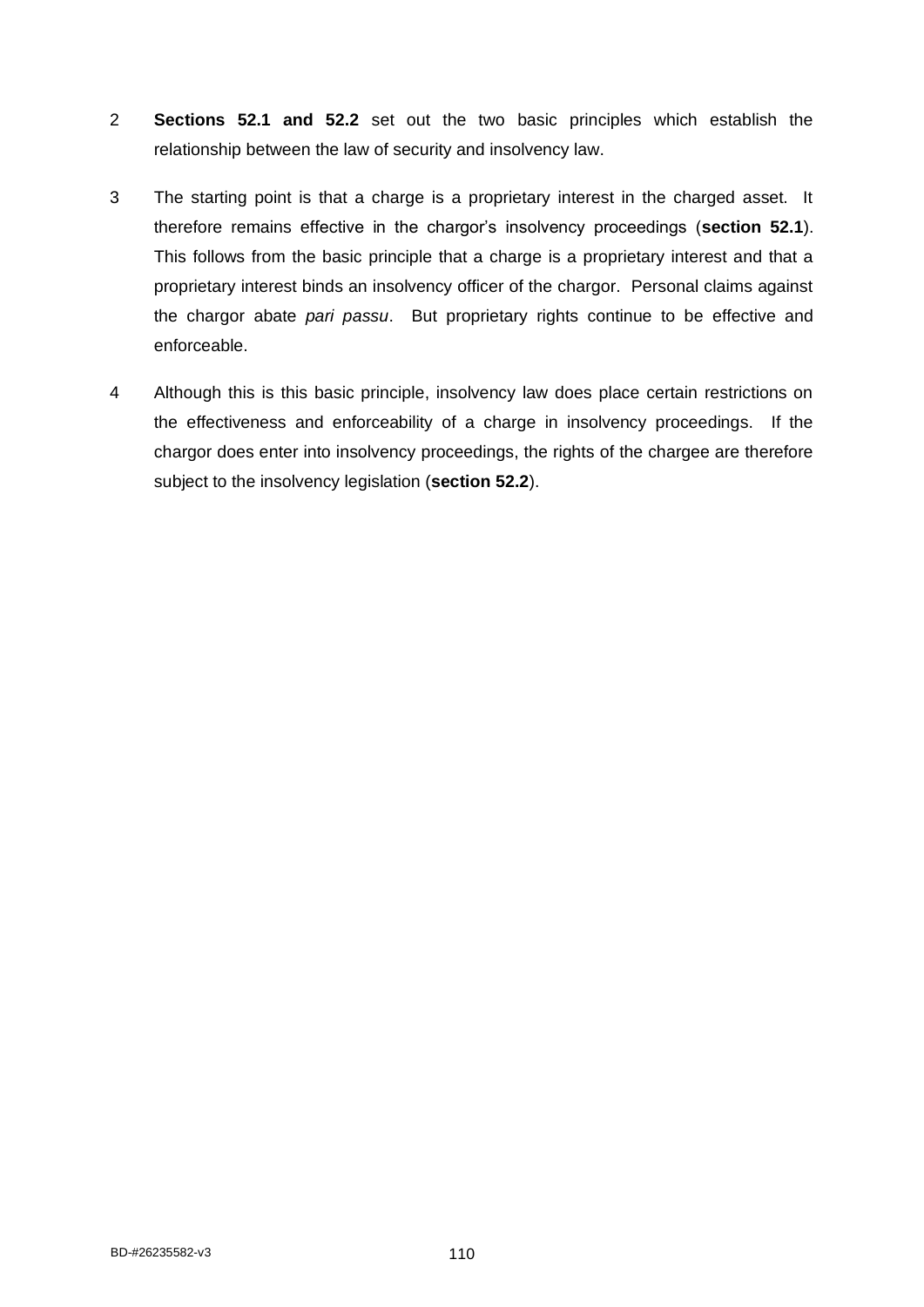- **53 Insolvency claw-back proceedings**
- **53.1 Under the insolvency legislation, a charge may be set aside in whole or in part (and other remedies may be available) if:**
	- **(a) the charge is a voidable preference (see Insolvency Act 1986, sections 239 and 340); or**
	- **(b) [***the charge secures old money – perhaps limited to a charge over all or substantially all of the chargor's assets***]; or**
	- **(c) the charge is a transaction at an undervalue (see Insolvency Act 1986, sections 238 and 339); or**
	- **(d) the charge is part of a transaction defrauding creditors (see Insolvency Act 1986, section 423).**

# *[Time limits for claw-back will need to start on the date of registration for registrable charges.]*

- 1 Charges entered into in the period running up to the commencement of insolvency proceedings may be set aside under the claw-back provisions in the insolvency legislation. The purpose of **section 53** is to explain what the principal claw-back procedures are. It is intended to make the reader better able to understand how the claw-back procedures can impinge upon a charge. The detail is contained in the insolvency legislation.
- 2 Section 245 of the Insolvency Act 1986 applies to floating charges which secure money which has already been lent. The Code does not distinguish between fixed and floating charges. Consideration therefore needs to be given to a replacement to cover charges given to secure old money.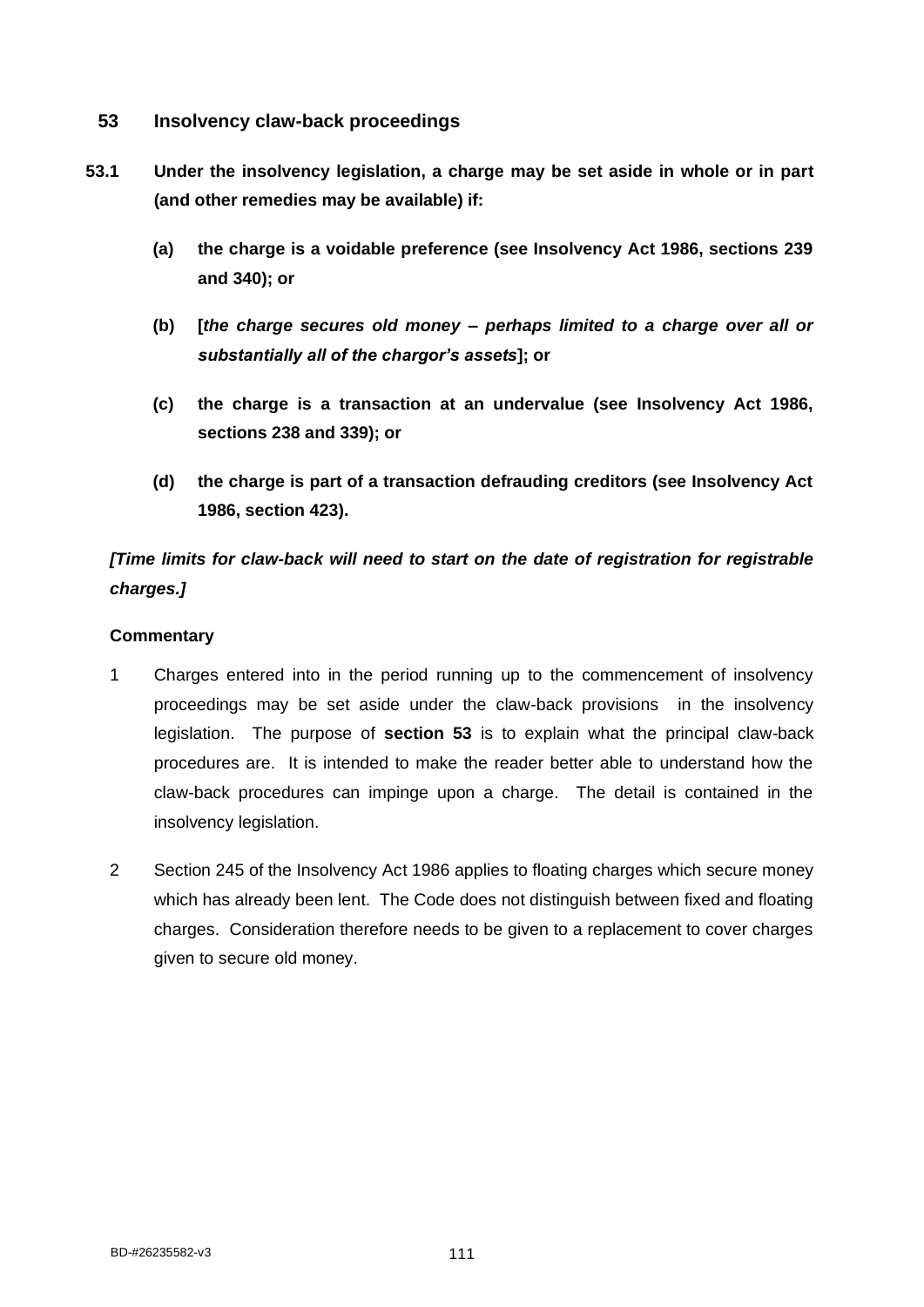# **54 Limitations of enforcement**

- **54.1 If the chargor is a company which goes into administration, there are limitations on the chargee's power to enforce the charge (see Insolvency Act 1986, paras 43 and 44 of Schedule B1).**
- **54.2 There are similar limitations where a small company proposes to enter into a voluntary arrangement (see Insolvency Act 1986, Schedule A1).**

## **54.3 [***Bank resolution proceedings***]**

### **Commentary**

1 In practice, one of the important limitations on charges in an insolvency is the moratorium on enforcement contained in the insolvency legislation. Its main application is when the chargor goes into administration. It does not apply in a liquidation.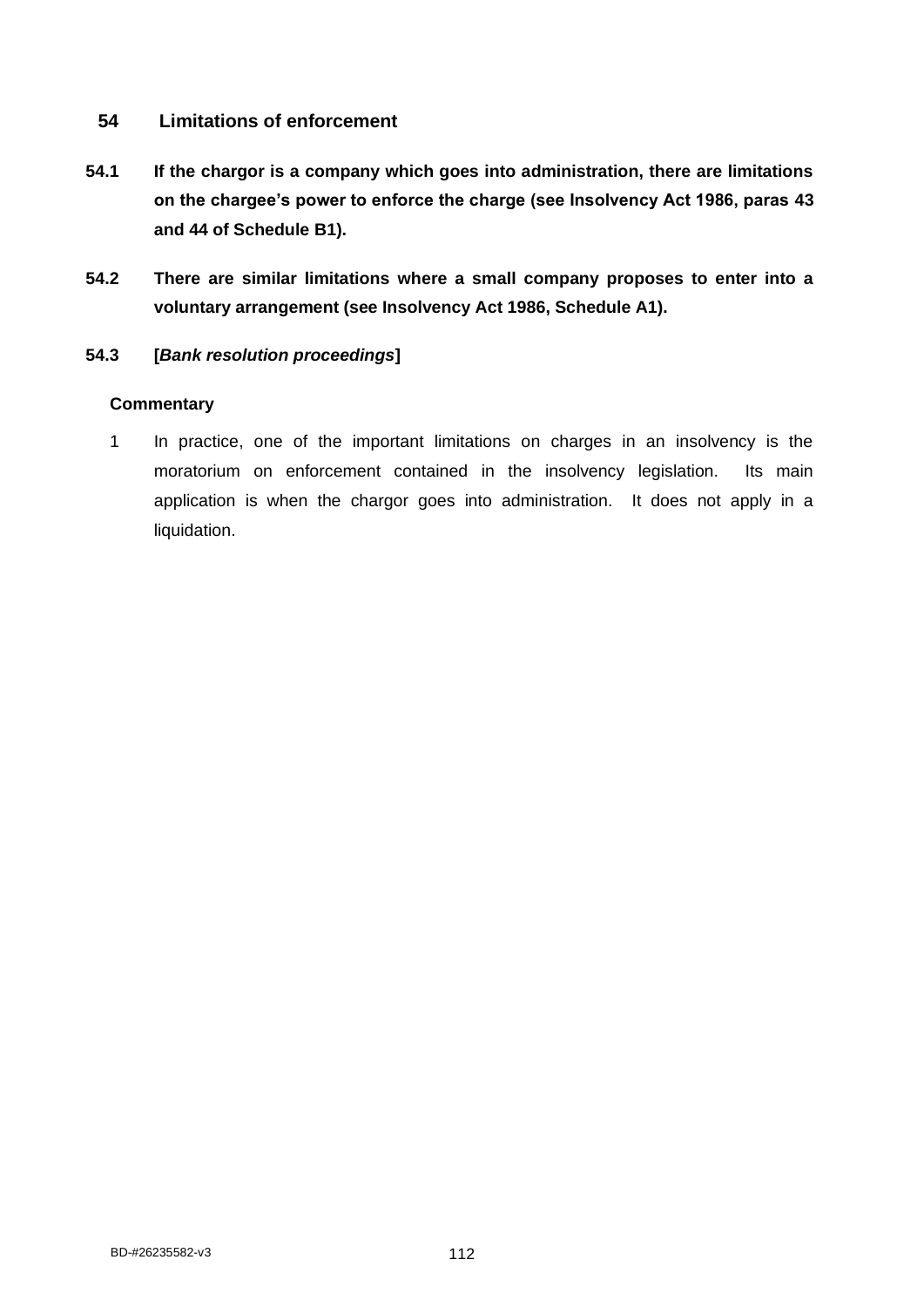# **55 Use of charged assets by a liquidator or administrator**

*55.1 It is envisaged that section 55 will contain a power for an administration (and possibly a liquidator) to use a certain amount of charged assets in certain limited circumstances. As an interim measure, we may need to draft a provision which broadly replicates the way in which floating charge assets are dealt with on an insolvency.*

### *Note: Cross-border transactions*

*Cross-border transactions are so important in practice that it is considered desirable to add a further part to the Code – Part 11: Cross-Border Transactions – to deal with the conflict of laws. There are difficult issues here – not least its relationship with EU law – and it has been decided not to propose drafting at this stage but first to see if it is possible to reach a consensus on what is both feasible and desirable.*

- 1 Under the existing law, certain persons who have claims against the chargor rank in priority to a floating chargee (but not to a fixed chargee). In two of these cases, priority is given to unsecured creditors of the chargor whose claims were owed before the insolvency proceedings. In the other case, priority is given to claims which are created after the debtor has entered into insolvency proceedings. The three categories of case are:
	- ⚫ preferential creditors;
	- ⚫ the prescribed part payable to unsecured creditors;
	- ⚫ expenses of administration and, in certain circumstances, liquidation.
- 2 The Code does not distinguish between fixed and floating charges. One of the reasons it does not do so is that experience demonstrates that many of the problems caused by the current law stem from the requirement to draw a distinction between fixed and floating charges on an insolvency, and the uncertainties and difficulties which result from that.
- 3 It is therefore envisaged that the legislation which will bring the Code into force will repeal the statutory provisions which give priority to preferential creditors, unsecured creditors and insolvency practitioners over floating charges.